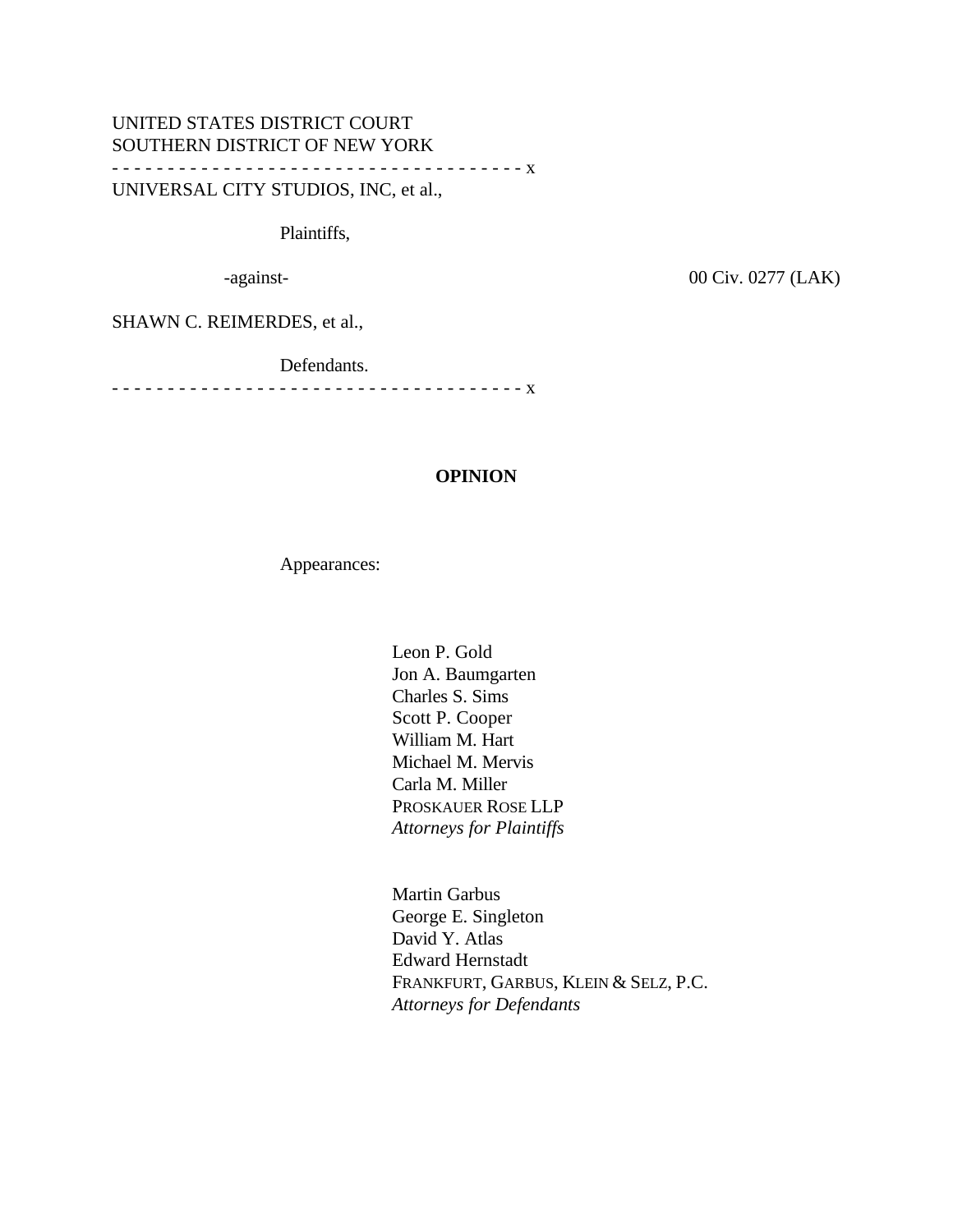## Contents

| I.  |           |                                                             |  |  |  |  |  |
|-----|-----------|-------------------------------------------------------------|--|--|--|--|--|
|     | A.        |                                                             |  |  |  |  |  |
|     |           | 1.                                                          |  |  |  |  |  |
|     |           | 2.                                                          |  |  |  |  |  |
|     |           | 3.                                                          |  |  |  |  |  |
|     |           | 4.                                                          |  |  |  |  |  |
|     |           | 5.                                                          |  |  |  |  |  |
|     | <b>B.</b> |                                                             |  |  |  |  |  |
|     | $C$ .     |                                                             |  |  |  |  |  |
|     | D.        |                                                             |  |  |  |  |  |
|     | E.        |                                                             |  |  |  |  |  |
|     | F.        |                                                             |  |  |  |  |  |
|     | G.        |                                                             |  |  |  |  |  |
|     |           |                                                             |  |  |  |  |  |
| II. |           |                                                             |  |  |  |  |  |
|     | A.        |                                                             |  |  |  |  |  |
|     | <b>B.</b> |                                                             |  |  |  |  |  |
|     |           | 1.                                                          |  |  |  |  |  |
|     |           | a.                                                          |  |  |  |  |  |
|     |           | (1)<br>CSS Effectively Controls Access to Copyrighted Works |  |  |  |  |  |
|     |           |                                                             |  |  |  |  |  |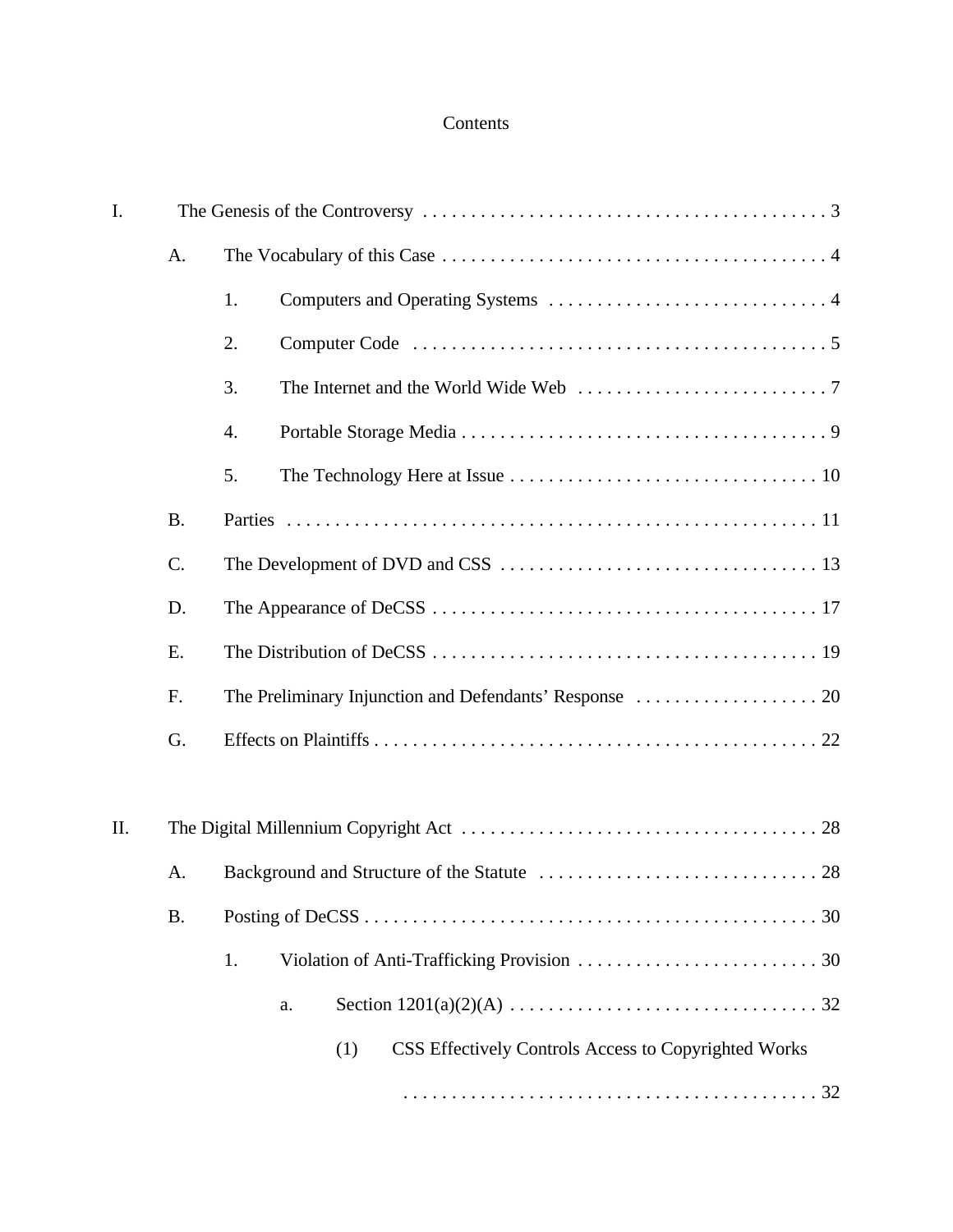|      |           |    |                | (2) | DeCSS Was Designed Primarily to Circumvent CSS 34                  |  |
|------|-----------|----|----------------|-----|--------------------------------------------------------------------|--|
|      |           |    | $\mathbf b$ .  |     |                                                                    |  |
|      |           |    | c.             |     |                                                                    |  |
|      |           | 2. |                |     |                                                                    |  |
|      |           |    | a.             |     |                                                                    |  |
|      |           |    | $\mathbf b$ .  |     |                                                                    |  |
|      |           |    | $\mathbf{c}$ . |     |                                                                    |  |
|      |           |    | d.             |     |                                                                    |  |
|      | C.        |    |                |     |                                                                    |  |
|      |           |    |                |     |                                                                    |  |
| III. |           |    |                |     |                                                                    |  |
|      | A.        |    |                |     |                                                                    |  |
|      | <b>B.</b> |    |                |     | The Constitutionality of the DMCA's Anti-Trafficking Provision  52 |  |
|      |           | 1. |                |     |                                                                    |  |
|      |           | 2. |                |     |                                                                    |  |
|      |           | 3. |                |     |                                                                    |  |
|      |           | 4. |                |     |                                                                    |  |
|      | C.        |    |                |     |                                                                    |  |
|      |           |    |                |     |                                                                    |  |
| IV.  |           |    |                |     |                                                                    |  |
|      | A.        |    |                |     |                                                                    |  |
|      | <b>B.</b> |    |                |     |                                                                    |  |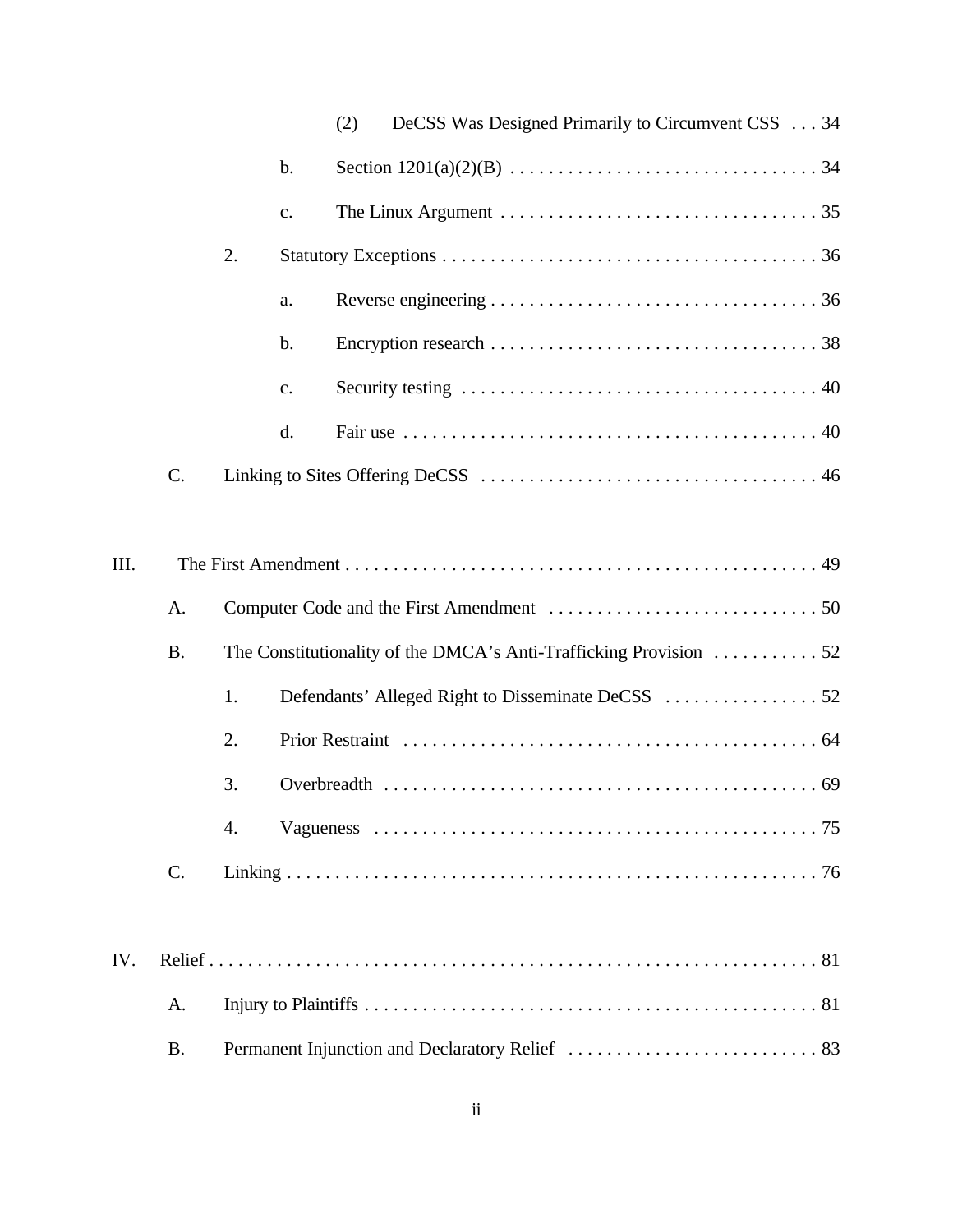| VI |  |
|----|--|
|----|--|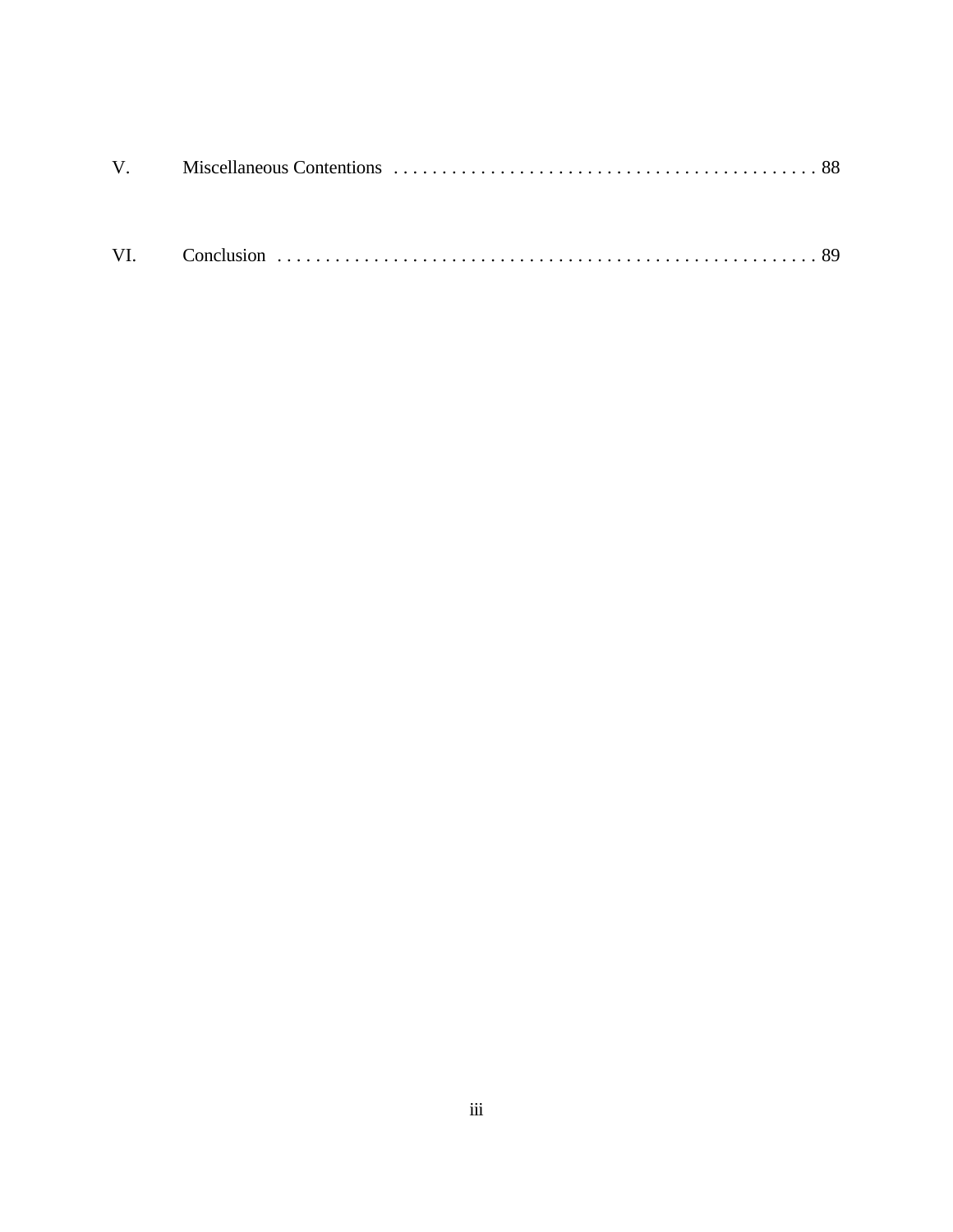## LEWIS A. KAPLAN, *District Judge.*

Plaintiffs, eight major United States motion picture studios, distribute many of their copyrighted motion pictures for home use on digital versatile disks ("DVDs"), which contain copies of the motion pictures in digital form. They protect those motion pictures from copying by using an encryption system called CSS. CSS-protected motion pictures on DVDs may be viewed only on players and computer drives equipped with licensed technology that permits the devices to decrypt and play—but not to copy—the films.

Late last year, computer hackers devised a computer program called DeCSS that circumvents the CSS protection system and allows CSS-protected motion pictures to be copied and played on devices that lack the licensed decryption technology. Defendants quickly posted DeCSS on their Internet web site, thus making it readily available to much of the world. Plaintiffs promptly brought this action under the Digital Millennium Copyright Act (the "DMCA")<sup>1</sup> to enjoin defendants from posting DeCSS and to prevent them from electronically "linking" their site to others that post DeCSS. Defendants responded with what they termed "electronic civil disobedience"—increasing their efforts to link their web site to a large number of others that continue to make DeCSS available.

Defendants contend that their actions do not violate the DMCA and, in any case, that the DMCA, as applied to computer programs, or code, violates the First Amendment*.* 2 This is the

1

The Court notes the receipt of a number of *amicus* submissions. Although many were filed

<sup>17</sup> U.S.C. § 1201 *et seq.*

<sup>2</sup>

Shortly after the commencement of the action, the Court granted plaintiffs' motion for a preliminary injunction barring defendants from posting DeCSS. *Universal City Studios, Inc. v. Reimerdes,* 82 F. Supp.2d 211 (S.D.N.Y. 2000). Subsequent motions to expand the preliminary injunction to linking and to vacate it were consolidated with the trial on the merits. This opinion reflects the Court's findings of fact, conclusions of law and decision on the merits.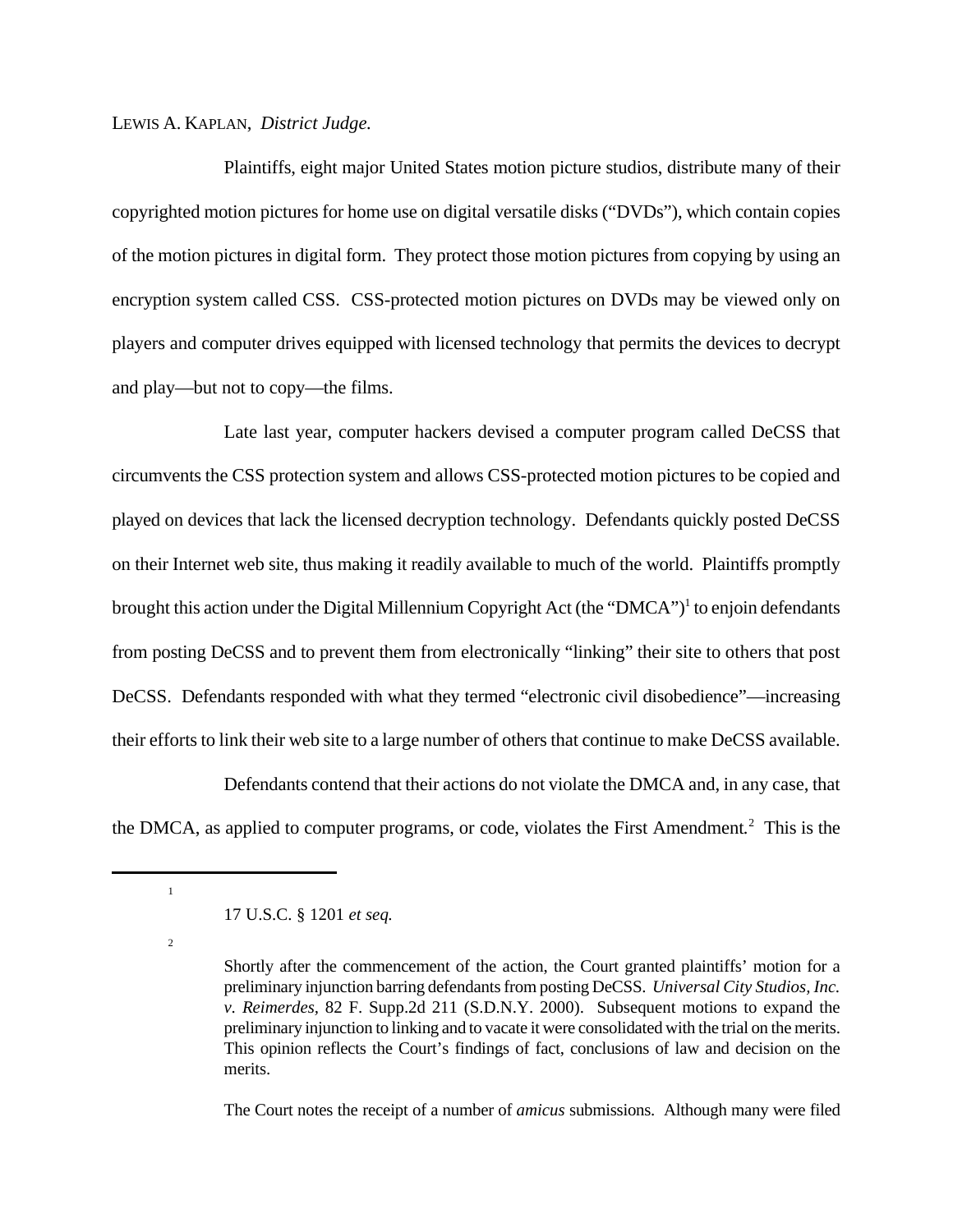Court's decision after trial, and the decision may be summarized in a nutshell.

Defendants argue first that the DMCA should not be construed to reach their conduct, principally because the DMCA, so applied, could prevent those who wish to gain access to technologically protected copyrighted works in order to make fair—that is, non-infringing—use of them from doing so. They argue that those who would make fair use of technologically protected copyrighted works need means, such as DeCSS, of circumventing access control measures not for piracy, but to make lawful use of those works.

Technological access control measures have the capacity to prevent fair uses of copyrighted works as well as foul. Hence, there is a potential tension between the use of such access control measures and fair use. Defendants are not the first to recognize that possibility. As the DMCA made its way through the legislative process, Congress was preoccupied with precisely this issue. Proponents of strong restrictions on circumvention of access control measures argued that they were essential if copyright holders were to make their works available in digital form because digital works otherwise could be pirated too easily. Opponents contended that strong anti-circumvention measures would extend the copyright monopoly inappropriately and prevent many fair uses of copyrighted material.

Congress struck a balance. The compromise it reached, depending upon future technological and commercial developments, may or may not prove ideal.<sup>3</sup> But the solution it enacted is clear. The potential tension to which defendants point does not absolve them of liability under the

by defendants' counsel on behalf of certain *amici,* and therefore were of debatable objectivity, the *amicus* submissions considered as a group were helpful.

David Nimmer, *A Riff on Fair Use in the Digital Millennium Copyright Act*, 148 U. PA. L. REV. 673, 739-41 (2000) (hereinafter *A Riff on Fair Use*).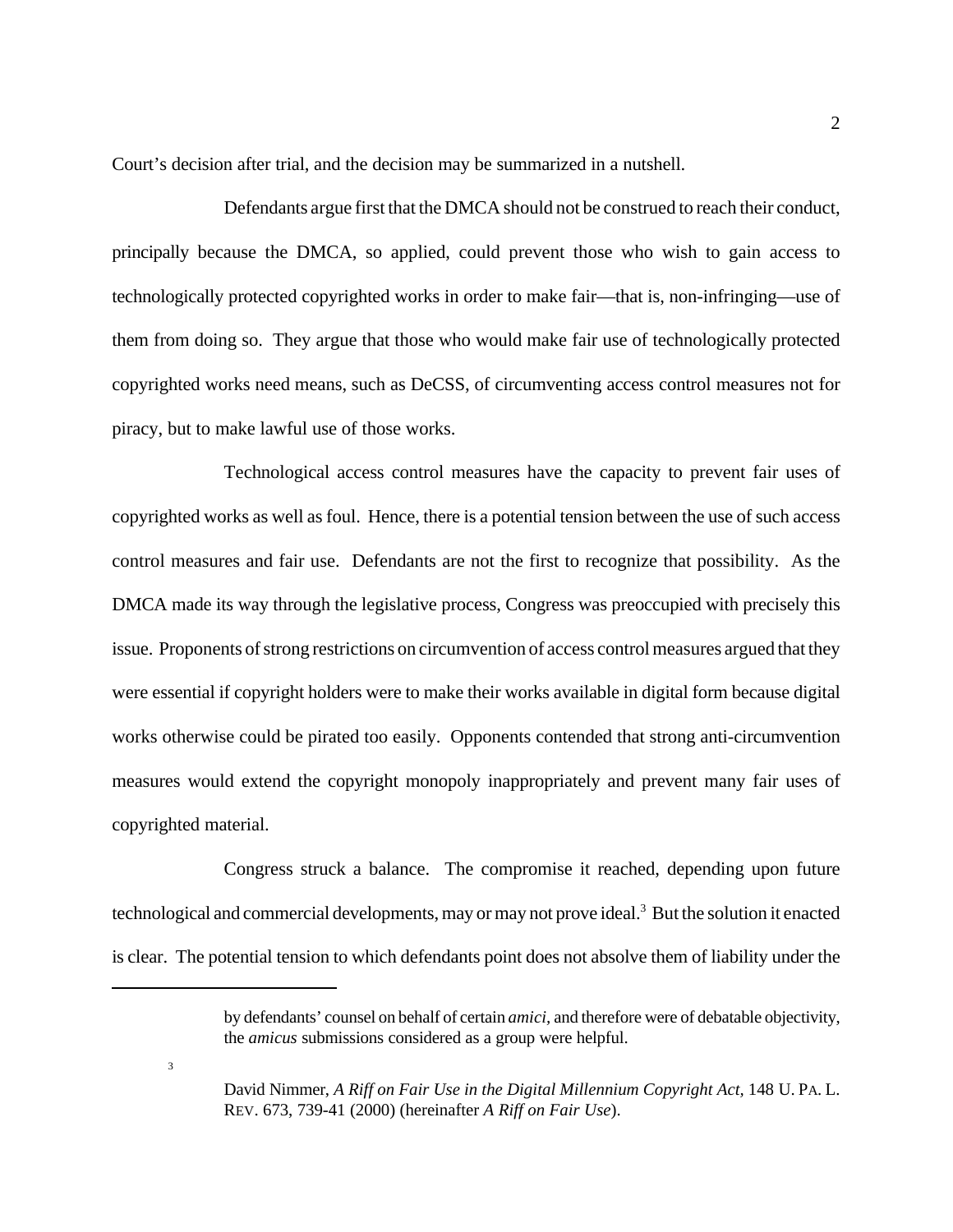statute. There is no serious question that defendants' posting of DeCSS violates the DMCA.

Defendants' constitutional argument ultimately rests on two propositions—that computer code, regardless of its function, is "speech" entitled to maximum constitutional protection and that computer code therefore essentially is exempt from regulation by government. But their argument is baseless.

Computer code is expressive. To that extent, it is a matter of First Amendment concern. But computer code is not purely expressive any more than the assassination of a political figure is purely a political statement. Code causes computers to perform desired functions. Its expressive element no more immunizes its functional aspects from regulation than the expressive motives of an assassin immunize the assassin's action.

In an era in which the transmission of computer viruses—which, like DeCSS, are simply computer code and thus to some degree expressive—can disable systems upon which the nation depends and in which other computer code also is capable of inflicting other harm, society must be able to regulate the use and dissemination of code in appropriate circumstances. The Constitution, after all, is a framework for building a just and democratic society. It is not a suicide pact.

#### *I. The Genesis of the Controversy*

As this case involves computers and technology with which many are unfamiliar, it is useful to begin by defining some of the vocabulary.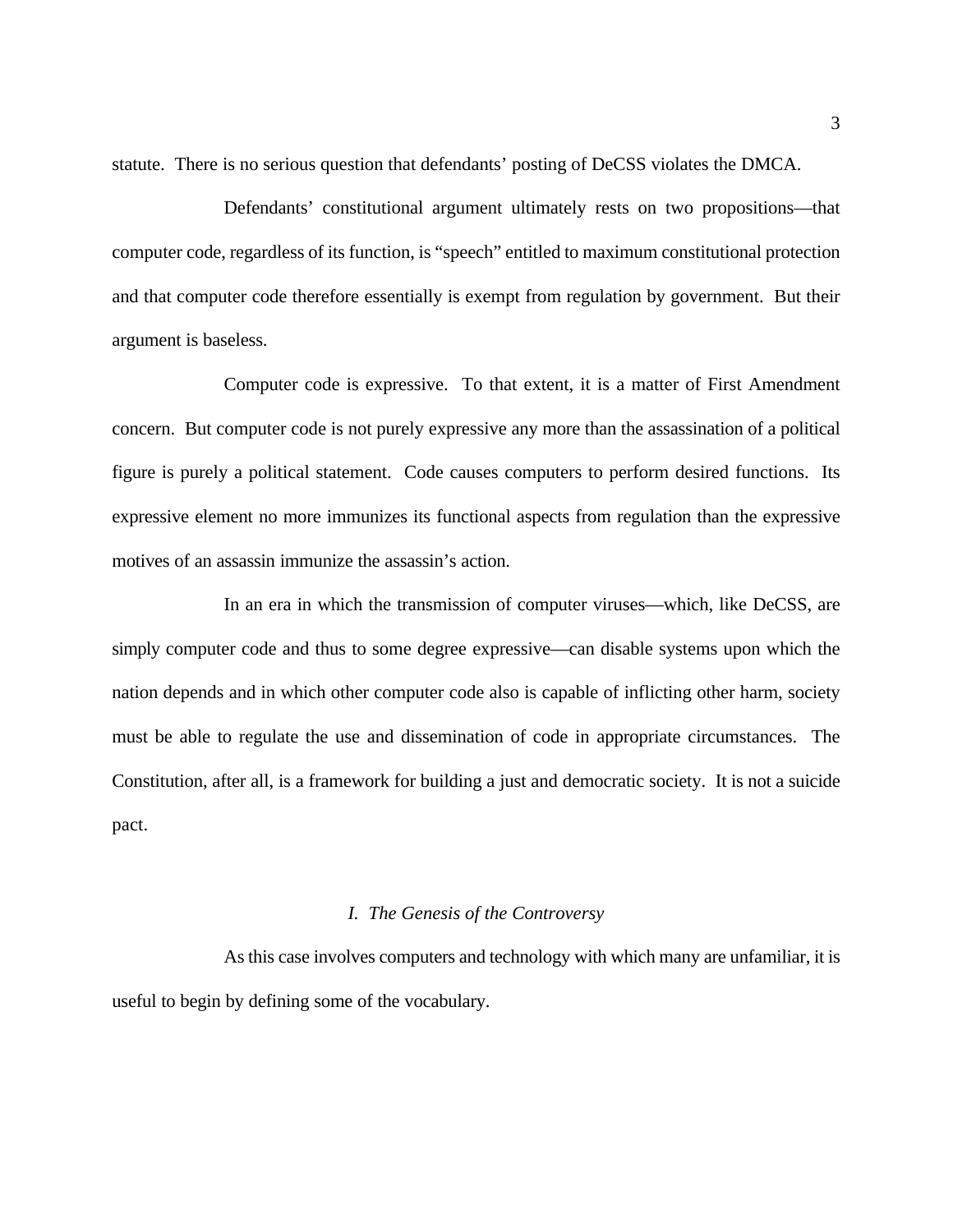#### *A. The Vocabulary of this Case*

#### *1. Computers and Operating Systems*

A computer is "a digital information processing device . . . . consist[ing] of central processing components . . . and mass data storage . . . . certain peripheral input/output devices . . . , and an operating system." Personal computers ("PCs") are computers designed for use by one person at a time. "[M]ore powerful, more expensive computer systems known as 'servers' . . . are designed to provide data, services, and functionality through a digital network to multiple users."<sup>4</sup>

An operating system is "a software program that controls the allocation and use of computer resources (such as central processing unit time, main memory space, disk space, and input/output channels). The operating system also supports the functions of software programs, called 'applications,' that perform specific user-oriented tasks . . . . Because it supports applications while interacting more closely with the PC system's hardware, the operating system is said to serve as a 'platform.'"<sup>5</sup>

Microsoft Windows ("Windows") is an operating system released by Microsoft Corp. It is the most widely used operating system for PCs in the United States, and its versions include Windows 95, Windows 98, Windows NT and Windows 2000.

Linux, which was and continues to be developed through the open source model of

<sup>4</sup>

*United States v. Microsoft Corp.*, 84 F. Supp.2d 9, 13 (D. D.C. 1999). The quotations are from a finding of fact in the *Microsoft* case of which the Court, after notice to and without objection by the parties, takes judicial notice. Tr. at 1121. Subsequent references to *Microsoft* findings reflect similar instances of judicial notice without objection.

*United States v. Microsoft Corp.*, 84 F. Supp.2d at 13.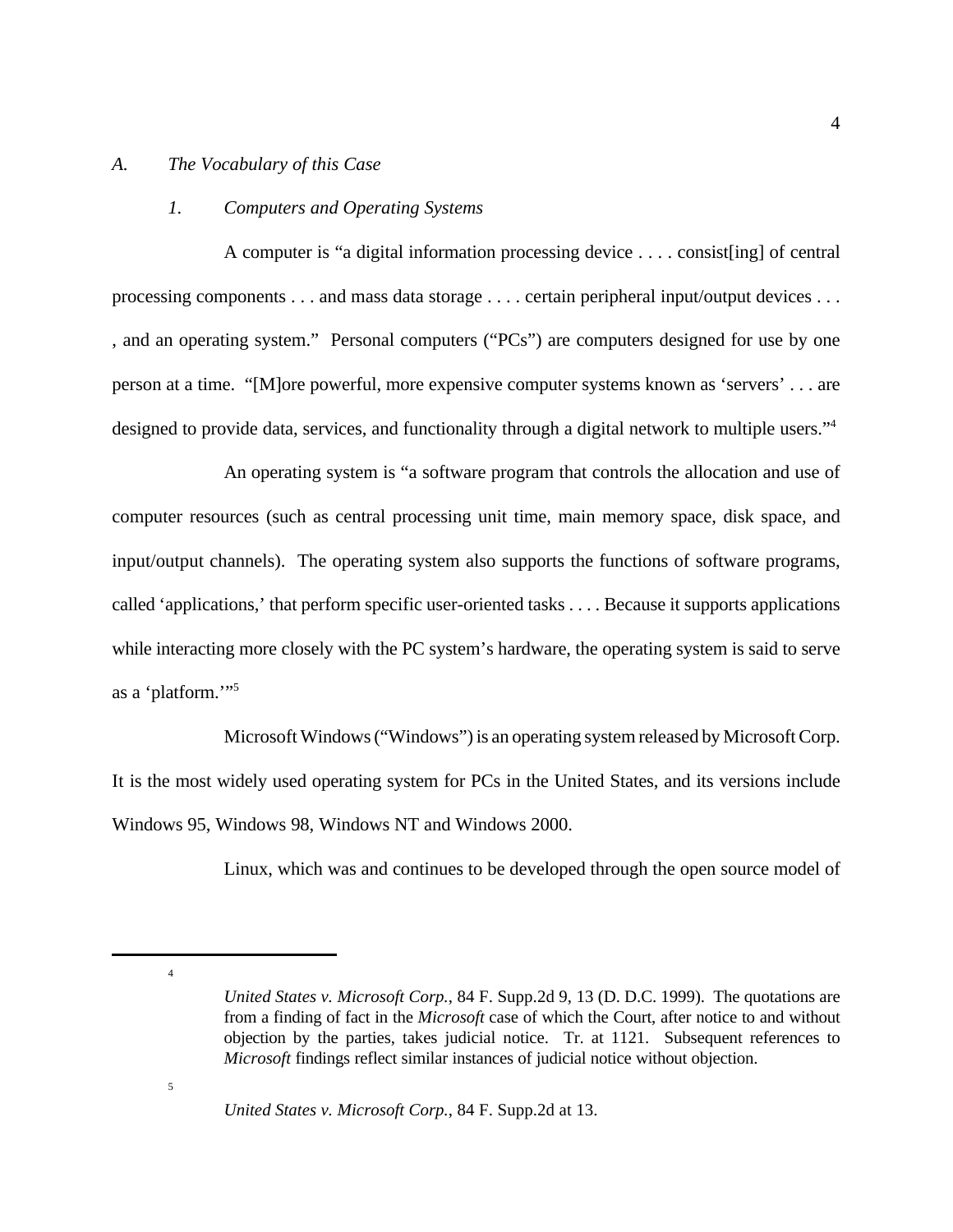software development,<sup>6</sup> also is an operating system.<sup>7</sup> It can be run on a PC as an alternative to Windows, although the extent to which it is so used is limited.<sup>8</sup> Linux is more widely used on servers.<sup>9</sup>

## *2. Computer Code*

"[C]omputers come down to one basic premise: They operate with a series of on and off switches, using two digits in the binary (base 2) number system—0 (for off) and 1 (for on)."<sup>10</sup> All data and instructions input to or contained in computers therefore must be reduced the numerals 1 and  $0<sup>11</sup>$ 

"The smallest unit of memory in a computer," a bit, "is a switch with a value of 0 (off)

Tr. (DiBona) at 994-95.

9

6

7

8

*Id.*

10

THE NEW YORK PUBLIC LIBRARY, SCIENCE DESK REFERENCE 496 (1995) (hereinafter SCIENCE DESK REFERENCE); *see also* Tr. (Felten) at 758-59; Hon. Shira A. Scheindlin & Jeffrey Rabkin, *Electronic Discovery in Federal Civil Litigation: Is Rule 34 Up to the Task?* 34 B. C. L. REV. 327, 333-35 (2000).

11

Tr. (Felten) at 759; Scheindlin & Rabkin, 34 B. C. L. REV. at 333-35.

Open source is a software development model by which the source code to a computer program is made available publicly under a license that gives users the right to modify and redistribute the program. The program develops through this process of modification and redistribution and through a process by which users download sections of code from a web site, modify that code, upload it to the same web site, and merge the modified sections into the original code. Trial transcript ("Tr.") (Craig) at 1008.

Tr. (Pavlovich) at 936.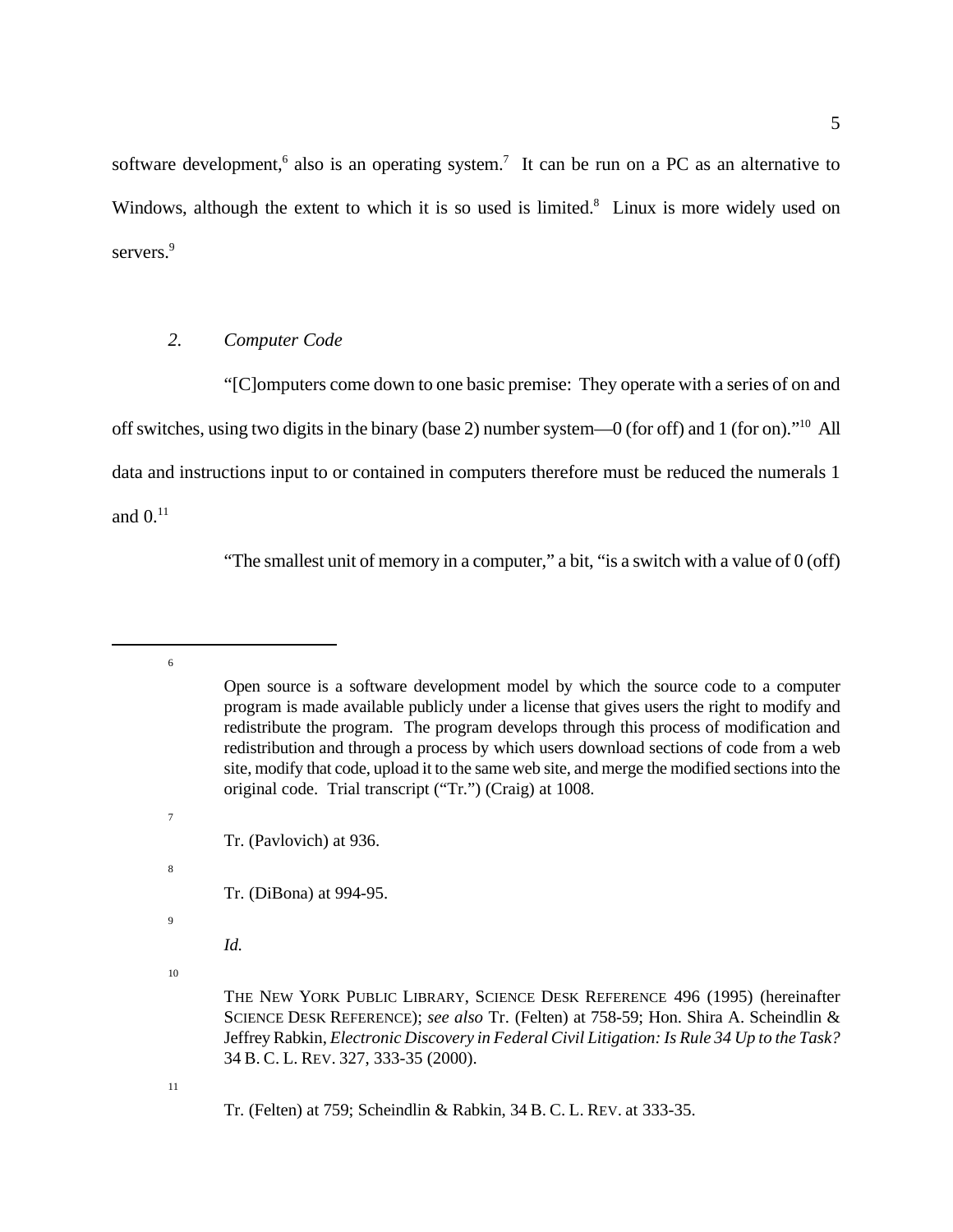or 1 (on)."<sup>12</sup> A group of eight bits is called a byte and represents a character—a letter or an integer.<sup>13</sup> A kilobyte ("K") is 1024 bytes, a megabyte ("MB") 1024 kilobytes, and a gigabyte ("GB") 1024 kilobytes.<sup>14</sup>

Some highly skilled human beings can reduce data and instructions to strings of 1's and 0's and thus program computers to perform complex tasks by inputting commands and data in that form.<sup>15</sup> But it would be inconvenient, inefficient and, for most people, probably impossible to do so. In consequence, computer science has developed programming languages. These languages, like other written languages, employ symbols and syntax to convey meaning. The text of programs written in these languages is referred to as source code.<sup>16</sup> And whether directly or through the medium of another program, $^{17}$  the sets of instructions written in programming languages—the source code—ultimately are translated into machine "readable" strings of 1's and 0's, known in the computer

| 12 |                                                                                                                                                                                                                                                                                                                                                                                   |
|----|-----------------------------------------------------------------------------------------------------------------------------------------------------------------------------------------------------------------------------------------------------------------------------------------------------------------------------------------------------------------------------------|
|    | <b>SCIENCE DESK REFERENCE, at 501.</b>                                                                                                                                                                                                                                                                                                                                            |
| 13 |                                                                                                                                                                                                                                                                                                                                                                                   |
|    | Id.                                                                                                                                                                                                                                                                                                                                                                               |
| 14 |                                                                                                                                                                                                                                                                                                                                                                                   |
|    | Id.                                                                                                                                                                                                                                                                                                                                                                               |
| 15 |                                                                                                                                                                                                                                                                                                                                                                                   |
|    | See Tr. (Felten) at 759-60.                                                                                                                                                                                                                                                                                                                                                       |
| 16 |                                                                                                                                                                                                                                                                                                                                                                                   |
|    | The Court's findings with respect to the definitions of source code and object code are taken<br>from the trial testimony of Robert Schumann, Tr. at 258, and Drs. Edward Felten, Tr. at 738-<br>39, 757-63, David S. Touretzky, Tr. at 1065-91, and Andrew Appel, Tr. at 1096, and the<br>deposition testimony of Dr. Harold Abelson, Ex. AZO at 34-37, 45-49. See also Ex. BBE. |
| 17 |                                                                                                                                                                                                                                                                                                                                                                                   |
|    | Frequently programs written in such languages must be transformed or translated into                                                                                                                                                                                                                                                                                              |

Frequently, programs written in such languages must be transformed or translated into machine readable form by other programs known as compilers.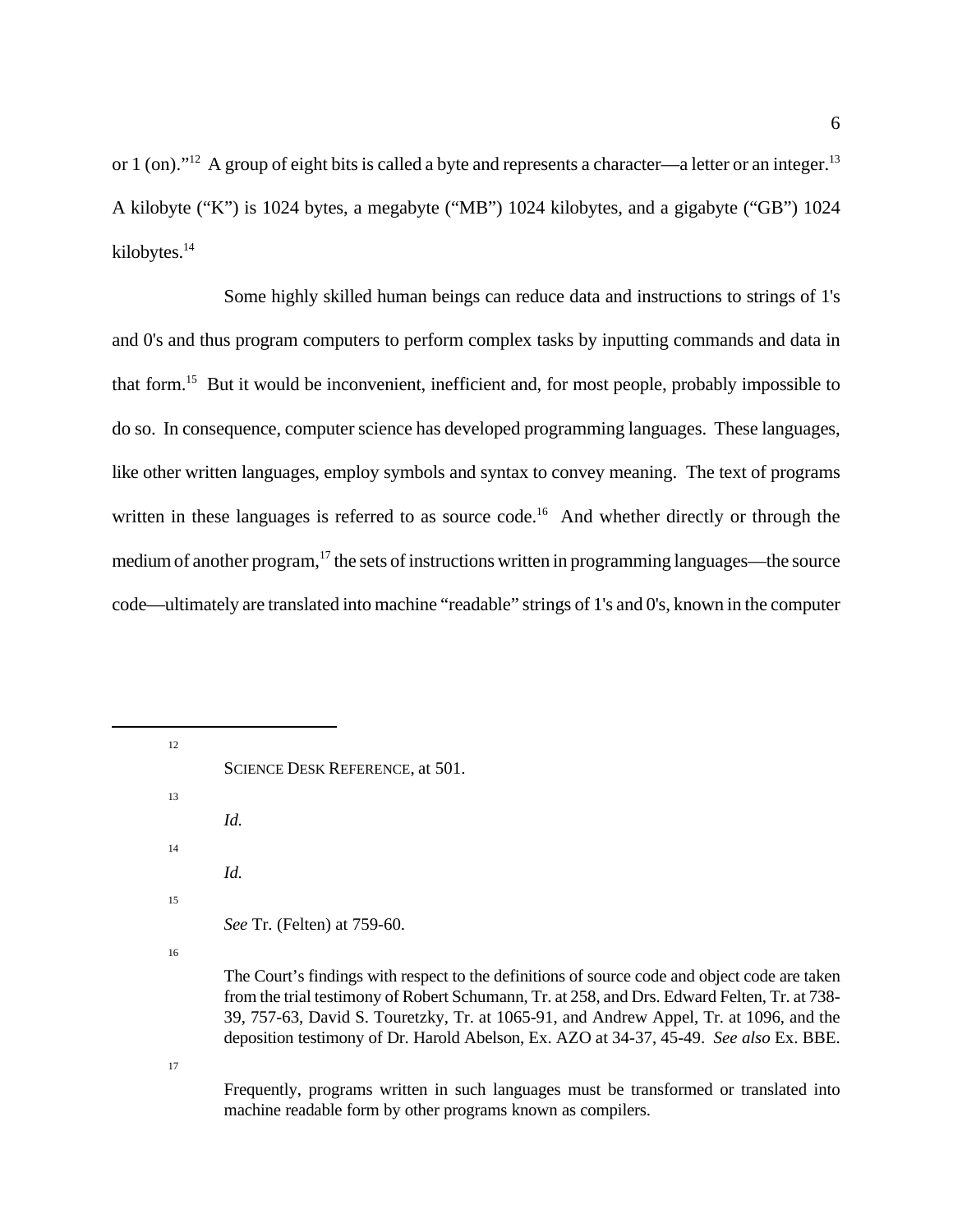world as object code, which typically are executable by the computer.<sup>18</sup>

The distinction between source and object code is not as crystal clear as first appears. Depending upon the programming language, source code may contain many 1's and 0's and look a lot like object code or may contain many instructions derived from spoken human language. Programming languages the source code for which approaches object code are referred to as low level source code while those that are more similar to spoken language are referred to as high level source code.

All code is human readable. As source code is closer to human language than is object code, it tends to be comprehended more easily by humans than object code.

#### *3. The Internet and the World Wide Web*

The Internet is "a global electronic network, consisting of smaller, interconnected networks, which allows millions of computers to exchange information over telephone wires, dedicated data cables, and wireless links. The Internet links PCs by means of servers, which run specialized operating systems and applications designed for servicing a network environment."<sup>19</sup>

Internet Relay Chat ("IRC") is a system that enables individuals connected to the

18

This to some degree is an oversimplification. Object code often is directly executable by the computer into which it is entered. It sometimes contains instructions, however, that are readable only by computers containing a particular processor, such as a Pentium processor, or a specific operating system such as Microsoft Windows. In such instances, a computer lacking the specific processor or operating system can execute the object code only if it has an emulator program that simulates the necessary processor or operating system or if the code first is run through a translator program that converts it into object code readable by that computer. Ex. BBE.

*United States v. Microsoft Corp.*, 84 F. Supp.2d at 13.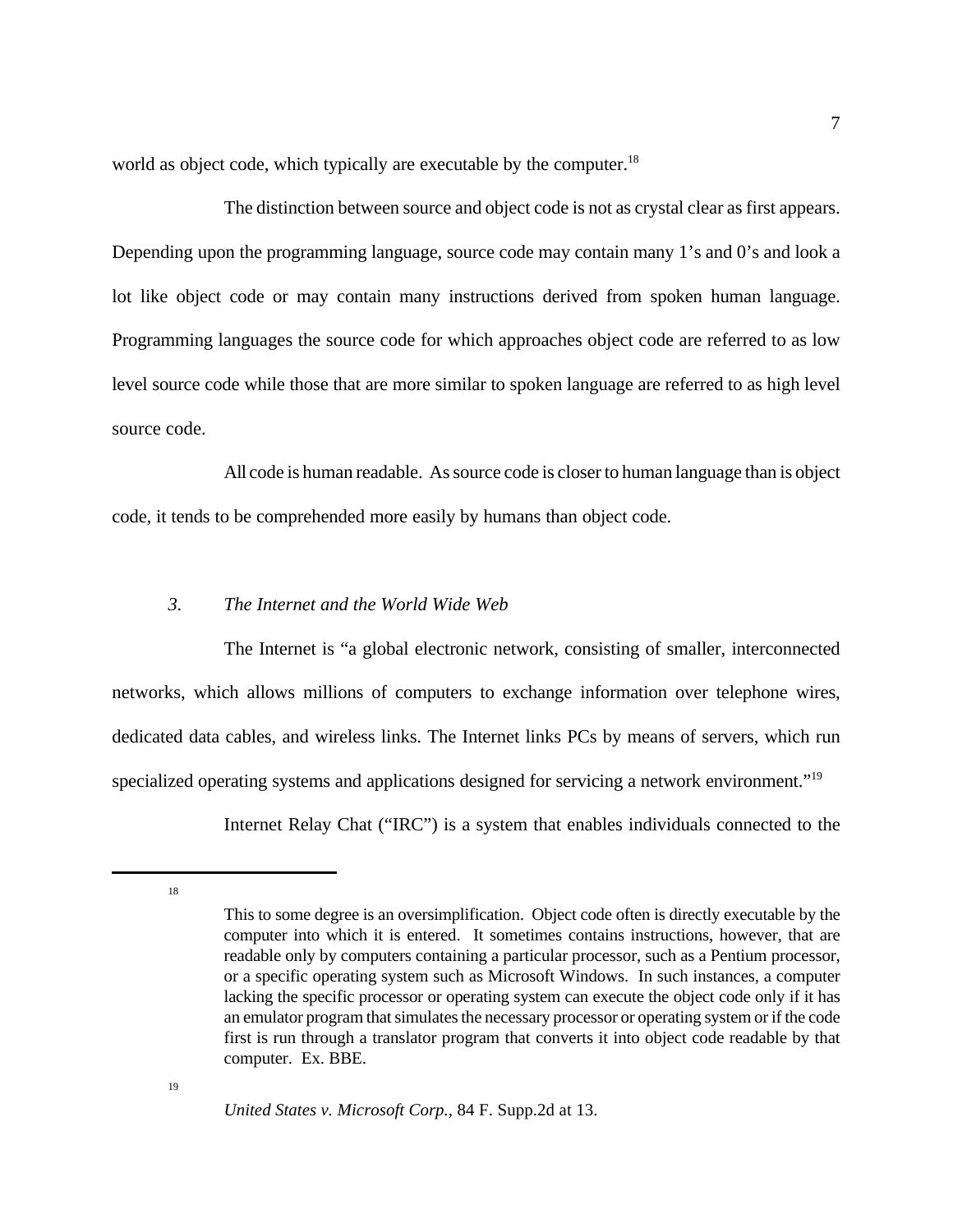Internet to participate in live typed discussions.<sup>20</sup> Participation in an IRC discussion requires an IRC software program, which sends messages via the Internet to the IRC server, which in turn broadcasts the messages to all participants. The IRC system is capable of supporting many separate discussions at once.

The World Wide Web (the "Web") is "a massive collection of digital information resources stored on servers throughout the Internet. These resources are typically provided in the form of hypertext documents, commonly referred to as 'Web pages,' that may incorporate any combination of text, graphics, audio and video content, software programs, and other data. A user of a computer connected to the Internet can publish a page on the Web simply by copying it into a specially designated, publicly accessible directory on a Web server. Some Web resources are in the form of applications that provide functionality through a user's PC system but actually execute on a server."<sup>21</sup>

A web site is "a collection of Web pages [published on the Web by an individual or organization] . . . . Most Web pages are in the form of 'hypertext'; that is, they contain annotated references, or 'hyperlinks,' to other Web pages. Hyperlinks can be used as cross-references within a single document, between documents on the same site, or between documents on different sites."<sup>22</sup>

A home page is "one page on each Web site . . . [that typically serves as] the first access point to the site. The home page is usually a hypertext document that presents an overview

 $20<sub>2</sub>$ 

21

22

*Id.* at 14.

Tr. (Shamos) at 67-68.

*United States v. Microsoft Corp.*, 84 F. Supp.2d at 13.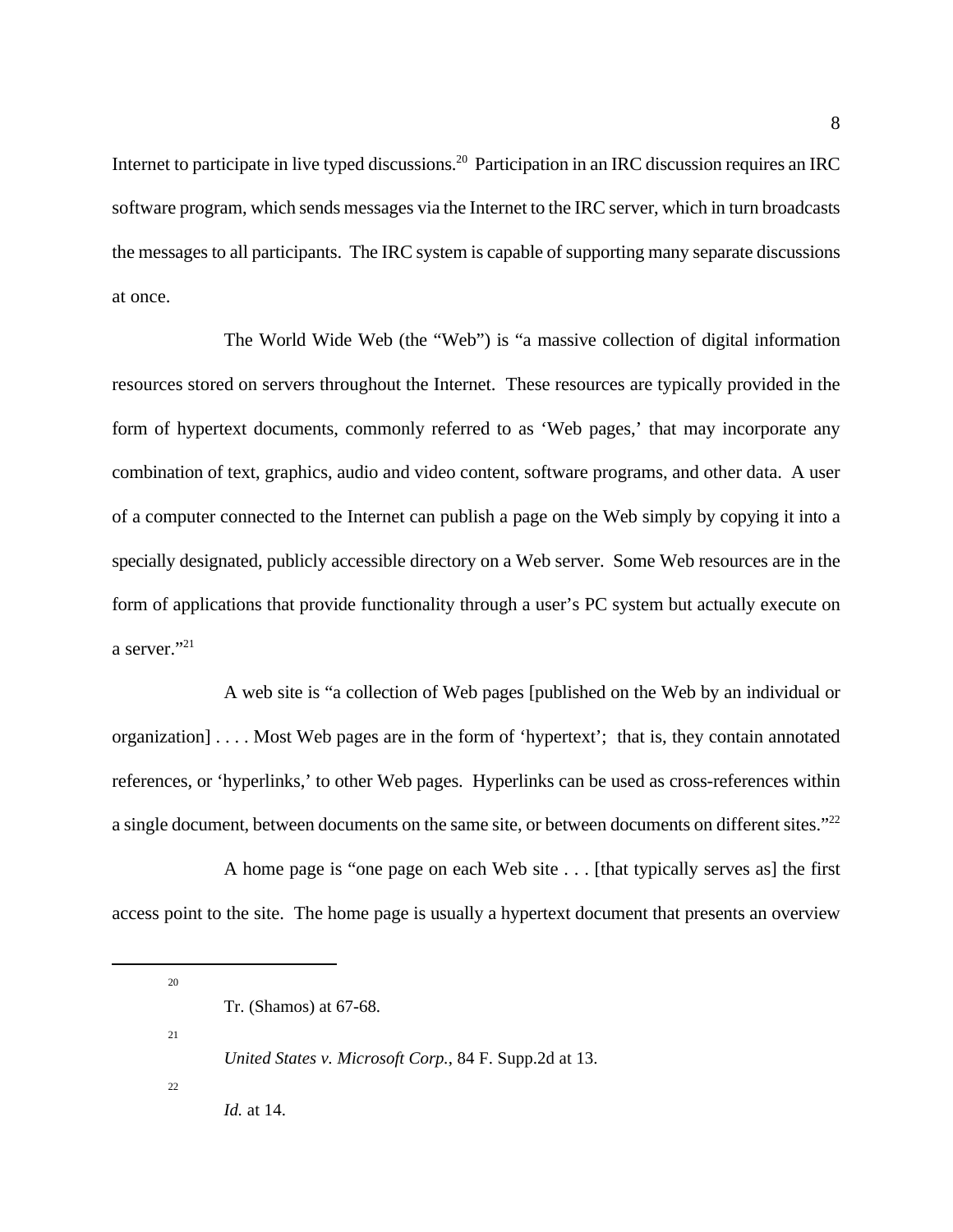of the site and hyperlinks to the other pages comprising the site."<sup>23</sup>

A Web client is "software that, when running on a computer connected to the Internet, sends information to and receives information from Web servers throughout the Internet. Web clients and servers transfer data using a standard known as the Hypertext Transfer Protocol ('HTTP'). A 'Web browser' is a type of Web client that enables a user to select, retrieve, and perceive resources on the Web. In particular, Web browsers provide a way for a user to view hypertext documents and follow the hyperlinks that connect them, typically by moving the cursor over a link and depressing the mouse button."<sup>24</sup>

#### *4. Portable Storage Media*

Digital files may be stored on several different kinds of storage media, some of which are readily transportable. Perhaps the most familiar of these are so called floppy disks or "floppies," which now are  $3\frac{1}{2}$  inch magnetic disks upon which digital files may be recorded.<sup>25</sup> For present purposes, however, we are concerned principally with two more recent developments, CD-ROMs and digital versatile disks, or DVDs.

A CD-ROM is a five-inch wide optical disk capable of storing approximately 650 MB

- *Id.*
- 25

<sup>23</sup>

Not too many years ago, the most common transportable storage media were 5 ¼ inch flexible magnetic disks. Their flexibility led to their being referred to as "floppies." They have been replaced almost entirely with today's 3 ½ inch disks, which are enclosed in hard plastic housings and which therefore are not flexible or "floppy." The earlier name, however, has stuck.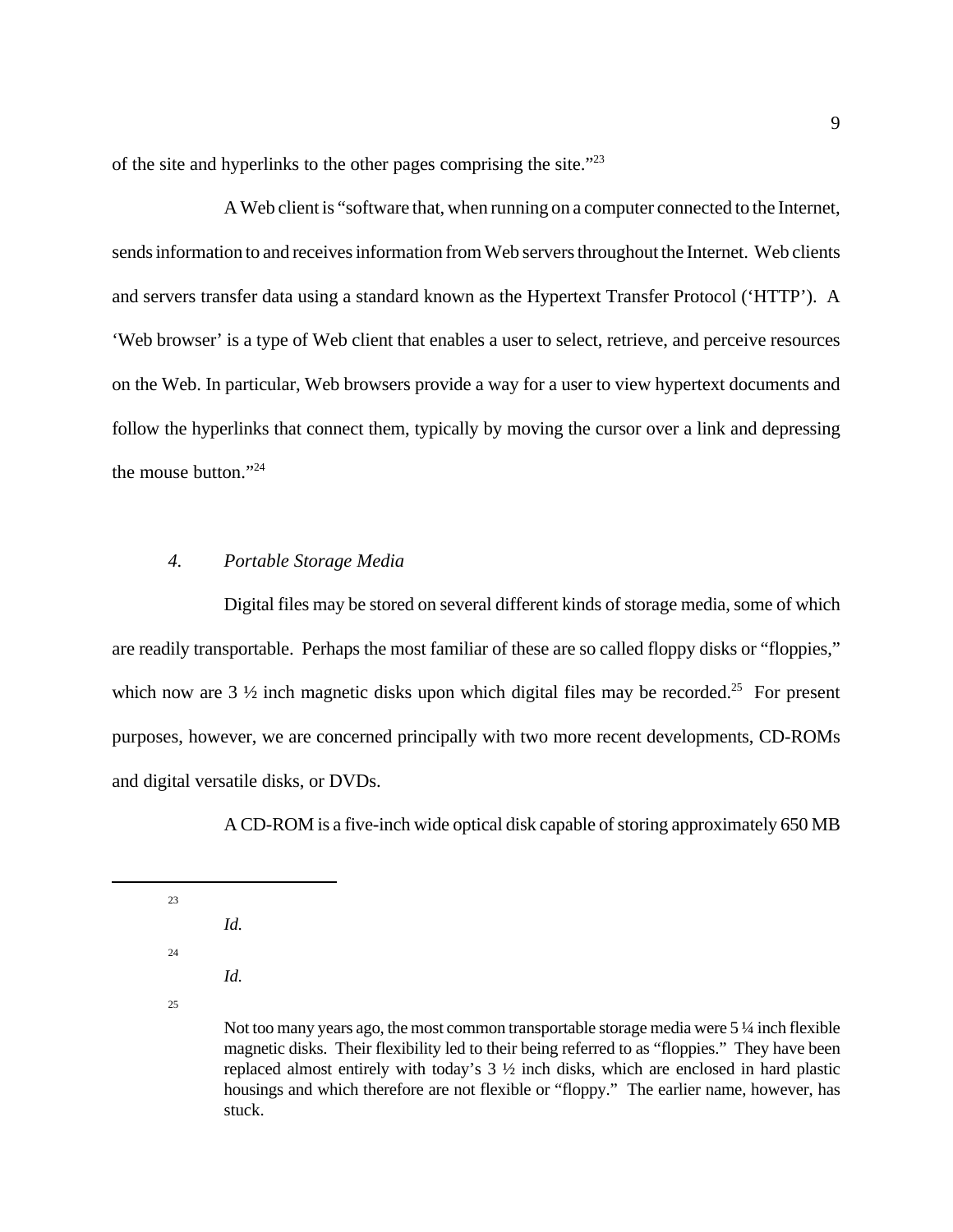of data. To read the data on a CD-ROM, a computer must have a CD-ROM drive.

DVDs are five-inch wide disks capable of storing more than 4.7 GB of data. In the application relevant here, they are used to hold full-length motion pictures in digital form. They are the latest technology for private home viewing of recorded motion pictures and result in drastically improved audio and visual clarity and quality of motion pictures shown on televisions or computer screens.<sup>26</sup>

## *5. The Technology Here at Issue*

CSS, or Content Scramble System, is an access control and copy prevention system for DVDs developed by the motion picture companies, including plaintiffs.<sup>27</sup> It is an encryption-based system that requires the use of appropriately configured hardware such as a DVD player or a computer DVD drive to decrypt, unscramble and play back, but not copy, motion pictures on DVDs.<sup>28</sup> The technology necessary to configure DVD players and drives to play CSS-protected DVDs<sup>29</sup> has been licensed to hundreds of manufacturers in the United States and around the world.

DeCSS is a software utility, or computer program, that enables users to break the CSS copy protection system and hence to view DVDs on unlicenced players and make digital copies of

26 Tr. (King) at 403-04. 27 Tr. (Shamos) at 24. 28 *Id.* at 24-25.  $29$ Such devices are referred to subsequently as compliant.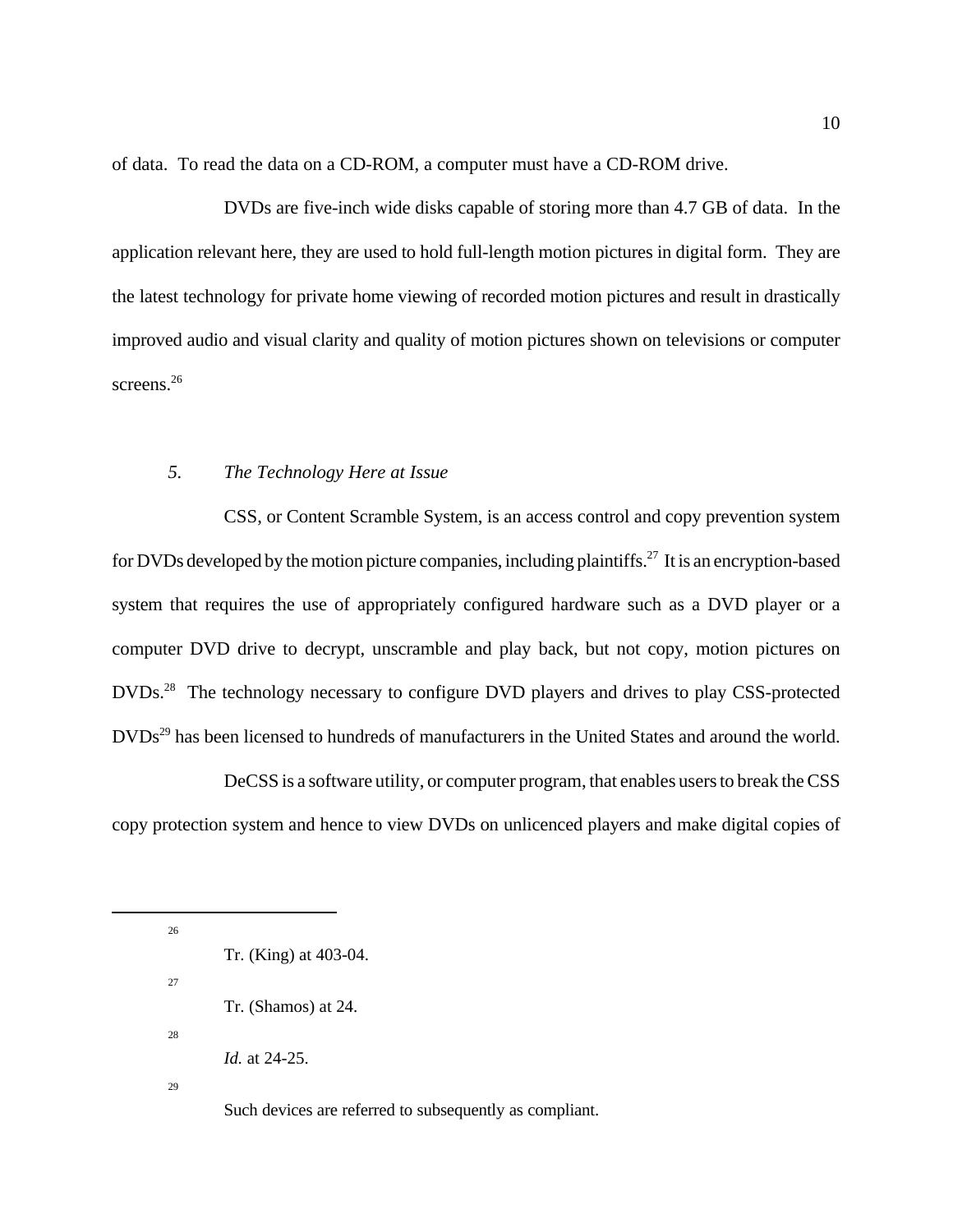DVD movies.<sup>30</sup> The quality of motion pictures decrypted by DeCSS is virtually identical to that of encrypted movies on DVD.<sup>31</sup>

DivX is a compression program available for download over the Internet.<sup>32</sup> It compresses video files in order to minimize required storage space, often to facilitate transfer over the Internet or other networks.<sup>33</sup>

### *B. Parties*

Plaintiffs are eight major motion picture studios. Each is in the business of producing and distributing copyrighted material including motion pictures. Each distributes, either directly or through affiliates, copyrighted motion pictures on DVDs.<sup>34</sup> Plaintiffs produce and distribute a large majority of the motion pictures on DVDs on the market today.<sup>35</sup>

Defendant Eric Corley is viewed as a leader of the computer hacker community and goes by the name Emmanuel Goldstein, after the leader of the underground in George Orwell's

30 Tr. (Shamos) at 25. 31 Tr. (Schumann) at 273. 32 Tr. (Ramadge) at 911. 33 *Id.* at 911-12. 34 Ex. 2.1-2.34; 3.1-3.34. 35 Tr. (King) at 404.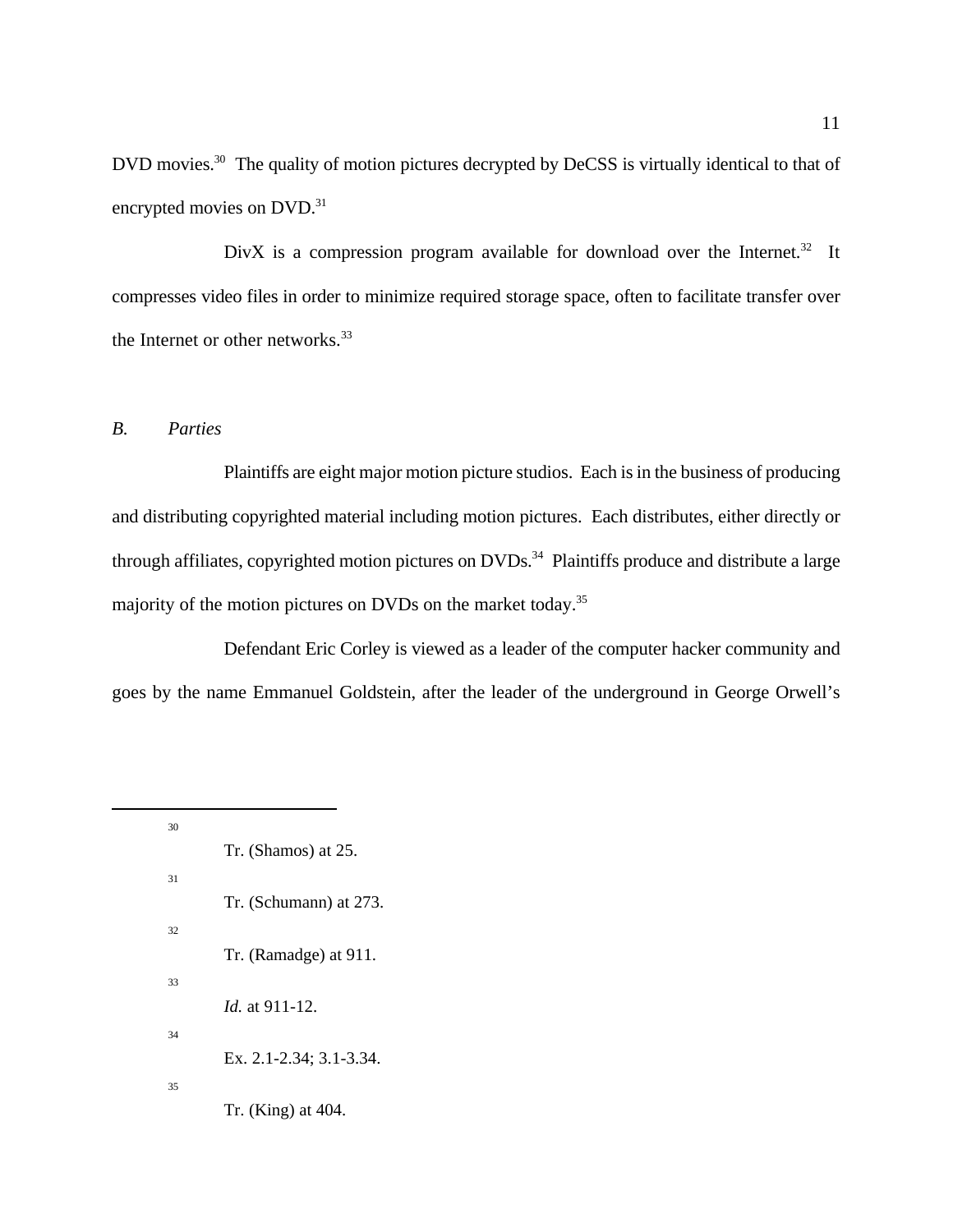classic, *1984.*<sup>36</sup> He and his company, defendant 2600 Enterprises, Inc., together publish a magazine called *2600: The Hacker Quarterly,* which Corley founded in 1984,<sup>37</sup> and which is something of a bible to the hacker community.<sup>38</sup> The name "2600" was derived from the fact that hackers in the 1960's found that the transmission of a 2600 hertz tone over a long distance trunk connection gained access to "operator mode" and allowed the user to explore aspects of the telephone system that were not otherwise accessible.<sup>39</sup> Mr. Corley chose the name because he regarded it as a "mystical thing,"<sup>40</sup> commemorating something that he evidently admired. Not surprisingly, *2600: The Hacker Quarterly* has included articles on such topics as how to steal an Internet domain name,<sup>41</sup> access other people's e-mail, $^{42}$  intercept cellular phone calls, $^{43}$  and break into the computer systems at Costco stores<sup>44</sup> and

<sup>36</sup> Tr. (Corley) at 787, 827. 37 Tr. (Corley) at 777, 790, 795; Ex. 1.1, 1.2, 1.3, 1.4, 1.5, 1.6, 1.7, 1.8, 1.11, 1.12, 1.13, 1.14, 1.15, 1.16; 79 (Corley Dec.) ¶ 1. 38 *See* Tr. (Corley) at 781. 39 Tr. (Corley) 786-87. 40 *Id.* at 787. 41 Ex. 1.2 (Redomega Crim, *How Domains Are Stolen*, 2600: THE HACKER QUARTERLY, Summer 2000, at 43). 42 Ex. 1.16 (Schlork, *Snooping via MS-Mail*, 2600:THE HACKER QUARTERLY, Winter 1996-97, at 28). 43 Ex. 1.14 (Thomas Icom, *Cellular Interception Techniques*, 2600:THEHACKERQUARTERLY, Spring 1995, at 23). 44 Ex. 1.12 (nux, *Fun at Costco*, 2600: THE HACKER QUARTERLY, Summer 1999, at 12).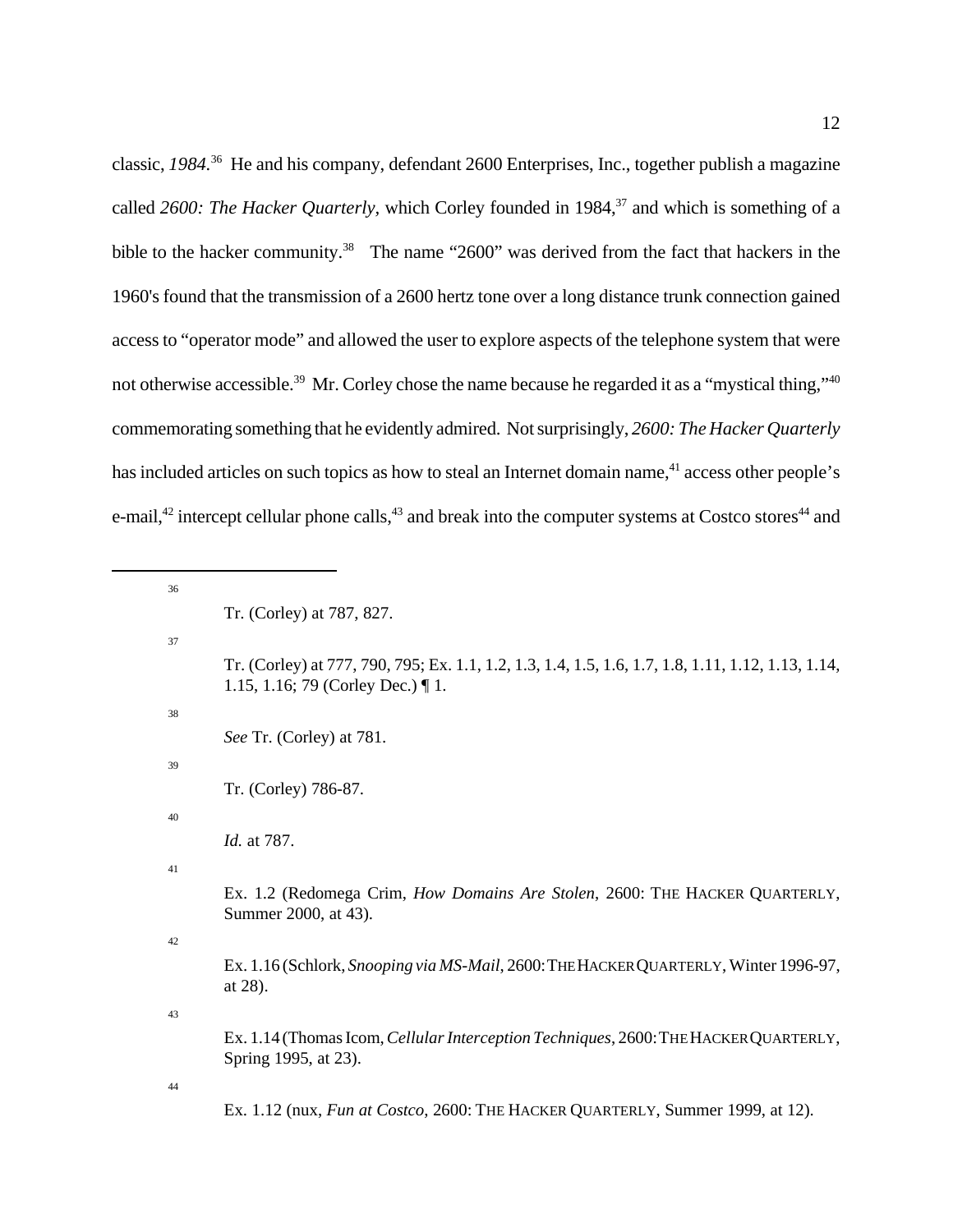Federal Express.<sup>45</sup> One issue contains a guide to the federal criminal justice system for readers charged with computer hacking.<sup>46</sup> In addition, defendants operate a web site located at <http://www.2600.com> ("2600.com"), which is managed primarily by Mr. Corley and has been in existence since 1995.<sup>47</sup>

Prior to January 2000, when this action was commenced, defendants posted the source and object code for DeCSS on the 2600.com web site, from which they could be downloaded easily.<sup>48</sup> At that time, 2600.com contained also a list of links to other web sites purporting to post DeCSS.<sup>49</sup>

#### *C. The Development of DVD and CSS*

The major motion picture studios typically distribute films in a sequence of so-called windows, each window referring to a separate channel of distribution and thus to a separate source of revenue. The first window generally is theatrical release, distribution, and exhibition.

45 Ex. 1.19 (PhranSys Drak3, *Hacking FedEx,*2600:THEHACKERQUARTERLY, Autumn 1997, at 14). 46 Ex. 1.19 (Agent Steal, *Busted! A Complete Guide to Getting Caught*, 2600: THE HACKER QUARTERLY, Autumn 1997, at 6). 47 Tr. (Corley) at 790; Ex. 52-54, 64, 79 (Corley Dec.) ¶ 20; 97. Interestingly, defendants' copyright both their magazine and the material on their web site to prevent others from copying their works. Tr. (Corley) at 832; Ex. 96 (Corley Dep.) at 23-24. 48 Tr. (Corley) at 791; Ex. 28. 49

Tr. (Corley) at 791, 829, 848; Ex. 28.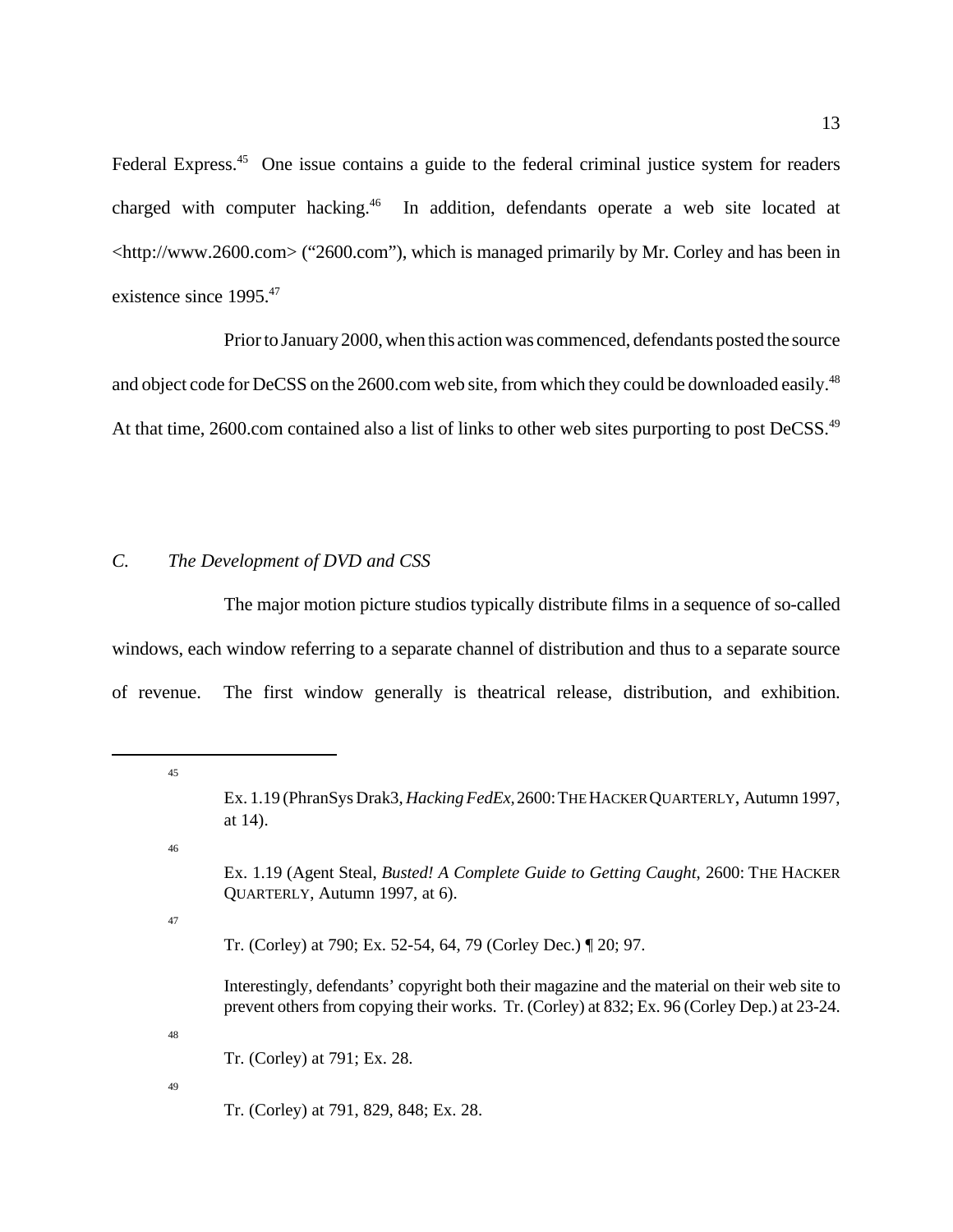Subsequently, films are distributed to airlines and hotels, then to the home market, then to pay television, cable and, eventually, free television broadcast. The home market is important to plaintiffs, as it represents a significant source of revenue.<sup>50</sup>

Motion pictures first were, and still are, distributed to the home market in the form of video cassette tapes. In the early 1990's, however, the major movie studios began to explore distribution to the home market in digital format, which offered substantially higher audio and visual quality and greater longevity than video cassette tapes.<sup>51</sup> This technology, which in 1995 became what is known today as  $DVD<sub>1</sub><sup>52</sup>$  brought with it a new problem—increased risk of piracy by virtue of the fact that digital files, unlike the material on video cassettes, can be copied without degradation from generation to generation.<sup>53</sup> In consequence, the movie studios became concerned as the product neared market with the threat of DVD piracy.<sup>54</sup>

Discussions among the studios with the goal of organizing a unified response to the piracy threat began in earnest in late 1995 or early  $1996$ <sup>55</sup>. They eventually came to include representatives of the consumer electronics and computer industries, as well as interested members

| 50 |                               |
|----|-------------------------------|
|    | Tr. (King) at 402.            |
| 51 |                               |
|    | <i>Id.</i> at 404, 468.       |
| 52 |                               |
|    | Id. at 408, 468, 470.         |
| 53 | <i>Id.</i> at $404-05$ .      |
| 54 |                               |
|    | <i>Id.</i> at 404-05, 468-70. |
| 55 |                               |
|    | <i>Id.</i> at 406.            |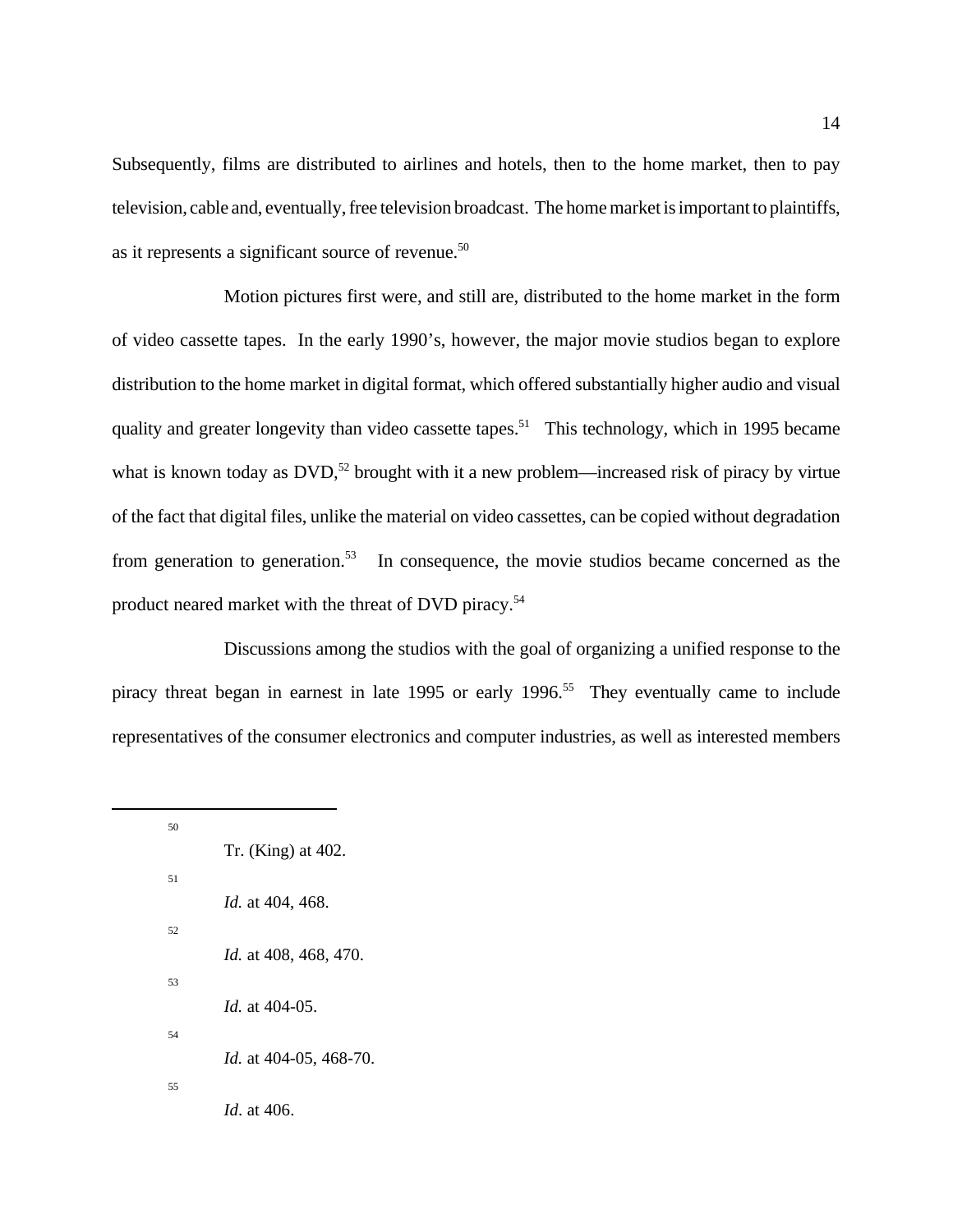of the public,<sup>56</sup> and focused on both legislative proposals and technological solutions.<sup>57</sup> In 1996, Matsushita Electric Industrial Co. ("MEI") and Toshiba Corp., presented—and the studios adopted—CSS.<sup>58</sup>

CSS involves encrypting, according to an encryption algorithm,<sup>59</sup> the digital sound and graphics files on a DVD that together constitute a motion picture. A CSS-protected DVD can be decrypted by an appropriate decryption algorithm that employs a series of keys stored on the DVD and the DVD player. In consequence, only players and drives containing the appropriate keys are able to decrypt DVD files and thereby play movies stored on DVDs.

As the motion picture companies did not themselves develop CSS and, in any case, are not in the business of making DVD players and drives, the technology for making compliant devices, i.e., devices with CSS keys, had to be licensed to consumer electronics manufacturers.<sup>60</sup> In order to ensure that the decryption technology did not become generally available and that compliant devices could not be used to copy as well as merely to play CSS-protected movies, the technology

56 *Id.* at 405-06, 471, 476-78. 57 *Id.* at 405, 470-71, 479. 58

*Id.* at 406-07, 502-04.

59

An algorithm is a recipe that contains instructions for completing a task. It can be expressed in any language, from natural spoken language to computer programming language. Ex. AZO (Abelson Dep.) at 9-10.

60

The licensing function initially was performed by MEI and Toshiba. Subsequently, MEI and Toshiba granted a royalty free license to the DVD Copy Control Association ("DVD CCA"), which now handles the licensing function. Tr. (King) at 485-86, 510; Ex. XXY (Attaway Dep.) at 31. The motion picture companies themselves license CSS from the DVD CCA. Ex. XYY (Attaway Dep.) at 31-32.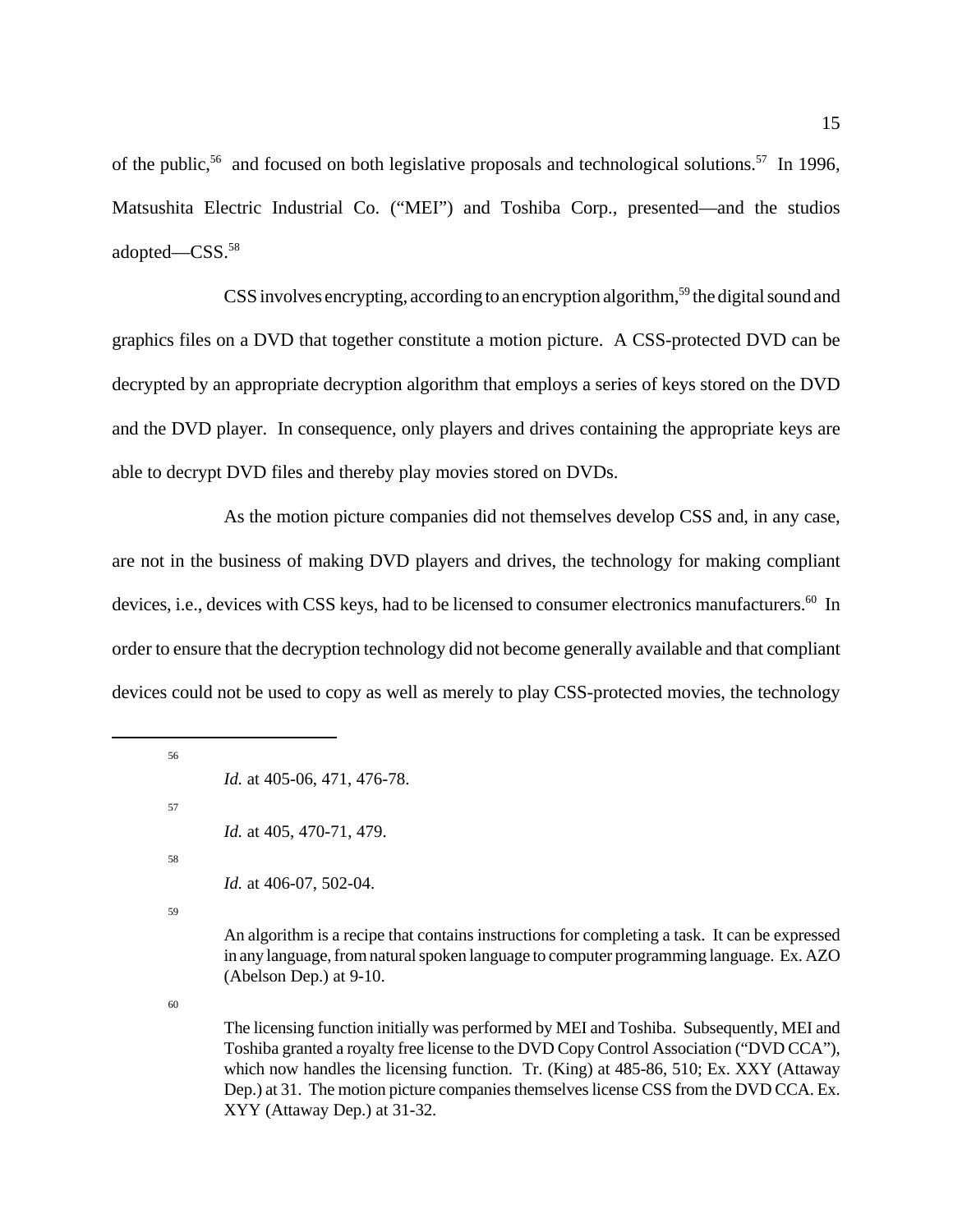is licensed subject to strict security requirements.<sup>61</sup> Moreover, manufacturers may not, consistent with their licenses, make equipment that would supply digital output that could be used in copying protected DVDs.<sup>62</sup> Licenses to manufacture compliant devices are granted on a royalty-free basis subject only to an administrative fee.<sup>63</sup> At the time of trial, licenses had been issued to numerous hardware and software manufacturers, including two companies that plan to release DVD players for computers running the Linux operating system.<sup>64</sup>

With CSS in place, the studios introduced DVDs on the consumer market in early 1997.<sup>65</sup> All or most of the motion pictures released on DVD were, and continue to be, encrypted with CSS technology.<sup>66</sup> Over 4,000 motion pictures now have been released in DVD format in the United States, and movies are being issued on DVD at the rate of over 40 new titles per month in addition to rereleases of classic films. Currently, more than five million households in the United

61

62

Tr. (King) at 450-51, 492-93; Ex. XXY (Attaway Dep.) at 61-62; Ex. AHV.

63

64

Tr. (King) at 437-38; *see also* Tr. (Pavolvich) at 961; Ex. BD.

65

Tr. (King) at 408-09.

66

*Id.* at 409.

*See, e.g.,* Ex. AHV §§ 5, 6.2.

The administrative fee is one million yen, now about \$9,200, for each "membership category" selected by the licensee. Twelve membership categories are available, and one or more are selected by a licensee depending on the use which the licensee intends to make of the licensed technology. The membership categories are: content provider, authoring studio, DVD disc replicator, DVD player manufacturer, DVD-ROM drive manufacturer, DVD decoder manufacturer, descramble module manufacturer, authentication chip manufacturer for DVD-ROM drive, authenticator manufacturer for DVD decoder, integrated product manufacturer, and reseller. Ex. AJB, AIZ, AOV, AOU, AOQ.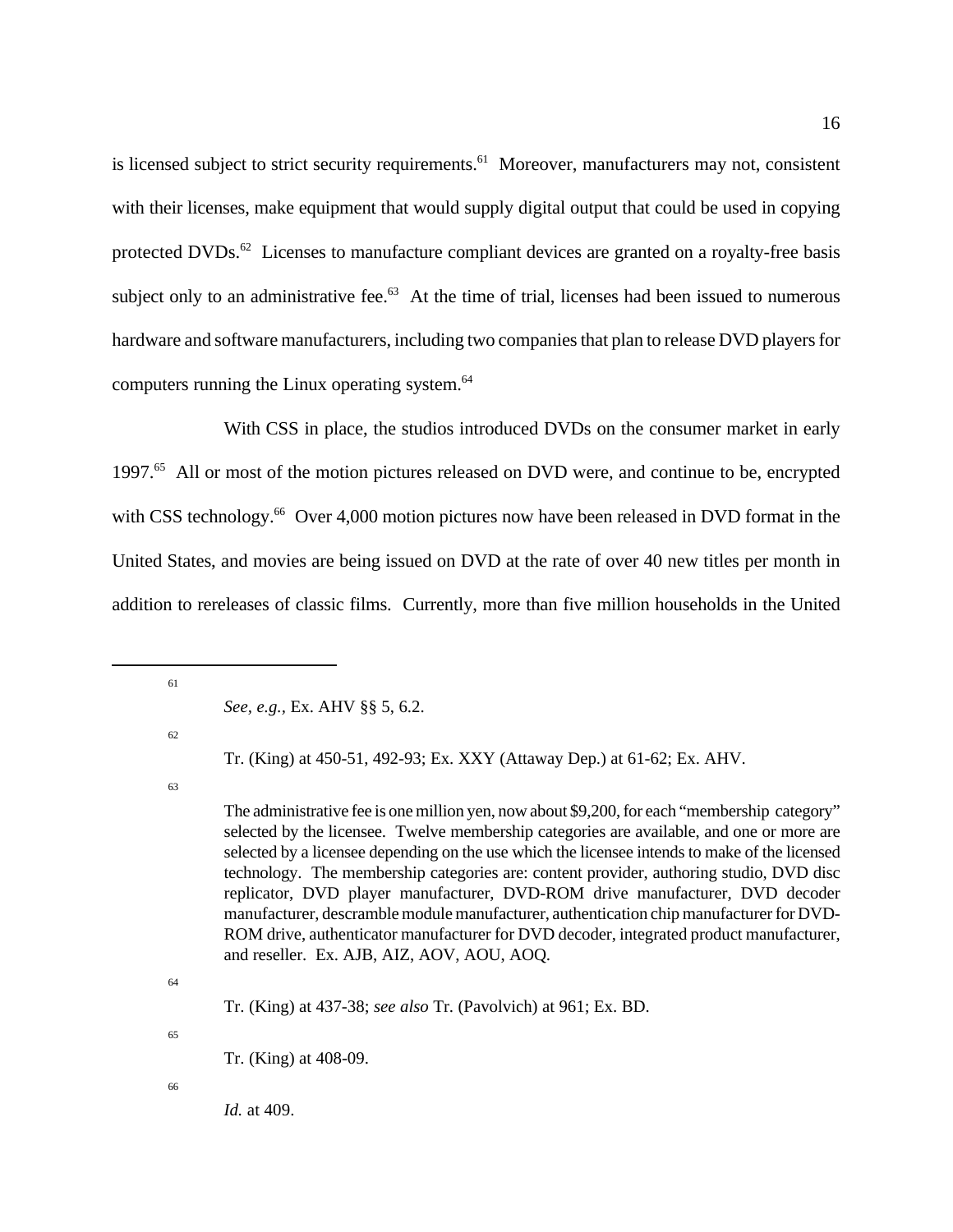States own DVD players,  $67$  and players are projected to be in ten percent of United States homes by the end of  $2000$ .<sup>68</sup>

DVDs have proven not only popular, but lucrative for the studios. Revenue from their sale and rental currently accounts for a substantial percentage of the movie studios' revenue from the home video market.<sup>69</sup> Revenue from the home market, in turn, makes up a large percentage of the studios' total distribution revenue.<sup>70</sup>

## *D. The Appearance of DeCSS*

In late September 1999, Jon Johansen, a Norwegian subject then fifteen years of age, and two individuals he "met" under pseudonyms over the Internet, reverse engineered a licensed DVD player and discovered the CSS encryption algorithm and keys.<sup>71</sup> They used this information to create DeCSS, a program capable of decrypting or "ripping" encrypted DVDs, thereby allowing playback on non-compliant computers as well as the copying of decrypted files to computer hard

67

Tr. (Johansen) at 619-22, 633, 639.

68

69

70

71

Distribution in the home video market accounts for approximately 40 percent of Warner Brothers' total income from movie distribution. *Id*.

*Id.* at 417-18.

*Id.* at 442.

Revenue from the distribution of DVDs makes up approximately 35 percent of Warner Brothers' total worldwide revenue from movie distribution in the home video market. *Id.* at 403.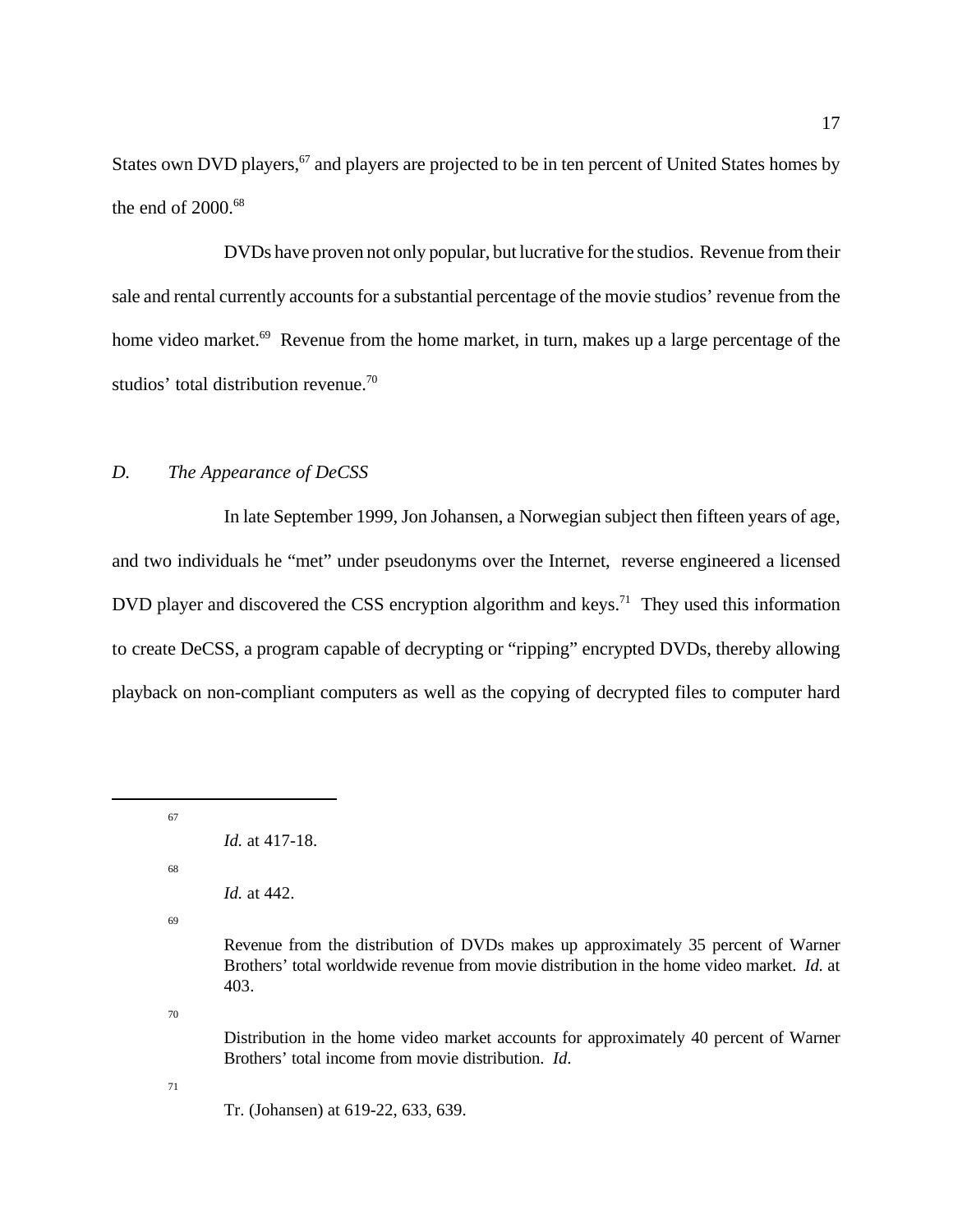drives.<sup>72</sup> Mr. Johansen then posted the executable code on his personal Internet web site and informed members of an Internet mailing list that he had done so.<sup>73</sup> Neither Mr. Johansen nor his collaborators obtained a license from the DVD CCA.<sup>74</sup>

Although Mr. Johansen testified at trial that he created DeCSS in order to make a DVD player that would operate on a computer running the Linux operating system,<sup>75</sup> DeCSS is a Windows executable file; that is, it can be executed only on computers running the Windows operating system.<sup>76</sup> Mr. Johansen explained the fact that he created a Windows rather than a Linux program by asserting that Linux, at the time he created DeCSS, did not support the file system used on DVDs.<sup>77</sup> Hence, it was necessary, he said, to decrypt the DVD on a Windows computer in order subsequently to play the decrypted files on a Linux machine.<sup>78</sup> Assuming that to be true,<sup>79</sup> however,

Johansen's claim. *See* Ex. CS, at S10006 ("Our analysis indicates that the primary technical breakthroughs were developed outside of the Linux development groups.").

<sup>72</sup> *Id.* at 619-21, 634; (Schumann) at 246-48. Mr. Johansen testified that the "De" in DeCSS stands for "decrypt." Tr. (Johansen) at 628. 73 Tr. (Johansen) at 622-23, 638; Ex. 9 at SCH-000846. Mr. Johansen did not post the source code on his Web site. Tr. (Johansen) at 635. 74 Tr. (Johansen) at 620. 75 *Id.* at 620. 76 *Id.* at 621-22. 77 *Id.* at 621-22, 624; (Stevenson) at 214. 78 Tr. (Johansen) at 623. 79 Substantial questions have been raised both at trial and elsewhere as to the veracity of Mr.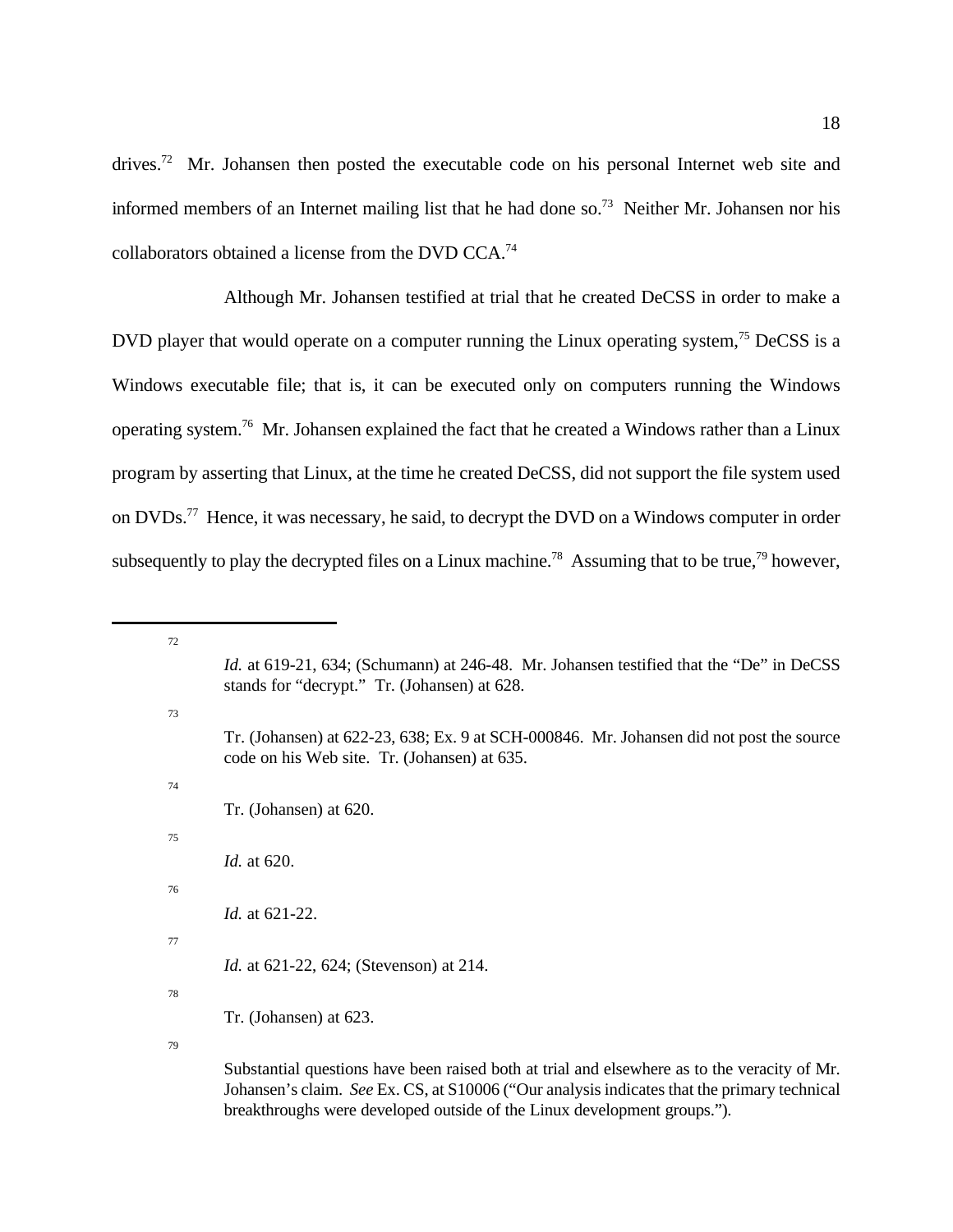the fact remains that Mr. Johansen created DeCSS in the full knowledge that it could be used on computers running Windows rather than Linux. Moreover, he was well aware that the files, once decrypted, could be copied like any other computer files.

In January 1999, Norwegian prosecutors filed charges against Mr. Johansen stemming from the development of DeCSS.<sup>80</sup> The disposition of the Norwegian case does not appear of record.

## *E. The Distribution of DeCSS*

In the months following its initial appearance on Mr. Johansen's web site, DeCSS has become widely available on the Internet, where hundreds of sites now purport to offer the software for download.<sup>81</sup> A few other applications said to decrypt CSS-encrypted DVDs also have appeared on the Internet.<sup>82</sup>

In November 1999, defendants' web site began to offer DeCSS for download.<sup>83</sup> It established also a list of links to several web sites that purportedly "mirrored" or offered DeCSS for

80

81

Ex. 97, 107, 126.

82

83

Tr. (Corley) at 791; Ex. 28.

Tr. (Johansen) at 626-27.

Tr. (Stevenson) at 217-18, 226-29; (Schumann) at 290, 338-41; (Johansen) at 641; (Reider) at 681-85. One, DOD (Drink or Die) Speed Ripper, does not work with all DVDs that DeCSS will decrypt. *Id*.; Ex. CS, at S10011; Ex. 9. Some of these programs perform only a portion of what DeCSS does and must be used in conjunction with others in order to decrypt the contents of a DVD. Tr. (Schuman) at 290, 338-39. Some of defendants' claims about these other means proved baseless at trial. *See* Tr. (Pavlovich) at 965-68.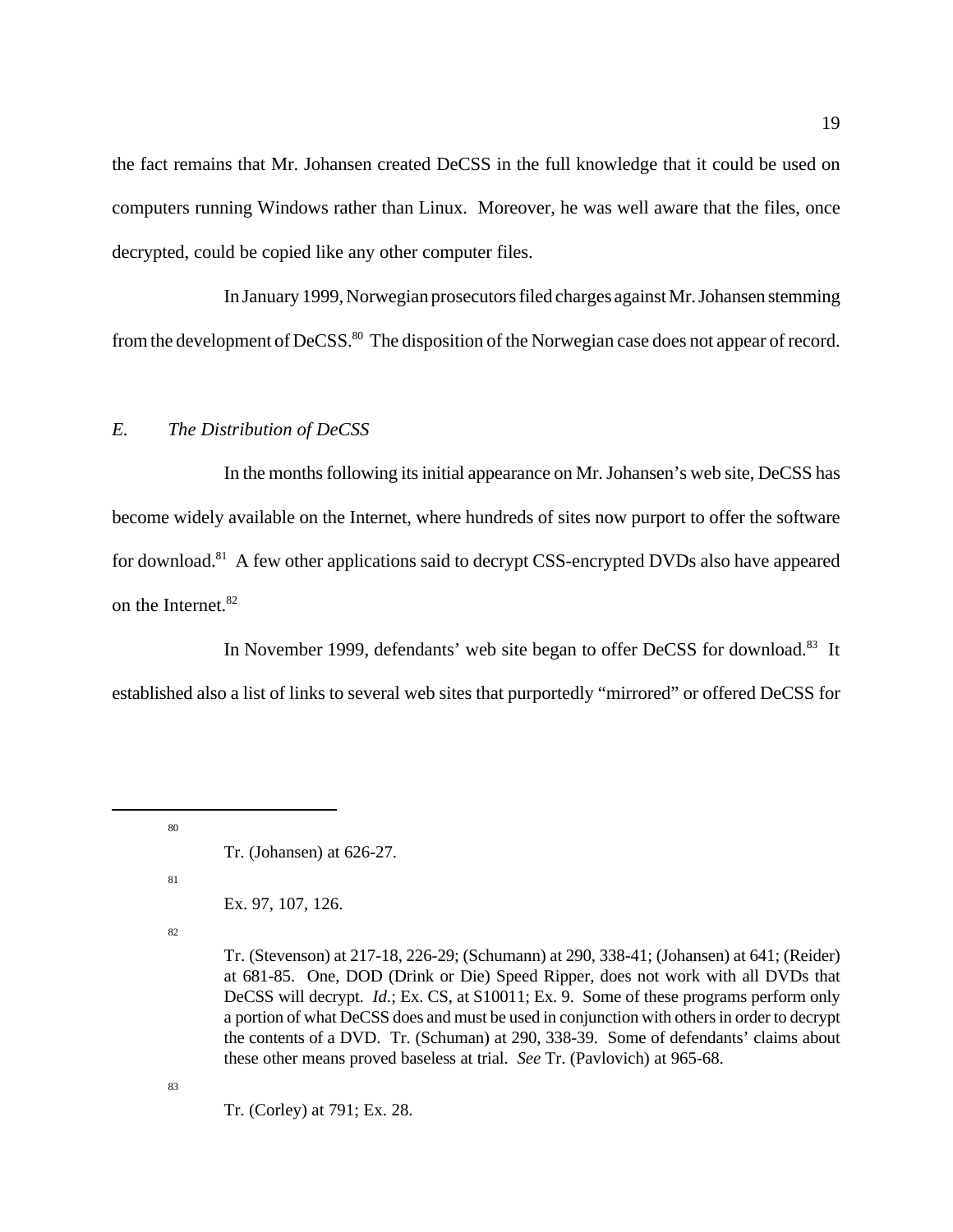download.<sup>84</sup> The links on defendants' mirror list fall into one of three categories. By clicking the mouse on one of these links, the user may be brought to a page on the linked-to site on which there appears a further link to the DeCSS software.<sup>85</sup> If the user then clicks on the DeCSS link, download of the software begins. This page may or may not contain content other than the DeCSS link.<sup>86</sup> Alternatively, the user may be brought to a page on the linked-to site that does not itself purport to link to DeCSS, but that links, either directly or via a series of other pages on the site, to another page on the site on which there appears a link to the DeCSS software.<sup>87</sup> Finally, the user may be brought directly to the DeCSS link on the linked-to site such that download of DeCSS begins immediately without further user intervention.<sup>88</sup>

#### *F. The Preliminary Injunction and Defendants' Response*

The movie studios, through the Internet investigations division of the Motion Picture Association of America ("MPAA"), became aware of the availability of DeCSS on the Internet in

84 Tr. (Corley) at 791, 829, 848; Ex. 28. 85 Tr. (Corley) at 829-30, 845. 86 *Id.* at 831, 845. 87 *Id.* at 829-30, 845. 88

*Id.* at 830; (Shamos) at 38. As Mr. Corley testified, the download process generally begins with the appearance of a dialog box, or small window, prompting the user to confirm the location on the user's computer hard drive where the downloaded software will be stored. The actual download does not begin until the user provides the computer with this information. Tr. (Corley) at 830. It is possible also to create a link that commences the download immediately upon being clicked. *See* Tr. (Touretzky) at 1082-83.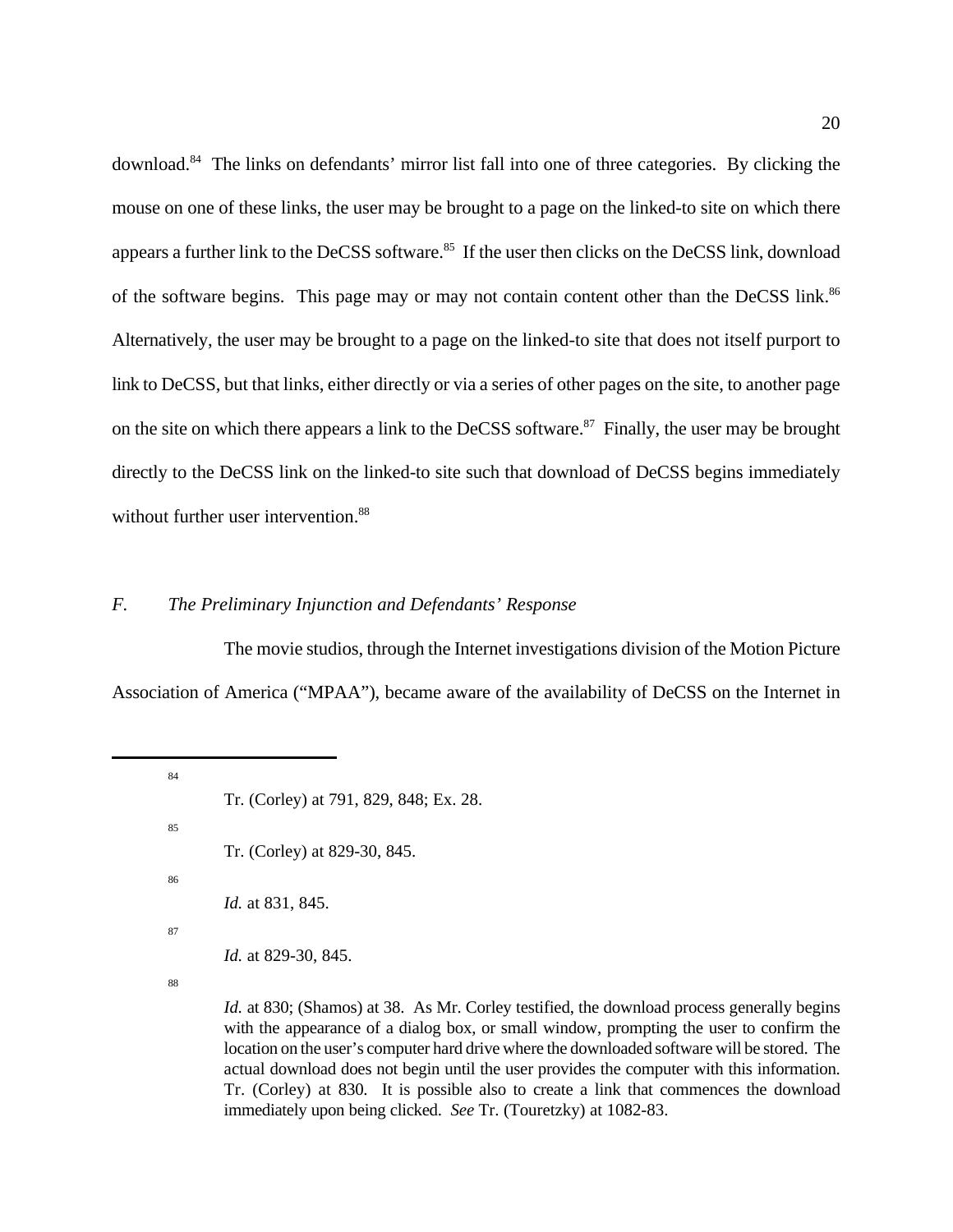October 1999.<sup>89</sup> The industry responded by sending out a number of cease and desist letters to web site operators who posted the software, some of which removed it from their sites.<sup>90</sup> In January 2000, the studios filed this lawsuit against defendant Eric Corley and two others.<sup>91</sup>

After a hearing at which defendants presented no affidavits or evidentiary material, the Court granted plaintiffs' motion for a preliminary injunction barring defendants from posting DeCSS.<sup>92</sup> At the conclusion of the hearing, plaintiffs sought also to enjoin defendants from linking to other sites that posted DeCSS, but the Court declined to entertain the application at that time in view of plaintiffs' failure to raise the issue in their motion papers.<sup>93</sup>

Following the issuance of the preliminary injunction, defendants removed DeCSS from the 2600.com web site.<sup>94</sup> In what they termed an act of "electronic civil disobedience,"<sup>95</sup> however, they continued to support links to other web sites purporting to offer DeCSS for download, a list

<sup>89</sup> Tr. (Reider) at 652. 90 Tr. (King) at 435, 548; (Reider) at 653; Ex. 55. 91 The other two defendants entered into consent decrees with plaintiffs. Plaintiffs subsequently amended the complaint to add 2600 Enterprises, Inc. as a defendant. 92 Preliminary Injunction, Jan. 20, 2000 (DI 6); *Universal City Studios, Inc.*, 82 F. Supp.2d 211. 93 Tr., Jan. 20, 2000 (DI 17) at 85. 94 Tr. (Corley) at 791; Ex. 51. 95 Tr. (Corley) at 834; Ex. 96 (Corley Dep.) at 151-53.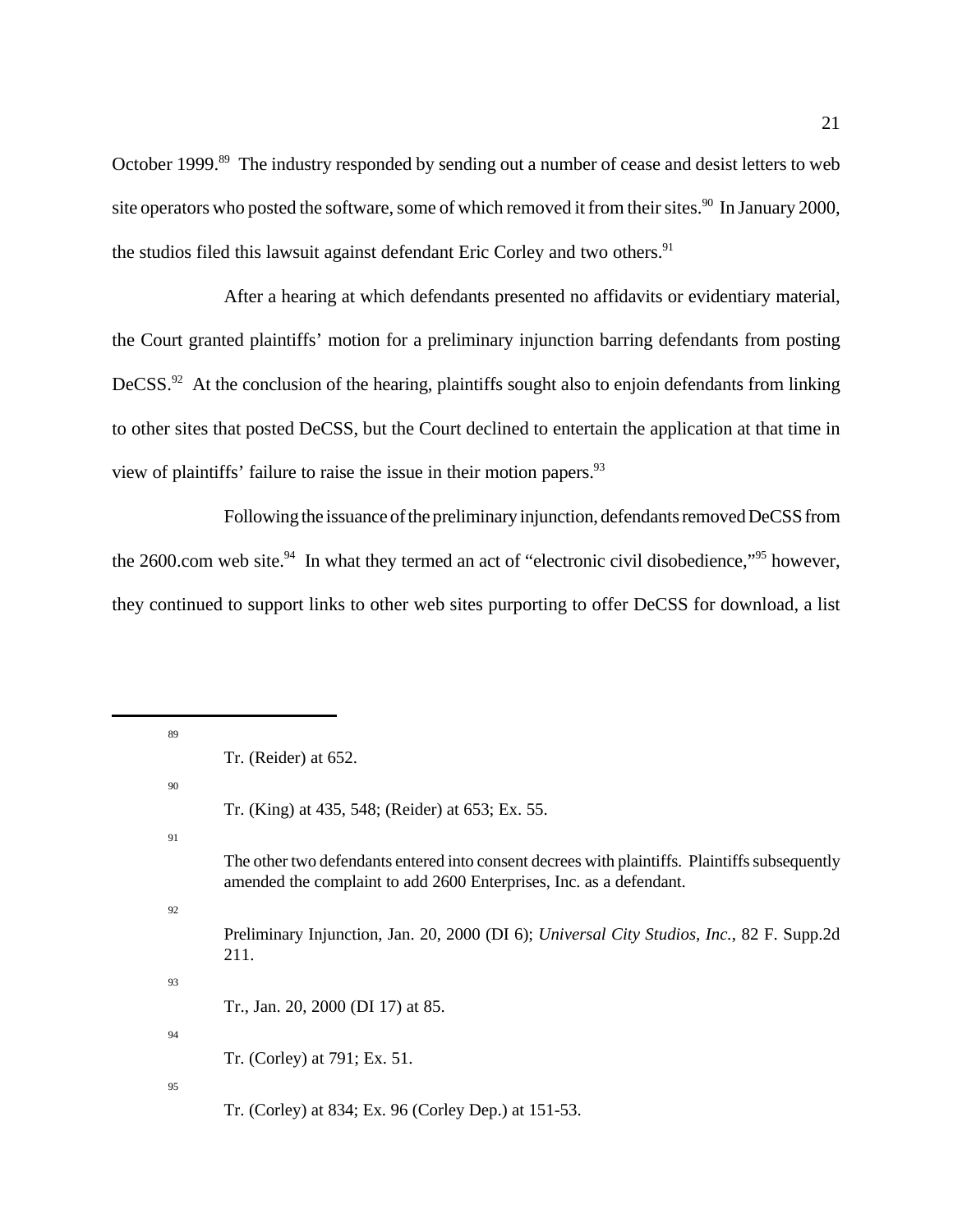which had grown to nearly five hundred by July 2000.<sup>96</sup> Indeed, they carried a banner saying "Stop the MPAA" and, in a reference to this lawsuit, proclaimed:

> "We have to face the possibility that we could be forced into submission. For that reason it's especially important that as many of you as possible, all throughout the world, take a stand and mirror these files."<sup>97</sup>

Thus, defendants obviously hoped to frustrate plaintiffs' recourse to the judicial system by making effective relief difficult or impossible.

At least some of the links currently on defendants' mirror list lead the user to copies of DeCSS that, when downloaded and executed, successfully decrypt a motion picture on a CSSencrypted DVD.<sup>98</sup>

### *G. Effects on Plaintiffs*

The effect on plaintiffs of defendants' posting of DeCSS depends upon the ease with which DeCSS decrypts plaintiffs' copyrighted motion pictures, the quality of the resulting product, and the convenience with which decrypted copies may be transferred or transmitted.

As noted, DeCSS was available for download from defendants' web site and remains available from web sites on defendants' mirror list.<sup>99</sup> Downloading is simple and quick—plaintiffs'

96

Tr. (Corley) at 791; Ex. 79 (Corley Dec.) ¶ 21; 126.

97

98

Tr. (Shamos) at 36-42; (Schumann) at 272-73; 265-66 (defendants' stipulation that their web site links to other sites containing executable copies of DeCSS).

99

Tr. (Shamos) at 36-42; (Schumann) at 272-73.

Ex. 106.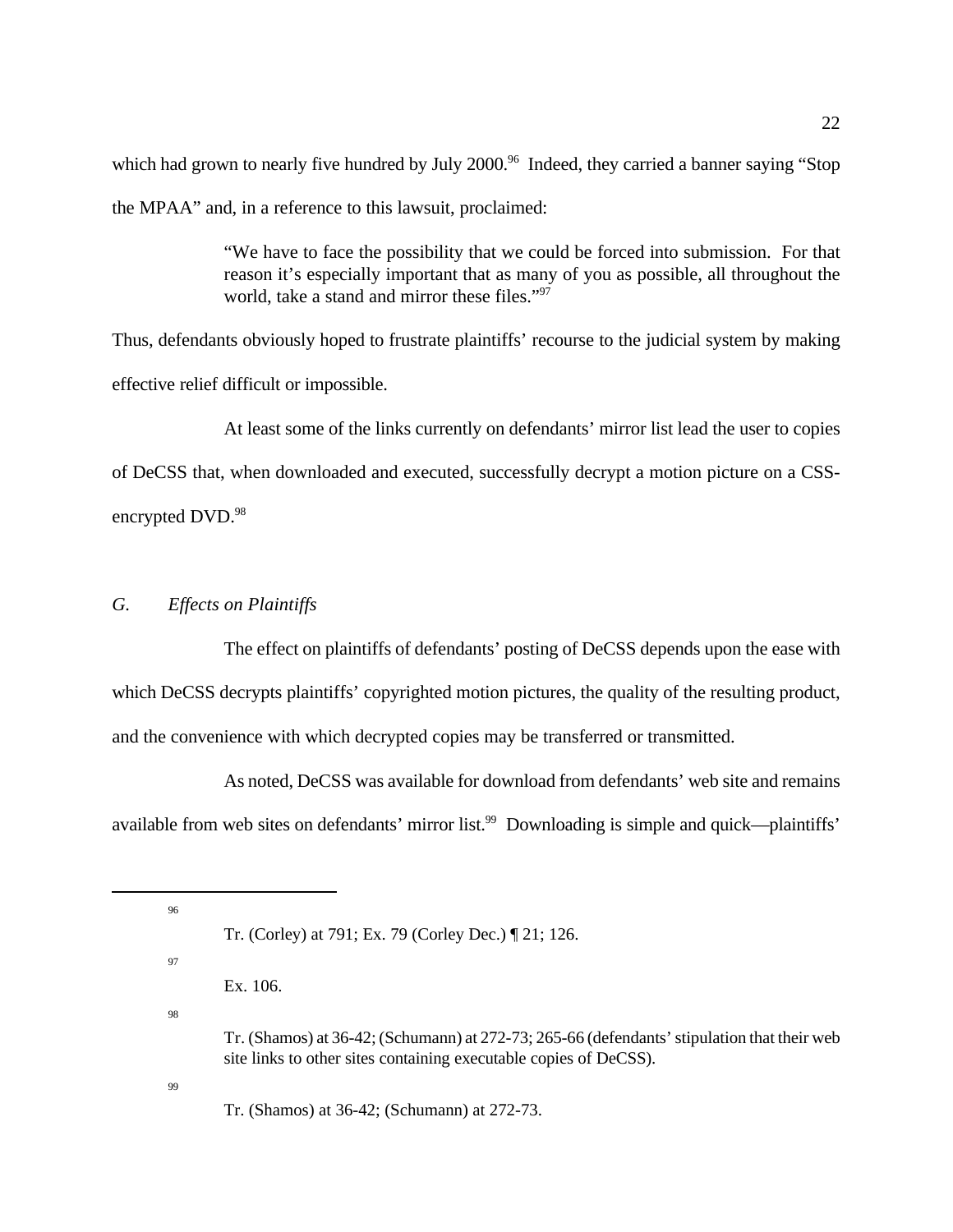expert did it in seconds.<sup>100</sup> The program in fact decrypts at least some DVDs.<sup>101</sup> Although the process is computationally intensive, plaintiffs' expert decrypted a store-bought copy of *Sleepless in Seattle* in 20 to 45 minutes.<sup>102</sup> The copy is stored on the hard drive of the computer. The quality of the decrypted film is virtually identical to that of encrypted films on DVD.<sup>103</sup> The decrypted file can be copied like any other.<sup>104</sup>

The decryption of a CSS-protected DVD is only the beginning of the tale, as the decrypted file is very large—approximately 4.3 to 6 GB or more depending on the length of the film<sup>105</sup>—and thus extremely cumbersome to transfer or to store on portable storage media. One solution to this problem, however, is DivX, a compression utility available on the Internet that is promoted as a means of compressing decrypted motion picture files to manageable size.<sup>106</sup>

DivX is capable of compressing decrypted files constituting a feature length motion picture to approximately 650 MB at a compression ratio that involves little loss of quality.<sup>107</sup> While

| 100 |                                                                                                                                                                                                |  |
|-----|------------------------------------------------------------------------------------------------------------------------------------------------------------------------------------------------|--|
|     | Tr. (Shamos) at 39-40; see also Ex. AYZ (Hunt Dep.) at 18.                                                                                                                                     |  |
| 101 |                                                                                                                                                                                                |  |
|     | Tr. (Shamos) at 41-42; (Schumann) at 272-73.                                                                                                                                                   |  |
| 102 |                                                                                                                                                                                                |  |
|     | Tr. (Shamos) at 41-42, 156.                                                                                                                                                                    |  |
| 103 |                                                                                                                                                                                                |  |
|     | Tr. (Schumann) at 273; Ex. AYZ (Hunt Dep.) at 26.                                                                                                                                              |  |
| 104 |                                                                                                                                                                                                |  |
|     | Tr. (Johansen) at 628; see also Ex. AZN (Simons Dep.) at 48.                                                                                                                                   |  |
| 105 |                                                                                                                                                                                                |  |
|     | Tr. (Shamos) at 42; (Ramadge) at 900.                                                                                                                                                          |  |
| 106 |                                                                                                                                                                                                |  |
|     | See Tr. (Shamos) at 54-56; Ex. 112-13.                                                                                                                                                         |  |
| 107 |                                                                                                                                                                                                |  |
|     | DivX effects what is known as "lossy" compression—it achieves its reduction in file size by<br>eliminating some of the data in the file being compressed. The trick, however, is that it seeks |  |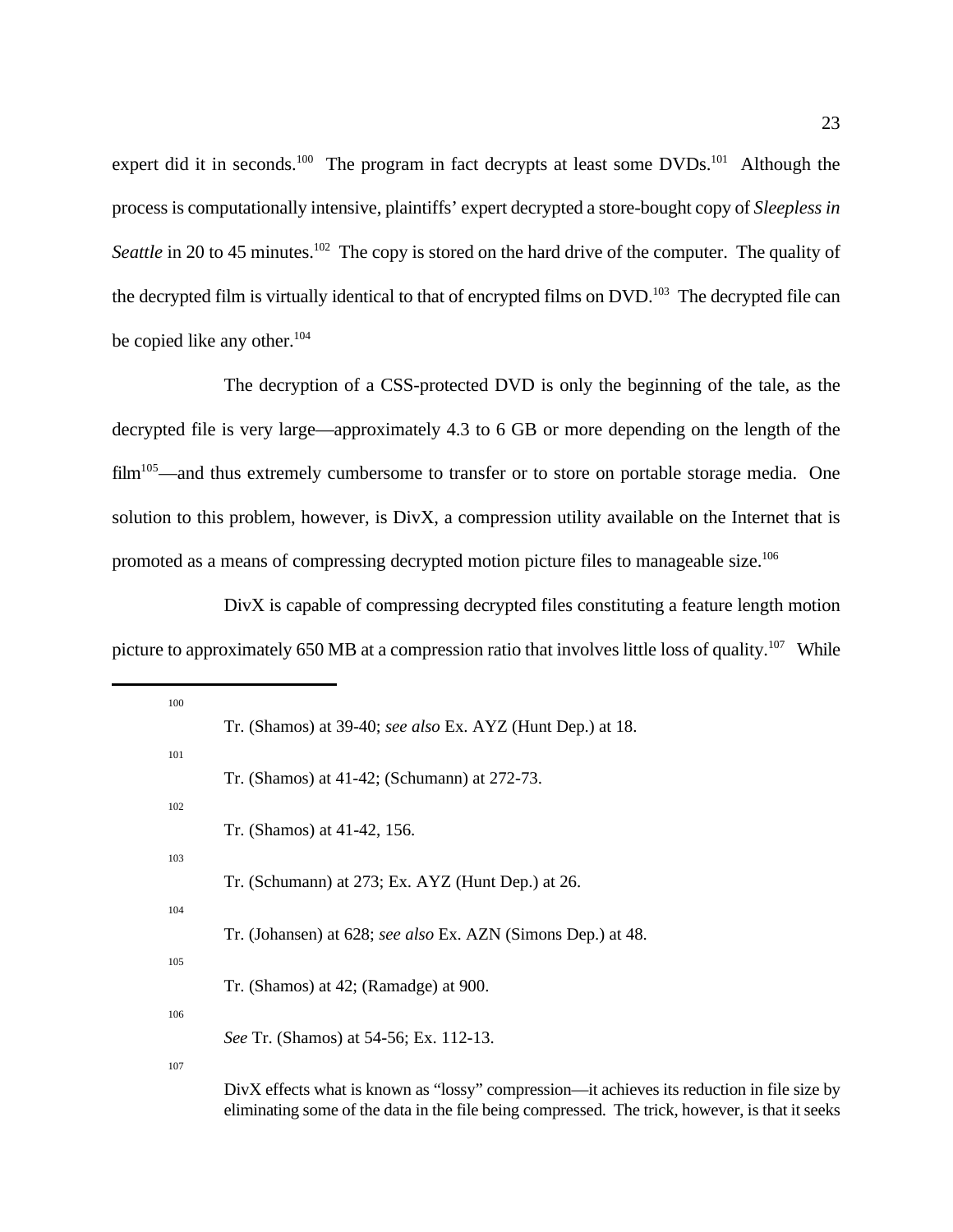the compressed sound and graphic files then must be synchronized, a tedious process that took plaintiffs' expert between 10 and 20 hours,<sup>108</sup> the task is entirely feasible. Indeed, having compared a store-bought DVD with portions of a copy compressed and synchronized with DivX (which often are referred to as "DivX'd" motion pictures), the Court finds that the loss of quality, at least in some cases, is imperceptible or so nearly imperceptible as to be of no importance to ordinary consumers.<sup>109</sup>

The fact that DeCSS-decrypted DVDs can be compressed satisfactorily to 650 MB is very important. A writeable CD-ROM can hold  $650 \text{ MB}$ .<sup>110</sup> Hence, it is entirely feasible to decrypt a DVD with DeCSS, compress and synchronize it with DivX, and then make as many copies as one wishes by burning the resulting files onto writeable CD-ROMs, which are sold blank for about one dollar apiece.<sup>111</sup> Indeed, even if one wished to use a lower compression ratio to improve quality, a film easily could be compressed to about 1.3 GB and burned onto two CD-ROMs. But the creation of pirated copies of copyrighted movies on writeable CD-ROMs, although significant, is not the principal focus of plaintiffs' concern, which is transmission of pirated copies over the Internet or other

108

109

110

Tr. (Ramadge) at 930.

111

Tr. (Shamos) at 56-57.

The copies do not require resynchronization of the sound and graphics.

to do so by eliminating data that is imperceptible, or nearly so, to the human observer. Tr. (Shamos) at 43-44; (Ramadge) at 882-98.

Tr. (Shamos) at 51.

Defendants produced an expert whose DivX of a DeCSS decrypted file was of noticeably lower quality than that of plaintiffs' expert's DivX'd film. The reasons for the difference are not clear. The Court is satisfied, however, that it is possible to make high quality 650 MB DivX'd copies of many films.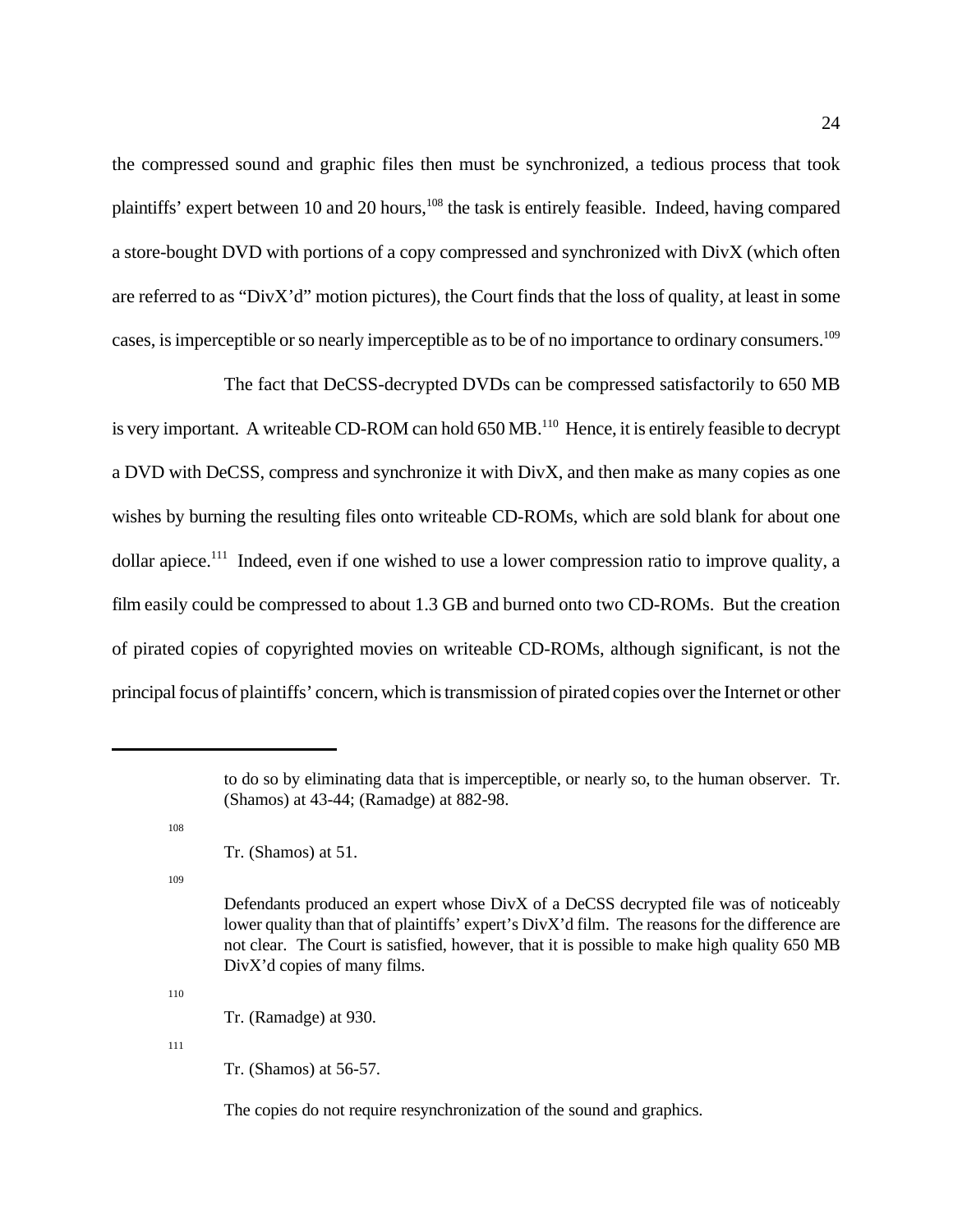networks.

Network transmission of decrypted motion pictures raises somewhat more difficult issues because even 650 MB is a very large file that, depending upon the circumstances, may take a good deal of time to transmit. But there is tremendous variation in transmission times. Many home computers today have modems with a rated capacity of 56 kilobits per second. DSL lines, which increasingly are available to home and business users, offer transfer rates of 7 megabits per second.<sup>112</sup> Cable modems also offer increased bandwidth. Student rooms in many universities are equipped with network connections rated at 10 megabits per second.<sup>113</sup> Large institutions such as universities and major companies often have networks with backbones rated at 100 megabits per second.<sup>114</sup> While effective transmission times generally are much lower than rated maximum capacities in consequence of traffic volume and other considerations, there are many environments in which very high transmission rates may be achieved.<sup>115</sup> Hence, transmission times ranging from three<sup>116</sup> to twenty minutes $117$  to six hours<sup>118</sup> or more for a feature length film are readily achievable, depending upon the

| 112 |                                                                   |
|-----|-------------------------------------------------------------------|
|     | Tr. (Shamos) at 95.                                               |
| 113 |                                                                   |
|     | Tr. (Shamos) at 89-90, 98; (Peterson) at 865; (Pavlovich) at 943. |
| 114 |                                                                   |
|     | Tr. (Shamos) at 90; (Felten) at 772; (Peterson) at 879.           |
| 115 |                                                                   |
|     | See, e.g., Tr. (Peterson) at 861, 875-76.                         |
| 116 |                                                                   |
|     | <i>Id.</i> (Shamos) at 87-88.                                     |
| 117 |                                                                   |
|     | Id.                                                               |
| 118 |                                                                   |
|     | <i>Id.</i> at 77.                                                 |
|     |                                                                   |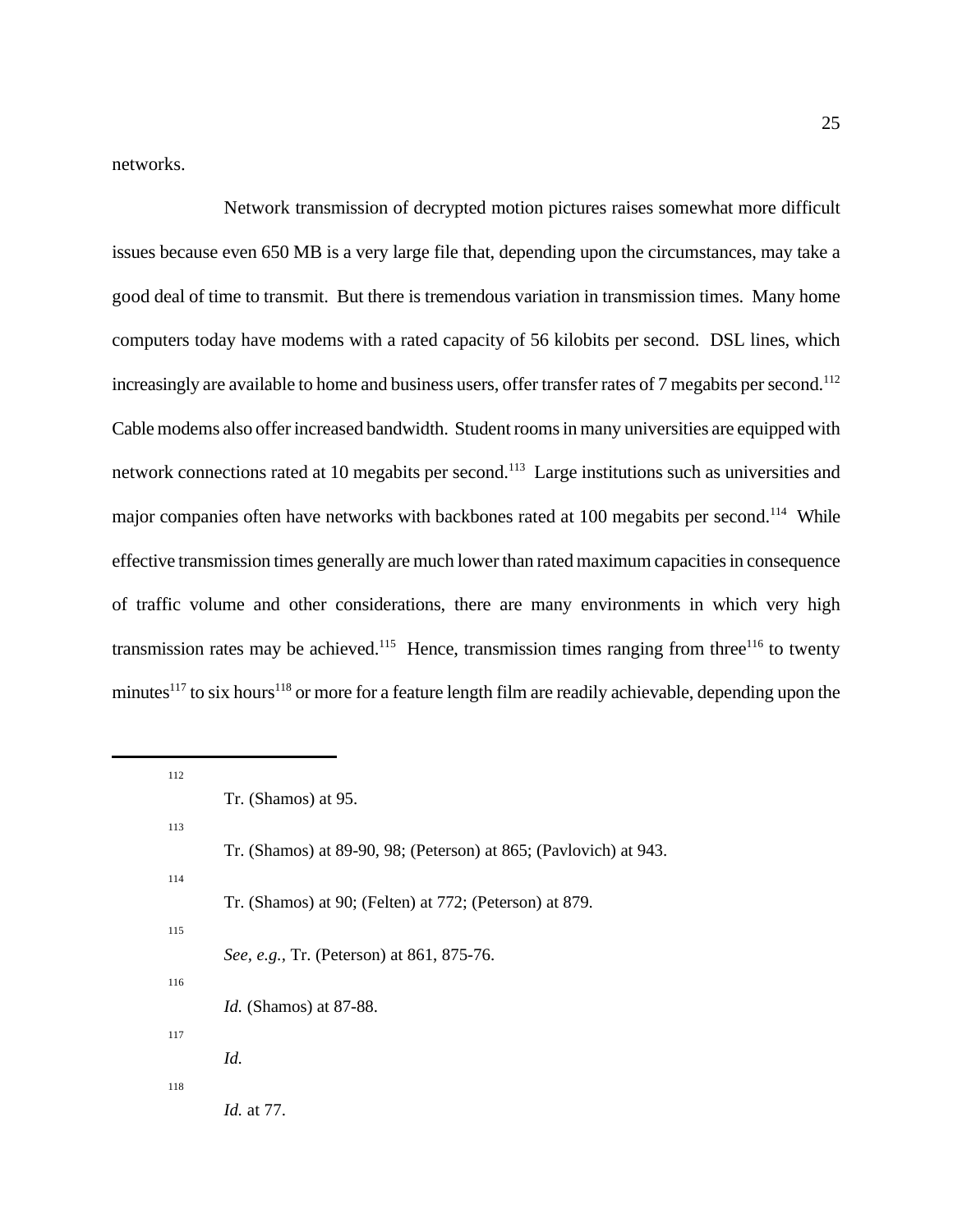users' precise circumstances. $119$ 

At trial, defendants repeated, as if it were a mantra, the refrain that plaintiffs, as they stipulated,<sup>120</sup> have no direct evidence of a specific occasion on which any person decrypted a copyrighted motion picture with DeCSS and transmitted it over the Internet. But that is unpersuasive. Plaintiffs' expert expended very little effort to find someone in an IRC chat room who exchanged a compressed, decrypted copy of *The Matrix*, one of plaintiffs' copyrighted motion pictures, for a copy of *Sleepless in Seattle*.<sup>121</sup> While the simultaneous electronic exchange of the two movies took approximately six hours, $122$  the computers required little operator attention during the interim. An MPAA investigator downloaded between five and ten DVD-sourced movies over the Internet after December 1999.<sup>123</sup> At least one web site contains a list of 650 motion pictures, said to have been decrypted and compressed with DivX, that purportedly are available for sale, trade or free download.<sup>124</sup> And although the Court does not accept the list, which is hearsay, as proof of the truth of the matters asserted therein, it does note that advertisements for decrypted versions of

119

120

Tr. (Schumann) at 334-36.

Tr. (Shamos) at 68-76.

121

*Id.* at 76-77.

123

122

Ex. AYY (Reider Dep.) at 98-101; *see also id.* at 121-23.

124

Ex. 116B.

It should be noted here that the transmission time achieved by plaintiff's expert, Dr. Shamos, almost certainly was somewhat skewed because the work was done late at night on a university system after the close of the regular school year, conditions favorable to high effective transmission rates due to low traffic on the system.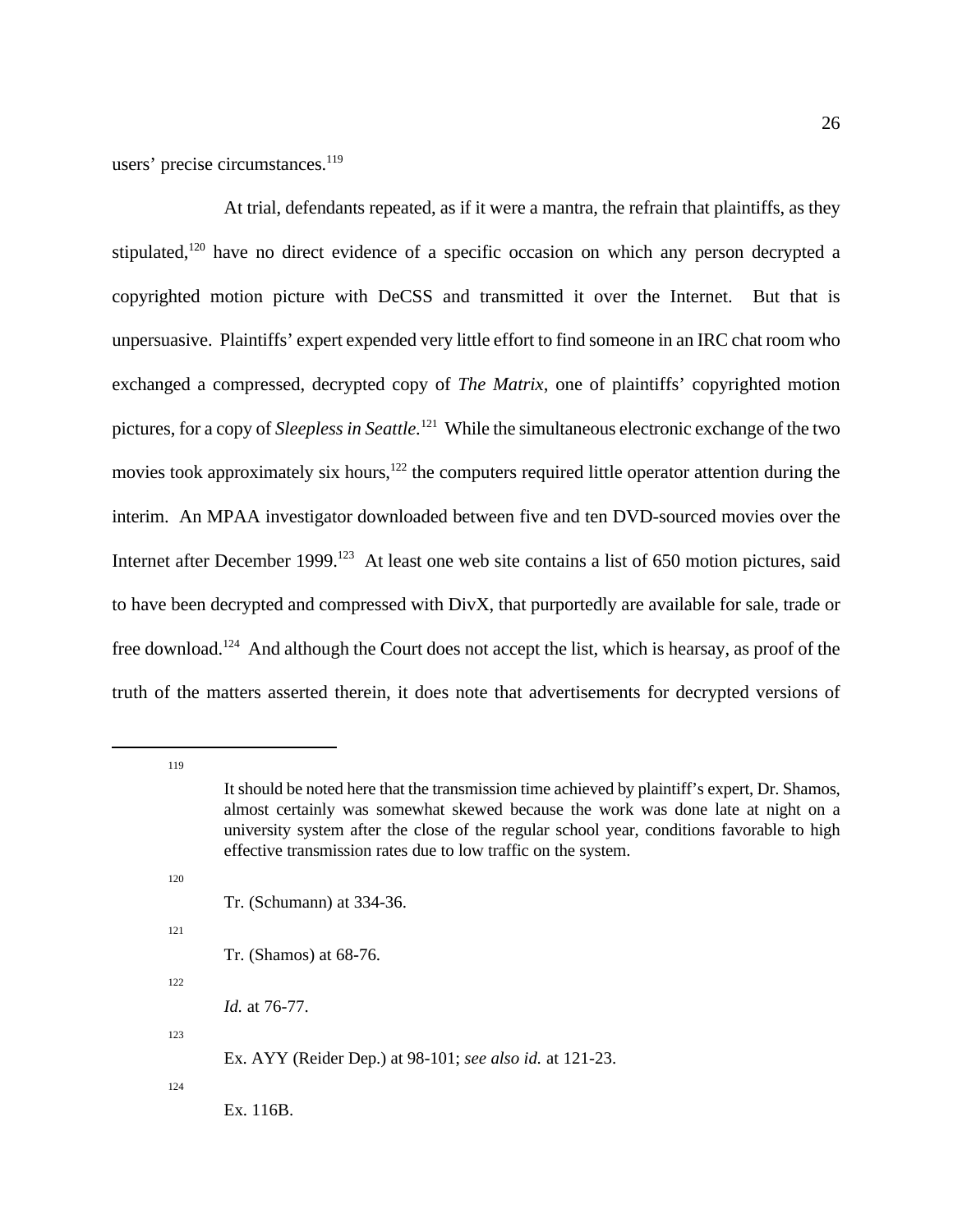copyrighted movies first appeared on the Internet in substantial numbers in late 1999, following the posting of DeCSS.<sup>125</sup>

The net of all this is reasonably plain. DeCSS is a free, effective and fast means of decrypting plaintiffs' DVDs and copying them to computer hard drives. DivX, which is available over the Internet for nothing, with the investment of some time and effort, permits compression of the decrypted files to sizes that readily fit on a writeable CD-ROM. Copies of such CD-ROMs can be produced very cheaply and distributed as easily as other pirated intellectual property. While not everyone with Internet access now will find it convenient to send or receive DivX'd copies of pirated motion pictures over the Internet, the availability of high speed network connections in many businesses and institutions, and their growing availability in homes, make Internet and other network traffic in pirated copies a growing threat.

These circumstances have two major implications for plaintiffs. First, the availability of DeCSS on the Internet effectively has compromised plaintiffs' system of copyright protection for DVDs, requiring them either to tolerate increased piracy or to expend resources to develop and implement a replacement system unless the availability of DeCSS is terminated.<sup>126</sup> It is analogous to the publication of a bank vault combination in a national newspaper. Even if no one uses the combination to open the vault, its mere publication has the effect of defeating the bank's security system, forcing the bank to reprogram the lock. Development and implementation of a new DVD copy protection system, however, is far more difficult and costly than reprogramming a combination

125

Tr. (Reider) at 661.

Tr. (King) at 418.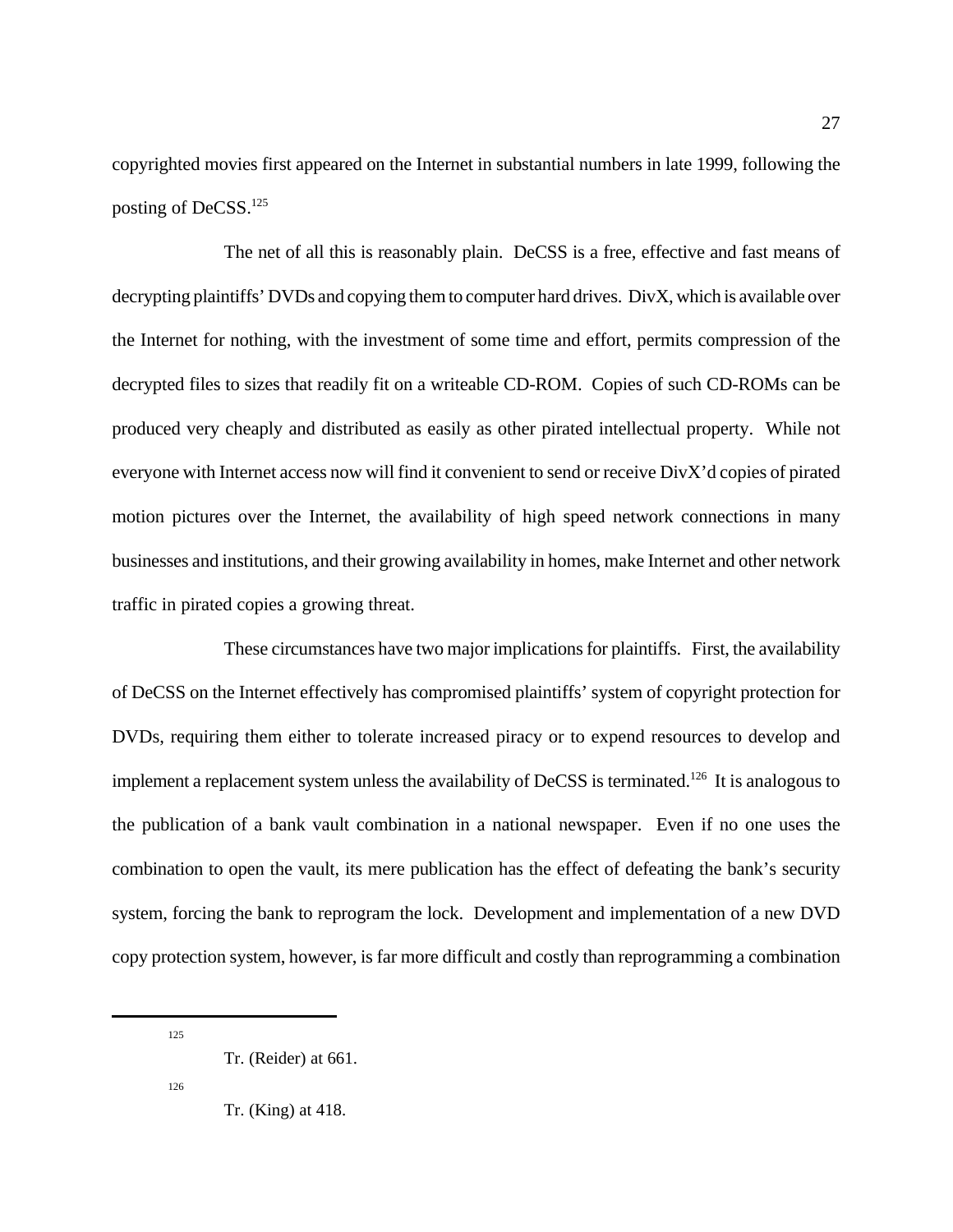lock and may carry with it the added problem of rendering the existing installed base of compliant DVD players obsolete.

Second, the application of DeCSS to copy and distribute motion pictures on DVD, both on CD-ROMs and via the Internet, threatens to reduce the studios' revenue from the sale and rental of DVDs. It threatens also to impede new, potentially lucrative initiatives for the distribution of motion pictures in digital form, such as video-on-demand via the Internet.<sup>127</sup>

In consequence, plaintiffs already have been gravely injured. As the pressure for and competition to supply more and more users with faster and faster network connections grows, the injury will multiply.

#### *II. The Digital Millennium Copyright Act*

#### *A. Background and Structure of the Statute*

In December 1996, the World Intellectual Property Organization ("WIPO"), held a diplomatic conference in Geneva that led to the adoption of two treaties. Article 11 of the relevant treaty, the WIPO Copyright Treaty, provides in relevant part that contracting states "shall provide adequate legal protection and effective legal remedies against the circumvention of effective technological measures that are used by authors in connection with the exercise of their rights under this Treaty or the Berne Convention and that restrict acts, in respect of their works, which are not authorized by the authors concerned or permitted by law."128

<sup>127</sup> 

*Id.* at 420.

WIPO Copyright Treaty, Apr. 12, 1997, Art. 11, S. Treaty Doc. No. 105-17 (1997), available at 1997 WL 447232*.*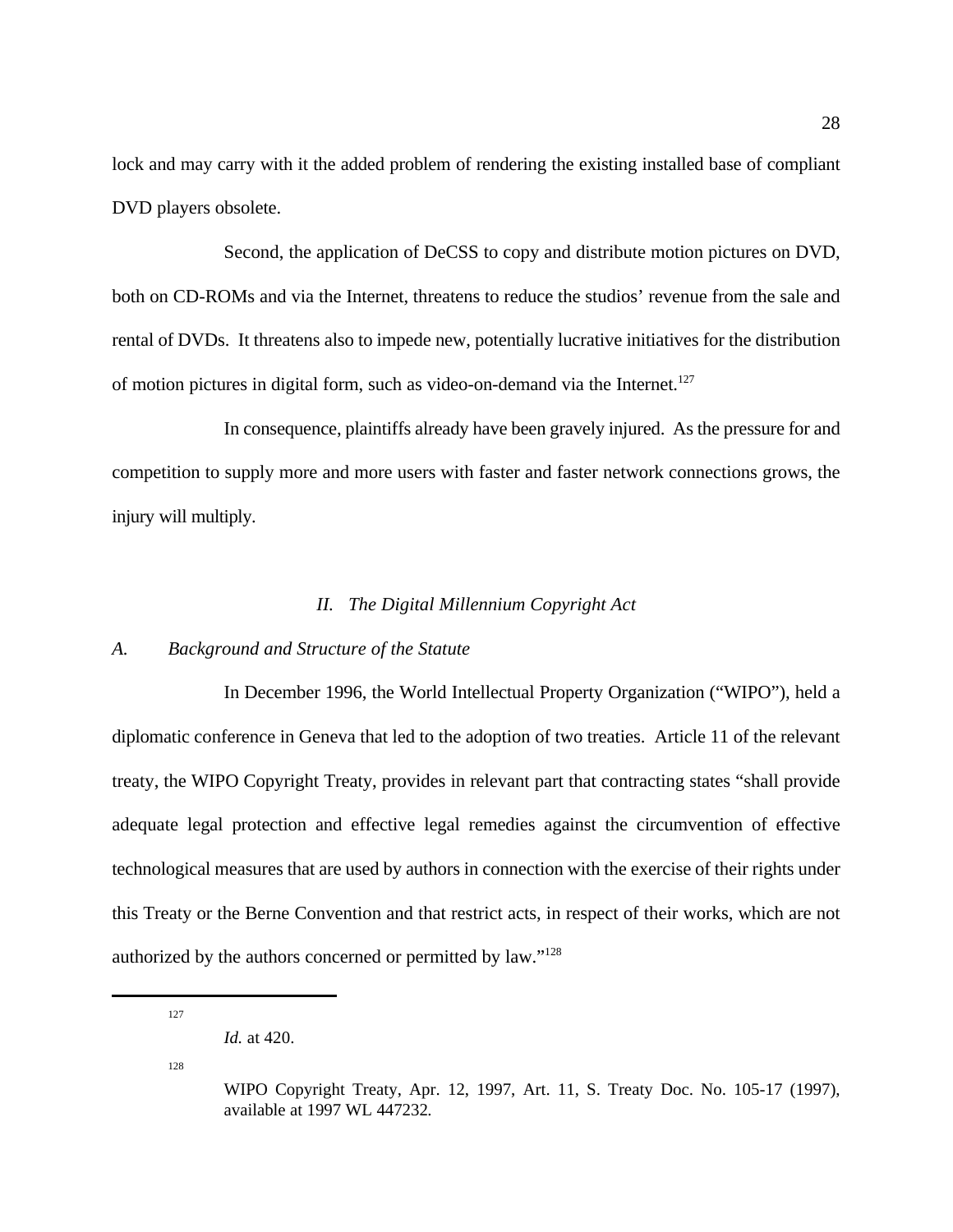The adoption of the WIPO Copyright Treaty spurred continued Congressional attention to the adaptation of the law of copyright to the digital age. Lengthy hearings involving a broad range of interested parties both preceded and succeeded the Copyright Treaty. As noted above, a critical focus of Congressional consideration of the legislation was the conflict between those who opposed anti-circumvention measures as inappropriate extensions of copyright and impediments to fair use and those who supported them as essential to proper protection of copyrighted materials in the digital age.<sup>129</sup> The DMCA was enacted in October 1998 as the culmination of this process.<sup>130</sup>

The DMCA contains two principal anticircumvention provisions. The first, Section  $1201(a)(1)$ , governs "[t]he act of circumventing a technological protection measure put in place by a copyright owner to control access to a copyrighted work," an act described by Congress as "the electronic equivalent of breaking into a locked room in order to obtain a copy of a book."<sup>131</sup> The second, Section 1201(a)(2), which is the focus of this case, "supplements the prohibition against the act of circumvention in paragraph (a)(1) with prohibitions on creating and making available certain technologies . . . developed or advertised to defeat technological protections against unauthorized access to a work."<sup>132</sup> As defendants are accused here only of posting and linking to other sites posting DeCSS, and not of using it themselves to bypass plaintiffs' access controls, it is principally

> There is an excellent account of the legislative history of the statute. Nimmer, *A Riff on Fair Use,* 148 U. PA. L. REV. at 702-38.

- *See generally* S. REP. NO. 105-190, 105th Cong., 2d Sess. ("SENATE REP."), at 2-8 (1998).
	- H.R.REP. NO. 105-551(I), 105th Cong., 2d Sess. ("JUDICIARY COMM.REP."), at 17 (1998).

*Id.* at 18.

129

130

131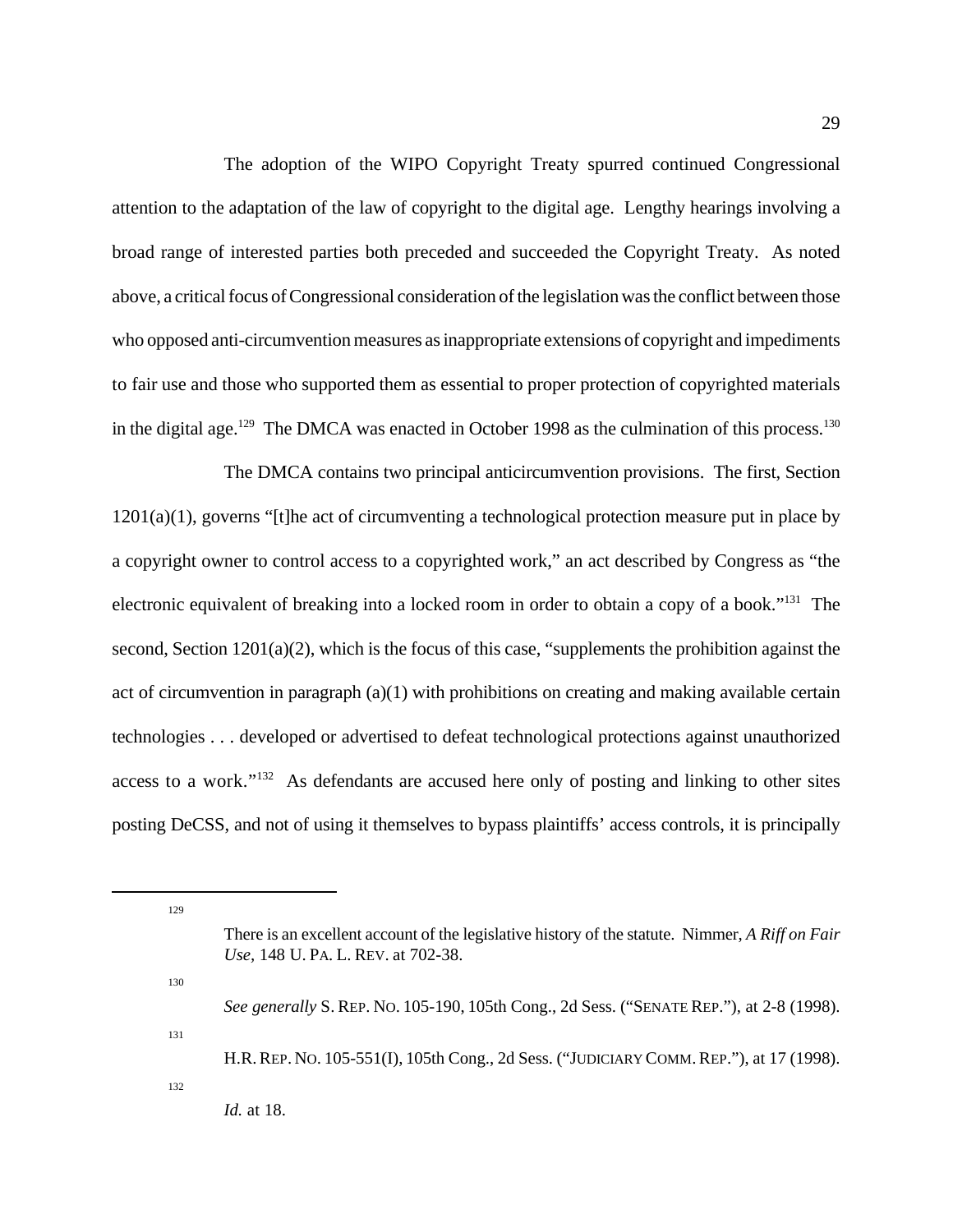the second of the anticircumvention provisions that is at issue in this case.<sup>133</sup>

#### *B. Posting of DeCSS*

#### *1. Violation of Anti-Trafficking Provision*

Section  $1201(a)(2)$  of the Copyright Act, part of the DMCA, provides that:

"No person shall . . . offer to the public, provide or otherwise traffic in any technology . . . that—

"(A) is primarily designed or produced for the purpose of circumventing a technological measure that effectively controls access to a work protected under [the Copyright Act];

"(B) has only limited commercially significant purpose or use other than to circumvent a technological measure that effectively controls access to a work protected under [the Copyright Act]; or

 $C$ ) is marketed by that person or another acting in concert with that person with that person's knowledge for use in circumventing a technological measure that effectively controls access to a work protected under [the Copyright Act]."<sup>134</sup>

In this case, defendants concededly offered and provided and, absent a court order,

would continue to offer and provide DeCSS to the public by making it available for download on the

2600.com web site. DeCSS, a computer program, unquestionably is "technology" within the meaning

<sup>133</sup>

Plaintiffs rely also on Section 1201(b), which is very similar to Section 1201(a)(2) except that the former applies to trafficking in means of circumventing protection offered by a technological measure that effectively protects "a right of a copyright owner in a work or a portion thereof" whereas the latter applies to trafficking in means of circumventing measures controlling access to a work. *See generally* 1 MELVILLE B. NIMMER & DAVID NIMMER, NIMMER ON COPYRIGHT ("NIMMER") § 12A.03[C] (1999). In addition, as noted below, certain of the statutory exceptions upon which defendants have relied apply only to Section  $1201(a)(2)$ .

<sup>17</sup> U.S.C. § 1201(a)(2). *See also* 1 NIMMER § 12A.03[1][*a*], at 12A-16.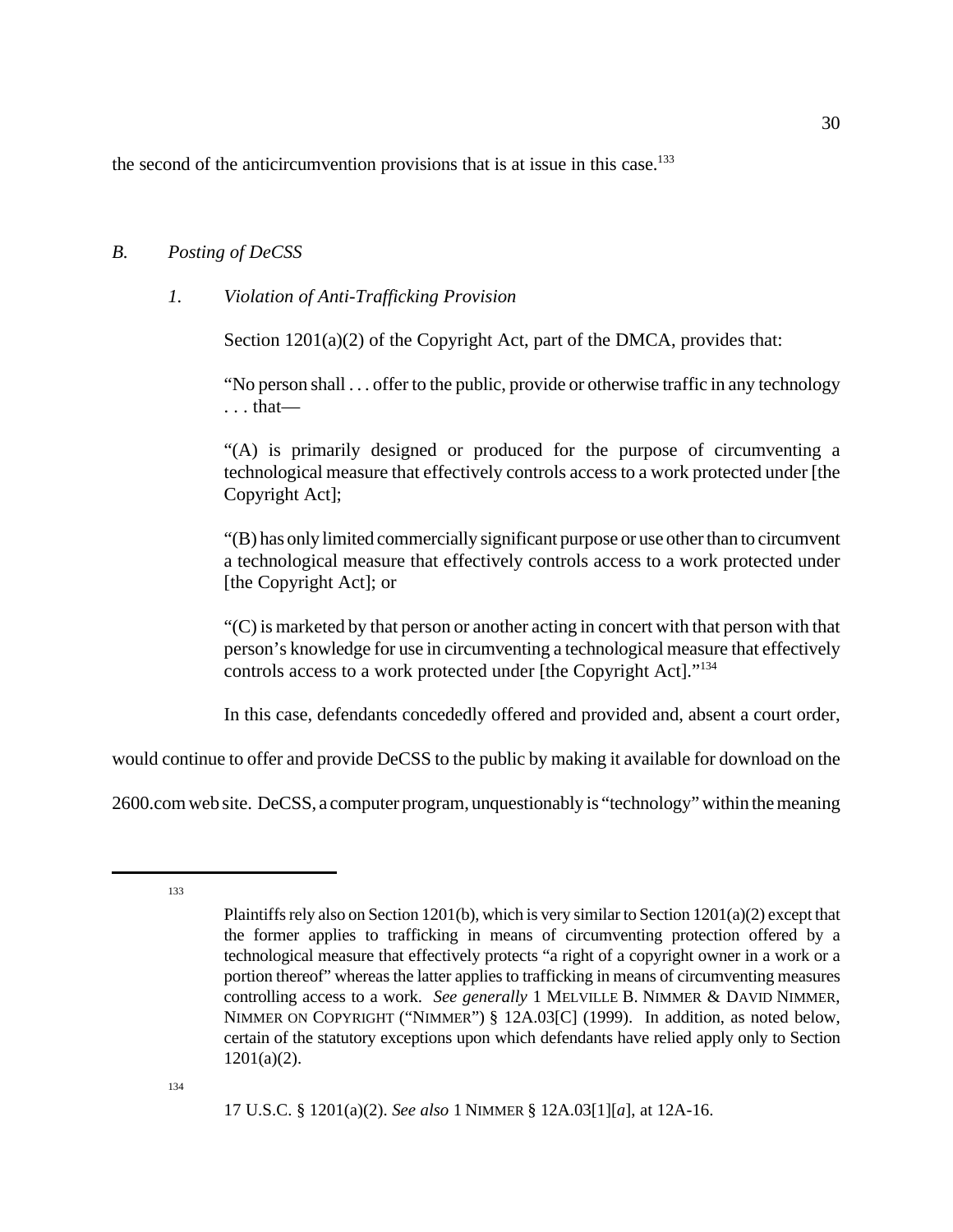of the statute.<sup>135</sup> "[C]ircumvent a technological measure" is defined to mean descrambling a scrambled work, decrypting an encrypted work, or "otherwise to avoid, bypass, remove, deactivate, or impair a technological measure, without the authority of the copyright owner,<sup>"136</sup> so DeCSS clearly is a means of circumventing a technological access control measure.<sup>137</sup> In consequence, if CSS otherwise falls within paragraphs  $(A)$ ,  $(B)$  or  $(C)$  of Section 1201(a)(2), and if none of the statutory exceptions applies to their actions, defendants have violated and, unless enjoined, will continue to violate the DMCA by posting DeCSS.

135

136

17 U.S.C. § 1201(a)(3)(A).

137

Decryption or avoidance of an access control measure is not "circumvention" within the meaning of the statute unless it occurs "without the authority of the copyright owner." 17 U.S.C. § 1201(a)(3)(A). Defendants posit that purchasers of a DVD acquire the right "to perform all acts with it that are not exclusively granted to the copyright holder." Based on this premise, they argue that DeCSS does not circumvent CSS within the meaning of the statute because the Copyright Act does not grant the copyright holder the right to prohibit purchasers from decrypting. As the copyright holder has no statutory right to prohibit decryption, the argument goes, decryption cannot be understood as unlawful circumvention. Def. Post-Trial Mem. 10-13. The argument is pure sophistry. The DMCA proscribes trafficking in technology that decrypts or avoids an access control measure without the copyright holder consenting to the decryption or avoidance. *See* JUDICIARY COMM. REP. at 17-18 (fair use applies "where the access is authorized"). Defendants' argument seems to be a corruption of the first sale doctrine, which holds that the copyright holder, notwithstanding the exclusive distribution right conferred by Section 106(3) of the Copyright Act, 17 U.S.C. § 106(3), is deemed by its "first sale" of a copy of the copyrighted work to have consented to subsequent sale of the copy. *See generally* 2 NIMMER §§ 8.11-8.12.

In their Post-Trial Brief, defendants argue that "at least some of the members of Congress" understood § 1201 to be limited to conventional devices, specifically 'black boxes,' as opposed to computer code." Def. Post-Trial Mem. at 21. However, the statute is clear that it prohibits "*any technology*," not simply black boxes. 17 U.S.C. § 1201(a)(2) (emphasis added).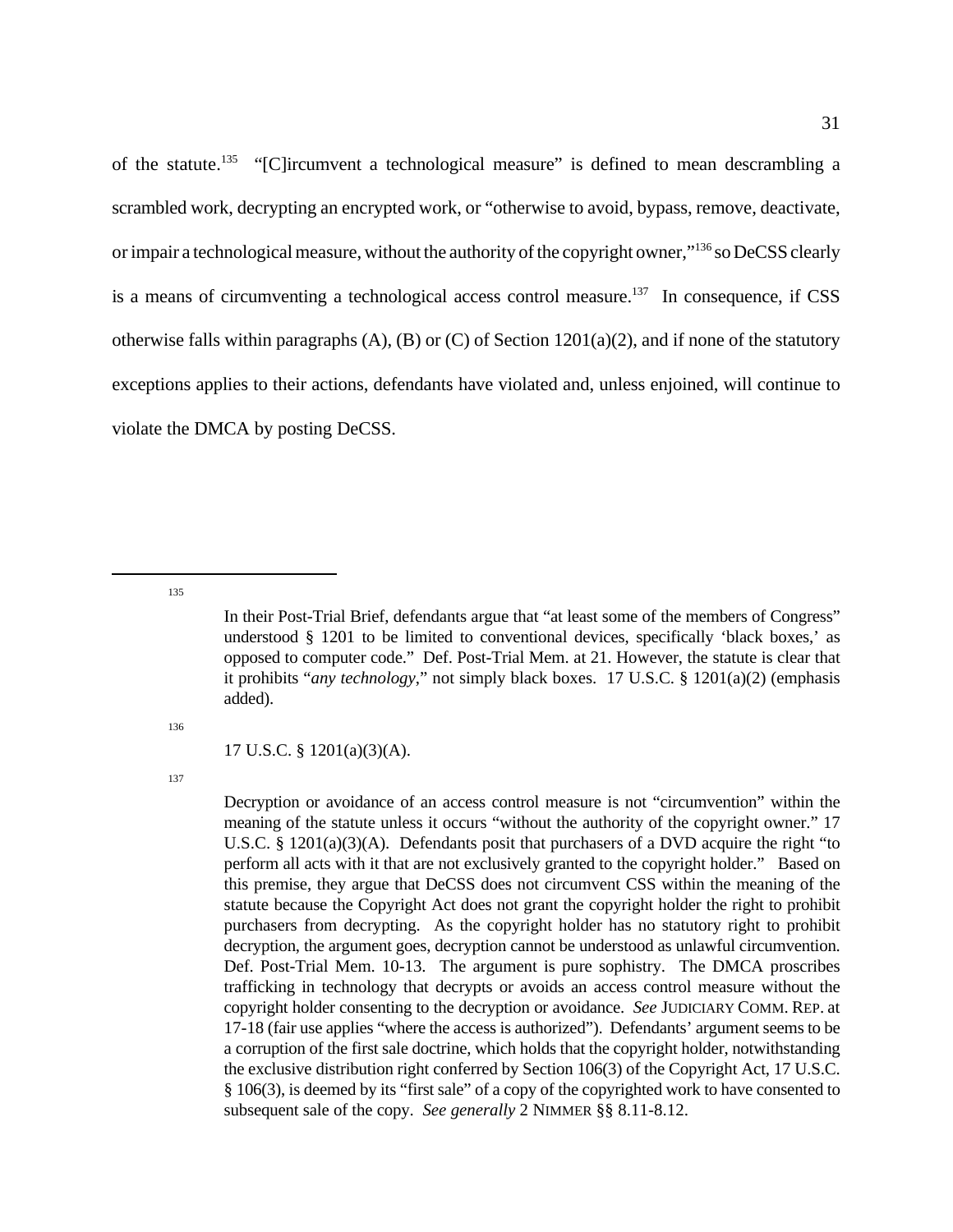## *a. Section 1201(a)(2)(A)*

## *(1) CSS Effectively Controls Access to Copyrighted Works*

During pretrial proceedings and at trial, defendants attacked plaintiffs' Section 1201(a)(2)(A) claim, arguing that CSS, which is based on a 40-bit encryption key, is a weak cipher that does not "effectively control" access to plaintiffs' copyrighted works. They reasoned from this premise that CSS is not protected under this branch of the statute at all. Their post-trial memorandum appears to have abandoned this argument. In any case, however, the contention is indefensible as a matter of law.

First, the statute expressly provides that "a technological measure 'effectively controls access to a work' if the measure, in the ordinary course of its operation, requires the application of information or a process or a treatment, with the authority of the copyright owner, to gain access to a work."<sup>138</sup> One cannot gain access to a CSS-protected work on a DVD without application of the three keys that are required by the software. One cannot lawfully gain access to the keys except by entering into a license with the DVD CCA under authority granted by the copyright owners or by purchasing a DVD player or drive containing the keys pursuant to such a license. In consequence, under the express terms of the statute, CSS "effectively controls access" to copyrighted DVD movies. It does so, within the meaning of the statute, whether or not it is a strong means of protection.<sup>139</sup>

This view is confirmed by the legislative history, which deals with precisely this point. The House Judiciary Committee section-by-section analysis of the House bill, which in this respect

138

*Id.* § 1201(a)(3)(B).

*RealNetworks, Inc. v. Streambox, Inc.,* No. 2:99CV02070, 2000 WL 127311, \*9 (W.D. Wash. Jan. 18, 2000).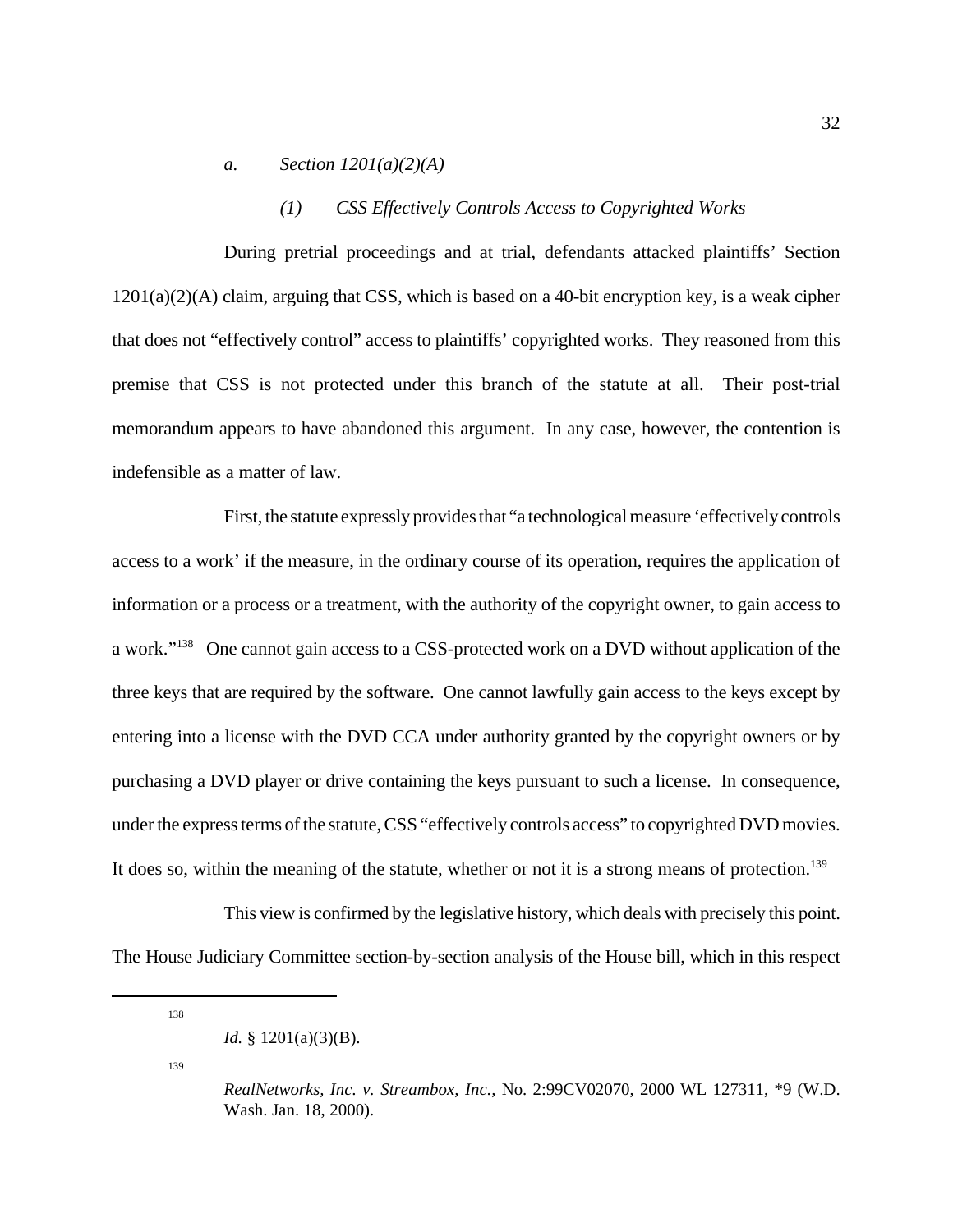was enacted into law, makes clear that a technological measure "effectively controls access" to a copyrighted work if its *function* is to control access:

> "The bill does define the *functions* of the technological measures that are covered—that is, what it means for a technological measure to 'effectively control access to a work' . . . and to 'effectively protect a right of a copyright owner under this title'  $\dots$ . The practical, common-sense approach taken by H.R. 2281 is that if, in the ordinary course of its operation, a technology actually works in the defined ways to control access to a work . . . then the 'effectiveness' test is met, and the prohibitions of the statute are applicable. This test, which focuses on the function performed by the technology, provides a sufficient basis for clear interpretation."<sup>140</sup>

Further, the House Commerce Committee made clear that measures based on encryption or scrambling "effectively control" access to copyrighted works,<sup>141</sup> although it is well known that what may be encrypted or scrambled often may be decrypted or unscrambled. As CSS, in the ordinary course of its operation—that is, when DeCSS or some other decryption program is not employed—"actually works" to prevent access to the protected work, it "effectively controls access" within the contemplation of the statute.

Finally, the interpretation of the phrase "effectively controls access" offered by defendants at trial—viz., that the use of the word "effectively" means that the statute protects only successful or efficacious technological means of controlling access—would gut the statute if it were adopted. If a technological means of access control is circumvented, it is, in common parlance, ineffective. Yet defendants' construction, if adopted, would limit the application of the statute to access control measures that thwart circumvention, but withhold protection for those measures that

140

HOUSECOMM. ON JUDICIARY, SECTION-BY-SECTION ANALYSIS OF H.R. 2281 AS PASSED BY THE UNITED STATES HOUSE OF REPRESENTATIVES ON AUGUST 4, 1998 ("SECTION-BY-SECTION ANALYSIS"), at 10 (Comm. Print 1998) (emphasis in original).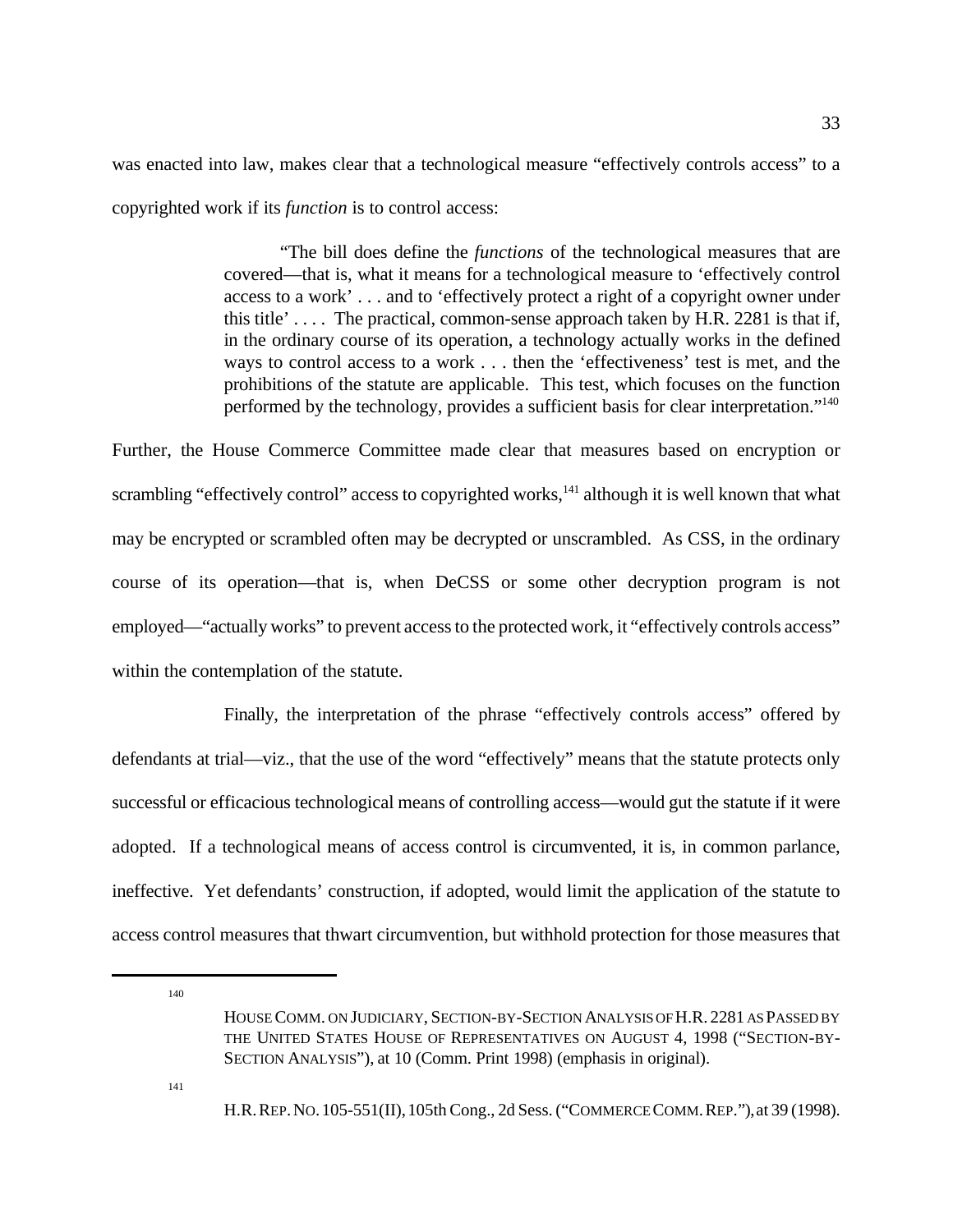can be circumvented. In other words, defendants would have the Court construe the statute to offer protection where none is needed but to withhold protection precisely where protection is essential. The Court declines to do so. Accordingly, the Court holds that CSS effectively controls access to plaintiffs' copyrighted works.<sup>142</sup>

### *(2) DeCSS Was Designed Primarily to Circumvent CSS*

As CSS effectively controls access to plaintiffs' copyrighted works, the only remaining question under Section 1201(a)(2)(A) is whether DeCSS was designed primarily to circumvent CSS. The answer is perfectly obvious. By the admission of both Jon Johansen, the programmer who principally wrote DeCSS, and defendant Corley, DeCSS was created solely for the purpose of decrypting CSS—that is all it does.<sup>143</sup> Hence, absent satisfaction of a statutory exception, defendants clearly violated Section  $1201(a)(2)(A)$  by posting DeCSS to their web site.

### *b. Section 1201(a)(2)(B)*

As the only purpose or use of DeCSS is to circumvent CSS, the foregoing is sufficient to establish a *prima facie* violation of Section 1201(a)(2)(B) as well.

#### *c. The Linux Argument*

142

143

Tr. (Johansen) at 619; (Corley) 833-34.

Defendants, in a reprise of their argument that DeCSS is not a circumvention device, argue also that CSS does not effectively control access to copyrighted works within the meaning of the statute because plaintiffs authorize avoidance of CSS by selling their DVDs. Def. Post-Trial Mem. 10-13. The argument is specious in this context as well. *See supra* note 137*.*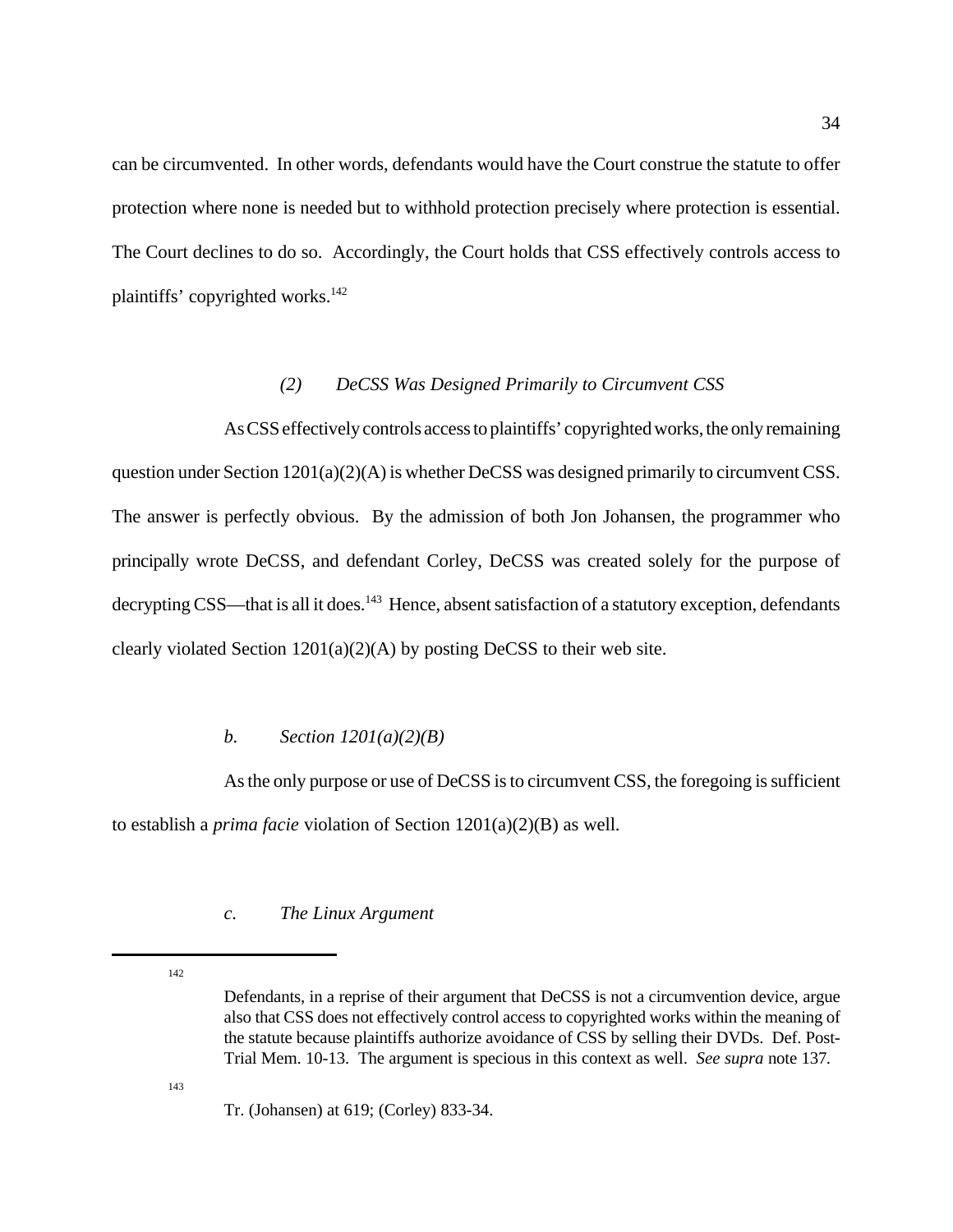Perhaps the centerpiece of defendants' statutory position is the contention that DeCSS was not created for the purpose of pirating copyrighted motion pictures. Rather, they argue, it was written to further the development of a DVD player that would run under the Linux operating system, as there allegedly were no Linux compatible players on the market at the time.<sup>144</sup> The argument plays itself out in various ways as different elements of the DMCA come into focus. But it perhaps is useful to address the point at its most general level in order to place the preceding discussion in its fullest context.

As noted, Section 1201(a) of the DMCA contains two distinct prohibitions. Section  $1201(a)(1)$ , the so-called basic provision, "aims against those who engage in unauthorized circumvention of technological measures . . . . [It] focuses directly on wrongful conduct, rather than on those who facilitate wrongful conduct . . . . "<sup>145</sup> Section 1201(a)(2), the anti-trafficking provision at issue in this case, on the other hand, separately bans offering or providing technology that may be used to circumvent technological means of controlling access to copyrighted works.<sup>146</sup> If the means in question meets any of the three prongs of the standard set out in Section  $1201(a)(2)(A)$ , (B), or (C), it may not be offered or disseminated.

As the earlier discussion demonstrates, the question whether the development of a Linux DVD player motivated those who wrote DeCSS is immaterial to the question whether the defendants now before the Court violated the anti-trafficking provision of the DMCA. The

144 Def. Post-Trial Mem. at 2. 145 1 NIMMER § 12A.03[A], at 12A-15 (1999 Supp.).

*See id.* § 12A.03[B], at 12A-25 to 12A-26.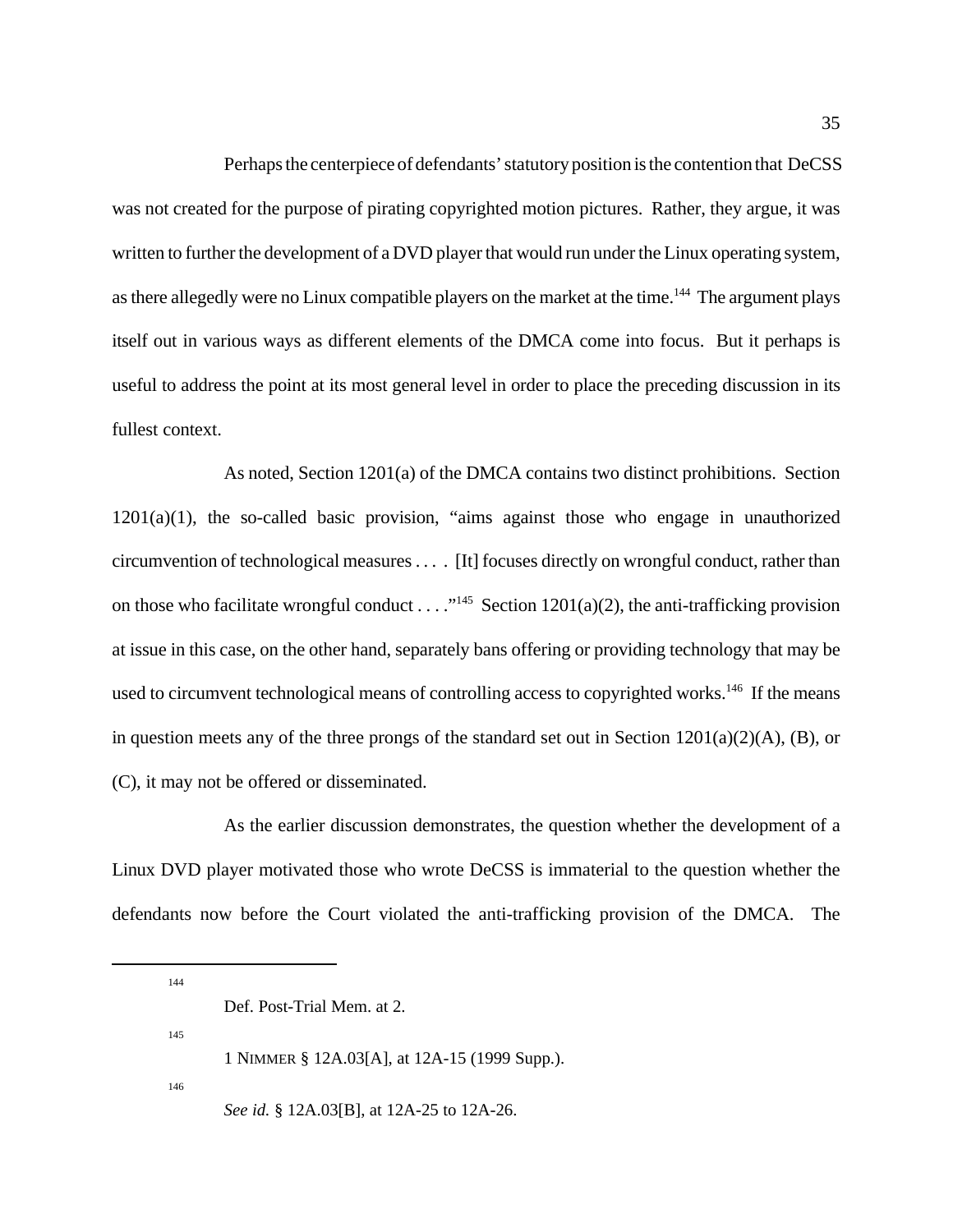inescapable facts are that (1) CSS is a technological means that effectively controls access to plaintiffs' copyrighted works, (2) the one and only function of DeCSS is to circumvent CSS, and (3) defendants offered and provided DeCSS by posting it on their web site. Whether defendants did so in order to infringe, or to permit or encourage others to infringe, copyrighted works in violation of other provisions of the Copyright Act simply does not matter for purposes of Section 1201(a)(2). The offering or provision of the program is the prohibited conduct—and it is prohibited irrespective of why the program was written, except to whatever extent motive may be germane to determining whether their conduct falls within one of the statutory exceptions.

### *2. Statutory Exceptions*

 Earlier in the litigation, defendants contended that their activities came within several exceptions contained in the DMCA and the Copyright Act and constitute fair use under the Copyright Act. Their post-trial memorandum appears to confine their argument to the reverse engineering exception.<sup>147</sup> In any case, all of their assertions are entirely without merit.

#### *a. Reverse engineering*

Defendants claim to fall under Section 1201(f) of the statute, which provides in substance that one may circumvent, or develop and employ technological means to circumvent, access control measures in order to achieve interoperability with another computer program provided

*See* Def. Post-Trial Mem. at 13.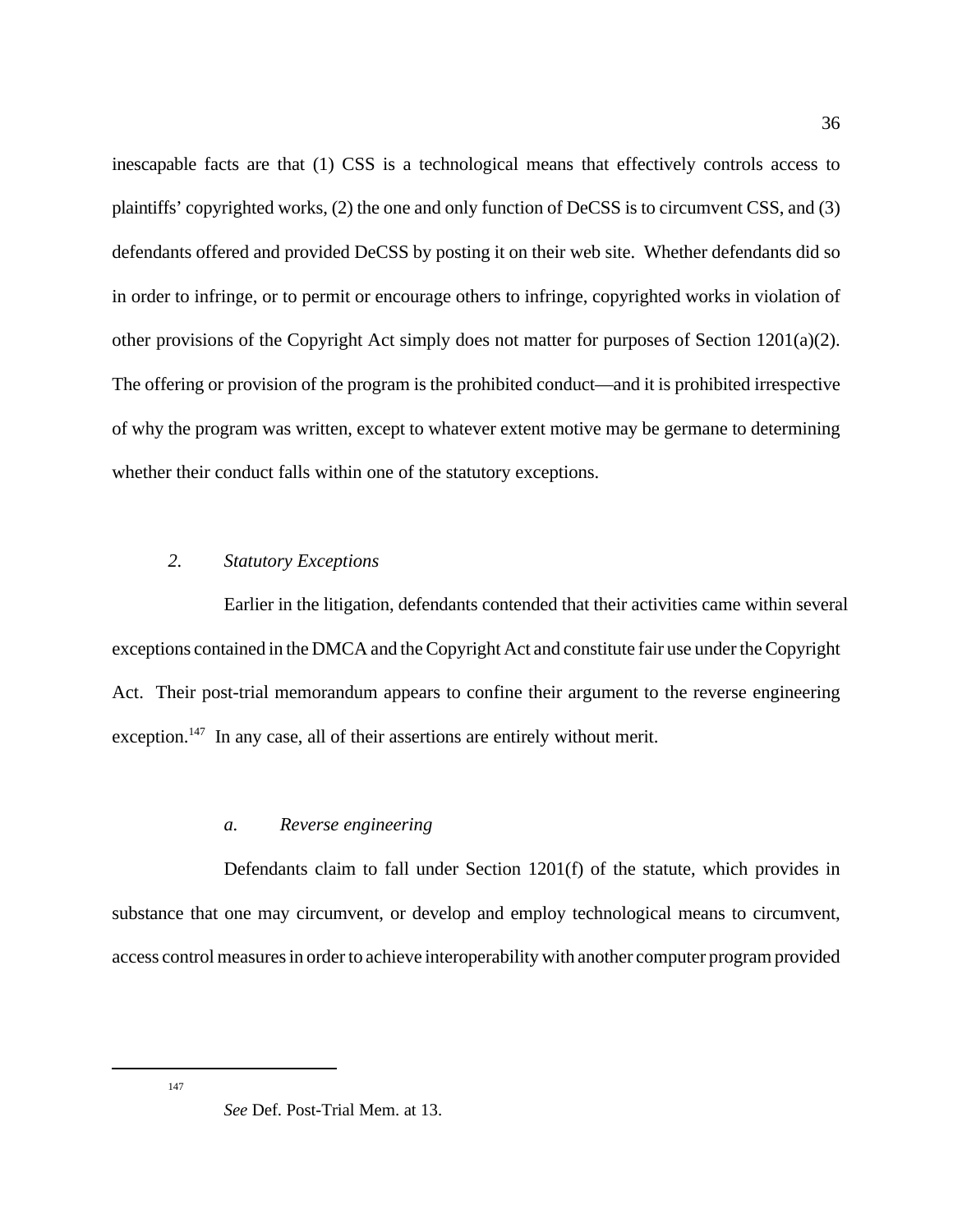that doing so does not infringe another's copyright<sup>148</sup> and, in addition, that one may make information acquired through such efforts "available to others, if the person [in question] . . . provides such information solely for the purpose of enabling interoperability of an independently created computer program with other programs, and to the extent that doing so does not constitute infringement . . . ."<sup>149</sup> They contend that DeCSS is necessary to achieve interoperability between computers running the Linux operating system and DVDs and that this exception therefore is satisfied.<sup>150</sup> This contention fails.

First, Section 1201(f)(3) permits information acquired through reverse engineering to be made available to others only by the person who acquired the information. But these defendants did not do any reverse engineering. They simply took DeCSS off someone else's web site and posted it on their own.

Defendants would be in no stronger position even if they had authored DeCSS. The right to make the information available extends only to dissemination "solely for the purpose" of achieving interoperability as defined in the statute. It does not apply to public dissemination of means of circumvention, as the legislative history confirms.<sup>151</sup> These defendants, however, did not post DeCSS "solely" to achieve interoperability with Linux or anything else.

Finally, it is important to recognize that even the creators of DeCSS cannot credibly

| 148 |                                 |
|-----|---------------------------------|
|     | 17 U.S.C. $\S$ 1201(f)(1), (2). |
| 149 |                                 |
|     | <i>Id.</i> § 1201(f)(3).        |
| 150 |                                 |
|     | Def Post-Trial Mem at 13-15     |
| 151 |                                 |
|     | COMMERCE COMM. REP. at 43.      |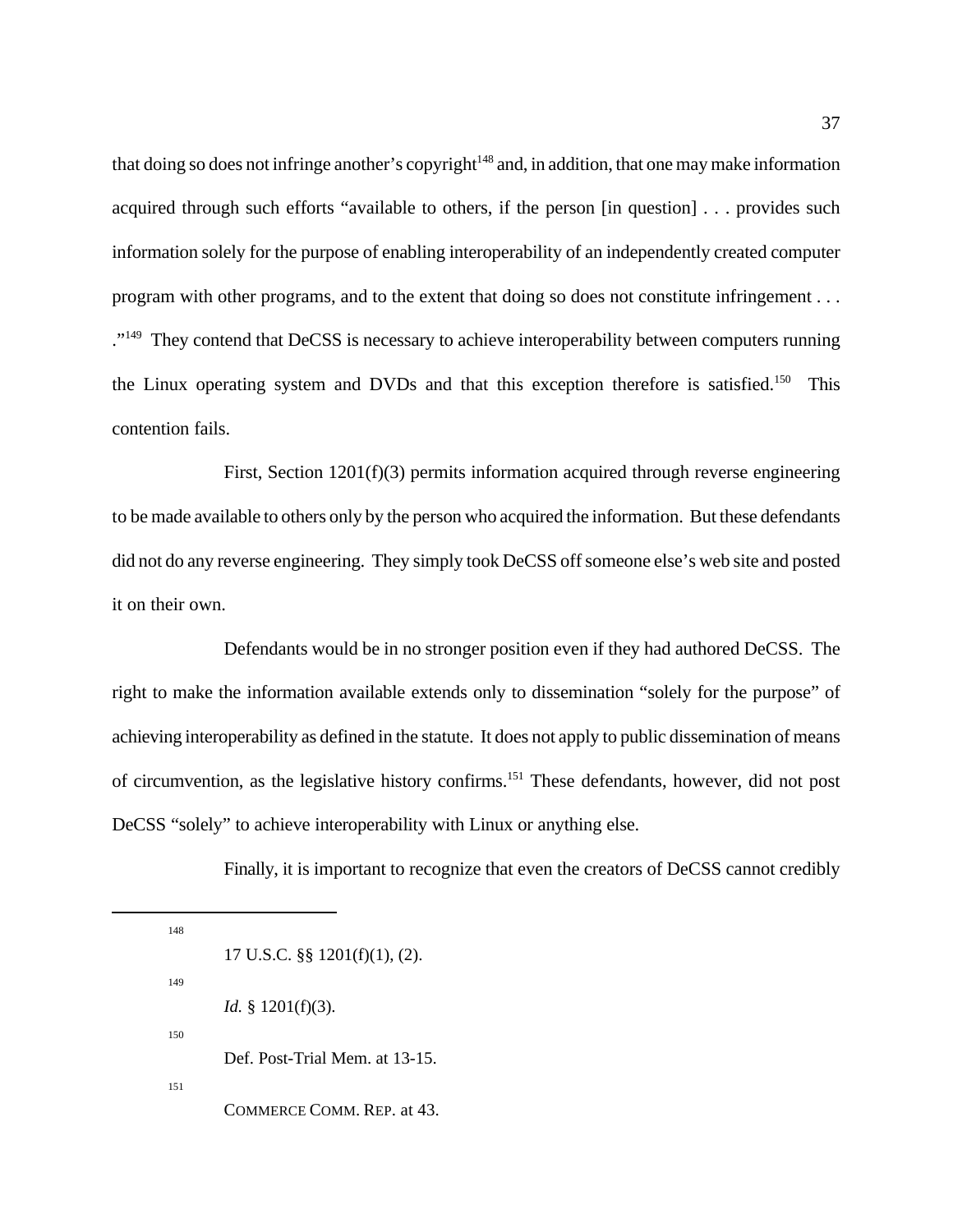maintain that the "sole" purpose of DeCSS was to create a Linux DVD player. DeCSS concededly was developed on and runs under Windows—a far more widely used operating system. The developers of DeCSS therefore knew that DeCSS could be used to decrypt and play DVD movies on Windows as well as Linux machines. They knew also that the decrypted files could be copied like any other unprotected computer file. Moreover, the Court does not credit Mr. Johansen's testimony that he created DeCSS solely for the purpose of building a Linux player. Mr. Johansen is a very talented young man and a member of a well known hacker group who viewed "cracking" CSS as an end it itself and a means of demonstrating his talent and who fully expected that the use of DeCSS would not be confined to Linux machines. Hence, the Court finds that Mr. Johansen and the others who actually did develop DeCSS did not do so solely for the purpose of making a Linux DVD player if, indeed, developing a Linux-based DVD player was among their purposes.

Accordingly, the reverse engineering exception to the DMCA has no application here.

#### *b. Encryption research*

Section  $1201(g)(4)$  provides in relevant part that:

"Notwithstanding the provisions of subsection  $(a)(2)$ , it is not a violation of that subsection for a person to—

"(A) develop and employ technological means to circumvent a technological measure for the sole purpose of that person performing the acts of good faith encryption research described in paragraph (2); and

"(B) provide the technological means to another person with whom he or she is working collaboratively for the purpose of conducting the acts of good faith encryption research described in paragraph (2) or for the purpose of having that other person verify his or her acts of good faith encryption research described in paragraph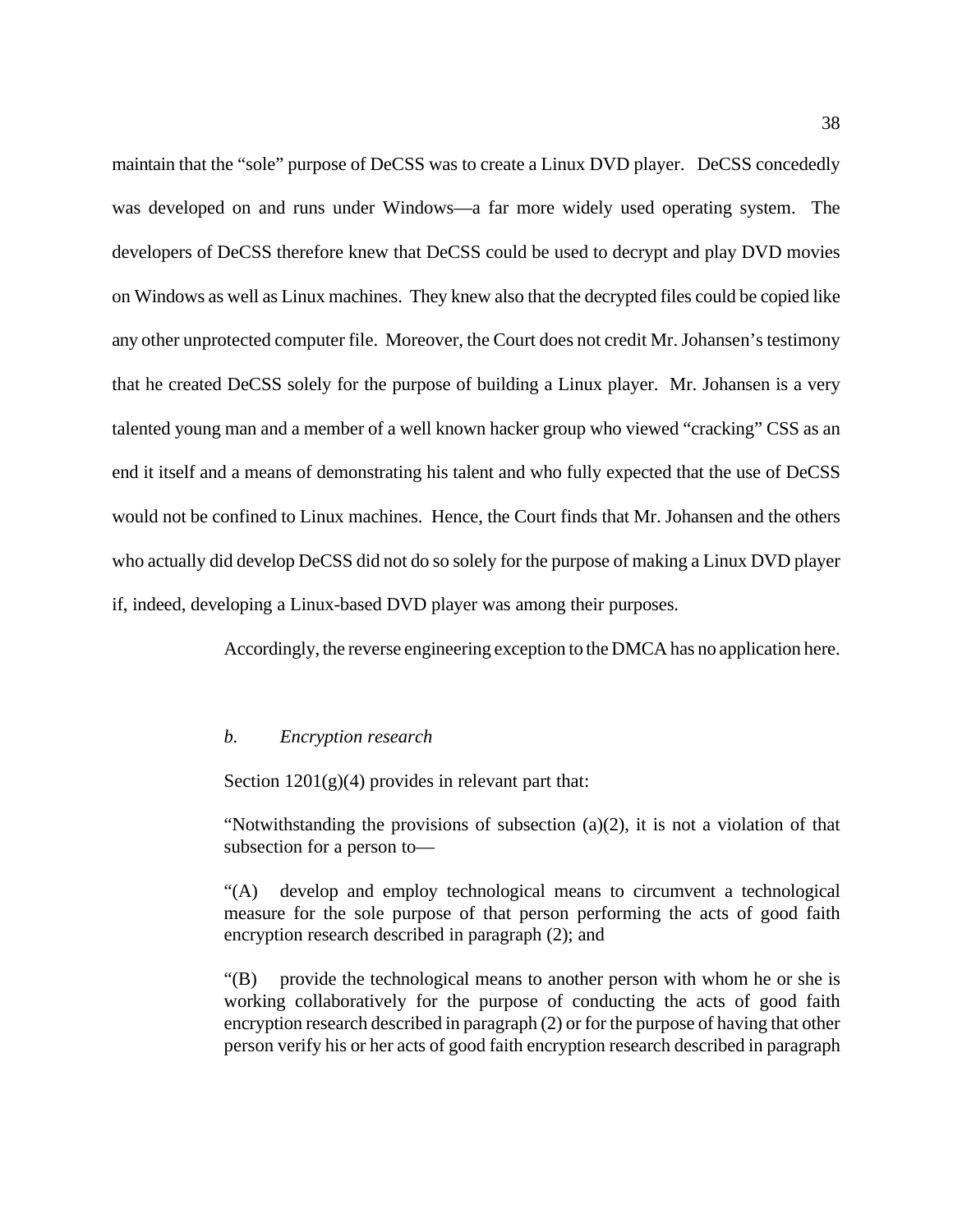Paragraph (2) in relevant part permits circumvention of technological measures in the course of good faith encryption research if:

> "(A) the person lawfully obtained the encrypted copy, phonorecord, performance, or display of the published work;

"(B) such act is necessary to conduct such encryption research;

"(C) the person made a good faith effort to obtain authorization before the circumvention; and

"(D) such act does not constitute infringement under this title  $\dots$ "<sup>151</sup>

In determining whether one is engaged in good faith encryption research, the Court is instructed to consider factors including whether the results of the putative encryption research are disseminated in a manner designed to advance the state of knowledge of encryption technology versus facilitation of copyright infringement, whether the person in question is engaged in legitimate study of or work in encryption, and whether the results of the research are communicated in a timely fashion to the copyright owner.<sup>152</sup>

Neither of the defendants remaining in this case was or is involved in good faith encryption research.<sup>153</sup> They posted DeCSS for all the world to see. There is no evidence that they made any effort to provide the results of the DeCSS effort to the copyright owners. Surely there is

152 17 U.S.C. § 1201(g)(4). 151 *Id.* § 1201(g)(2). 152 *Id.* § 1201(g)(3). 153 Ex. 96 (Corley Dep.) at 33.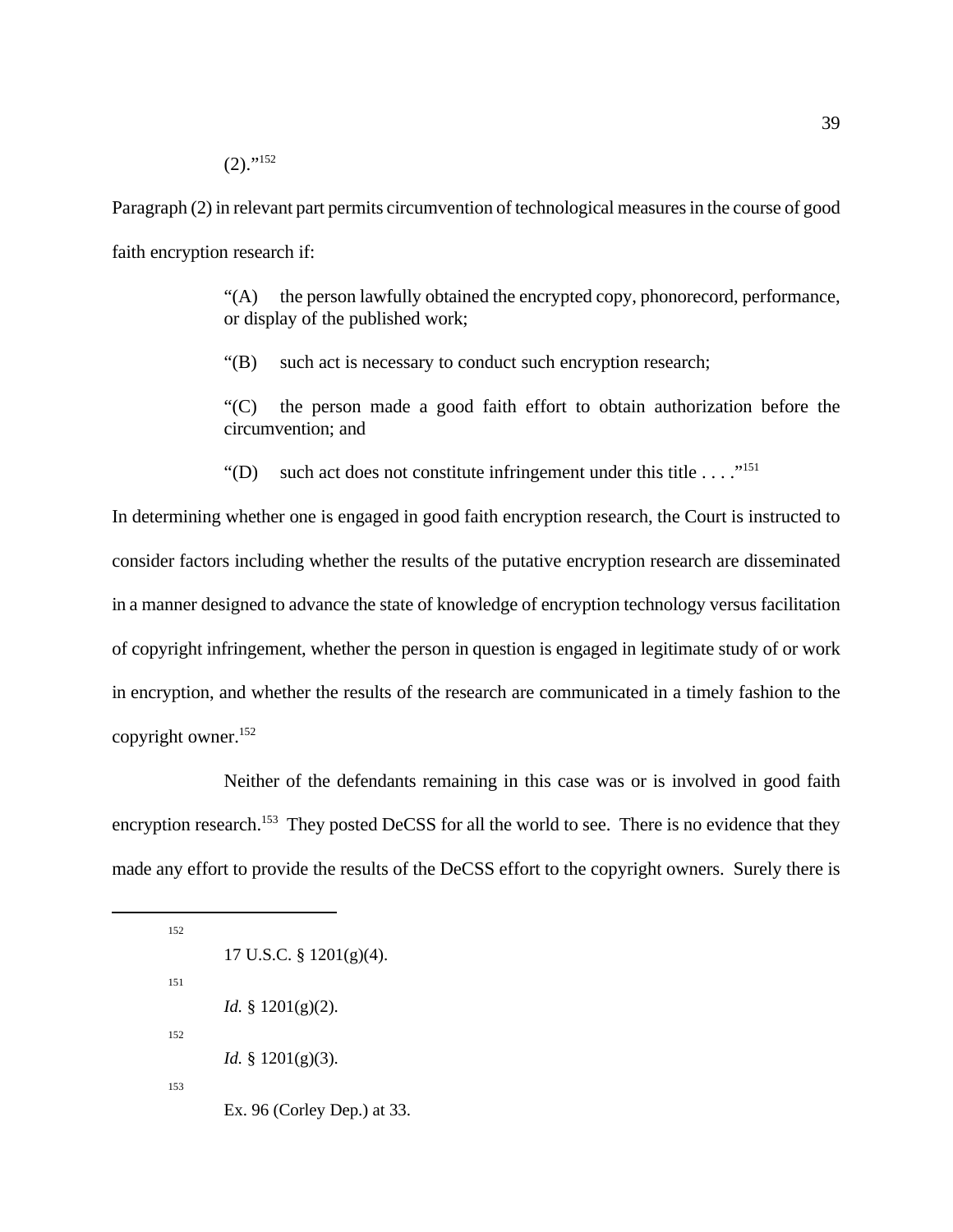no suggestion that either of them made a good faith effort to obtain authorization from the copyright owners. Accordingly, defendants are not protected by Section 1201(g).<sup>154</sup>

# *c. Security testing*

Defendants contended earlier that their actions should be considered exempt security testing under Section 1201(j) of the statute.<sup>155</sup> This exception, however, is limited to "assessing a computer, computer system, or computer network, solely for the purpose of good faith testing, investigating, or correcting [of a] security flaw or vulnerability, with the authorization of the owner or operator of such computer system or computer network."<sup>156</sup>

The record does not indicate that DeCSS has anything to do with testing computers, computer systems, or computer networks. Certainly defendants sought, and plaintiffs' granted, no authorization for defendants' activities. This exception therefore has no bearing in this case.<sup>157</sup>

# *d. Fair use*

Finally, defendants rely on the doctrine of fair use. Stated in its most general terms,

154

155

In any case, Section 1201(g), where its requirements are met, is a defense only to claims under Section 1201(a)(2), not those under Section 1201(b).

Def. Mem. in Opp. to Prelim. Inj. (DI 11) at 11-12.

*Id.* § 1201(j)(1).

<sup>157</sup>

Like Section 1201(g), moreover, Section 1201(j) provides no defense to a Section 1201(b) claim.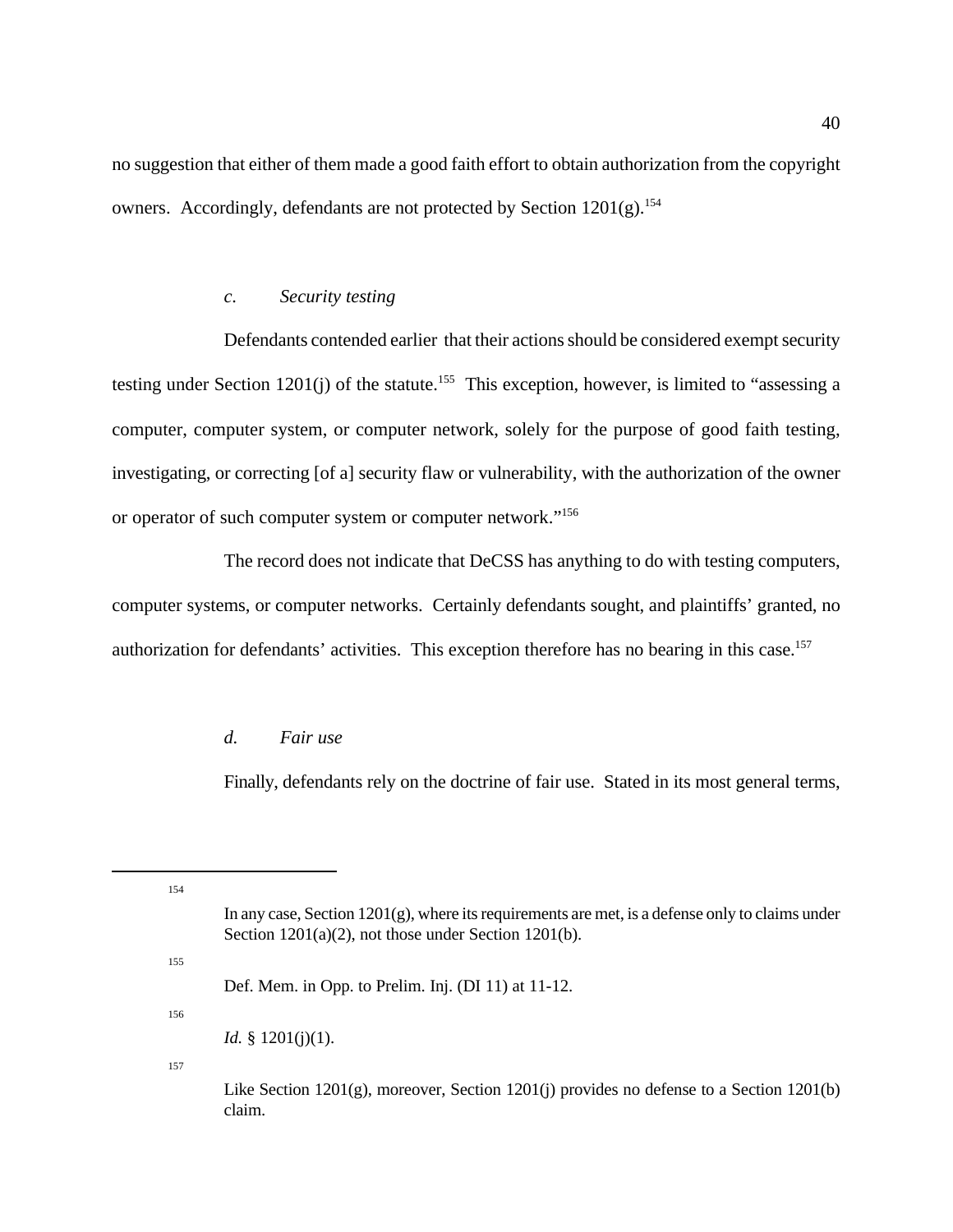the doctrine, now codified in Section 107 of the Copyright Act,<sup>158</sup> limits the exclusive rights of a copyright holder by permitting others to make limited use of portions of the copyrighted work, for appropriate purposes, free of liability for copyright infringement. For example, it is permissible for one other than the copyright owner to reprint or quote a suitable part of a copyrighted book or article in certain circumstances. The doctrine traditionally has facilitated literary and artistic criticism, teaching and scholarship, and other socially useful forms of expression. It has been viewed by courts as a safety valve that accommodates the exclusive rights conferred by copyright with the freedom of expression guaranteed by the First Amendment.

The use of technological means of controlling access to a copyrighted work may affect the ability to make fair uses of the work.<sup>159</sup> Focusing specifically on the facts of this case, the application of CSS to encrypt a copyrighted motion picture requires the use of a compliant DVD player to view or listen to the movie. Perhaps more significantly, it prevents exact copying of either the video or the audio portion of all or any part of the film.<sup>160</sup> This latter point means that certain uses

158

159

160

Of course, one might quote the verbal portion of the sound track, rerecord both verbal and nonverbal portions of the sound track, and video tape or otherwise record images produced on a monitor when the DVD is played on a compliant DVD player.

<sup>17</sup> U.S.C. § 107.

Indeed, as many have pointed out, technological means of controlling access to works create a risk, depending upon future technological and commercial developments, of limiting access to works that are not protected by copyright such as works upon which copyright has expired. *See, e.g.,* Nimmer, *A Riff on Fair Use,* 148 U. PA. L. REV. at 738-40; Hannibal Travis, *Comment, Pirates of the Information Infrastrcuture: Blackstonian Copyright and the First Amendment,* 15 BERKELEY TECH. L. J. 777, 861 (2000) (hereinafter *Pirates of the Information Infrastructure*); Yochai Benkler, *Free as the Air to Common Use: First Amendment Constraints on Enclosure of the Public Domain,* 74 N.Y.U. L. REV. 354, 421 (1999);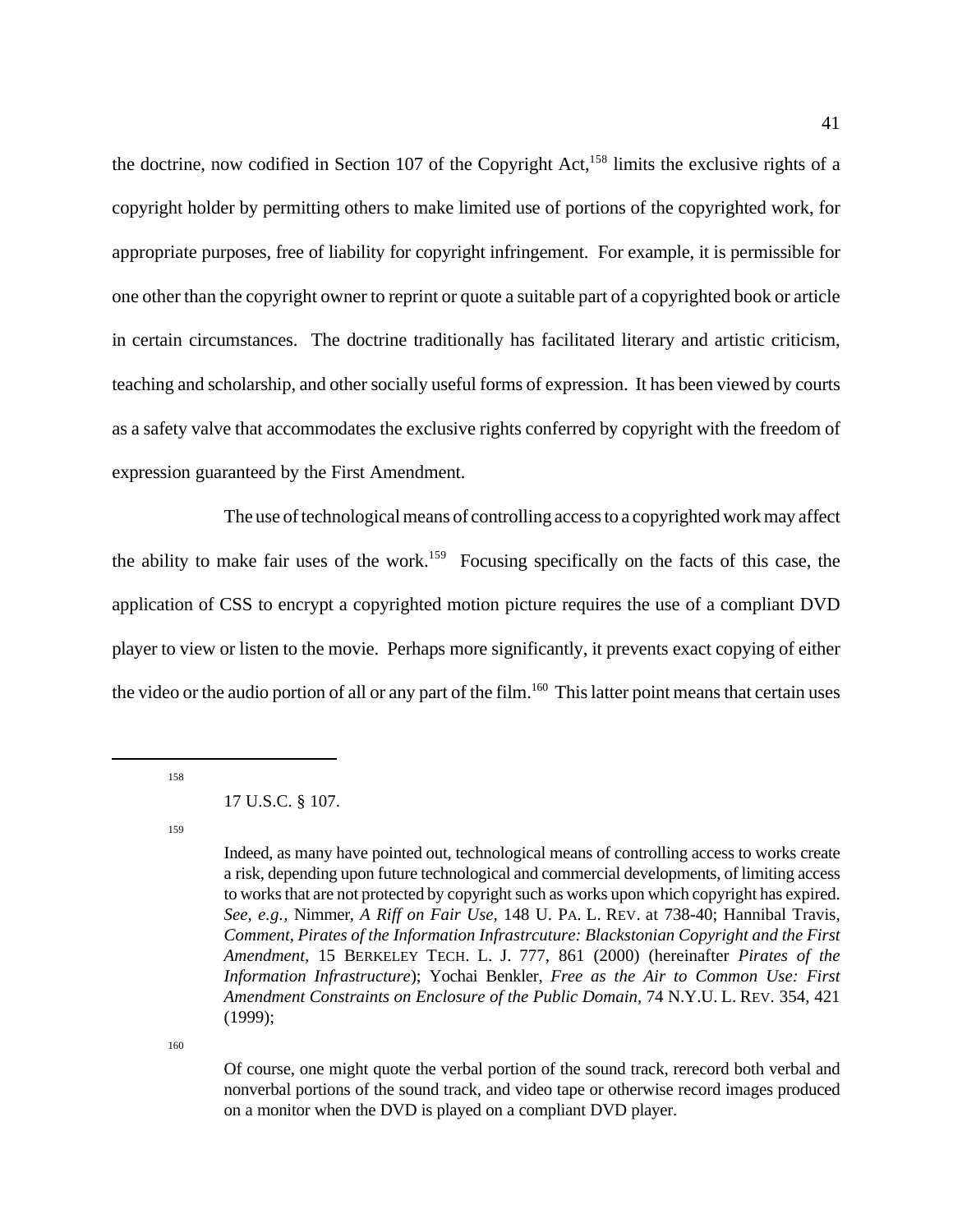that might qualify as "fair" for purposes of copyright infringement—for example, the preparation by a film studies professor of a single CD-ROM or tape containing two scenes from different movies in order to illustrate a point in a lecture on cinematography, as opposed to showing relevant parts of two different DVDs—would be difficult or impossible absent circumvention of the CSS encryption. Defendants therefore argue that the DMCA cannot properly be construed to make it difficult or impossible to make any fair use of plaintiffs' copyrighted works and that the statute therefore does not reach their activities, which are simply a means to enable users of DeCSS to make such fair uses.

Defendants have focused on a significant point. Access control measures such as CSS do involve some risk of preventing lawful as well as unlawful uses of copyrighted material. Congress, however, clearly faced up to and dealt with this question in enacting the DMCA.

The Court begins its statutory analysis, as it must, with the language of the statute. Section 107 of the Copyright Act provides in critical part that certain uses of copyrighted works that otherwise would be wrongful are "not . . . infringement[s] of copyright."<sup>161</sup> Defendants, however, are not here sued for copyright infringement. They are sued for offering and providing technology designed to circumvent technological measures that control access to copyrighted works and otherwise violating Section 1201(a)(2) of the Act. If Congress had meant the fair use defense to apply to such actions, it would have said so. Indeed, as the legislative history demonstrates, the decision not to make fair use a defense to a claim under Section 1201(a) was quite deliberate.

Congress was well aware during the consideration of the DMCA of the traditional role of the fair use defense in accommodating the exclusive rights of copyright owners with the legitimate

<sup>17</sup> U.S.C. § 107.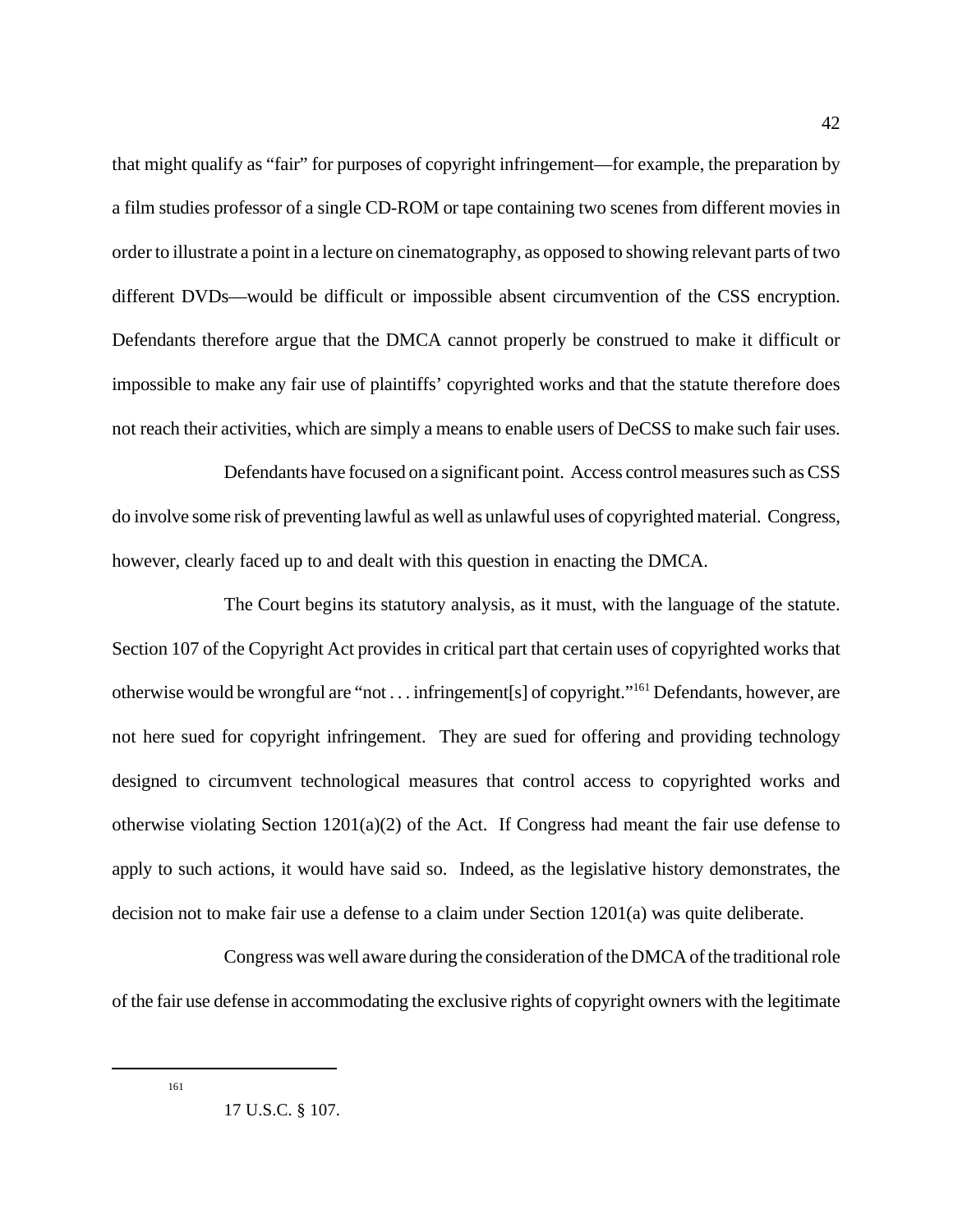interests of noninfringing users of portions of copyrighted works. It recognized the contention, voiced by a range of constituencies concerned with the legislation, that technological controls on access to copyrighted works might erode fair use by preventing access even for uses that would be deemed "fair" if only access might be gained.<sup>162</sup> And it struck a balance among the competing interests.

The first element of the balance was the careful limitation of Section  $1201(a)(1)$ 's prohibition of the act of circumvention to the act itself so as not to "apply to subsequent actions of a person once he or she has obtained authorized access to a copy of a [copyrighted] work  $\dots$ ."<sup>163</sup> By doing so, it left "the traditional defenses to copyright infringement, including fair use, . . . fully applicable" provided "the access is authorized."<sup>164</sup>

Second, Congress delayed the effective date of Section 1201(a)(1)'s prohibition of the act of circumvention for two years pending further investigation about how best to reconcile Section 1201(a)(1) with fair use concerns. Following that investigation, which is being carried out in the form of a rule-making by the Register of Copyright, the prohibition will not apply to users of particular classes of copyrighted works who demonstrate that their ability to make noninfringing uses of those classes of works would be affected adversely by Section  $1201(a)(1)$ .<sup>165</sup>

162 *See, e.g.,* COMMERCE COMM. REP. 25-26. 163 JUDICIARY COMM. REP. 18. 164 *Id.* 165 17 U.S.C. §§ 1201(a)(1)(B)-(E). The rule-making is under way. 65 F.R. 14505-06 (Mar. 17, 2000); *see also*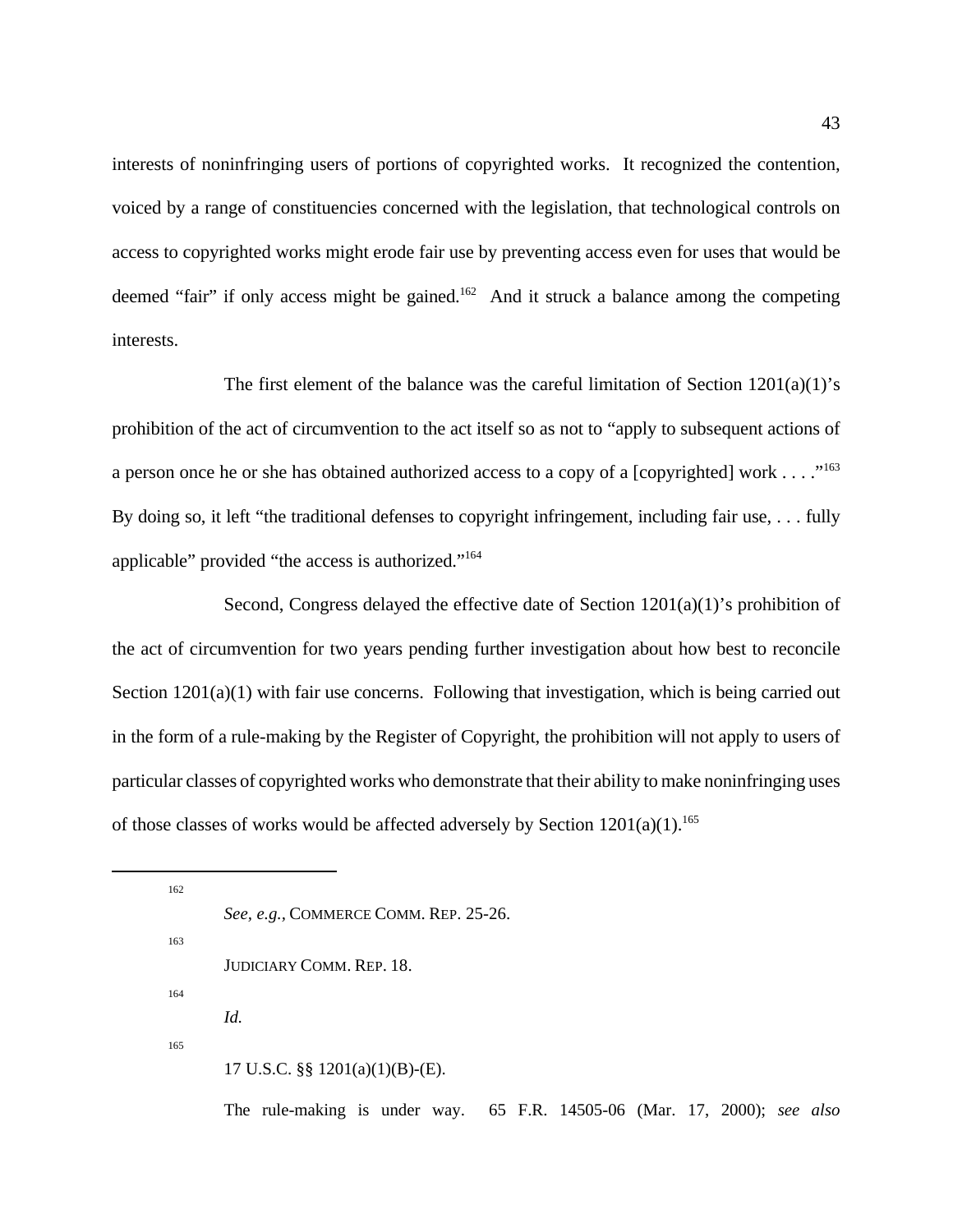Third, it created a series of exceptions to aspects of Section 1201(a) for certain uses that Congress thought "fair," including reverse engineering, security testing, good faith encryption research, and certain uses by nonprofit libraries, archives and educational institutions.<sup>166</sup>

Defendants claim also that the possibility that DeCSS might be used for the purpose of gaining access to copyrighted works in order to make fair use of those works saves them under Sony Corp. v. Universal City Studios, Inc.<sup>167</sup> But they are mistaken. Sony does not apply to the activities with which defendants here are charged. Even if it did, it would not govern here. *Sony* involved a construction of the Copyright Act that has been overruled by the later enactment of the DMCA to the extent of any inconsistency between *Sony* and the new statute.

*Sony* was a suit for contributory infringement brought against manufacturers of video cassette recorders on the theory that the manufacturers were contributing to infringing home taping of copyrighted television broadcasts. The Supreme Court held that the manufacturers were not liable in view of the substantial numbers of copyright holders who either had authorized or did not object to such taping by viewers.<sup>168</sup> But *Sony* has no application here.

When *Sony* was decided, the only question was whether the manufacturers could be held liable for infringement by those who purchased equipment from them in circumstances in which there were many noninfringing uses for their equipment. But that is not the question now before this

166

167

<sup>&</sup>lt;http://www.loc.gov/copyright/1201/anticirc.html> (visited July 28, 2000).

<sup>17</sup> U.S.C. §§ 1201(d), (f), (g), (j).

<sup>464</sup> U.S. 417 (1984).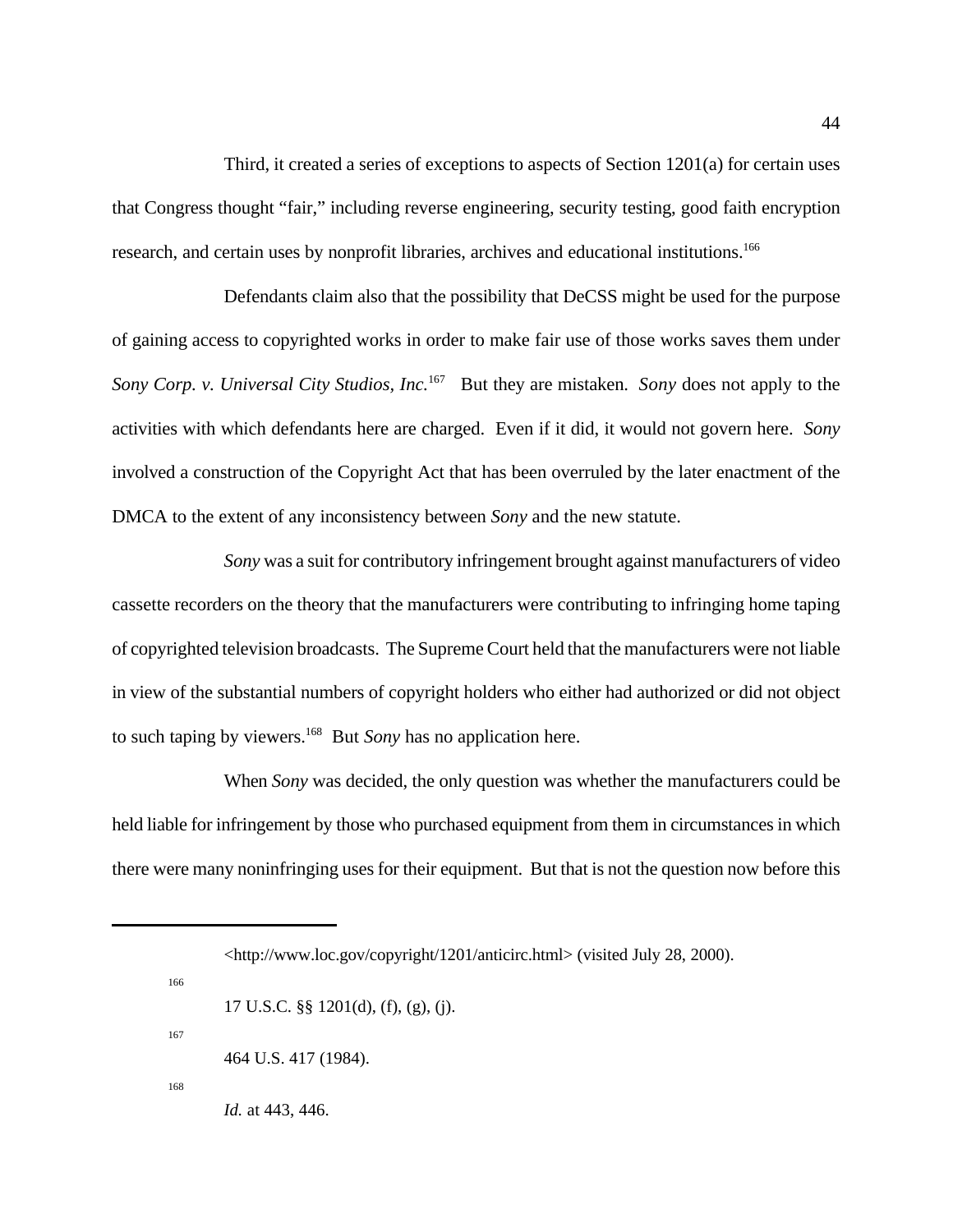Court. The question here is whether the possibility of noninfringing fair use by someone who gains access to a protected copyrighted work through a circumvention technology distributed by the defendants saves the defendants from liability under Section 1201. But nothing in Section 1201 so suggests. By prohibiting the provision of circumvention technology, the DMCA fundamentally altered the landscape. A given device or piece of technology might have "a substantial noninfringing use, and hence be immune from attack under *Sony*'s construction of the Copyright Act—but nonetheless still be subject to suppression under Section 1201."<sup>169</sup> Indeed, Congress explicitly noted that Section 1201 does not incorporate *Sony.*<sup>170</sup>

The policy concerns raised by defendants were considered by Congress. Having considered them, Congress crafted a statute that, so far as the applicability of the fair use defense to Section 1201(a) claims is concerned, is crystal clear. In such circumstances, courts may not undo what Congress so plainly has done by "construing" the words of a statute to accomplish a result that Congress rejected. The fact that Congress elected to leave technologically unsophisticated persons who wish to make fair use of encrypted copyrighted works without the technical means of doing so is a matter for Congress unless Congress' decision contravenes the Constitution, a matter to which the Court turns below. Defendants' statutory fair use argument therefore is entirely without merit.

169

*RealNetworks, Inc.,* 2000 WL 127311, at \*8 (quoting 1 NIMMER § 12A.18[B], at 12A-130) (internal quotation marks omitted).

SECTION-BY-SECTION ANALYSIS 9 ("The *Sony* test of 'capab[ility] of substantial noninfringing uses,' while still operative in cases claiming contributory infringement of copyright, is not part of this legislation  $\dots$ .").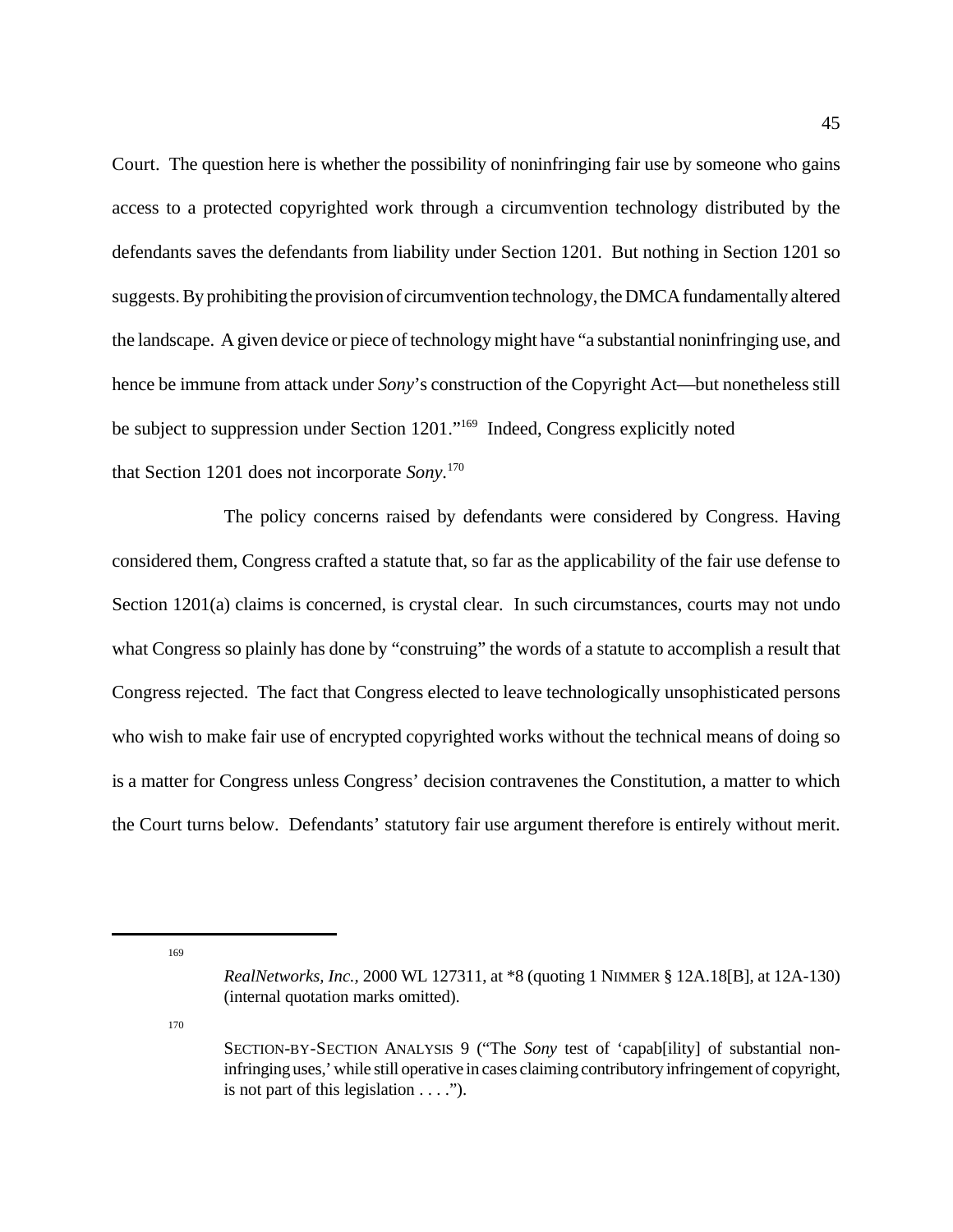# *C. Linking to Sites Offering DeCSS*

Plaintiffs seek also to enjoin defendants from "linking" their 2600.com web site to other sites that make DeCSS available to users. Their request obviously stems in no small part from what defendants themselves have termed their act of "electronic civil disobedience"—their attempt to defeat the purpose of the preliminary injunction by (a) offering the practical equivalent of making DeCSS available on their own web site by electronically linking users to other sites still offering DeCSS, and (b) encouraging other sites that had not been enjoined to offer the program. The dispositive question is whether linking to another web site containing DeCSS constitutes "offer[ing DeCSS] to the public" or "provides or otherwise traffices in it within the meaning of the DMCA.<sup>171</sup> Answering this question requires careful consideration of the nature and types of linking.

Most web pages are written in computer languages, chiefly HTML, which allow the programmer to prescribe the appearance of the web page on the computer screen and, in addition, to instruct the computer to perform an operation if the cursor is placed over a particular point on the screen and the mouse then clicked.<sup>172</sup> Programming a particular point on a screen to transfer the user to another web page when the point, referred to as a hyperlink, is clicked is called linking.<sup>173</sup> Web pages can be designed to link to other web pages on the same site or to web pages maintained by

171

172 Tr. (Schumann) at 275-76. 173 *Id.* at 261-62.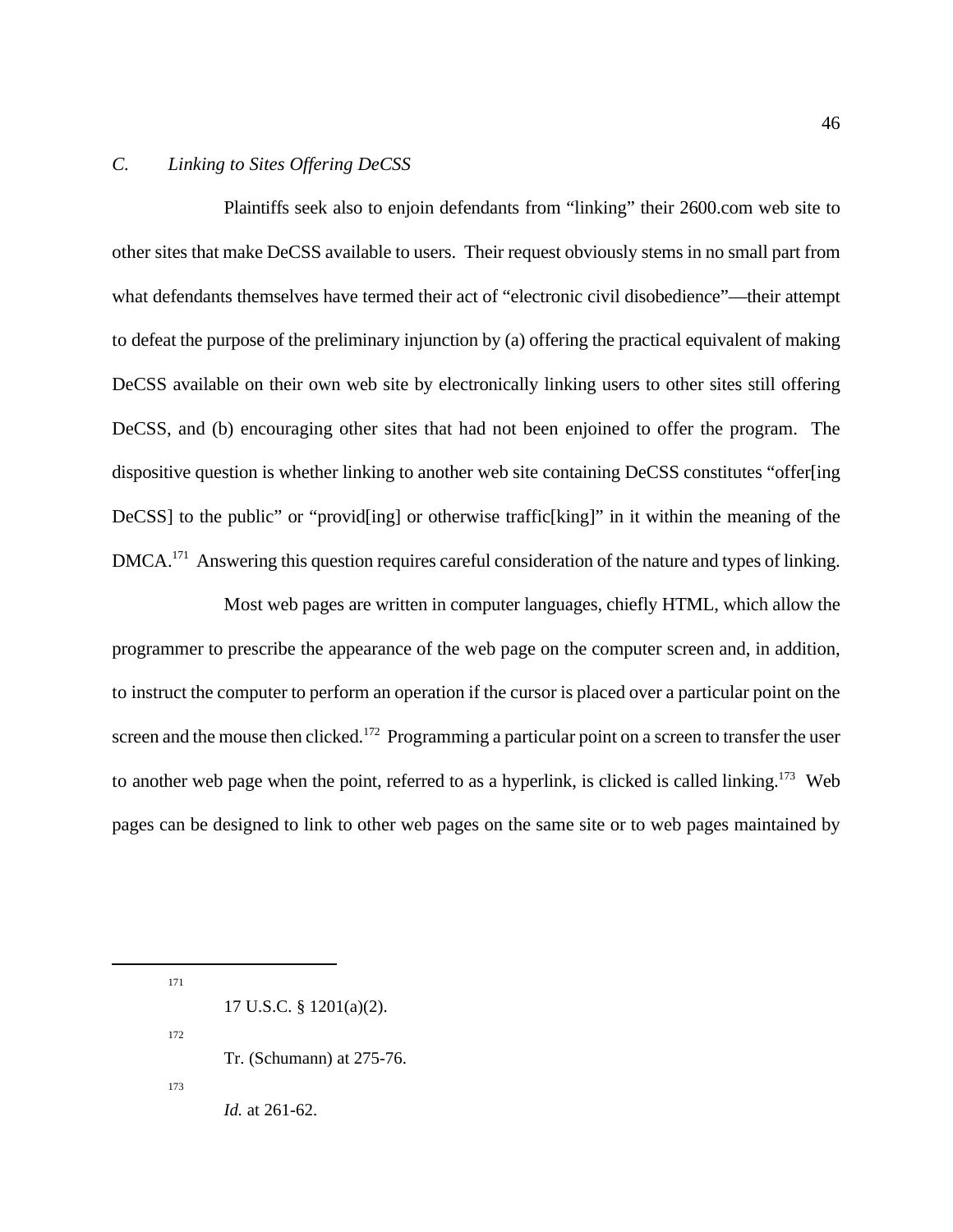different sites.<sup>174</sup>

As noted earlier, the links that defendants established on their web site are of several types. Some transfer the user to a web page on an outside site that contains a good deal of information of various types, does not itself contain a link to DeCSS, but that links, either directly or via a series of other pages, to another page on the same site that posts the software. It then is up to the user to follow the link or series of links on the linked-to web site in order to arrive at the page with the DeCSS link and commence the download of the software. Others take the user to a page on an outside web site on which there appears a direct link to the DeCSS software and which may or may not contain text or links other than the DeCSS link. The user has only to click on the DeCSS link to commence the download. Still others may directly transfer the user to a file on the linked-to web site such that the download of DeCSS to the user's computer automatically commences without further user intervention.

The statute makes it unlawful to offer, provide or otherwise traffic in described technology.<sup>175</sup> To "traffic" in something is to engage in dealings in it,<sup>176</sup> conduct that necessarily involves awareness of the nature of the subject of the trafficking. To "provide" something, in the sense used in the statute, is to make it available or furnish it.<sup>177</sup> To "offer" is to present or hold it out

174

175

176

*See* 2 THE COMPACT EDITION OF THE OXFORD ENGLISH DICTIONARY 3372 (1971).

177

*See* 2 *id.* 2340.

For example, a web page maintained by a radio station might provide a hyperlink to a weather report by programming its page to transfer the user to a National Weather Service site if the user clicks on the "weather" hyperlink.

<sup>17</sup> U.S.C. § 1201(a)(2).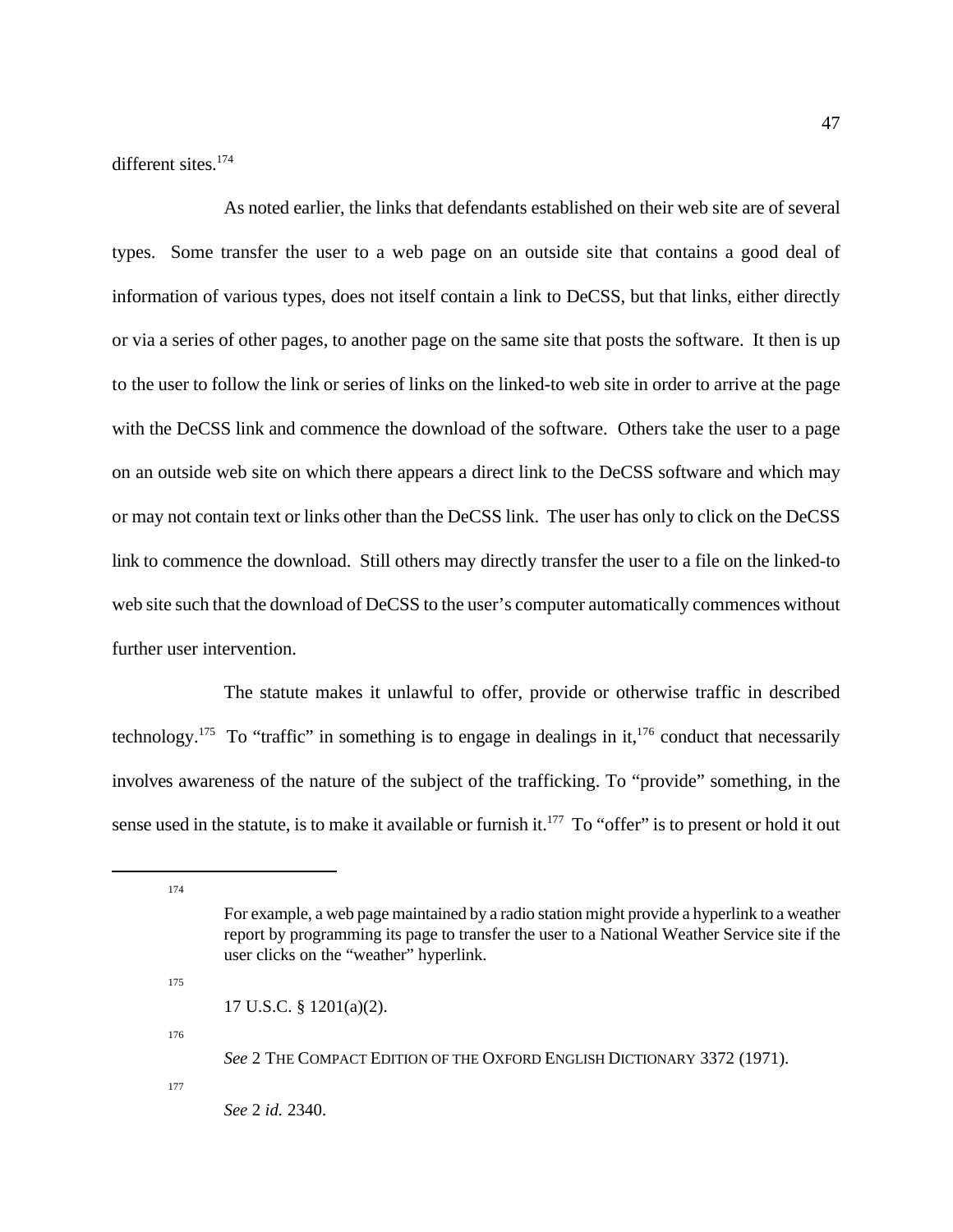for consideration.<sup>178</sup> The phrase "or otherwise traffic in" modifies and gives meaning to the words "offer" and "provide."<sup>179</sup> In consequence, the anti-trafficking provision of the DMCA is implicated where one presents, holds out or makes a circumvention technology or device available, knowing its nature, for the purpose of allowing others to acquire it.

To the extent that defendants have linked to sites that automatically commence the process of downloading DeCSS upon a user being transferred by defendants' hyperlinks, there can be no serious question. Defendants are engaged in the functional equivalent of transferring the DeCSS code to the user themselves.

Substantially the same is true of defendants' hyperlinks to web pages that display nothing more than the DeCSS code or present the user only with the choice of commencing a download of DeCSS and no other content. The only distinction is that the entity extending to the user the option of downloading the program is the transferee site rather than defendants, a distinction without a difference.

Potentially more troublesome might be links to pages that offer a good deal of content other than DeCSS but that offer a hyperlink for downloading, or transferring to a page for downloading, DeCSS. If one assumed, for the purposes of argument, that the *Los Angeles Times* web site somewhere contained the DeCSS code, it would be wrong to say that anyone who linked to the *Los Angeles Times* web site, regardless of purpose or the manner in which the link was described, thereby offered, provided or otherwise trafficked in DeCSS merely because DeCSS

178

*See* 1 *id.* 1979.

*See, e.g., Strom v. Goldman, Sachs & Co.*, 202 F.3d 138, 146-47 (2d Cir. 1999).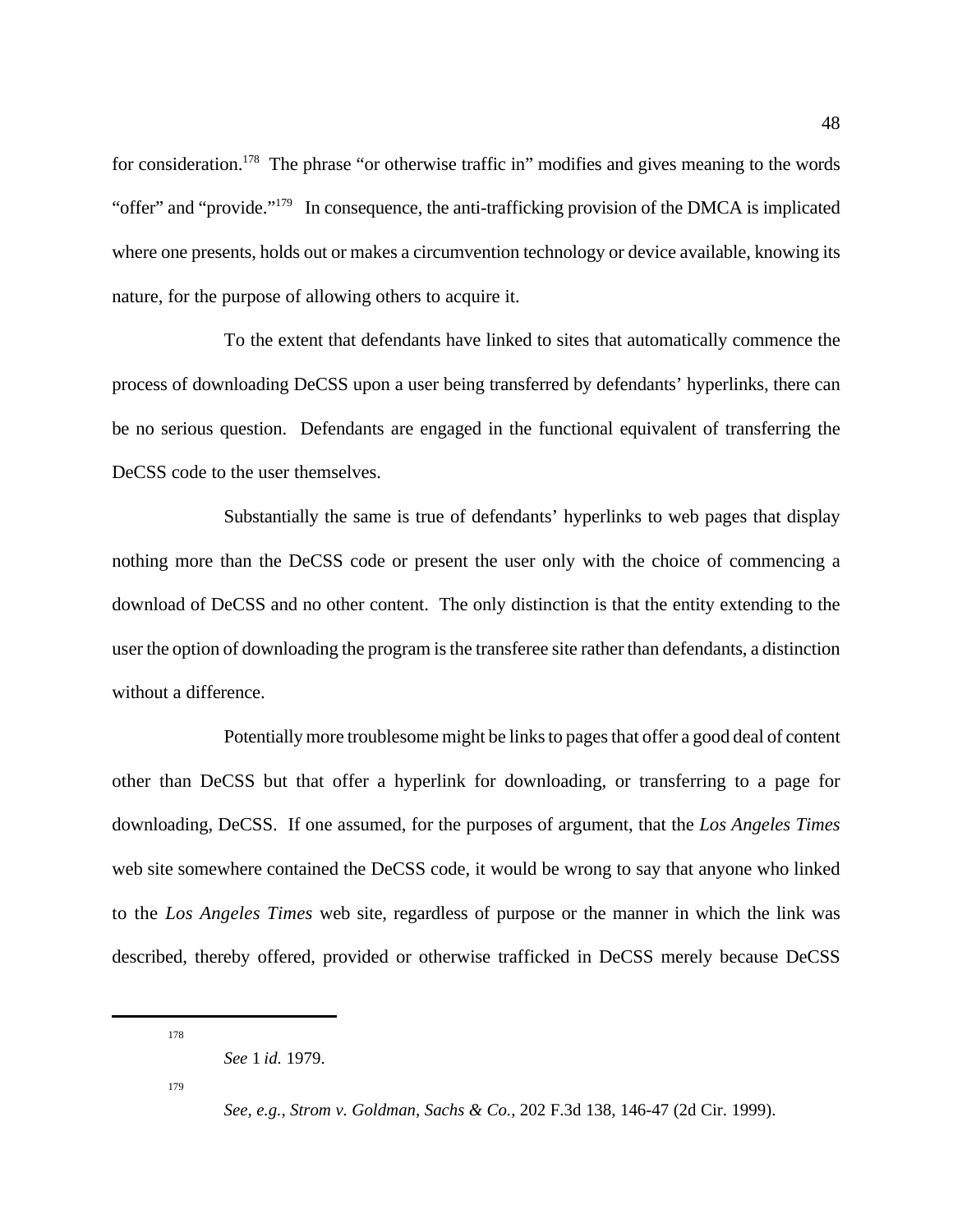happened to be available on a site to which one linked.<sup>180</sup> But that is not this case. Defendants urged others to post DeCSS in an effort to disseminate DeCSS and to inform defendants that they were doing so. Defendants then linked their site to those "mirror" sites, after first checking to ensure that the mirror sites in fact were posting DeCSS or something that looked like it, and proclaimed on their own site that DeCSS could be had by clicking on the hyperlinks on defendants' site. By doing so, they offered, provided or otherwise trafficked in DeCSS, and they continue to do so to this day.

### *III. The First Amendment*

Defendants argue that the DMCA, at least as applied to prevent the public dissemination of DeCSS, violates the First Amendment to the Constitution. They claim that it does so in two ways. First, they argue that computer code is protected speech and that the DMCA's prohibition of dissemination of DeCSS therefore violates defendants' First Amendment rights. Second, they contend that the DMCA is unconstitutionally overbroad, chiefly because its prohibition of the dissemination of decryption technology prevents third parties from making fair use of plaintiffs' encrypted works, and vague. They argue also that a prohibition on their linking to sites that make DeCSS available is unconstitutional for much the same reasons.

# *A. Computer Code and the First Amendment*

The premise of defendants' first position is that computer code, the form in which

*See DVD Copy Control Ass'n, Inc. v. McLaughlin,* No. CV 786804, 2000 WL 48512, \*4 (Cal. Super. Jan. 21, 2000) ("website owner cannot be held responsible for all of the content of the sites to which it provides links"); Richard Raysman & Peter Brown, *Recent Linking Issues,* N.Y.L.J., Feb. 8, 2000, p. 3, col. 1 (same).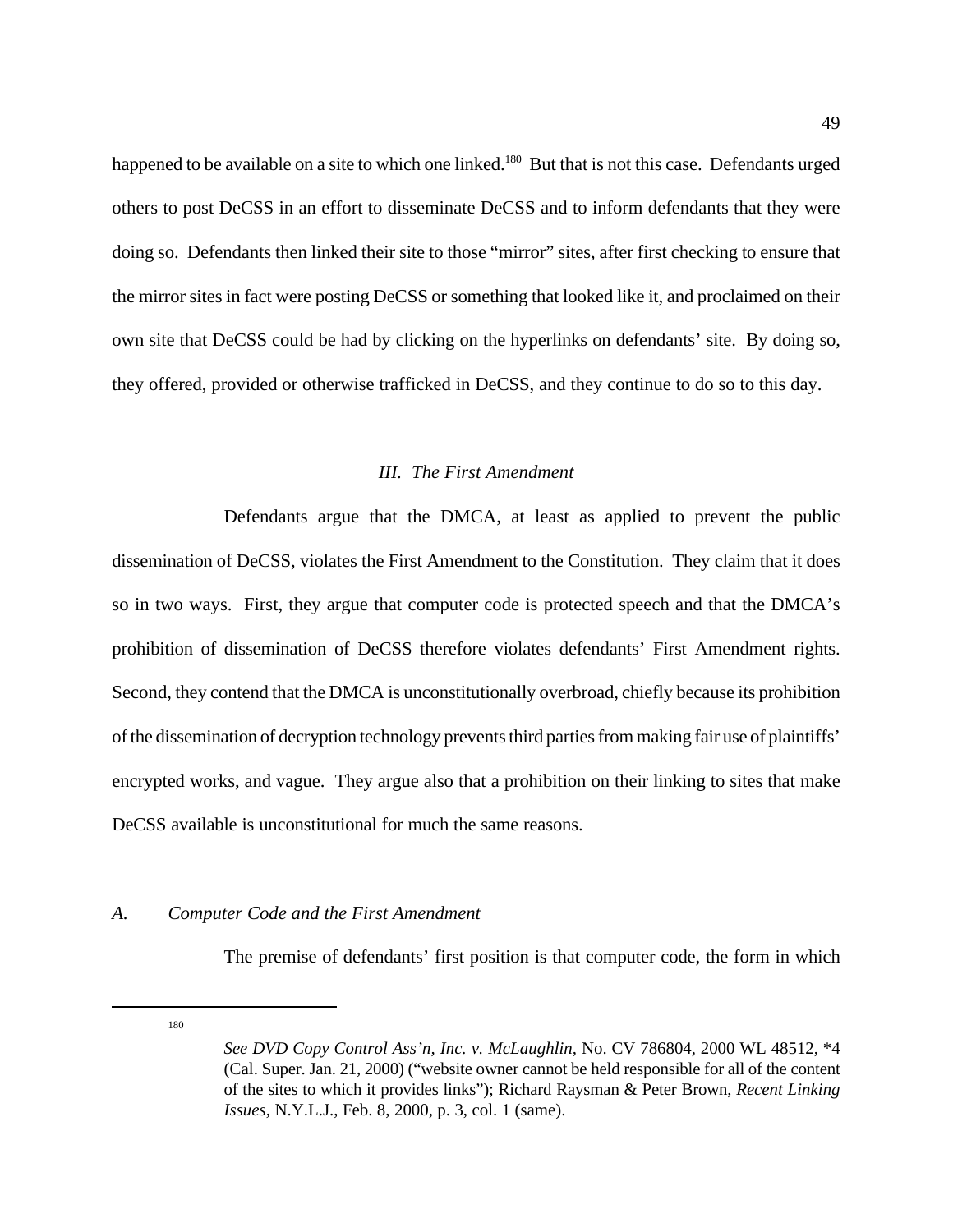DeCSS exists, is speech protected by the First Amendment. Examination of that premise is the logical starting point for analysis. And it is important in examining that premise first to define terms.

Defendants' assertion that computer code is "protected" by the First Amendment is quite understandable. Courts often have spoken of certain categories of expression as "not within the area of constitutionally protected speech,"<sup>181</sup> so defendants naturally wish to avoid exclusion by an unfavorable categorization of computer code. But such judicial statements in fact are not literally true. All modes of expression are covered by the First Amendment in the sense that the constitutionality of their "regulation must be determined by reference to First Amendment doctrine and analysis."<sup>182</sup> Regulation of different categories of expression, however, is subject to varying levels of judicial scrutiny. Thus, to say that a particular form of expression is "protected" by the First Amendment means that the constitutionality of any regulation of it must be measured by reference to the First Amendment. In some circumstances, however, the phrase connotes also that the standard for measurement is the most exacting level available.

It cannot seriously be argued that any form of computer code may be regulated without reference to First Amendment doctrine. The path from idea to human language to source code to object code is a continuum. As one moves from one to the other, the levels of precision and,

<sup>181</sup>

*Roth v. United States,* 354 U.S. 476, 483 (1957) (obscenity). *See also, e.g., Sable Comm. of Cal., Inc. v. FCC,* 492 U.S. 115, 124 (1989) (obscenity); *Bose Corp. v. Consumers Union of United States,* 466 U.S. 485, 504 (1984) (libel, obscenity, fighting words, child pornography); *Beauharnais v. Illinois,* 343 U.S. 250, 266 (1952) (defamation); *Chaplinsky v. New Hampshire,* 315 U.S. 568, 571-72 (1942) (fighting words).

Robert Post, *Encryption Source Code and the First Amendment,* 15 BERKELEY TECH. L.J. 713, 714 (2000); *see R.A.V. v. City of St. Paul, Minnesota,* 505 U.S. 373, 382 (1992) (statements that categories of speech are "unprotected" are not literally true; characterization indicates only that they are subject to content based regulation).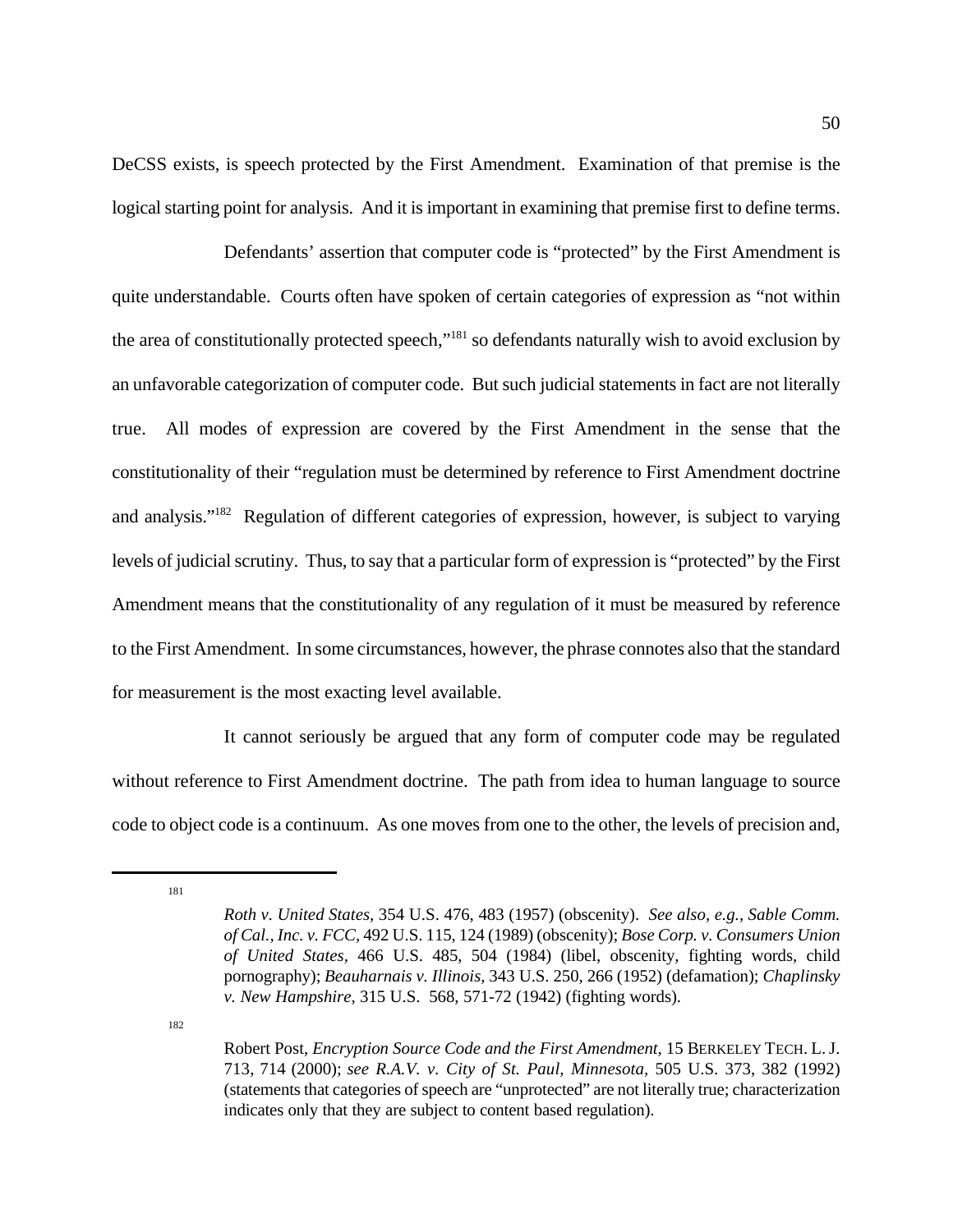arguably, abstraction increase, as does the level of training necessary to discern the idea from the expression. Not everyone can understand each of these forms. Only English speakers will understand English formulations. Principally those familiar with the particular programming language will understand the source code expression. And only a relatively small number of skilled programmers and computer scientists will understand the machine readable object code. But each form expresses the same idea, albeit in different ways.<sup>183</sup>

There perhaps was a time when the First Amendment was viewed only as a limitation on the ability of government to censor speech in advance.<sup>184</sup> But we have moved far beyond that. All modes by which ideas may be expressed or, perhaps, emotions evoked—including speech, books, movies, art, and music—are within the area of First Amendment concern.<sup>185</sup> As computer code—whether source or object—is a means of expressing ideas, the First Amendment must be considered before its dissemination may be prohibited or regulated. In that sense, computer code is covered or, as sometimes is said, "protected" by the First Amendment.<sup>186</sup> But that conclusion still

183

184

185

*See, e.g., Hurley v. Irish-American Gay, Lesbian and Bisexual Group,* 515 U.S. 557, 569 (1995).

The Court is indebted to Professor David Touretzky of Carnegie-Mellon University, who testified on behalf of defendants, for his lucid explication of this point. *See* Tr. (Touretzky) at 1066-84 & Ex. BBE, CCO, CCP, CCQ. As will appear, however, the point does not lead the Court to the same conclusion as Dr. Touretzky.

LEONARD LEVY, FREEDOM OF SPEECH IN EARLY AMERICAN HISTORY: LEGACY OF SUPPRESSION *passim* (1960); *see also* 4 RONALD D.ROTUNDA&JOHNE.NOWAK,TREATISE ONCONSTITUTIONALLAW§ 20.5 (1999); 4 WILLIAMBLACKSTONE,COMMENTARIES ON THE LAWS OF ENGLAND 151-52 (1769).

*Junger v. Daley,* 209 F.3d 481, 485 (6th Cir. 2000); *Bernstein v. U.S. Dept. of State,* 176 F.3d 1132, 1141, *reh'g granted and opinion withdrawn,* 192 F.3d 1308 (9th Cir. 1999); *Bernstein v. U.S. Dept. of State,* 922 F. Supp. 1426, 1436 (N.D. Cal. 1996) (First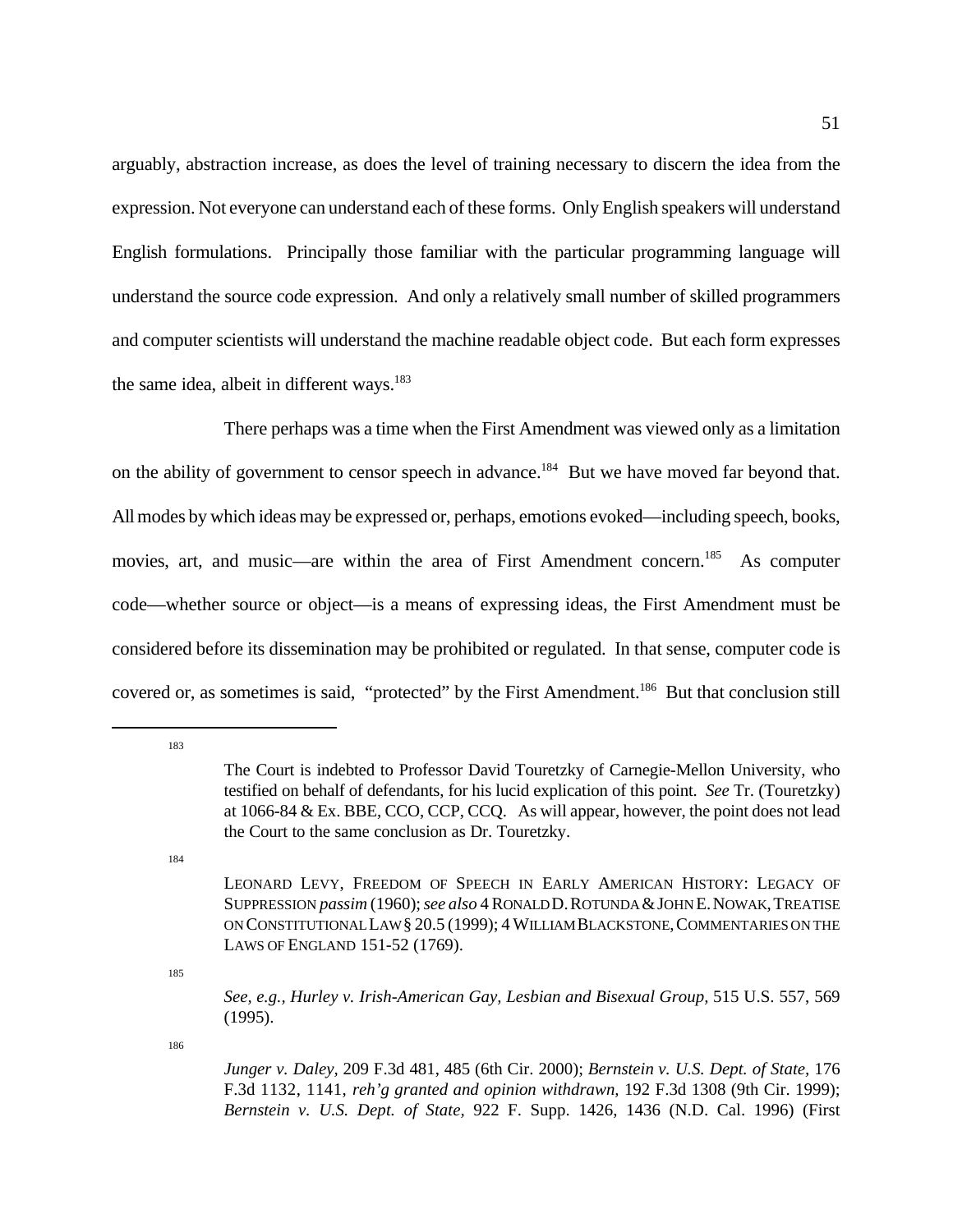leaves for determination the level of scrutiny to be applied in determining the constitutionality of regulation of computer code.

# *B. The Constitutionality of the DMCA's Anti-Trafficking Provision*

# *1. Defendants' Alleged Right to Disseminate DeCSS*

Defendants first attack Section 1201(a)(2), the anti-trafficking provision, as applied to them on the theory that DeCSS is constitutionally protected expression and that the statute improperly prevents them from communicating it. Their attack presupposes that a characterization of code as constitutionally protected subjects any regulation of code to the highest level of First Amendment scrutiny. As we have seen, however, this does not necessarily follow.

Just as computer code cannot be excluded from the area of First Amendment concern because it is abstract and, in many cases, arcane, the long history of First Amendment jurisprudence makes equally clear that the fact that words, symbols and even actions convey ideas and evoke emotions does not inevitably place them beyond the power of government. The Supreme Court has evolved an analytical framework by which the permissibility of particular restrictions on the expression of ideas must determined.

Broadly speaking, restrictions on expression fall into two categories. Some are restrictions on the voicing of particular ideas, which typically are referred to as content based restrictions. Others have nothing to do with the content of the expression—i.e., they are content neutral—but they have the incidental effect of limiting expression.

Amendment extends to source code); *see Karn v. U.S. Dept. of State,* 925 F.2d 1, 10 (D. D.C. 1996) (assuming First Amendment extends to source code).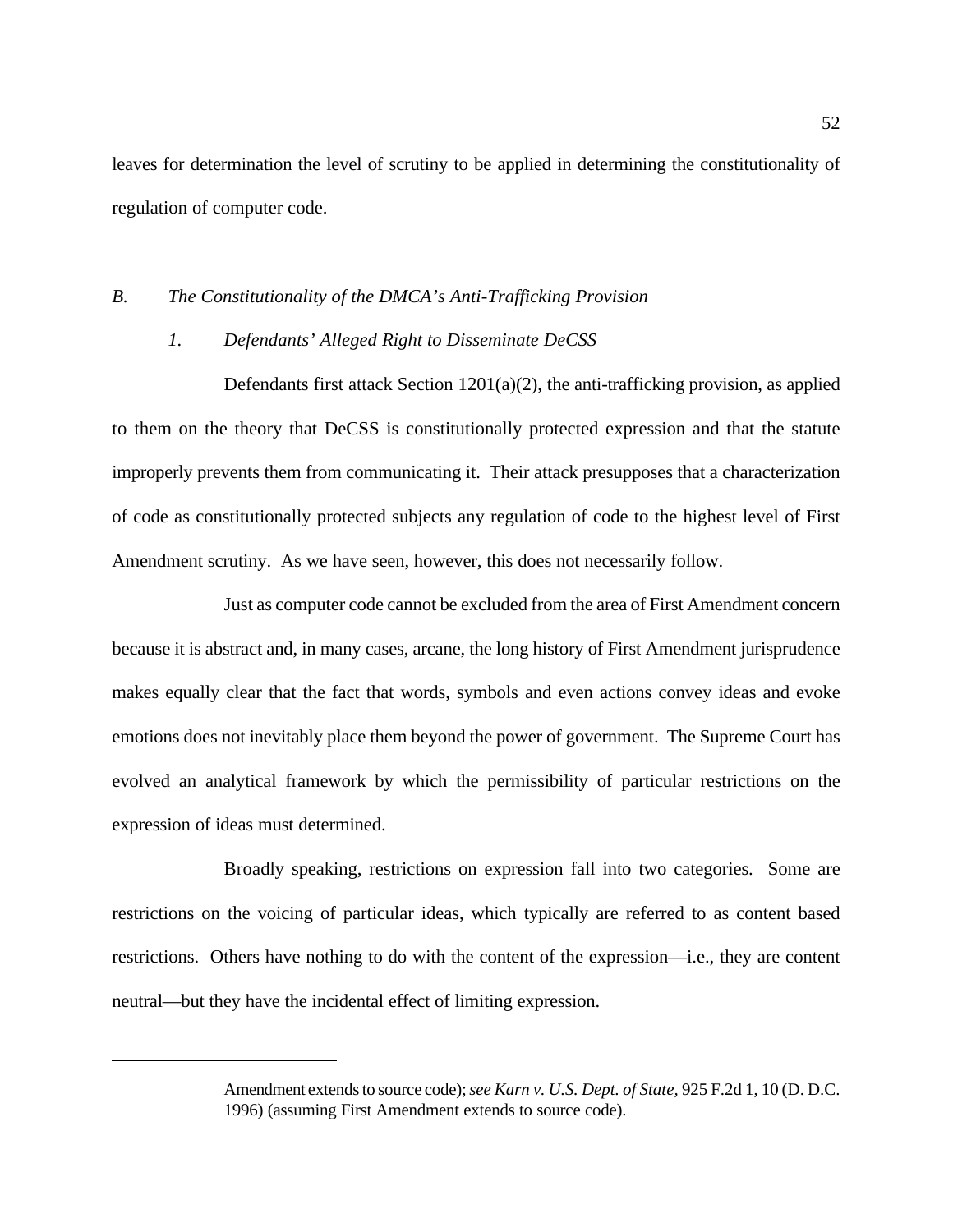In general, "government has no power to restrict expression because of its message, its ideas, its subject matter, or its content . . . . "<sup>187</sup> "[S]ubject only to narrow and well-understood exceptions, [the First Amendment] does not countenance governmental control over the content of messages expressed by private individuals."<sup>188</sup> In consequence, content based restrictions on speech are permissible only if they serve compelling state interests by the least restrictive means available.<sup>189</sup>

Content neutral restrictions, in contrast, are measured against a less exacting standard. Because restrictions of this type are not motivated by a desire to limit the message, they will be upheld if they serve a substantial governmental interest and restrict First Amendment freedoms no more than necessary.<sup>190</sup>

Restrictions on the nonspeech elements of expressive conduct fall into the conductneutral category. The Supreme Court long has distinguished for First Amendment purposes between pure speech, which ordinarily receives the highest level of protection, and expressive conduct.<sup>191</sup>

| 187 |                                                                                                           |
|-----|-----------------------------------------------------------------------------------------------------------|
|     | Police Department of the City of Chicago v. Mosely, 408 U.S. 92, 95-96 (1972).                            |
| 188 |                                                                                                           |
|     | Turner Broadcasting System, Inc. v. FCC, 512 U.S. 622, 641 (1994); accord, R.A.V., 505<br>U.S. at 382-83. |
| 189 |                                                                                                           |
|     | Sable Comm. of Cal., Inc. v. FCC, 492 U.S. at 126.                                                        |
| 190 |                                                                                                           |
|     | Turner Broadcasting System, Inc., 512 U.S. at 662 (citing United States v. O'Brien, 391                   |
|     | U.S. 367, 377 (1968)).                                                                                    |
| 191 |                                                                                                           |
|     | See, e.g., United States v. O'Brien, 391 U.S. at 376.                                                     |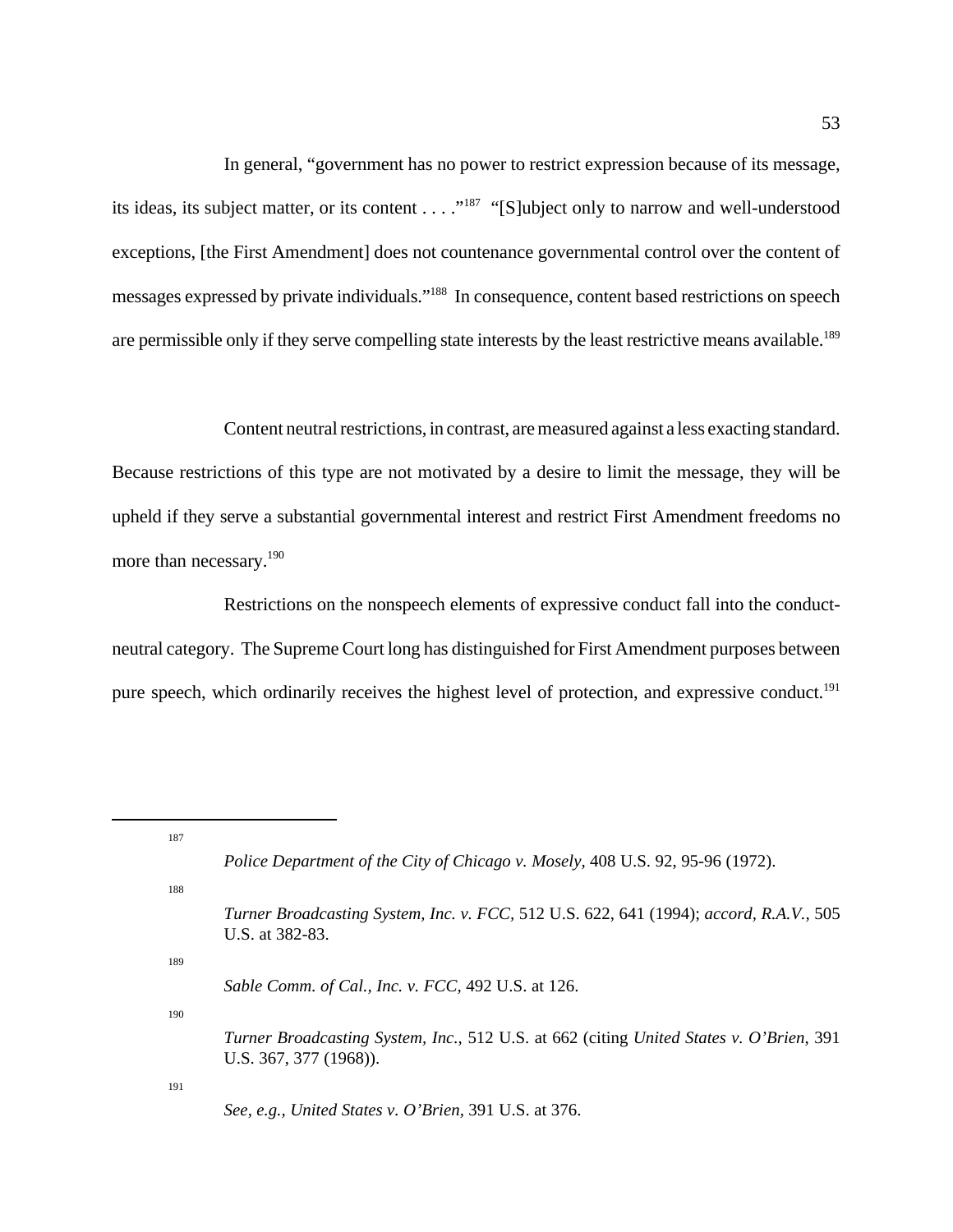Even if conduct contains an expressive element, its nonspeech aspect need not be ignored.<sup>192</sup> "[W]hen 'speech' and 'nonspeech' elements are combined in the same course of conduct, a sufficiently important governmental interest in regulating the nonspeech element can justify incidental limitations on First Amendment freedoms."<sup>193</sup> The critical point is that nonspeech elements may create hazards for society above and beyond the speech elements. They are subject to regulation in appropriate circumstances because the government has an interest in dealing with the potential hazards of the nonspeech elements despite the fact that they are joined with expressive elements.

Thus, the starting point for analysis is whether the DMCA, as applied to restrict dissemination of DeCSS and other computer code used to circumvent access control measures, is a content based restriction on speech or a content neutral regulation. Put another way, the question is the level of review that governs the DMCA's anti-trafficking provision as applied to DeCSS—the strict scrutiny standard applicable to content based regulations or the intermediate level applicable to content neutral regulations, including regulations of the nonspeech elements of expressive conduct.

Given the fact that DeCSS code is expressive, defendants would have the Court leap immediately to the conclusion that Section 1201(a)(2)'s prohibition on providing DeCSS necessarily

<sup>192</sup>

During the Vietnam era, many who opposed the war, the draft, or both burned draft cards as acts of protest. Lower federal courts typically concluded or assumed that the expression inherent in this act of protest brought the behavior entirely within the scope of the First Amendment. THOMAS I. EMERSON, THE SYSTEM OF FREEDOM OF EXPRESSION 82 (1970). In *United States v. O'Brien,* 391 U.S. at 376, however, the Supreme Court rejected "the view that an apparently limitless variety of conduct can be labeled 'speech' whenever the person engaged in the conduct intends thereby to express an idea" and adopted a new approach, discussed below, to the regulation of expressive conduct as opposed to pure speech. *Accord, Spence v. State of Washington,* 418 U.S. 405, 410 (1974). The point for present purposes is that the presence of expression in some broader mosaic does not result in the entire mosaic being treated as "speech."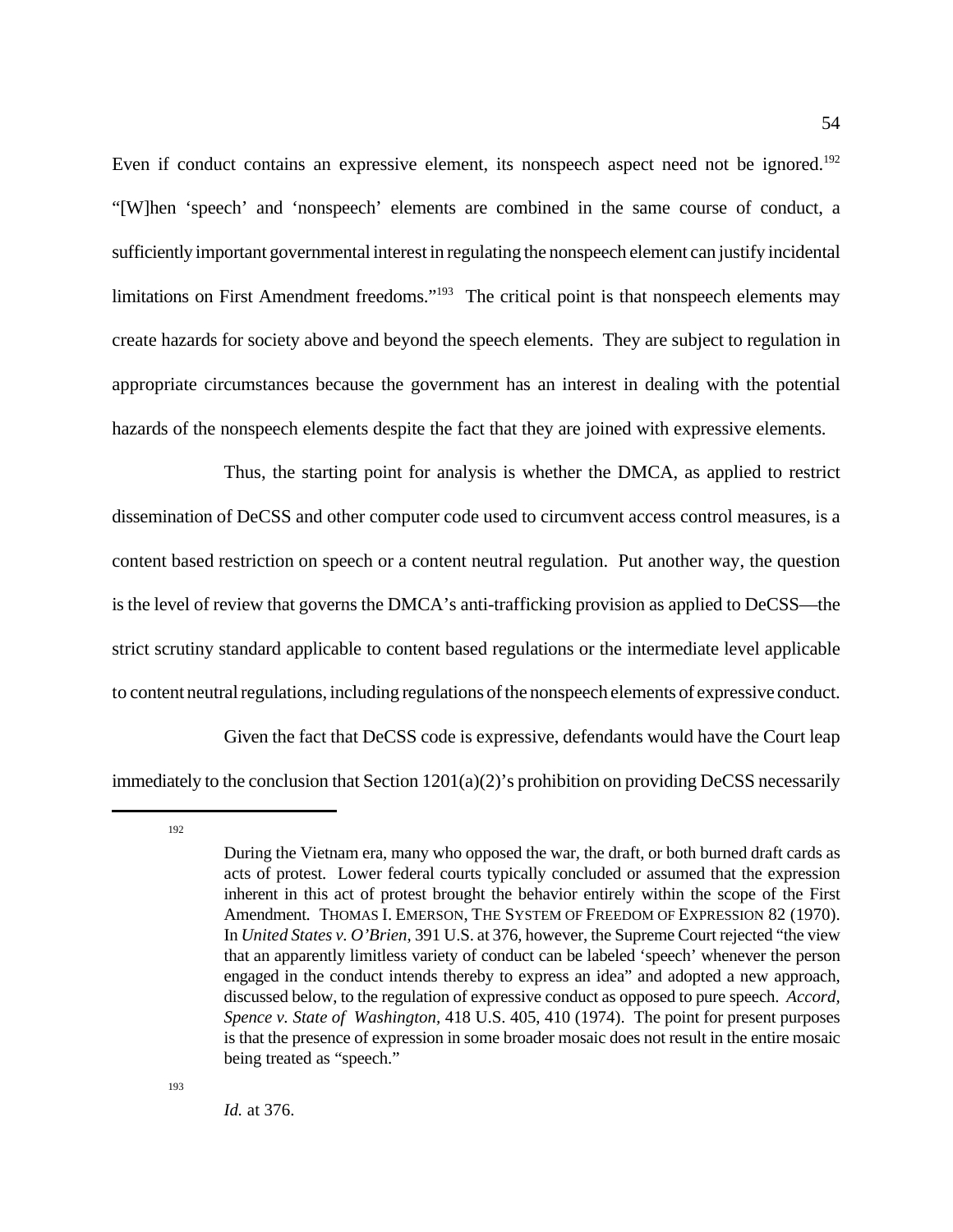is content based regulation of speech because it suppresses dissemination of a particular kind of expression.<sup>194</sup> But this would be a unidimensional approach to a more textured reality and entirely too facile.

The "principal inquiry in determining content neutrality . . . is whether the government has adopted a regulation of speech because of [agreement or] disagreement with the message it conveys."<sup>195</sup> The computer code at issue in this case, however, does more than express the programmers' concepts. It does more, in other words, than convey a message. DeCSS, like any other computer program, is a series of instructions that causes a computer to perform a particular sequence of tasks which, in the aggregate, decrypt CSS-protected files. Thus, it has a distinctly functional, non-speech aspect in addition to reflecting the thoughts of the programmers. It enables anyone who receives it and who has a modicum of computer skills to circumvent plaintiffs' access control system.

The reason that Congress enacted the anti-trafficking provision of the DMCA had nothing to do with suppressing particular ideas of computer programmers and everything to do with functionality—with preventing people from circumventing technological access control measures—just as laws prohibiting the possession of burglar tools have nothing to do with preventing people from expressing themselves by accumulating what to them may be attractive assortments of implements and everything to do with preventing burglaries. Rather, it is focused squarely upon the

194

Def. Post-Trial Mem. at 15-16.

*Ward v. Rock Against Racism,* 491 U.S. 781, 791 (1989); *accord, Hill v. Colorado,* 120 S. Ct. 2480, 2491 (2000); *Turner Broadcasting System, Inc.,* 512 U.S. at 642; *Madsen v. Women's Health Center, Inc.,* 512 U.S. 753, 763 (1994).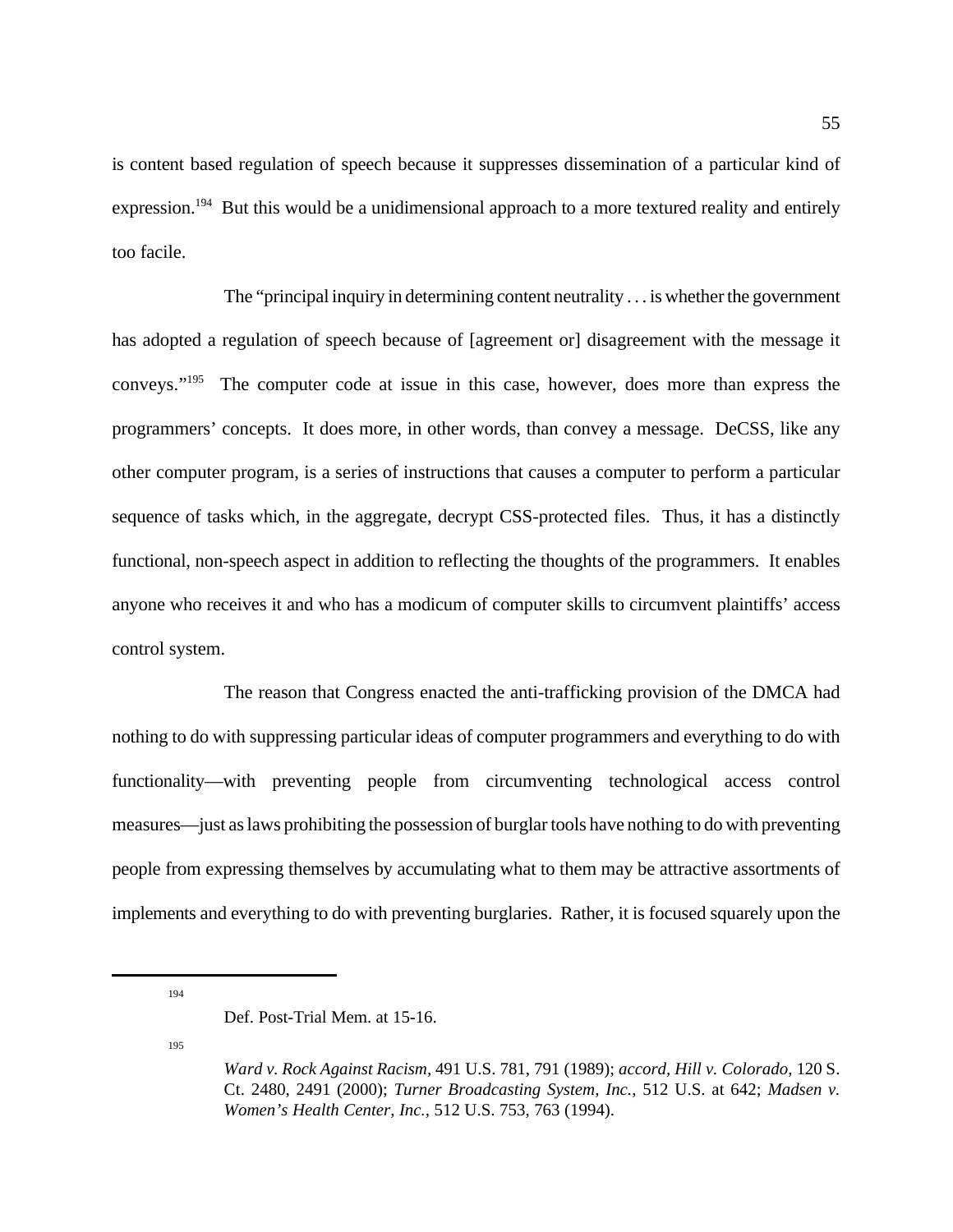effect of the distribution of the functional capability that the code provides. Any impact on the dissemination of programmers' ideas is purely incidental to the overriding concerns of promoting the distribution of copyrighted works in digital form while at the same time protecting those works from piracy and other violations of the exclusive rights of copyright holders.<sup>196</sup>

These considerations suggest that the DMCA as applied here is content neutral, a view that draws support also from *City of Renton v. Playtime Theatres, Inc.*<sup>197</sup> The Supreme Court there upheld against a First Amendment challenge a zoning ordinance that prohibited adult movie theaters within 1,000 feet of a residential, church or park zone or within one mile of a school. Recognizing that the ordinance did "not appear to fit neatly into either the 'content based- or the 'content-neutral' category," it found dispositive the fact that the ordinance was justified without reference to the content of the regulated speech in that the concern of the municipality had been with the secondary effects of the presence of adult theaters, not with the particular content of the speech that takes place in them.<sup>198</sup> As Congress' concerns in enacting the anti-trafficking provision of the DMCA were to suppress copyright piracy and infringement and to promote the availability of copyrighted works in digital form, and not to regulate the expression of ideas that might be inherent in particular anticircumvention devices or technology, this provision of the statute properly is viewed as content

196

197

*See generally Turner Broadcasting System, Inc.*, 512 U.S. at 646-49 (holding that "mustcarry" provisions of the Cable Television Consumer Protection and Competition Act of 1992 are content neutral in view of "overriding congressional purpose . . . unrelated to the content of expression" manifest in detailed legislative history).

<sup>475</sup> U.S. 41 (1986).

*Id.* at 46-49; *see also Young v. American Mini Theatres, Inc.,* 427 U.S. 50, 71 n.34 (1976).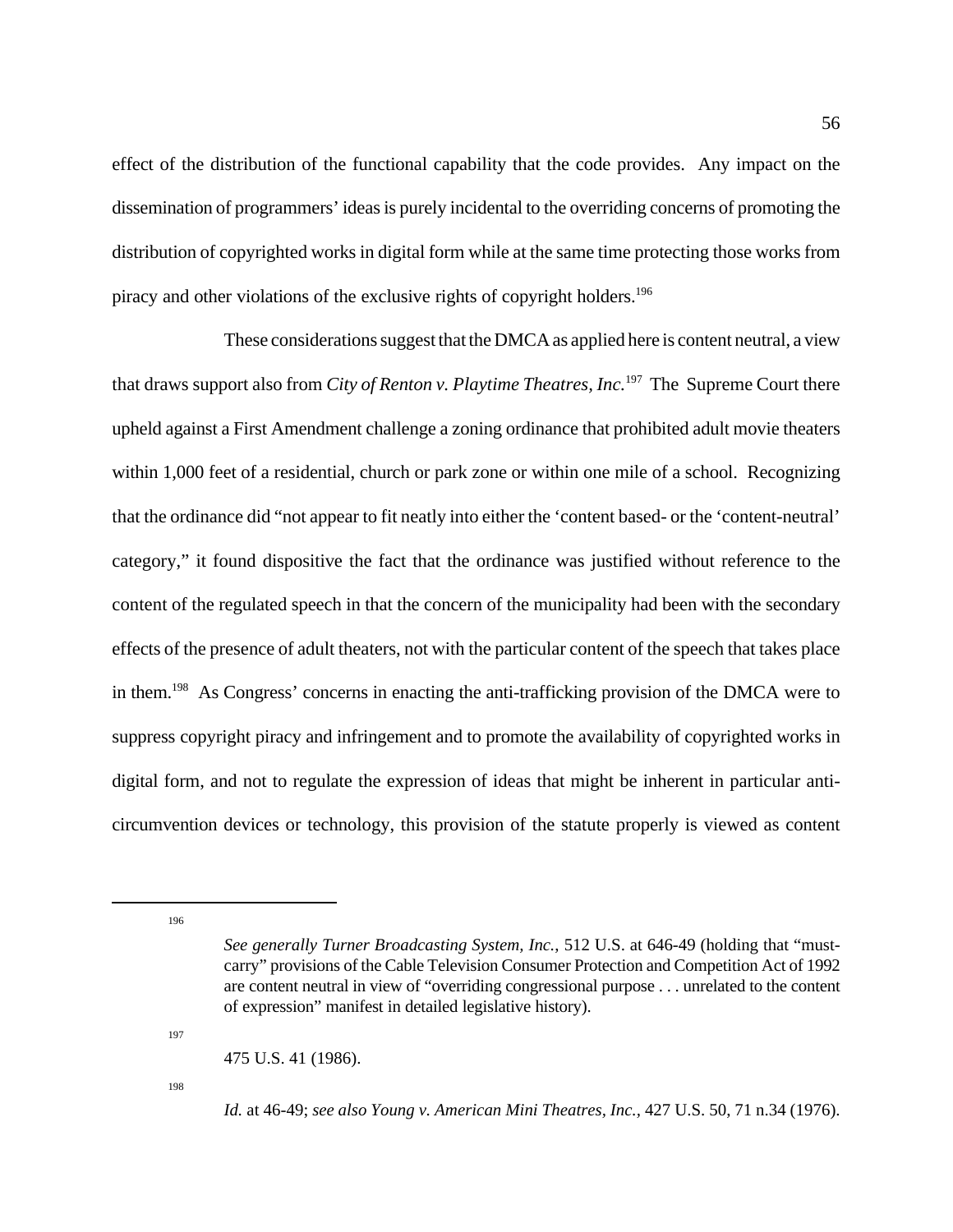neutral.<sup>199</sup>

Congress is not powerless to regulate content neutral regulations that incidentally affect expression, including the dissemination of the functional capabilities of computer code. A sufficiently important governmental interest in seeing to it that computers are not instructed to perform particular functions may justify incidental restrictions on the dissemination of the expressive elements of a program. Such a regulation will be upheld if:

> "it furthers an important or substantial governmental interest; if the governmental interest is unrelated to the suppression of free expression; and if the incidental restriction on alleged First Amendment freedoms is no greater than is essential to the furtherance of that interest."<sup>200</sup>

Moreover, "[t]o satisfy this standard, a regulation need not be the least speech-restrictive means of advancing the Government's interests."<sup>201</sup> "Rather, the requirement of narrow tailoring is satisfied 'so long as the . . . regulation promotes a substantial government interest that would be achieved less effectively absent the regulation.'"<sup>202</sup>

The anti-trafficking provision of the DMCA furthers an important governmental interest—the protection of copyrighted works stored on digital media from the vastly expanded risk of piracy in this electronic age. The substantiality of that interest is evident both from the fact that

200

201

202

*Ward,* 491 U.S. at 799 (quoting *United States v. Albertini,* 472 U.S. 675, 689 (1985)).

<sup>199</sup>

*See Karn,* 925 F. Supp. at 10 (regulations controlling export of computer code content neutral); Benkler, 74 N.Y.U. L. REV. at 413 (DMCA "content and viewpoint neutral").

*Turner Broadcasting System, Inc.,* 512 U.S. at 662 (quoting *O'Brien,* 391 U.S. at 377 (internal quotation marks omitted)); *see also, e.g., United States v. Weslin,* 156 F.3d 292, 297 (2d Cir. 1998).

*Turner Broadcasting System, Inc.,* 512 U.S. at 662; *see also Hill,* 120 S. Ct. at 2494.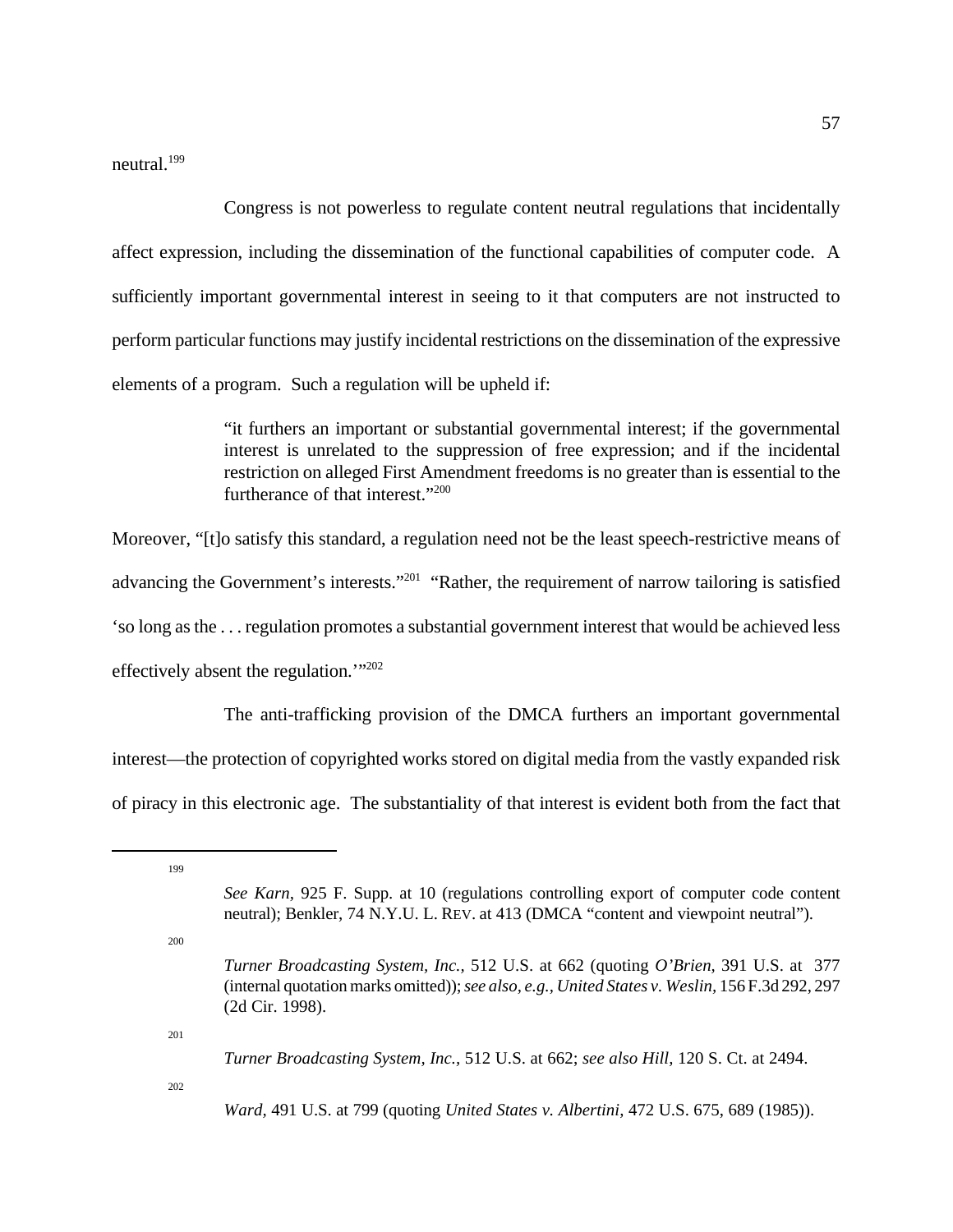the Constitution specifically empowers Congress to provide for copyright protection<sup>203</sup> and from the significance to our economy of trade in copyrighted materials.<sup>204</sup> Indeed, the Supreme Court has made clear that copyright protection itself is "the engine of free expression."<sup>205</sup> That substantial interest, moreover, is unrelated to the suppression of particular views expressed copyrighted works. Nor is the incidental restraint on protected expression—the prohibition of trafficking in means that would circumvent controls limiting access to unprotected materials or to copyrighted materials for noninfringing purposes—broader than is necessary to accomplish Congress' goals of preventing infringement and promoting the availability of content in digital form.<sup>206</sup>

This analysis finds substantial support in the principal case relied upon by defendants, *Junger v. Daley.*<sup>207</sup> The plaintiff in that case challenged on First Amendment grounds an Export Administration regulation that barred the export of computer encryption software, arguing that the software was expressive and that the regulation therefore was unconstitutional. The Sixth Circuit acknowledged the expressive nature of computer code, holding that it therefore was within the scope

203

204

205

*Harper & Row, Publishers, Inc. v. Nation Enterprises,* 471 U.S. 539, 558 (1985).

206

207

209 F.3d 481 (6th Cir. 2000).

U.S. CONST., art. I, § 8 (Copyright Clause).

COMMERCE COMM. REP. 94-95; SENATE REP. 21-22, 143.

It is conceivable that technology eventually will provide means of limiting access only to copyrighted materials and only for uses that would infringe the rights of the copyright holder. *See, e.g.,* Travis, 15 BERKELEY TECH. L.J. at 835-36; Mark Gimbel, Note, Some Thoughts on the Implications of Trusted Systems for Intellectual Property Law, 50 Stan. L. Rev. 1671, 1875-78 (1998); Mark Stefik, *Shifting the Possible: How Trusted Systems and Digital Property Rights Challenge Us to Rethink Digital Publishing,* 12BERKELEY TECH. L.J. 137, 138- 40 (1997). We have not yet come so far.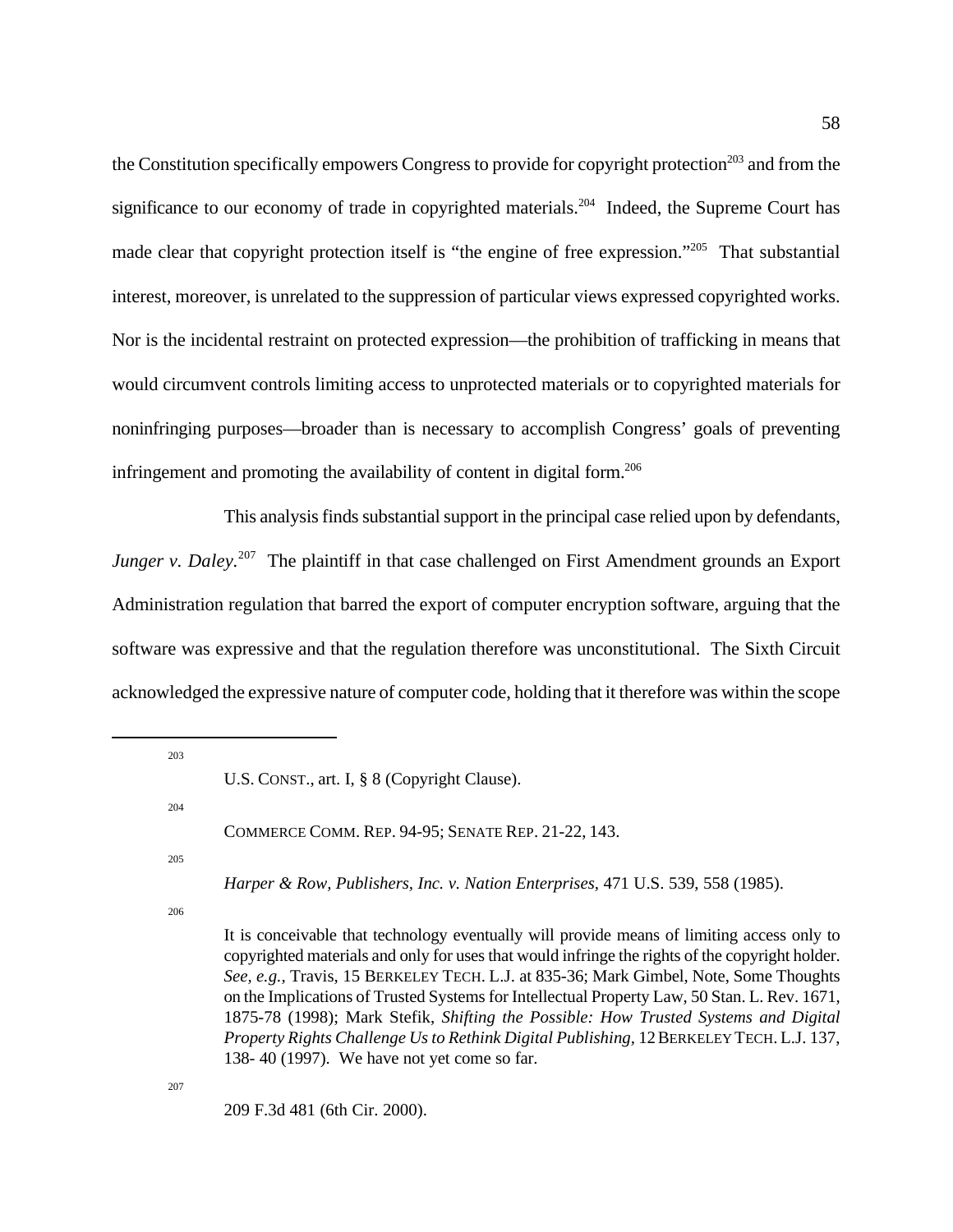of the First Amendment. But it recognized also that computer code is functional as well and said that "[t]he functional capabilities of source code, particularly those of encryption source code, should be considered when analyzing the governmental interest in regulating the exchange of this form of speech."<sup>208</sup> Indeed, it went on to indicate that the pertinent standard of review was that established in*United States v. O'Brien,*<sup>209</sup> the seminal speech-versus-conduct decision. Thus, rather than holding the challenged regulation unconstitutional on the theory that the expressive aspect of source code immunized it from regulation, the court remanded the case to the district court to determine whether the  $O'Brien$  standard was met in view of the functional aspect of code.<sup>210</sup>

Notwithstanding its adoption by the Sixth Circuit, the focus on functionality in order to determine the level of scrutiny is not an inevitable consequence of the speech-conduct distinction. Conduct has immediate effects on the environment. Computer code, on the other hand, no matter how functional, causes a computer to perform the intended operations only if someone uses the code to do so. Hence, one commentator, in a thoughtful article, has maintained that functionality is really "a proxy for effects or harm" and that its adoption as a determinant of the level of scrutiny slides over questions of causation that intervene between the dissemination of a computer program and any harm caused by its use.<sup>211</sup>

208 *Id.* at 485. 209 391 U.S. at 377. 210 209 F.3d at 485. 211

> *See* Lee Tien, *Publishing Software as a Speech Act,* 15 BERKELEY TECH. L.J. 629, 694-701 (2000). Professor Tien's analysis itself has been criticized. Robert Post, *Encryption Source Code and the First Amendment,* 15 BERKELEY TECH. L. J. 715 (2000).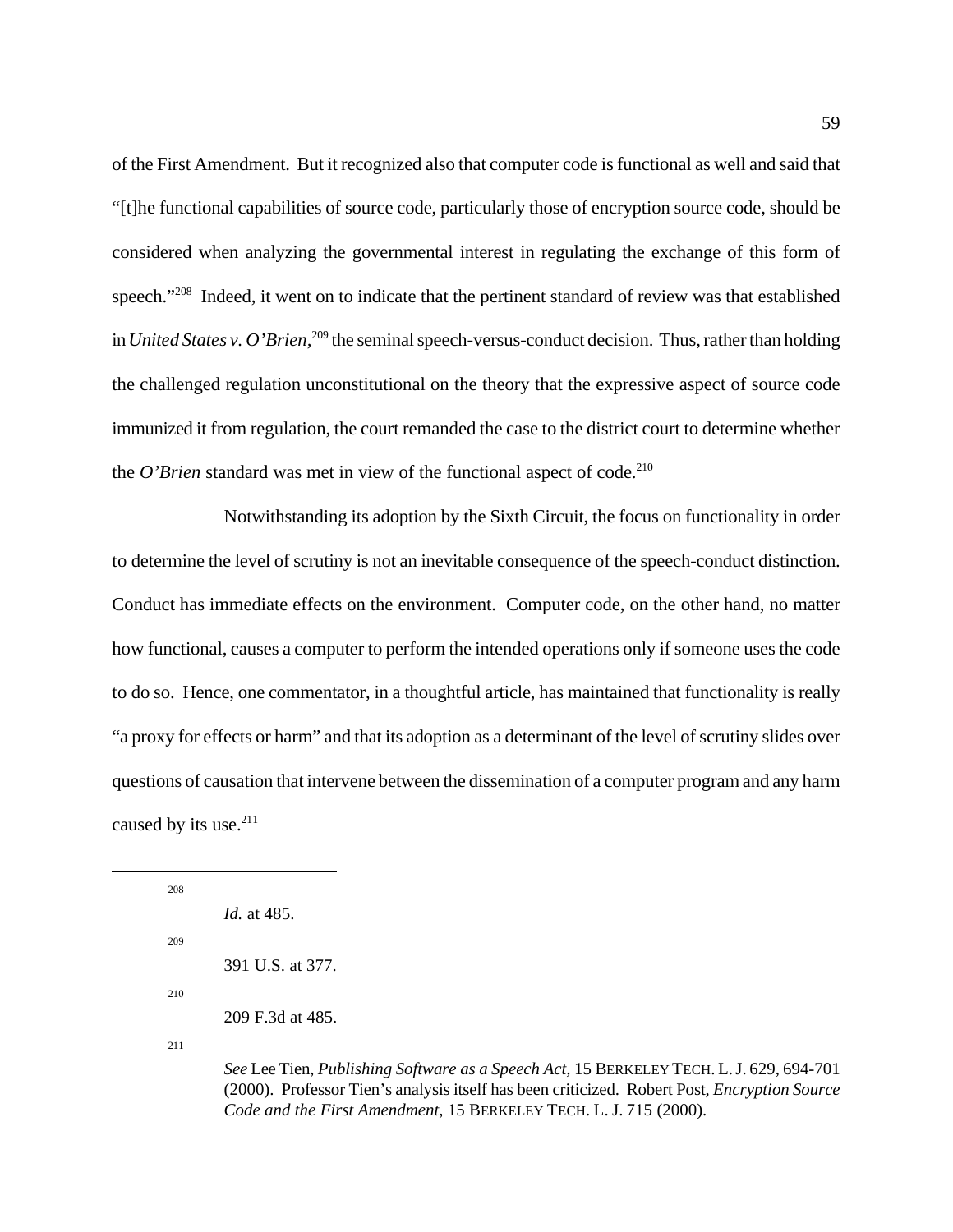The characterization of functionality as a proxy for the consequences of use is accurate. But the assumption that the chain of causation is too attenuated to justify the use of functionality to determine the level of scrutiny, at least in this context, is not.

Society increasingly depends upon technological means of controlling access to digital files and systems, whether they are military computers, bank records, academic records, copyrighted works or something else entirely. There are far too many who, given any opportunity, will bypass those security measures, some for the sheer joy of doing it, some for innocuous reasons, and others for more malevolent purposes. Given the virtually instantaneous and worldwide dissemination widely available via the Internet, the only rational assumption is that once a computer program capable of bypassing such an access control system is disseminated, it will be used. And that is not all.

There was a time when copyright infringement could be dealt with quite adequately by focusing on the infringing act. If someone wished to make and sell high quality but unauthorized copies of a copyrighted book, for example, the infringer needed a printing press. The copyright holder, once aware of the appearance of infringing copies, usually was able to trace the copies up the chain of distribution, find and prosecute the infringer, and shut off the infringement at the source.

In principle, the digital world is very different. Once a decryption program like DeCSS is written, it quickly can be sent all over the world. Every recipient is capable not only of decrypting and perfectly copying plaintiffs' copyrighted DVDs, but also of retransmitting perfect copies of DeCSS and thus enabling every recipient to do the same. They likewise are capable of transmitting perfect copies of the decrypted DVD. The process potentially is exponential rather than linear. Indeed, the difference is illustrated by comparison of two epidemiological models describing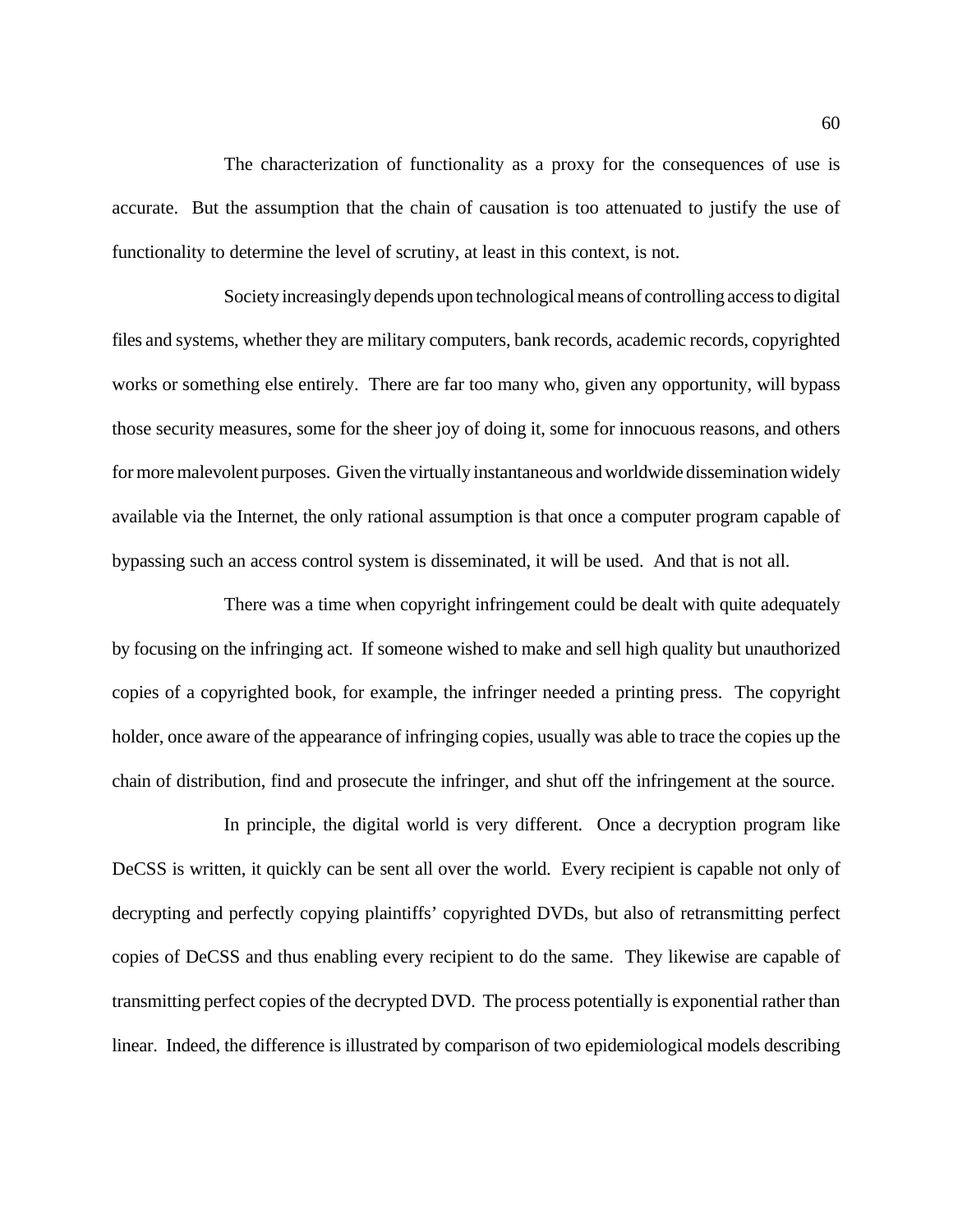the spread of different kinds of disease.<sup>212</sup> In a common source epidemic, as where members of a population contract a non-contagious disease from a poisoned well, the disease spreads only by exposure to the common source. If one eliminates the source, or closes the contaminated well, the epidemic is stopped. In a propagated outbreak epidemic, on the other hand, the disease spreads from person to person. Hence, finding the initial source of infection accomplishes little, as the disease continues to spread even if the initial source is eliminated.<sup>213</sup> For obvious reasons, then, a propagated outbreak epidemic, all other things being equal, can be far more difficult to control.

This disease metaphor is helpful here. The book infringement hypothetical is analogous to a common source outbreak epidemic. Shut down the printing press (the poisoned well) and one ends the infringement (the disease outbreak). The spread of means of circumventing access to copyrighted works in digital form, however, is analogous to a propagated outbreak epidemic. Finding the original source of infection (e.g., the author of DeCSS or the first person to misuse it) accomplishes nothing, as the disease (infringement made possible by DeCSS and the resulting availability of decrypted DVDs) may continue to spread from one person who gains access to the circumvention program or decrypted DVD to another. And each is "infected," i.e., each is as capable of making perfect copies of the digital file containing the copyrighted work as the author of the

212

This perhaps is not as surprising as first might appear. Computer "viruses" are other programs, an understanding of which is aided by the biological analogy evident in their name. *See, e.g.,* Jeffrey O. Kephart, Gregory B. Sorkin, David M. Chess and Steve R. White, *Fighting Computer Viruses,* SCIENTIFIC AMERICAN, (visited Aug. 16, 2000) <http://www.sciam.com/1197issue/1197kephart.html>.

DAVID E. LILIENFELD & PAUL D. STOLLEY, FOUNDATIONS OF EPIDEMIOLOGY 38-41 & Fig. 3-1 (3d ed. 1994); JOHN P. FOX, CARRIE E. HALL & LILA R. ELVEBACK, EPIDEMIOLOGY—MAN AND DISEASE 246-47 (1970).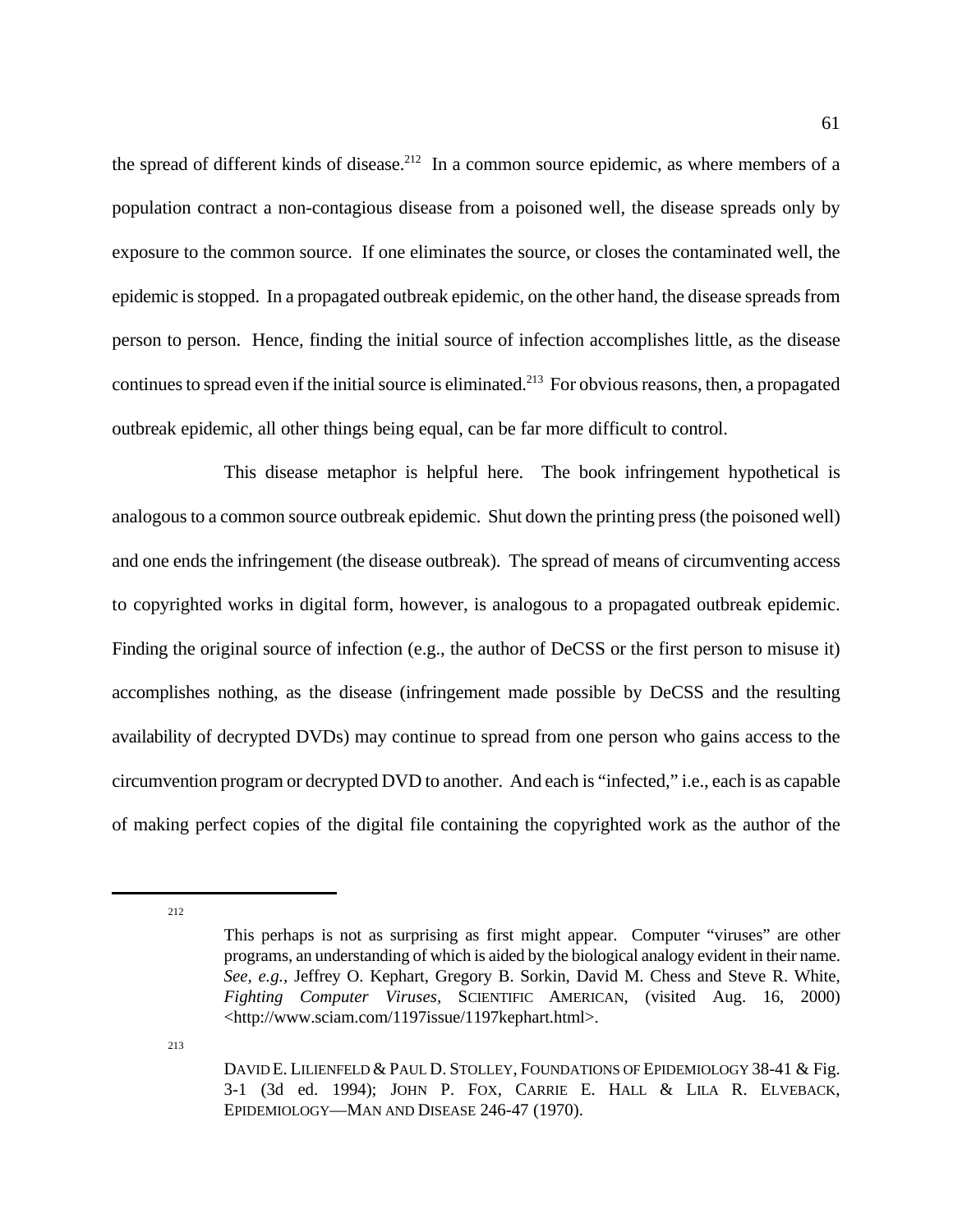program or the first person to use it for improper purposes. The disease metaphor breaks down principally at the final point. Individuals infected with a real disease become sick, usually are driven by obvious self-interest to seek medical attention, and are cured of the disease if medical science is capable of doing so. Individuals infected with the "disease" of capability of circumventing measures controlling access to copyrighted works in digital form, however, do not suffer from having that ability. They cannot be relied upon to identify themselves to those seeking to control the "disease." And their self-interest will motivate some to misuse the capability, a misuse that, in practical terms, often will be untraceable.<sup>214</sup>

These considerations drastically alter consideration of the causal link between dissemination of computer programs such as this and their illicit use. Causation in the law ultimately involves practical policy judgments.<sup>215</sup> Here, dissemination itself carries very substantial risk of imminent harm because the mechanism is so unusual by which dissemination of means of circumventing access controls to copyrighted works threatens to produce virtually unstoppable infringement of copyright. In consequence, the causal link between the dissemination of circumvention computer programs and their improper use is more than sufficiently close to warrant selection of a level of constitutional scrutiny based on the programs' functionality.

214

Of course, not everyone who obtains DeCSS or some other decryption program necessarily will use it to engage in copyright infringement, just as not everyone who is exposed to a contagious disease contracts it. But that is immaterial. The critical point is that the combination of (a) the manner in which the ability to infringe is spread and (b) the lack of any practical means of controlling infringement at the point at which it occurs once the capability is broadly disseminated render control of infringement by controlling availability of the means of infringement far more critical in this context.

*See, e.g.,* Guido Calabresi & Jeffrey O. Cooper, *New Directions in Tort Law,* 30 VAL. U. L. REV. 859, 870-72 (1996).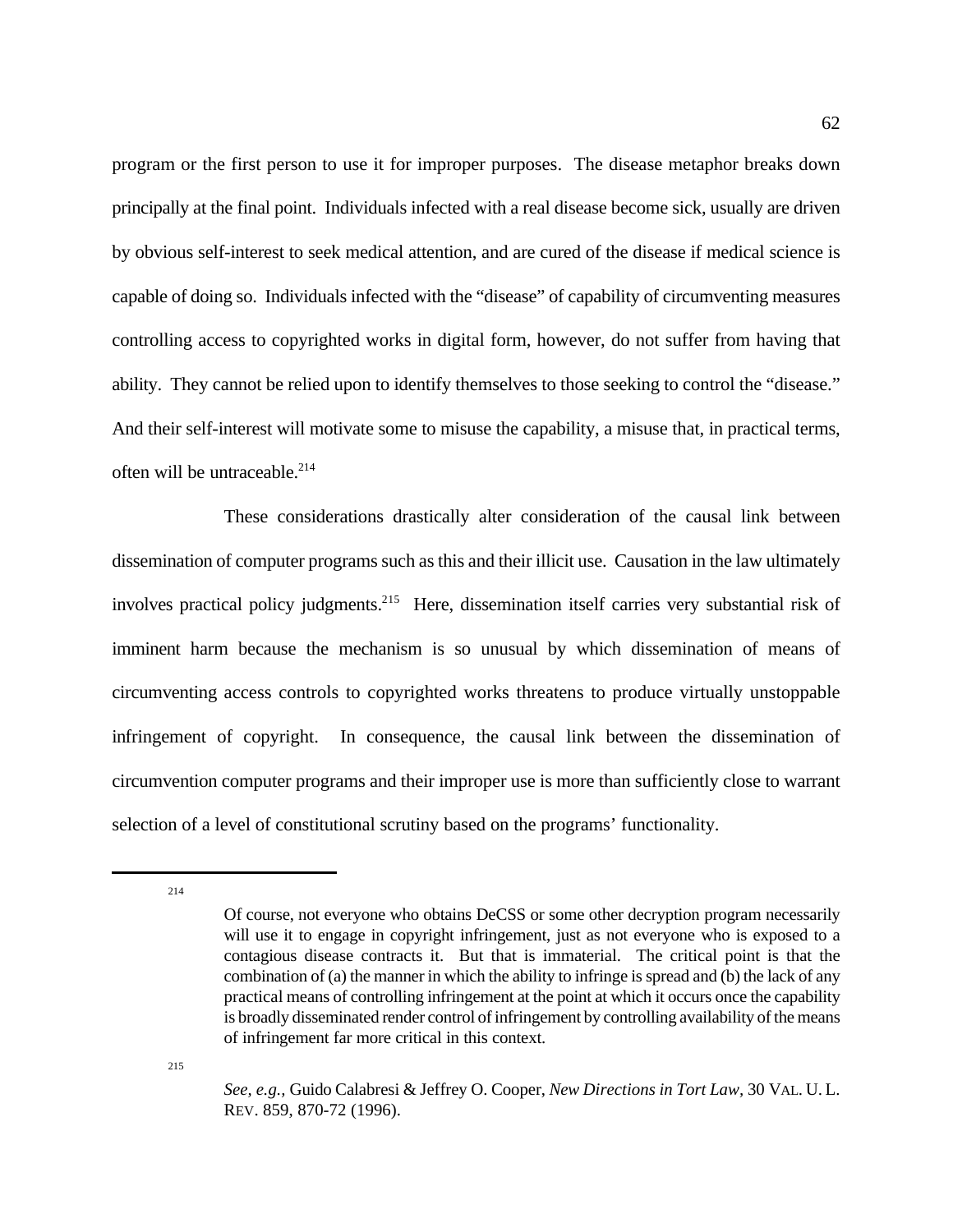Accordingly, this Court holds that the anti-trafficking provision of the DMCA as applied to the posting of computer code that circumvents measures that control access to copyrighted works in digital form is a valid exercise of Congress' authority. It is a content neutral regulation in furtherance of important governmental interests that does not unduly restrict expressive activities. In any case, its particular functional characteristics are such that the Court would apply the same level of scrutiny even if it were viewed as content based.<sup>216</sup> Yet it is important to emphasize that this is a very narrow holding. The restriction the Court here upholds, notwithstanding that computer code is within the area of First Amendment concern, is limited (1) to programs that circumvent access controls to copyrighted works in digital form in circumstances in which (2) there is no other practical means of preventing infringement through use of the programs, and (3) the regulation is motivated by a desire to prevent performance of the function for which the programs exist rather than any message they might convey. One readily might imagine other circumstances in which a governmental

As has been noted above, some categories of speech, which often have been referred to inaccurately as "unprotected," may be regulated on the basis of their content. *R.A.V.,* 505 U.S. at 382-83. These have included obscenity and "fighting words," to name two such categories. The determination of the types of speech which may be so regulated has been made through a process termed by one leading commentator as "definitional" balancing—a weighing of the value of free expression in these areas against its likely consequences and the legitimate interests of government. Melville B. Nimmer, *The Right to Speak from* Times *to* Time: *First Amendment Theory Applied to Libel and Misapplied to Privacy,* 56 CAL.L.REV. 935, 942 (1968); *see R.A.V.,* 505 U.S. at 382-83. Thus, even if one accepted defendants' argument that the anti-trafficking prohibition of the DMCA is content based because it regulates only code that "expresses" the programmer's "ideas" for circumventing access control measures, the question would remain whether such code—code designed to circumvent measures controlling access to private or legally protected data—nevertheless could be regulated on the basis of that content. For the reasons set forth in the text, the Court concludes that it may. Alternatively, even if such a categorical or definitional approach were eschewed, the Court would uphold the application of the DMCA now before it on the ground that this record establishes an imminent threat of danger flowing from dissemination of DeCSS that far outweighs the need for unfettered communication of that program. *See Landmark Communications, Inc. v. Virginia,* 435 U.S. 829, 842-43 (1978).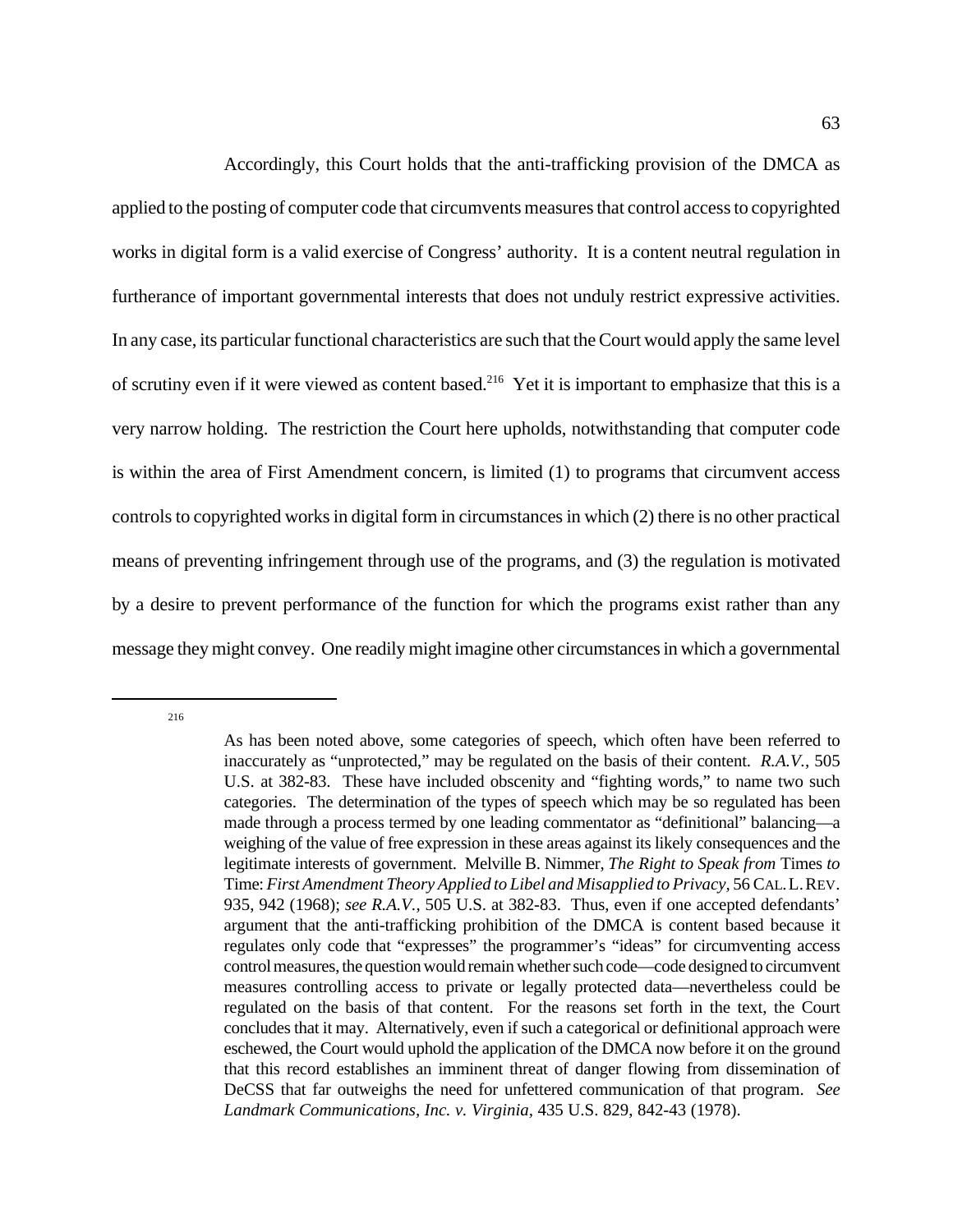attempt to regulate the dissemination of computer code would not similarly be justified.<sup>217</sup>

# *2. Prior Restraint*

Defendants argue also that injunctive relief against dissemination of DeCSS is barred by the prior restraint doctrine. The Court disagrees.

Few phrases are as firmly rooted in our constitutional jurisprudence as the maxim that "[a]ny system of prior restraints of expression comes to [a] Court bearing a heavy presumption against its constitutional validity."<sup>218</sup> Yet there is a significant gap between the rhetoric and the reality. Courts often have upheld restrictions on expression that many would describe as prior

217

For example, one might imagine a computer program the object of which was to teach the user a particular view of a subject, e.g., evolution or creationism. Such a program, like this one, would be within the area of First Amendment concern and functional. Yet a regulation barring its use would be subject to a quite different analysis. Such a ban, for example, might be based on the content of the message the program caused the computer to deliver to the student-user and thus quite clearly be content based. Similarly, the function—teaching—would not involve the same likelihood that the dissemination would bring about a harm that the government has a legitimate right to prevent.

*New York Times Co. v. United States,* 403 U.S. 713, 714 (1971) (per curiam) (quoting *Bantam Books, Inc. v. Sullivan,* 372 U.S. 58, 70 (1963)).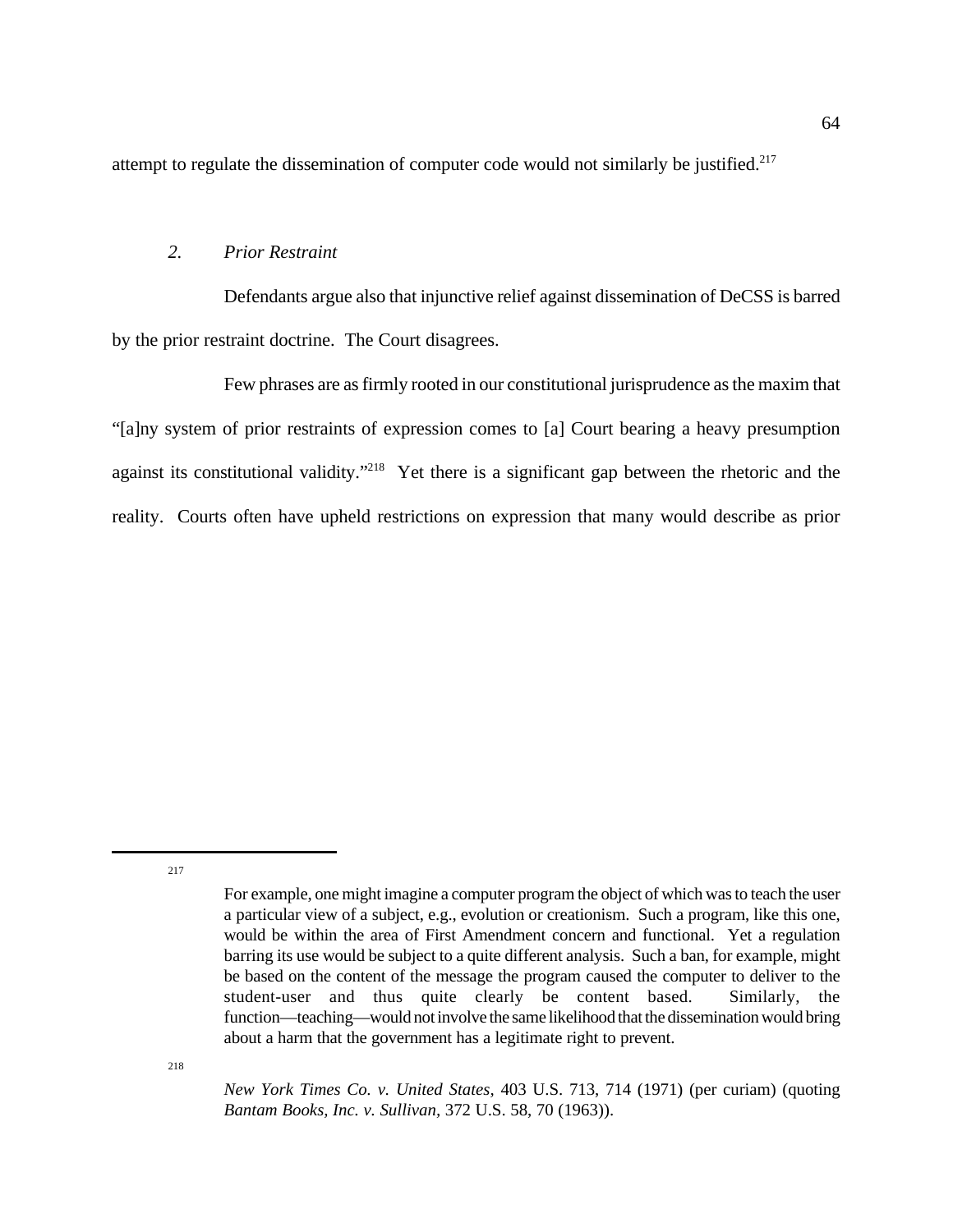restraints,<sup>219</sup> sometimes by characterizing the expression as unprotected<sup>220</sup> and on other occasions finding the restraint justified despite its presumed invalidity.<sup>221</sup> Moreover, the prior restraint doctrine, which has expanded far beyond the Blackstonian model<sup>222</sup> that doubtless informed the understanding of the Framers of the First Amendment,<sup>223</sup> has been criticized as filled with "doctrinal ambiguities and inconsistencies result [ing] from the absence of any detailed judicial analysis of [its] true rationale<sup>"224</sup>

219

*See, e.g., Posadas de Puerto Rico Assoc. v. Tourism Co. of Puerto Rico,* 478 U.S. 328 (1986) (upholding restrictions on casino gambling advertising); *Times Film Corp. v. Chicago,* 365 U.S. 43 (1961) (upholding local ordinance requiring review of films by municipal officials as prerequisite to issuance of permits for public screening); *Salinger v. Random House, Inc.,* 811 F.2d 90 (2d Cir.) (enjoining biographer's use of subject's unpublished letters as copyright infringement), *cert. denied,* 484 U.S. 890 (1987); *Dallas Cowboys Cheerleaders v. Pussycat Cinema, Ltd.,* 604 F.2d 200 (2d Cir. 1979) (enjoining distribution of film on ground that actresses' uniforms infringed plaintiff's trademark). *See generally* LAURENCE H.TRIBE,AMERICANCONSTITUTIONALLAW § 12-36, at 1045-46 (1988) (hereinafter TRIBE).

220

*See, e.g., Charles of the Ritz Group, Ltd. v. Quality King Distributors, Inc.*, 832 F.2d 1317 (2d Cir. 1987) (upholding injunction against commercial slogan on ground that slogan created a likelihood of confusion and is therefore "beyond the protective reach of the First Amendment"); *Vondran v. McLinn*, No. 95-20296, 1995 WL 415153, \*6 (N.D. Cal. July 5, 1995) (enjoining defendant's false and disparaging remarks regarding plaintiff's patented process for making fiber reinforced concrete on the ground that the remarks are not protected by the First Amendment).

221

*See, e.g., Times Film Corp.,* 365 U.S. 43 (upholding local ordinance requiring review by city officials of all films as a prerequisite to grant of permit for public screening despite concerns of First Amendment violations); *Posadas de Puerto Rico Assoc.*, 478 U.S. 328 (upholding restrictions on advertising despite finding that the advertising fell within ambit of First Amendment); *Dallas Cowboys Cheerleaders, Inc.,* 604 F.2d 200 (enjoining distribution of film for trademark infringement despite claim that injunction violated distributor's First Amendment rights).

222

4 WILLIAM BLACKSTONE, COMMENTARIES ON THE LAWS OF ENGLAND 151-52 (1769).

223

*See Pittsburgh Press Co. v. Pittsburgh Comm. on Human Rel.,* 413 U.S. 376, 390 (1973).

224

Martin H. Redish, *The Proper Role of the Prior Restraint Doctrine in First Amendment Theory,* 70 VA.L.REV. 53, 54 (1983) (hereinafter "Redish"). *See also* LAURENCEH.TRIBE,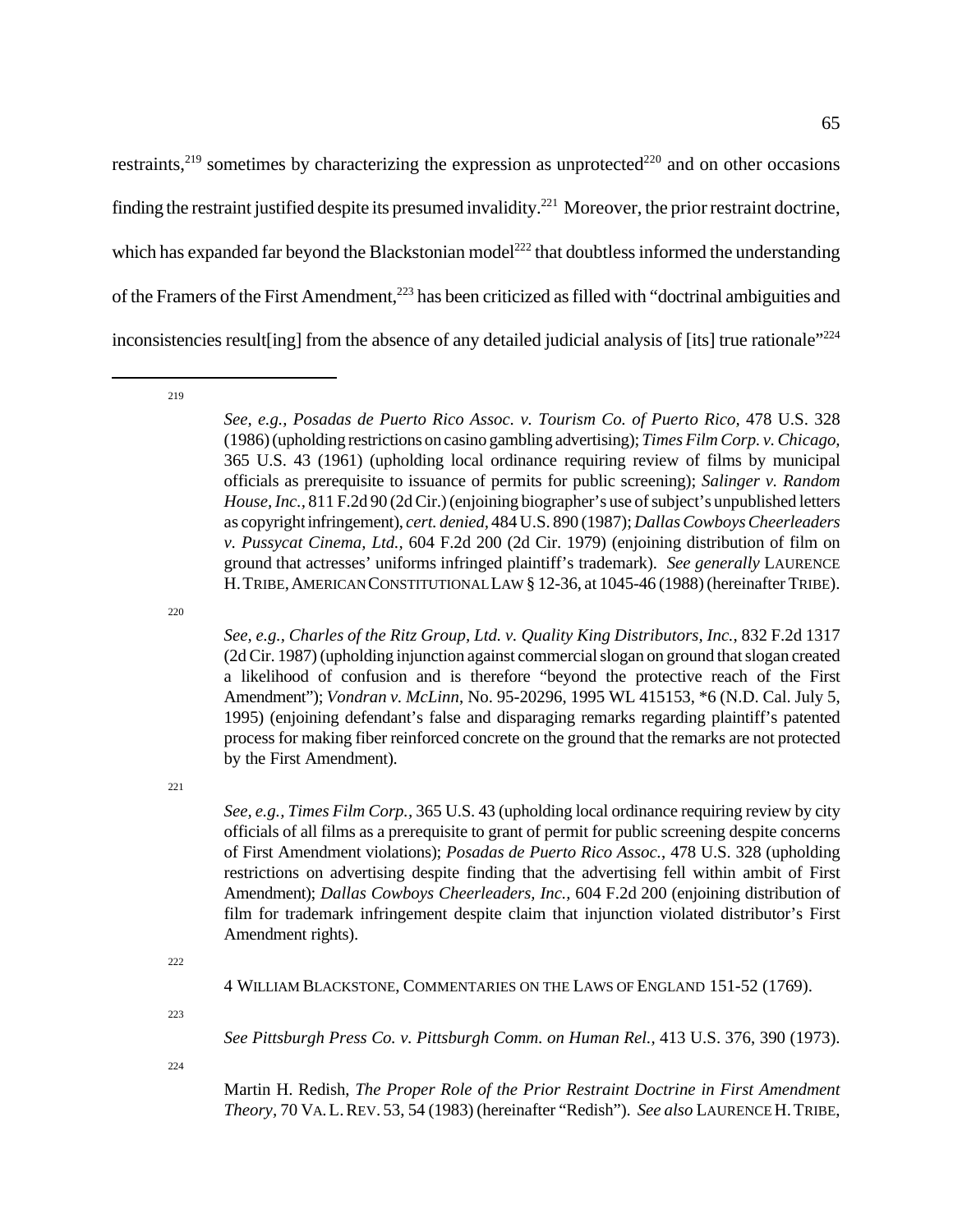and, in one case, even as "fundamentally unintelligible."<sup>225</sup> Nevertheless, the doctrine has a well established core: administrative preclearance requirements for and at least preliminary injunctions against speech as conventionally understood are presumptively unconstitutional. Yet that proposition does not dispose of this case.<sup>226</sup>

The classic prior restraint cases were dramatically different from this one. *Near v. Minnesota*<sup>227</sup> involved a state procedure for abating scandalous and defamatory newspapers as public nuisances. *New York Times Co. v. United States*<sup>228</sup> dealt with an attempt to enjoin a newspaper from publishing an internal government history of the Vietnam War. *Nebraska Press Association v. Stuart*<sup>229</sup> concerned a court order barring the reporting of certain details about a forthcoming murder case. In each case, therefore, the government sought to suppress speech at the very heart of First Amendment concern—expression about public issues of the sort that is indispensable to self

AMERICAN CONSTITUTIONAL LAW § 12-34, at 1040-41 (2d ed. 1988).

225

John Calvin Jeffries, Jr., *Rethinking Prior Restraint,* 92 YALE L.J. 409, 419 (1983).

226

283 U.S. 697 (1931).

228

403 U.S. 713 (1971).

 $229$ 

427 U.S. 539 (1976).

Despite the conventional wisdom, it is far from clear that an injunction necessarily is a prior restraint. Our circuit, for example, has suggested that the prior restraint doctrine does not apply to content neutral injunctions. *See e.g., Dallas Cowboys Cheerleaders, Inc.,* 604 F.2d at 206. At least one commentator persuasively has argued that there is little justification for placing injunctions, at least permanent injunctions issued after trial, in a disfavored constitutional position. Jeffries, 92 YALE L.J. at 426-34. Nevertheless, there is no reason to decide that question in this case. The following discussion therefore assumes that the permanent injunction plaintiff seeks would be a "prior restraint," although it concludes that it would not be unconstitutional.

 $227$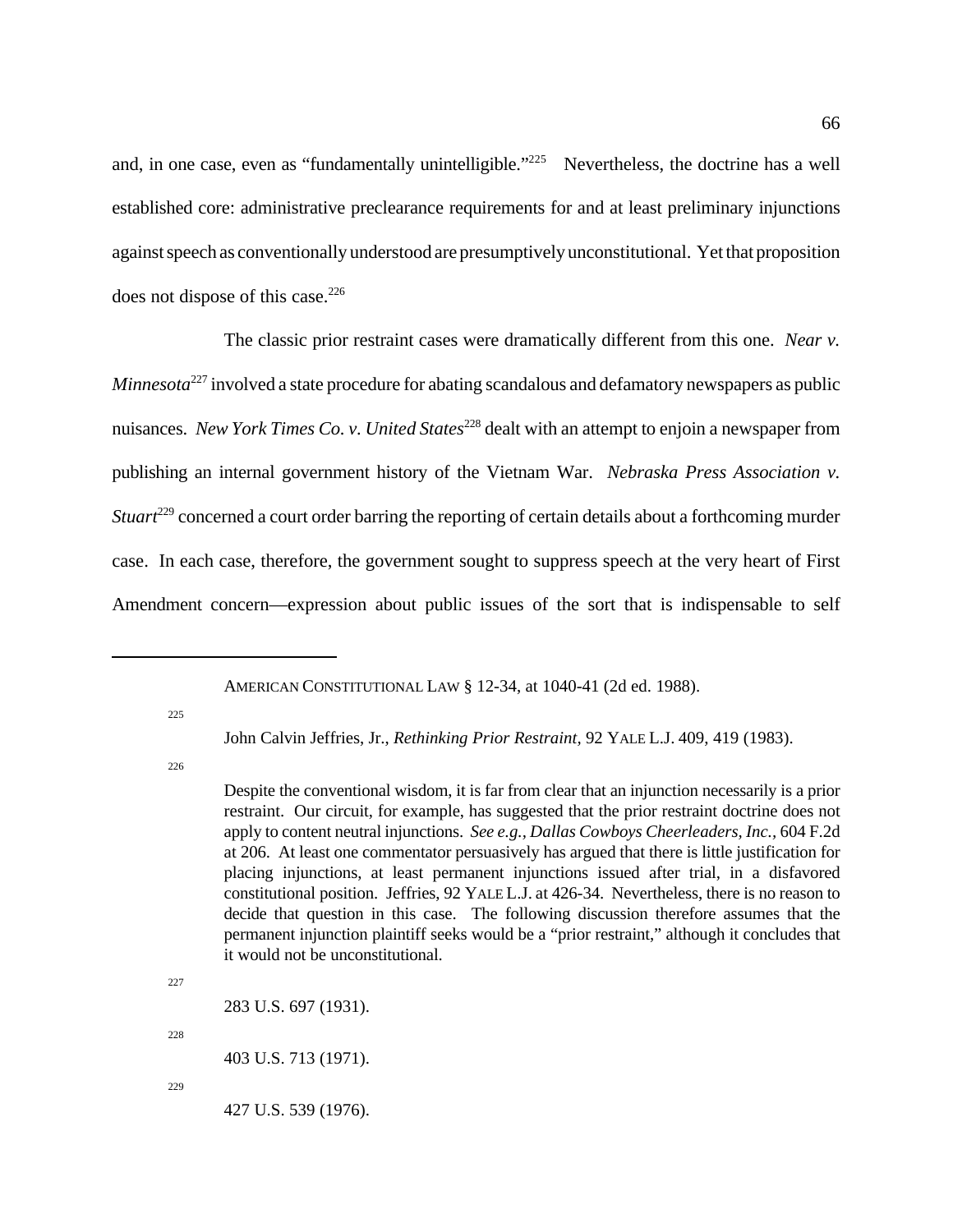government. And while the prior restraint doctrine has been applied well beyond the sphere of political expression, we deal here with something new altogether—computer code, a fundamentally utilitarian construct, albeit one that embodies an expressive element. Hence, it would be a mistake simply to permit its expressive element to drive a characterization of the code as speech no different from the Pentagon Papers, the publication of a newspaper, or the exhibition of a motion picture and then to apply prior restraint rhetoric without a more nuanced consideration of the competing concerns.

In this case, the considerations supporting an injunction are very substantial indeed.

Copyright and, more broadly, intellectual property piracy are endemic, as Congress repeatedly has found.<sup>230</sup> The interest served by prohibiting means that facilitate such piracy—the protection of the monopoly granted to copyright owners by the Copyright Act—is of constitutional dimension. There is little room for doubting that broad dissemination of DeCSS threatens ultimately to injure or destroy plaintiffs' ability to distribute their copyrighted products on DVDs and, for that matter, undermine

*See* H.R. REP. 106-216, 106th Cong., 1st Sess. (1999) ("Notwithstanding [penalties for copyright infringement] copyright piracy of intellectual property flourishes, assisted in large part by today's world of advanced technologies. For example, industry groups estimate that counterfeiting and piracy of computer software cost the affected copyright holders more than \$11 billion last year (others believe the figure is closer to \$20 billion). In some countries, software piracy rates are as high as 97% of all sales. The U.S. rate is far lower (25%), but the dollar losses (\$2.9 billion) are the highest worldwide. The effect of this volume of theft is substantial: lost U.S. jobs, lost wages, lower tax revenue, and higher prices for honest purchasers of copyrighted software. Unfortunately, the potential for this problem to worsen is great."); S. REP. 106-140, 106th Cong., 1st Sess. (1999) ("Trademark owners are facing a new form of piracy on the Internet caused by acts of 'cybersquatting.'"); S. REP. 105-190, 105th Cong., 2d Sess. (1998) ("Due to the ease with which digital works can be copied and distributed worldwide virtually instantaneously, copyright owners will hesitate to make their works readily available on the Internet without reasonable assurance that they will be protected against massive piracy."); H.R. REP. 105-339, 105th Cong., 1st Sess. (1997) ("[C]opyright piracy flourishes in the software world.").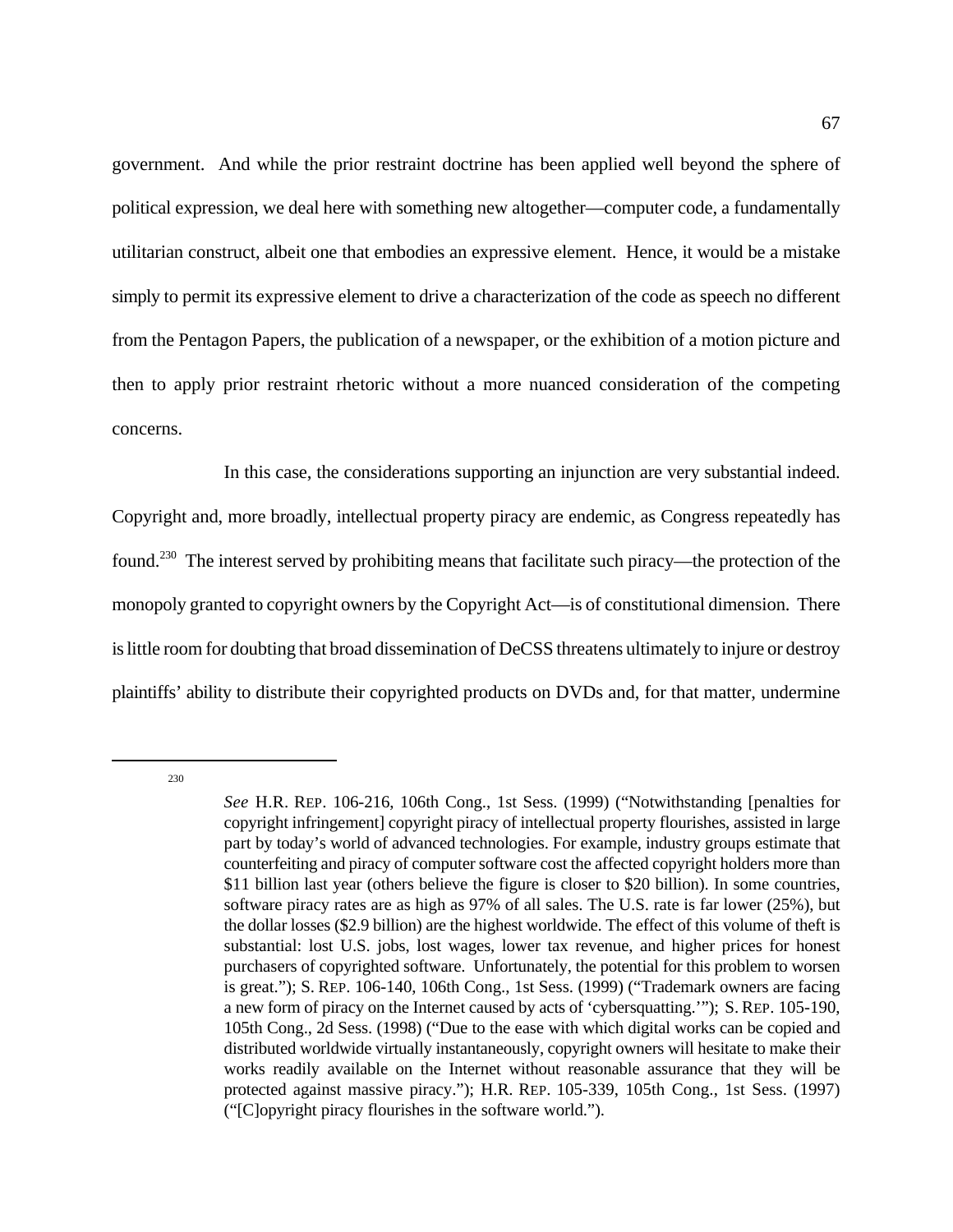their ability to sell their products to the home video market in other forms. The potential damages probably are incalculable, and these defendants surely would be in no position to compensate plaintiffs for them if plaintiffs were remitted only to *post hoc* damage suits.

On the other side of the coin, the First Amendment interests served by the dissemination of DeCSS on the merits are minimal. The presence of some expressive content in the code should not obscure the fact of its predominant functional character—it is first and foremost a means of causing a machine with which it is used to perform particular tasks. Hence, those of the traditional rationales for the prior restraint doctrine that relate to inhibiting the transmission and receipt of ideas are of attenuated relevance here. Indeed, even academic commentators who take the extreme position that most injunctions in intellectual property cases are unconstitutional prior restraints concede that there is no First Amendment obstacle to injunctions barring distribution of copyrighted computer object code or restraining the construction of a new building based on copyrighted architectural drawings because the functional aspects of these types of information are "sufficiently nonexpressive."<sup>231</sup>

To be sure, there is much to be said in most circumstances for the usual procedural rationale for the prior restraint doctrine: prior restraints carry with them the risk of erroneously suppressing expression that could not constitutionally be punished after publication.<sup>232</sup> In this

231

Mark A. Lemley & Eugene Volokh, *Freedom of Speech and Injunctions in Intellectual Property Cases*, 48 DUKE L.J. 147, 210 & n.275 (1998).

*See, e.g., Pittsburgh Press Co.,* 413 U.S. at 390 ("The special vice of a prior restraint is that communication will be suppressed . . . before an adequate determination that it is unprotected by the First Amendment."); Lemley & Volokh, 48 DUKE L.J. at 200-02, 211; *see* Redish, 70 VA. L. REV. at 75-83.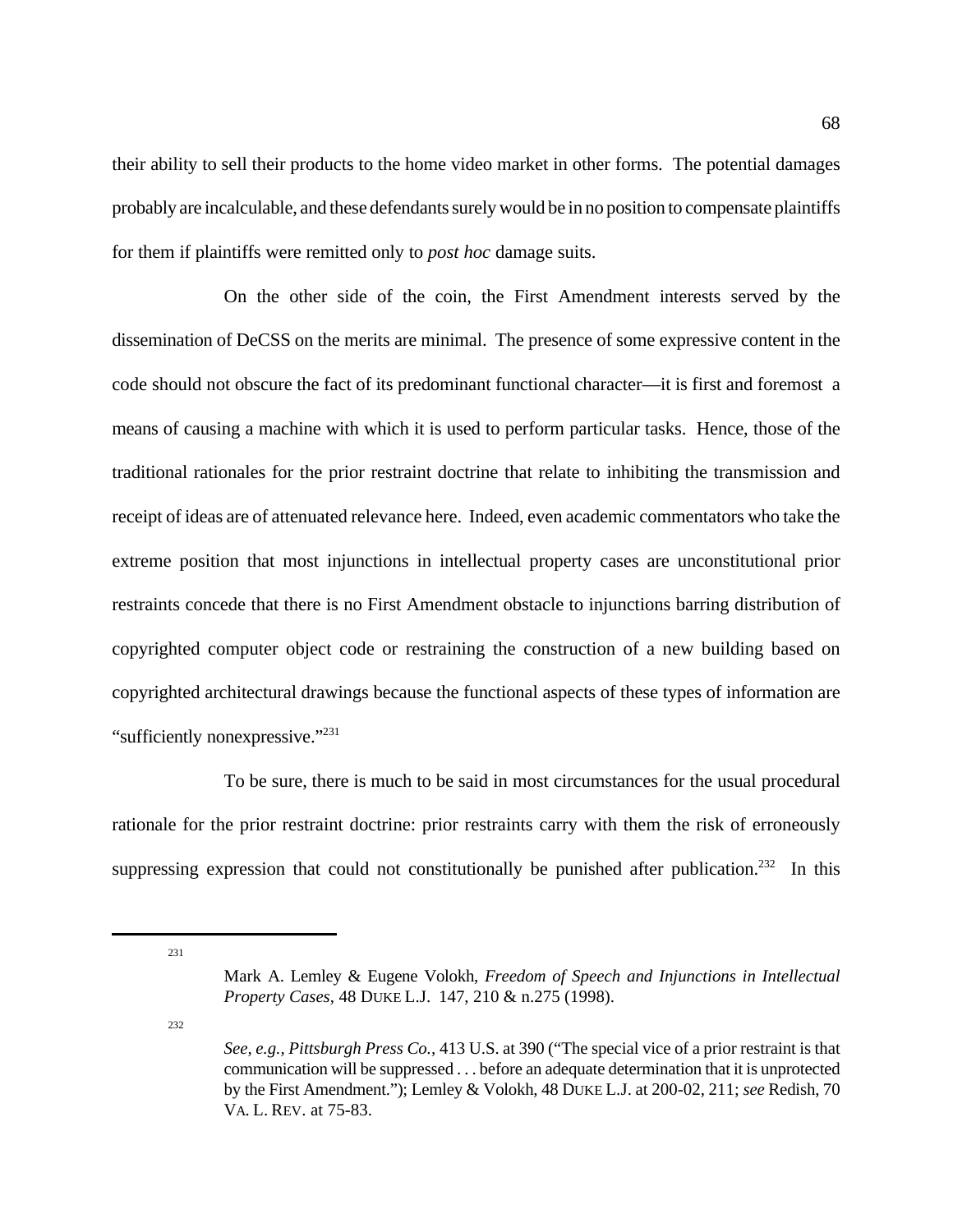context, however, that concern is not persuasive, both because the enjoined expressive element is minimal and because a full trial on the merits has been held.<sup>233</sup> Accordingly, the Court holds that the prior restraint doctrine does not require denial of an injunction in this case.

## *3. Overbreadth*

Defendants' second focus is the contention that Section  $1201(a)(2)$  is unconstitutional because it prevents others from making fair use of copyrighted works by depriving them of the means of circumventing plaintiffs' access control system.234 In substance, they contend that the antitrafficking provision leaves those who lack sufficient technical expertise to circumvent CSS themselves without the means of acquiring circumvention technology that they need to make fair use of the content of plaintiffs' copyrighted DVDs.<sup>235</sup>

As a general proposition, "a person to whom a statute constitutionally may be applied may not challenge that statute on the ground that it conceivably may be applied unconstitutionally to

233

234

Def. Post-Trial Mem. at 22-24.

235

*Id.* at 22.

*See* Lemley & Volokh, 48 DUKE L.J. at 211-12, 215 (acknowledging that high likelihood of success diminishes risk of erroneous suppression of protected speech).

Defendants argue also that the DMCA as applied is overbroad in that "it would prohibit defendants from posting and making programs such as DeCSS available in any form, from English to any level of computer code." *Id.* The overbreadth doctrine, however, enables litigants to challenge a statute not merely because their own First Amendment rights are violated, but because the statute may cause others to abstain from constitutionally protected expression. *Broadrick v. Oklahoma,* 413 U.S. 601, 612 (1973). This aspect of defendants' argument, which in any case is an overstatement, therefore does not refer to overbreadth in the sense relevant here.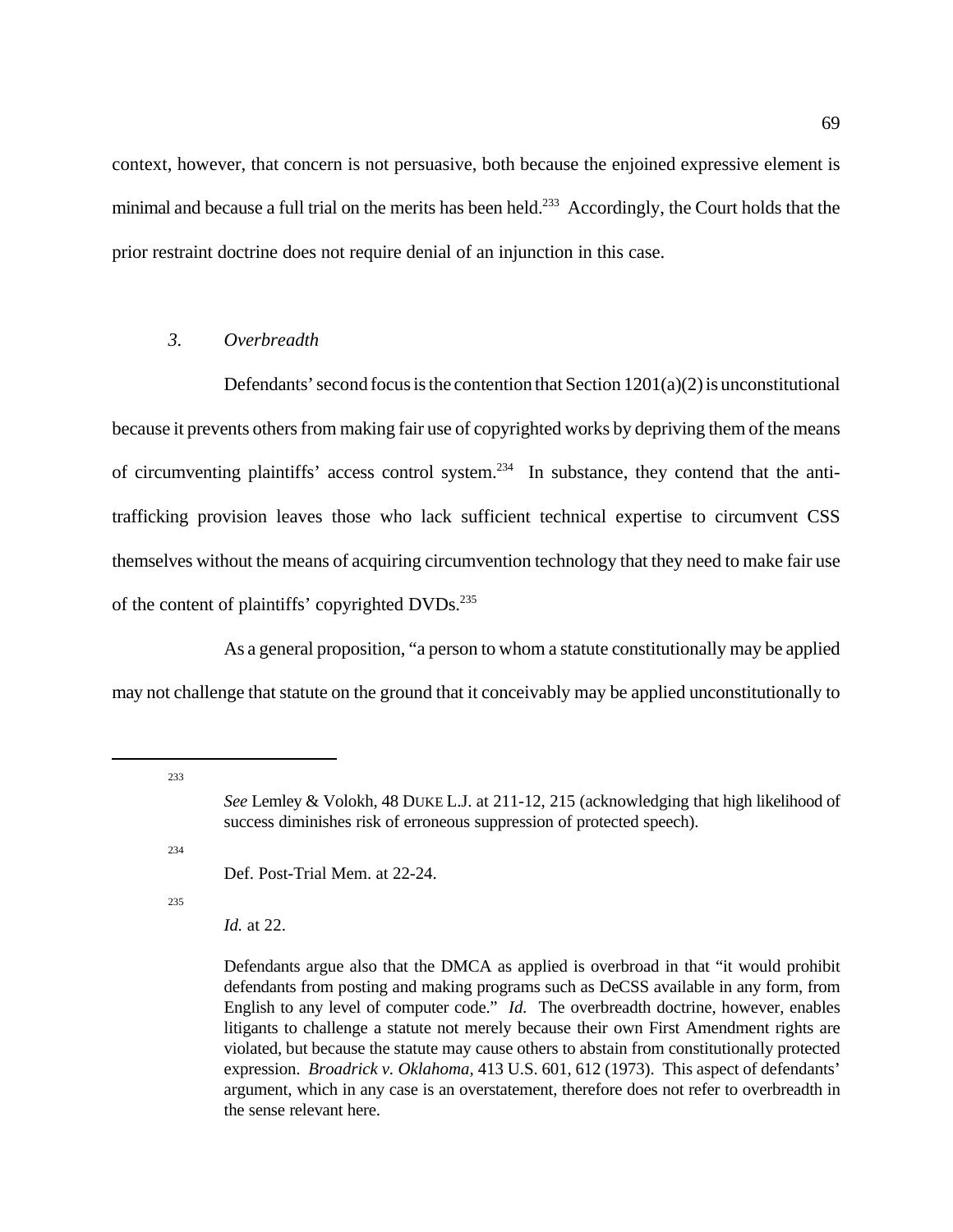others in situations not before the Court."<sup>236</sup> When statutes regulate speech, however, "the transcendent value to all society of constitutionally protected expression is deemed to justify 'attacks on overly broad statutes with no requirement that the person making the attack demonstrate that his own conduct could not be regulated by a statute drawn with the requisite narrow specificity.<sup>"237</sup> This is so because the absent third parties may not exercise their rights for fear of triggering "sanctions provided by a statute susceptible of application to protected expression."<sup>238</sup> But the overbreadth doctrine ""is 'strong medicine' .... employed ... with hesitation, and then 'only as a last resort'" because it conflicts with "the personal nature of constitutional rights and the prudential limitations on constitutional adjudication," including the importance of focusing carefully on the facts in deciding constitutional questions.<sup>239</sup> Moreover, the limited function of the overbreadth doctrine "'attenuates as the otherwise unprotected behavior that it forbids the State to sanction moves from 'pure speech' toward conduct and that conduct—even if expressive—falls within the scope of otherwise valid criminal laws . . . . .<sup>\*\*240</sup> As defendants concede, "where conduct and not merely speech is involved, . . . the overbreadth of a statute must not only be real, but substantial as well, judged in relation to

236

237

238

239

 $240$ 

*Id.* at 489 (quoting *Ferber,* 458 U.S. at 770 (quoting *Broadrick*, 413 U.S. at 615)).

*Broadrick,* 413 U.S. at 610.

*Gooding v. Wilson,* 405 U.S. 518, 520-21 (1972) (quoting *Dombrowski v. Pfister,* 380 U.S. 479, 486 (1965)).

*Gooding*, 405 U.S. at 521.

*Los Angeles Police Department v. United Reporting Pub. Corp.,* 120 S. Ct. 483, 489 (1999) (quoting *New York v. Ferber,* 458 U.S. 747, 769 (1982) (quoting *Broadrick*, 413 U.S. at 613)).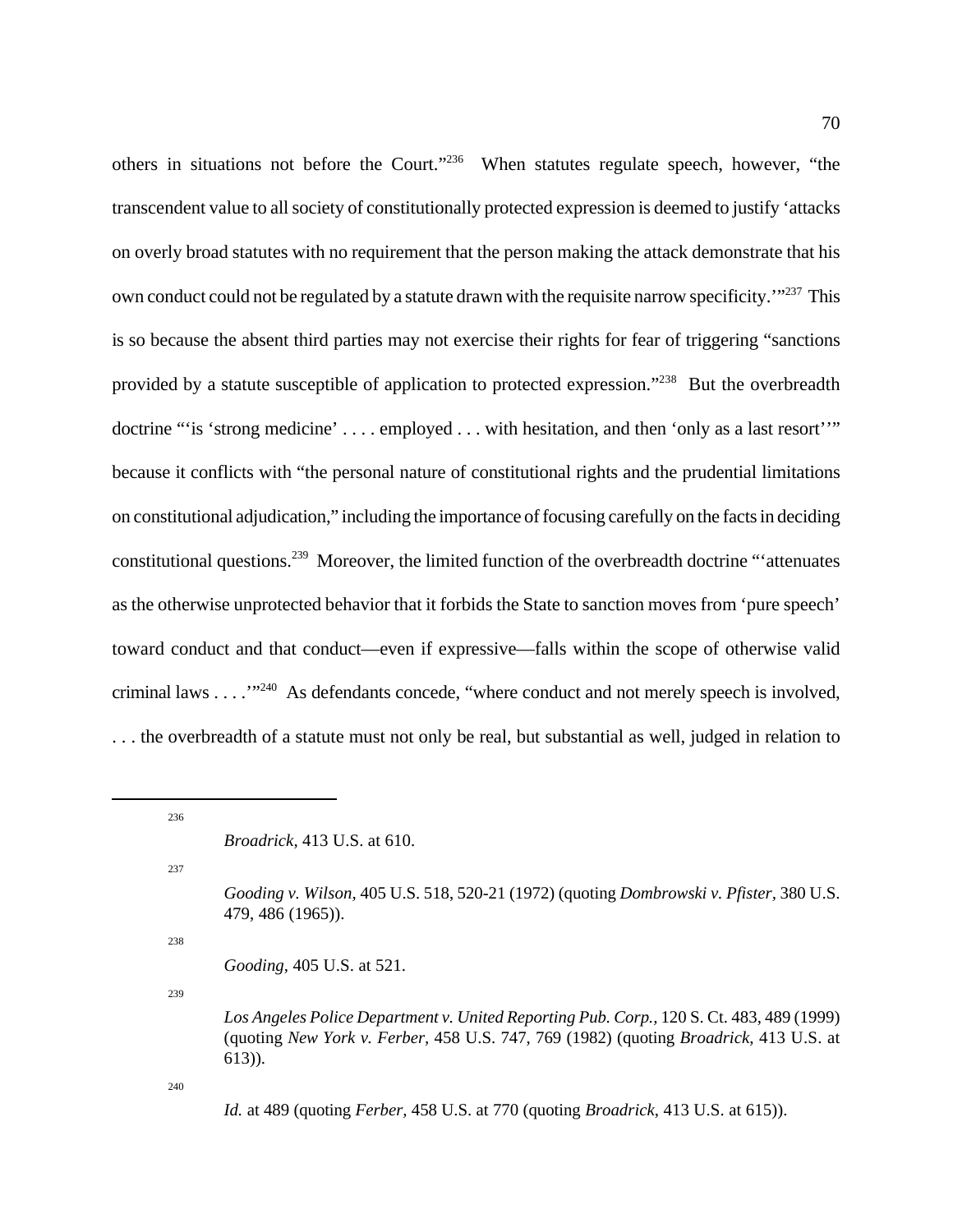the statute's plainly legitimate sweep."<sup>241</sup>

Factors arguing against use of the overbreadth doctrine are present here. To begin with, we do not here have a complete view of whether the interests of the absent third parties upon whom defendants rely really are substantial and, in consequence, whether the DMCA as applied here would materially affect their ability to make fair use of plaintiffs' copyrighted works.

The copyrighted works at issue, of course, are motion pictures. People use copies of them in DVD and other formats for various purposes, and we confine our consideration to the lawful purposes, which by definition are noninfringing or fair uses. The principal noninfringing use is to play the DVD for the purpose of watching the movie—viewing the images and hearing the sounds that are synchronized with them. Fair uses are much more varied. A movie reviewer might wish to quote a portion of the verbal script in an article or broadcast review. A television station might want to broadcast part of a particular scene to illustrate a review, a news story about a performer, or a story about particular trends in motion pictures. A musicologist perhaps would wish to play a portion of a musical sound track. A film scholar might desire to create and exhibit to students small segments of several different films to make some comparative point about the cinematography or some other characteristic. Numerous other examples doubtless could be imagined. But each necessarily involves one or more of three types of use: (1) quotation of the words of the script, (2) listening to the recorded sound track, including both verbal and non-verbal elements, and (3) viewing of the graphic images.

All three of these types of use now are affected by the anti-trafficking provision of the

*Broadrick,* 413 U.S. at 612.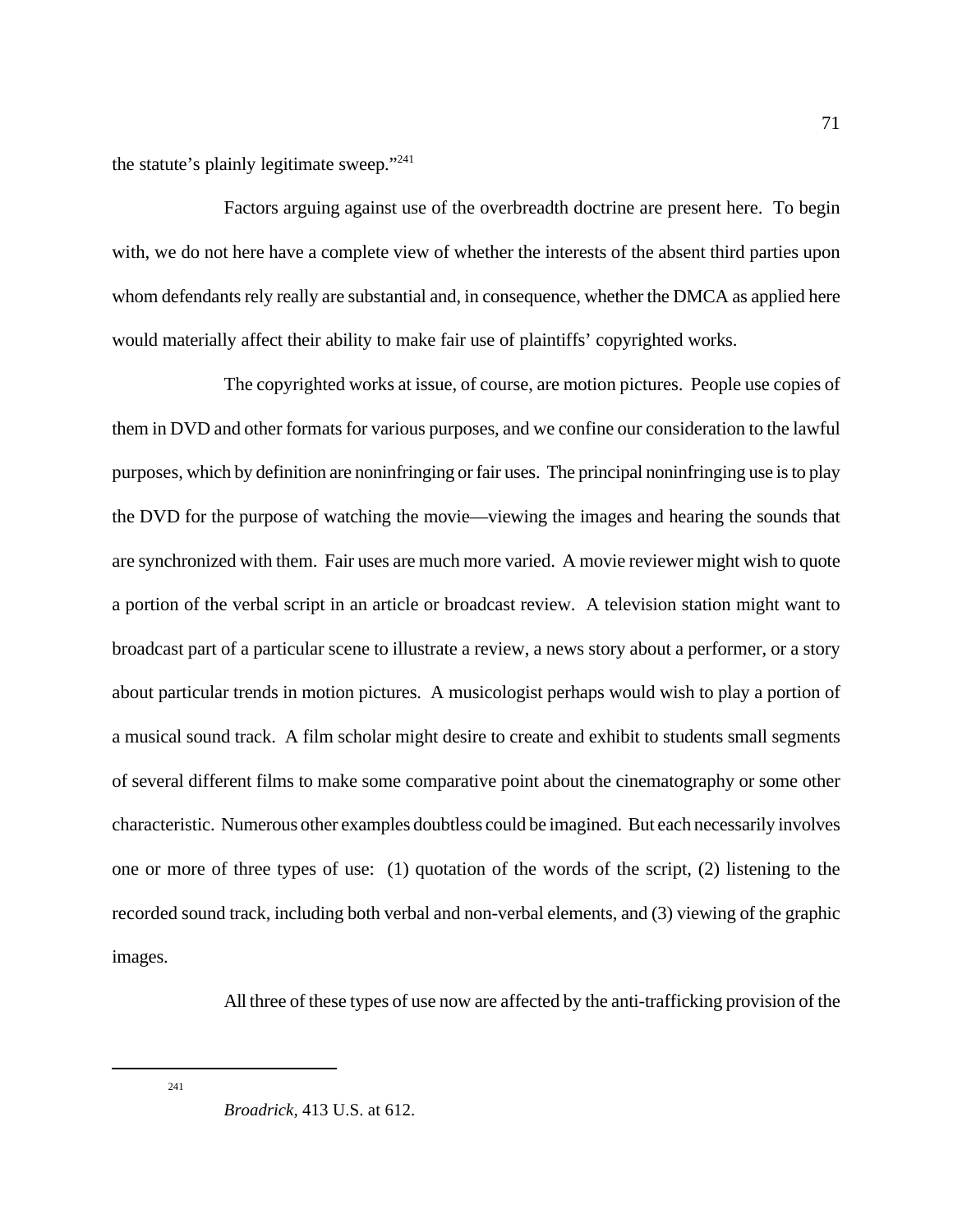DMCA, but probably only to a trivial degree. To begin with, all or substantially all motion pictures available on DVD are available also on videotape.<sup>242</sup> In consequence, anyone wishing to make lawful use of a particular movie may buy or rent a videotape, play it, and even copy all or part of it with readily available equipment. But even if movies were available only on DVD, as someday may be the case, the impact on lawful use would be limited. Compliant DVD players permit one to view or listen to a DVD movie without circumventing CSS in any prohibited sense. The technology permitting manufacture of compliant DVD players is available to anyone on a royalty-free basis and at modest cost, so CSS raises no technological barrier to their manufacture. Hence, those wishing to make lawful use of copyrighted movies by viewing or listening to them are not hindered in doing so in any material way by the anti-trafficking provision of the DMCA.<sup>243</sup>

Nor does the DMCA materially affect quotation of language from CSS-protected movies. Anyone with access to a compliant DVD player may play the movie and write down or otherwise record the sound for the purpose of quoting it in another medium.

The DMCA does have a notable potential impact on uses that copy portions of a DVD

242

Tr. (King) at 441.

Defendants argue that the right of third parties to view DVD movies on computers running the Linux operating system will be materially impaired if DeCSS is not available to them. However, the technology to build a Linux-based DVD player has been licensed by the DVD CCA to at least two companies, and there is no reason to think that others wishing to develop Linux players could not obtain licenses if they so chose. Tr. (King) at 437-38. Therefore, enforcement of the DMCA to prohibit the posting of DeCSS would not materially impair the ability of Linux users to view DVDs on Linux machines. Further, it is not evident that constitutional protection of free expression extends to the type of device on which one plays copyrighted material. Therefore, even assuming *arguendo* that the ability of third parties to view DVD movies on Linux systems were materially impaired by enforcement of the DMCA in this case, this impairment would not necessarily implicate the First Amendment rights of these third parties.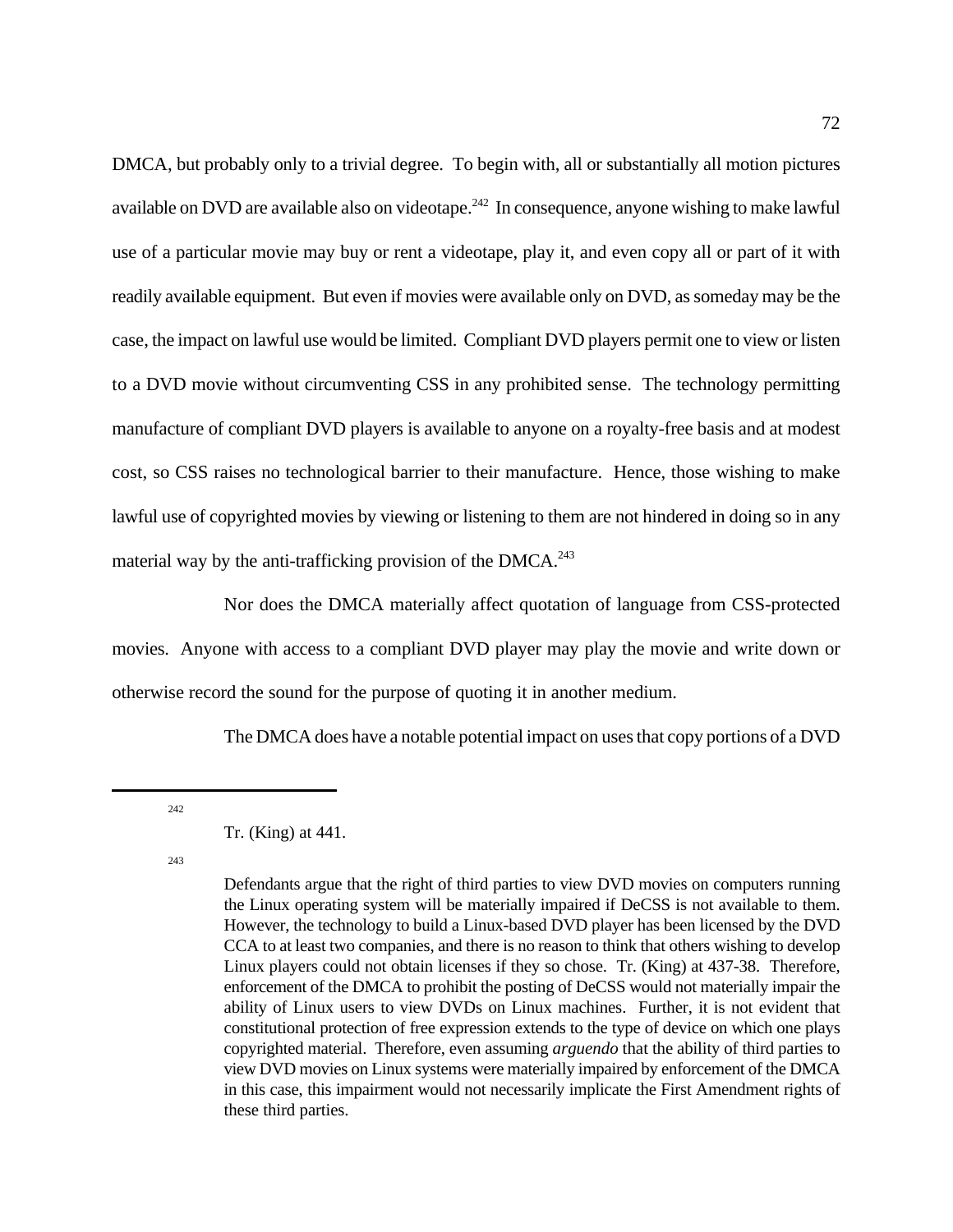movie because compliant DVD players are designed so as to prevent copying. In consequence, even though the fair use doctrine permits limited copying of copyrighted works in appropriate circumstances, the CSS encryption of DVD movies, coupled with the characteristics of licensed DVD players, limits such uses absent circumvention of CSS.<sup>244</sup> Moreover, the anti-trafficking provision of the DMCA may prevent technologically unsophisticated persons who wish to copy portions of DVD movies for fair use from obtaining the means of doing so. It is the interests of these individuals upon which defendants rely most heavily in contending that the DMCA violates the First Amendment because it deprives such persons of an asserted constitutional right to make fair use of copyrighted materials.<sup>245</sup>

As the foregoing suggests, the interests of persons wishing to circumvent CSS in order to make lawful use of the copyrighted movies it protects are remarkably varied. Some presumably are technologically sophisticated and therefore capable of circumventing CSS without access to defendants' or other purveyors' decryption programs; many presumably are not. Many of the possible fair uses may be made without circumventing CSS while others, i.e., those requiring copying,

 $244$ 

CSS encryption coupled with the characteristics of compliant DVD players also forecloses copying of digital sound files. It is not clear, however, that this is a substantial impediment to copying sound from motion picture DVDs. A DVD can be played on a compliant player and the sound re-recorded. Whether the sound quality thus obtained would be satisfactory might well depend upon the particular use to which the copy was put.

The same point might be made with respect to copying of works upon which copyright has expired. Once the statutory protection lapses, the works pass into the public domain. The encryption on a DVD copy of such a work, however, will persist. Moreover, the combination of such a work with a new preface or introduction might result in a claim to copyright in the entire combination. If the combination then were released on DVD and encrypted, the encryption would preclude access not only to the copyrighted new material, but to the public domain work. As the DMCA is not yet two years old, this does not yet appear to be a problem, although it may emerge as one in the future.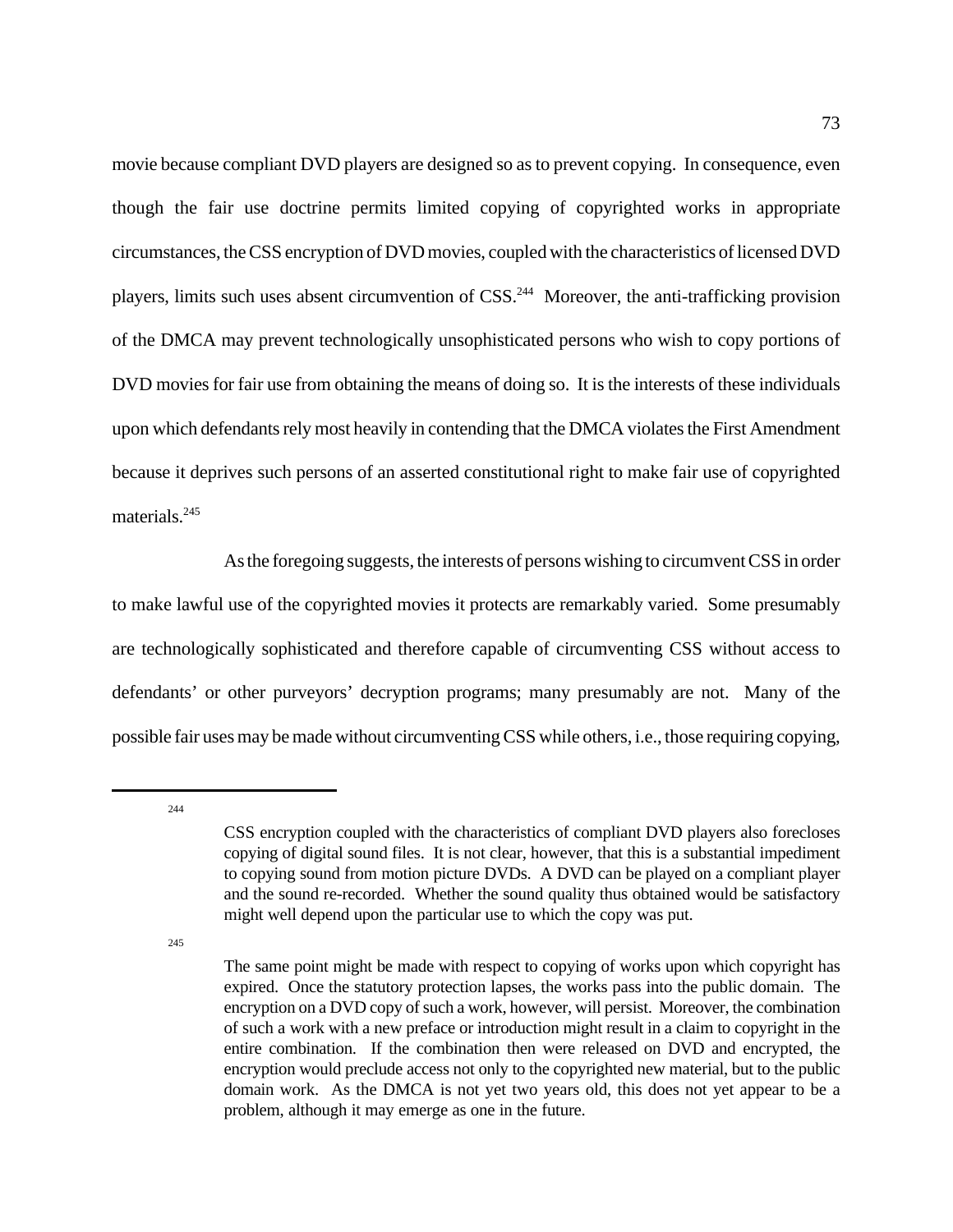may not. Hence, the question whether Section 1201(a)(2) as applied here substantially affects rights, much less constitutionally protected rights, of members of the "fair use community" cannot be decided *in bloc*, without consideration of the circumstances of each member or similarly situated groups of members. Thus, the prudential concern with ensuring that constitutional questions be decided only when the facts before the Court so require counsels against permitting defendants to mount an overbreadth challenge here.<sup>246</sup>

Second, there is no reason to suppose here that prospective fair users will be deterred from asserting their alleged rights by fear of sanctions imposed by the DMCA or the Copyright Act.

Third, we do not deal here with "pure speech." Rather, the issue concerns dissemination of technology that is principally functional in nature. The same consideration that warrants restraint in applying the overbreadth doctrine to statutes regulating expressive conduct applies here. For reasons previously expressed, government's interest in regulating the functional capabilities of computer code is no less weighty than its interest in regulating the nonspeech aspects of expressive conduct.

Finally, there has been no persuasive evidence that the interests of persons who wish access to the CSS algorithm in order to study its encryption methodology or to evaluate theories regarding decryption raise serious problems. The statute contains an exception for good faith

Defendants argue that "there is now a full evidentiary record" and that the overbreadth issue therefore should be decided. Def. Post-Trial Mem. at 22 n.11. With respect, the evidence as to the impact of the anti-trafficking provision of the DMCA on prospective fair users is scanty and fails adequately to address the issues.

This is not to minimize the interests of the *amici* who have submitted briefs in this case. The Court simply does not have a sufficient evidentiary record on which to evaluate their claims.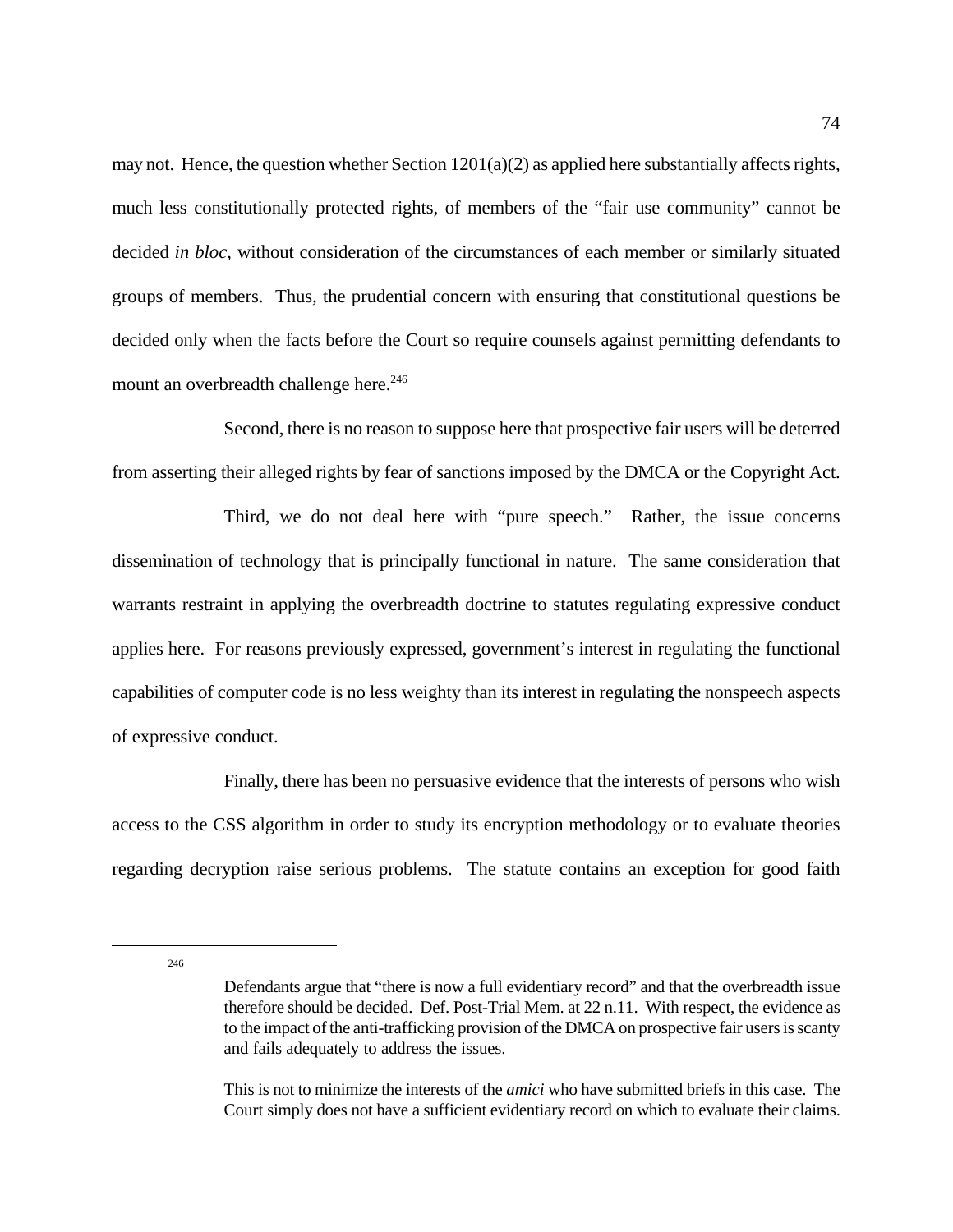encryption research.<sup>247</sup>

Accordingly, defendants will not be heard to mount an overbreadth challenge to the DMCA in this context.

## *4. Vagueness*

Defendants argue also that the DMCA is unconstitutionally vague because the terms it employs are not understandable to persons of ordinary intelligence and because they are subject to discriminatory enforcement.<sup>248</sup>

As the Supreme Court has made clear, one who "engages in some conduct that is clearly proscribed [by the challenged statute] cannot complain of the vagueness of the law as applied to the conduct of others."<sup>249</sup> There can be no serious doubt that posting a computer program the sole purpose of which is to defeat an encryption system controlling access to plaintiff's copyrighted movies constituted an "offer to the public" of "technology [or a] product" that was "primarily designed for the purpose of circumventing" plaintiffs' access control system.<sup>250</sup> Defendants thus engaged in conduct clearly proscribed by the DMCA and will not be heard to complain of any vagueness as applied to others.

247 17 U.S.C. § 1201(g). 248 Def. Post-Trial Mem. at 24. 249 *Village of Hoffman Estates v. Flipside,* 455 U.S. 489, 495 (1982). 250 *See* 17 U.S.C. § 1201(a)(2)(A).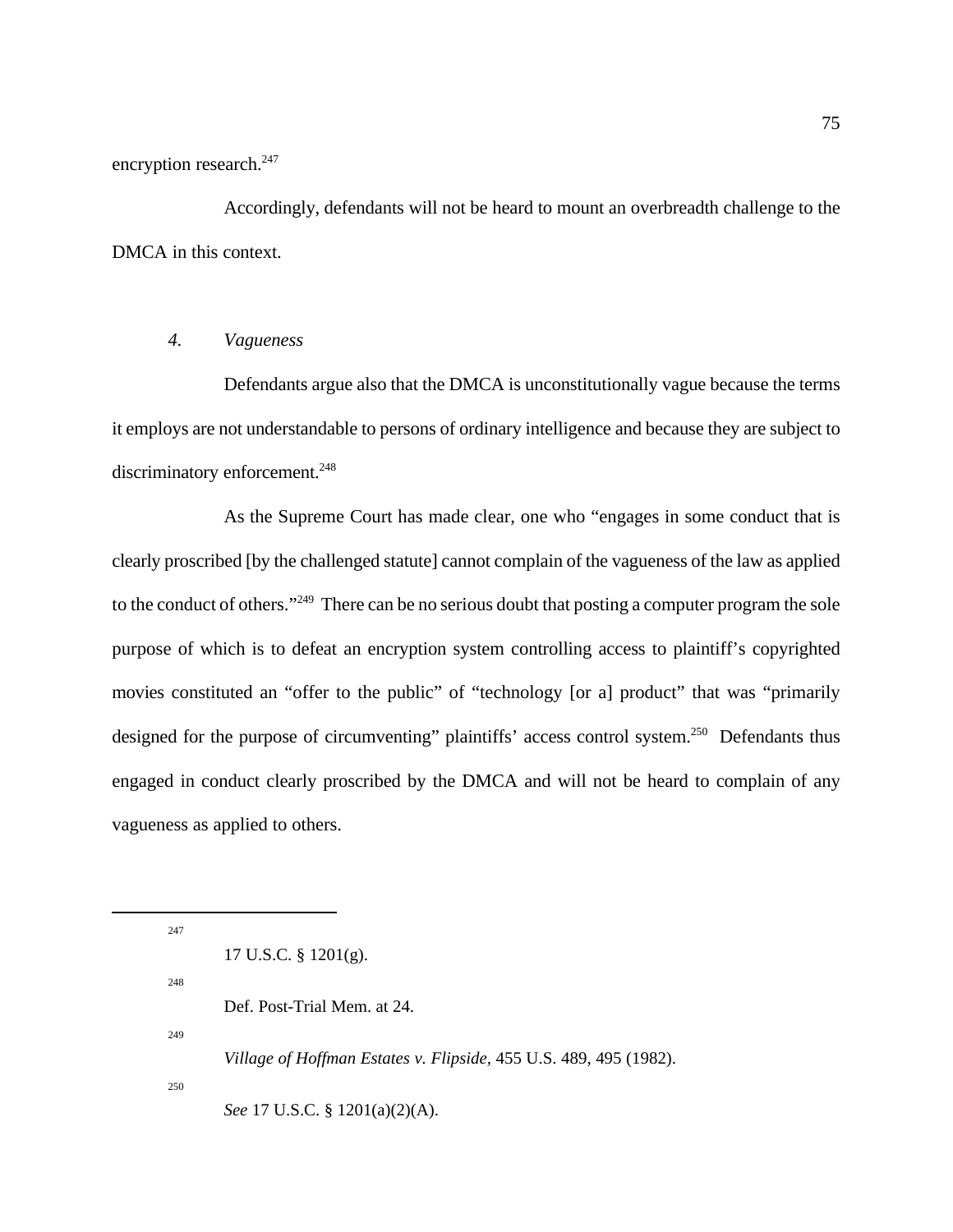# *C. Linking*

As indicated above, the DMCA reaches links deliberately created by a web site operator for the purpose of disseminating technology that enables the user to circumvent access controls on copyrighted works. The question is whether it may do so consistent with the First Amendment.

Links bear a relationship to the information superhighway comparable to the relationship that roadway signs bear to roads but they are more functional. Like roadway signs, they point out the direction. Unlike roadway signs, they take one almost instantaneously to the desired destination with the mere click of an electronic mouse. Thus, like computer code in general, they have both expressive and functional elements. Also like computer code, they are within the area of First Amendment concern. Hence, the constitutionality of the DMCA as applied to defendants' linking is determined by the same *O'Brien* standard that governs trafficking in the circumvention technology generally.

There is little question that the application of the DMCA to the linking at issue in this case would serve, at least to some extent, the same substantial governmental interest as its application to defendants' posting of the DeCSS code. Defendants' posting and their linking amount to very much the same thing. Similarly, the regulation of the linking at issue here is "unrelated to the suppression of free expression" for the same reason as the regulation of the posting. The third prong of the *O'Brien* test as subsequently interpreted—whether the "regulation promotes a substantial government interest that would be achieved less effectively absent the regulation"251—is a somewhat

*Ward,* 491 U.S. at 799 (quoting *United States v. Albertini,* 472 U.S. 675, 689 (1985)).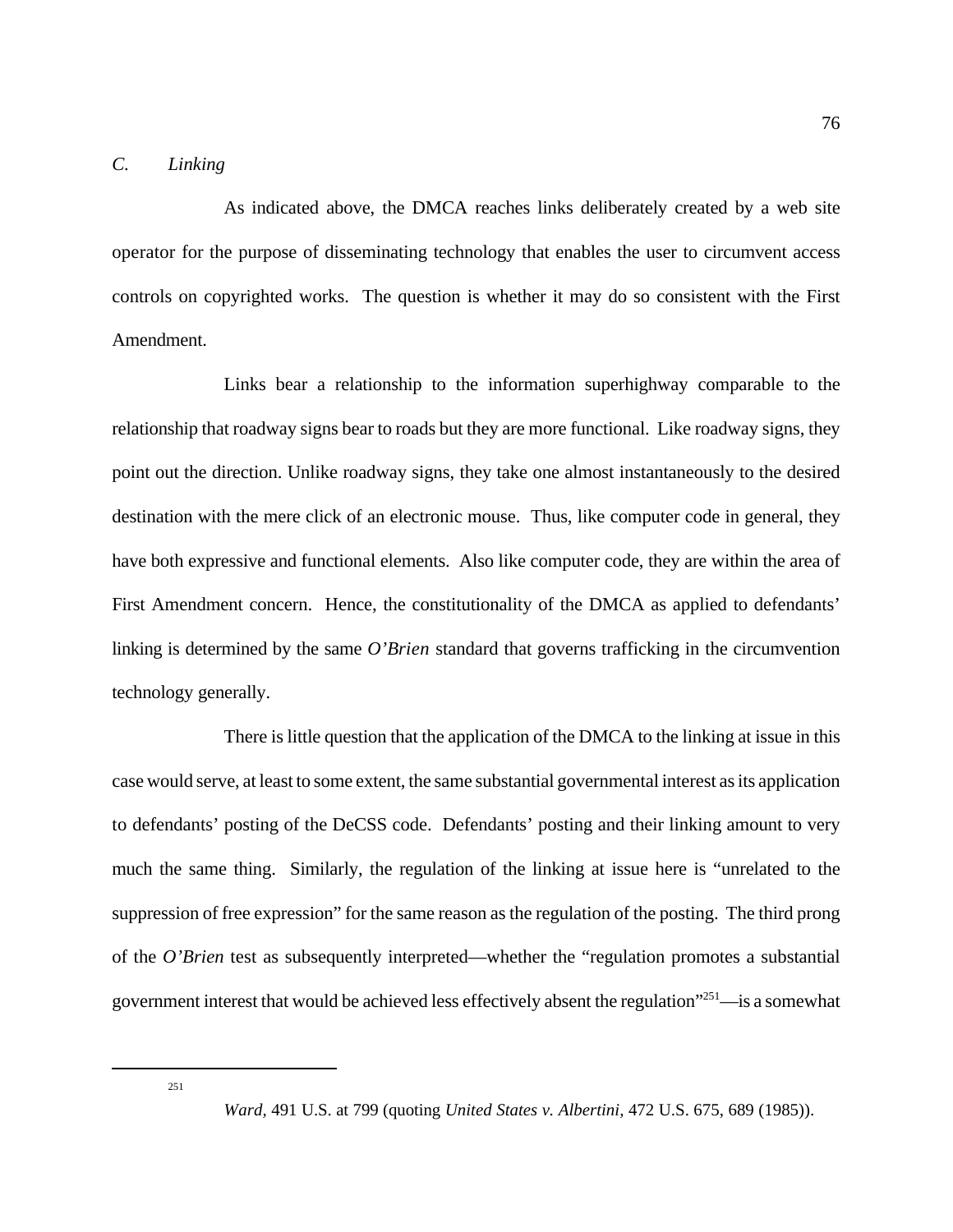closer call.

Defendants and, by logical extension, others may be enjoined from posting DeCSS. Plaintiffs may seek legal redress against anyone who persists in posting notwithstanding this decision. Hence, barring defendants from linking to sites against which plaintiffs readily may take legal action would advance the statutory purpose of preventing dissemination of circumvention technology, but it would do so less effectively than would actions by plaintiffs directly against the sites that post. For precisely this reason, however, the real significance of an anti-linking injunction would not be with U.S. web sites subject to the DMCA, but with foreign sites that arguably are not subject to it and not subject to suit here. An anti-linking injunction to that extent would have a significant impact and thus materially advance a substantial governmental purpose. In consequence, the Court concludes that an injunction against linking to other sites posting DeCSS satisfies the *O'Brien* standard. There remains, however, one further important point.

Links are "what unify the [World Wide] Web into a single body of knowledge, and what makes the Web unique."<sup>252</sup> They "are the mainstay of the Internet and indispensable to its convenient access to the vast world of information."<sup>253</sup> They often are used in ways that do a great deal to promote the free exchange of ideas and information that is a central value of our nation. Anything that would impose strict liability on a web site operator for the entire contents of any web site to which the operator linked therefore would raise grave constitutional concerns, as web site

252

*ACLU v. Reno,* 929 F. Supp. 824, 837 (E.D. Pa. 1996), *aff'd,* 521 U.S. 844 (1997).

253

Richard Raysman & Peter Brown, *Recent Linking Issues,* N.Y.L.J., Feb. 8, 2000, p. 3, col. 1.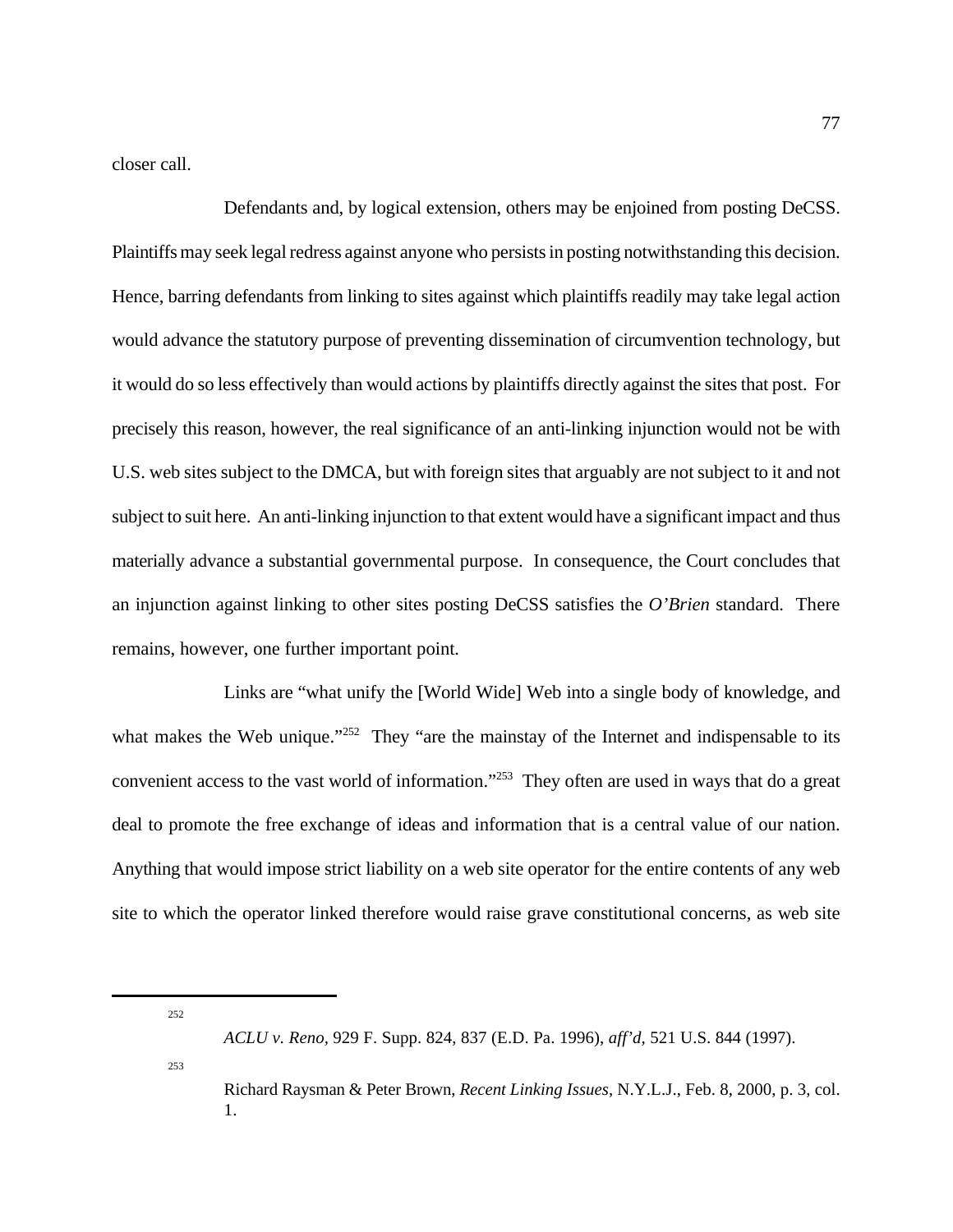operators would be inhibited from linking for fear of exposure to liability.<sup>254</sup> And it is equally clear that exposing those who use links to liability under the DMCA might chill their use, as some web site operators confronted with claims that they have posted circumvention technology falling within the statute may be more inclined to remove the allegedly offending link rather than test the issue in court. Moreover, web sites often contain a great variety of things, and a ban on linking to a site that contains DeCSS amidst other content threatens to restrict communication of this information to an excessive degree.

The possible chilling effect of a rule permitting liability for or injunctions against Internet hyperlinks is a genuine concern. But it is not unique to the issue of linking. The constitutional law of defamation provides a highly relevant analogy. The threat of defamation suits creates the same risk of self-censorship, the same chilling effect, for the traditional press as a prohibition of linking to sites containing circumvention technology poses for web site operators. Just as the potential chilling effect of defamation suits has not utterly immunized the press from all actions for defamation, however, the potential chilling effect of DMCA liability cannot utterly immunize web site operators from all actions for disseminating circumvention technology. And the solution to the problem is the same: the adoption of a standard of culpability sufficiently high to immunize the activity, whether it is publishing a newspaper or linking, except in cases in which the conduct in question has little or no redeeming constitutional value.

In the defamation area, this has been accomplished by a two-tiered constitutional standard. There may be no liability under the First Amendment for defamation of a public official or

*Cf. New York Times Co. v. Sullivan,* 376 U.S. 254, 271-73, 283-88 (1964).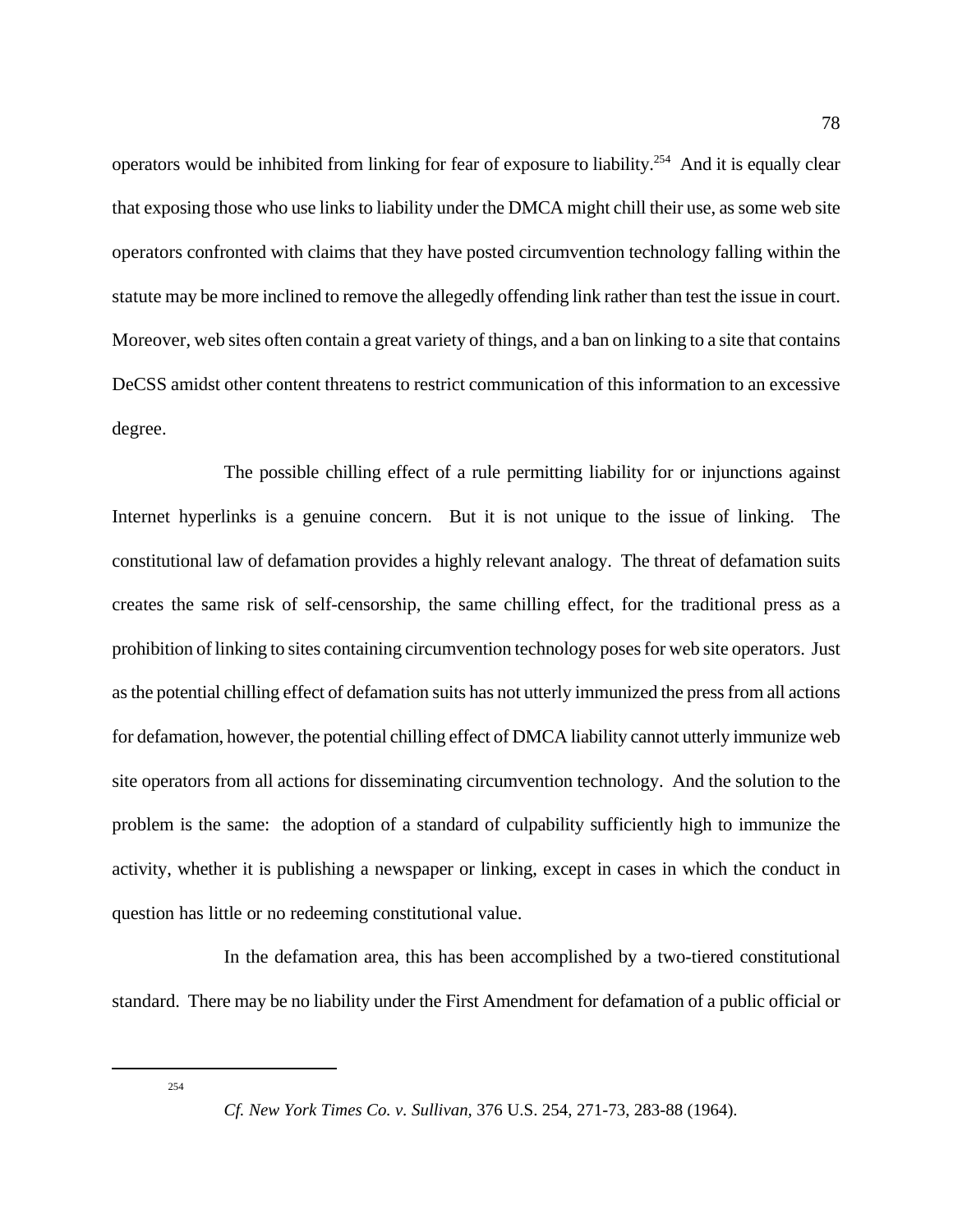a public figure unless the plaintiff proves, by clear and convincing evidence, that the defendant published the offending statement with knowledge of its falsity or with serious doubt as to its truth.<sup>255</sup> Liability in private figure cases, on the other hand, may not be imposed absent proof at least of negligence under *Gertz v. Robert Welch, Inc.*<sup>256</sup> A similar approach would minimize any chilling effect here.

The other concern—that a liability based on a link to another site simply because the other site happened to contain DeCSS or some other circumvention technology in the midst of other perfectly appropriate content could be overkill—also is readily dealt with. The offense under the DMCA is offering, providing or otherwise trafficking in circumvention technology. An essential ingredient, as explained above, is a desire to bring about the dissemination. Hence, a strong requirement of that forbidden purpose is an essential prerequisite to any liability for linking.

Accordingly, there may be no injunction against, nor liability for, linking to a site containing circumvention technology, the offering of which is unlawful under the DMCA, absent clear and convincing evidence that those responsible for the link (a) know at the relevant time that the offending material is on the linked-to site, (b) know that it is circumvention technology that may not lawfully be offered, and (c) create or maintain the link for the purpose of disseminating that technology.257 Such a standard will limit the fear of liability on the part of web site operators just as

255

256

*Id.* at 283; *Curtis Pub. Co. v. Butts*, 388 U.S. 130, 155 (1967); *St. Amant v. Thompson,* 390 U.S. 727, 731 (1968); ROBERT D. SACK, SACK ON DEFAMATION § 1.2.4 (3d ed. 1999).

<sup>418</sup> U.S. 323, 347-38 (1974).

In evaluating purpose, courts will look at all relevant circumstances. Sites that advertise their links as means of getting DeCSS presumably will be found to have created the links for the purpose of disseminating the program. Similarly, a site that deep links to a page containing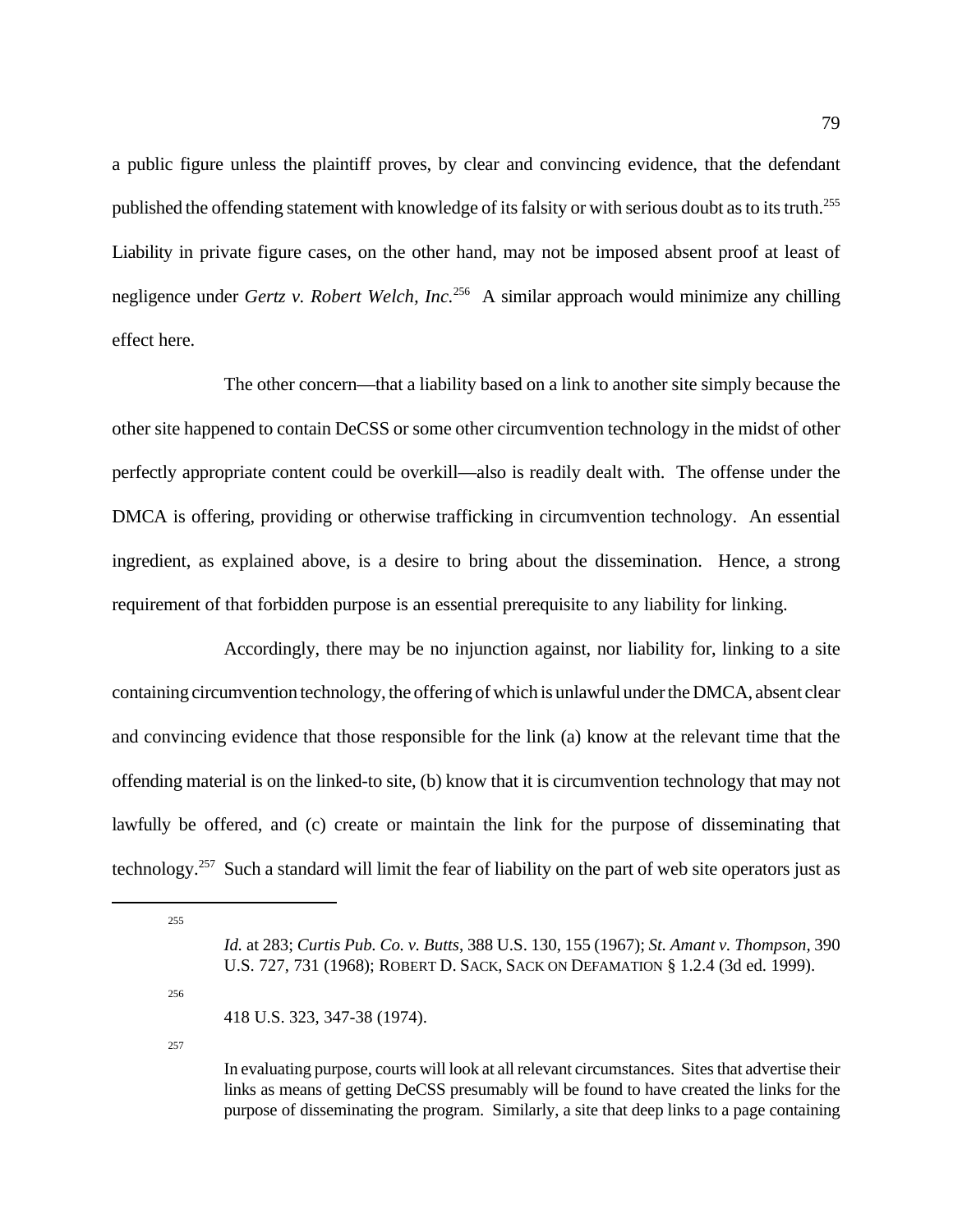the *New York Times* standard gives the press great comfort in publishing all sorts of material that would have been actionable at common law, even in the face of flat denials by the subjects of their stories. And it will not subject web site operators to liability for linking to a site containing proscribed technology where the link exists for purposes other than dissemination of that technology.

In this case, plaintiffs have established by clear and convincing evidence that these defendants linked to sites posting DeCSS, knowing that it was a circumvention device. Indeed, they initially touted it as a way to get free movies,<sup>258</sup> and they later maintained the links to promote the dissemination of the program in an effort to defeat effective judicial relief. They now know that dissemination of DeCSS violates the DMCA. An anti-linking injunction on these facts does no violence to the First Amendment. Nor should it chill the activities of web site operators dealing with different materials, as they may be held liable only on a compelling showing of deliberate evasion of the statute.

## *IV. Relief*

# *A. Injury to Plaintiffs*

The DMCA provides that "[a]ny person injured by a violation of section 1201 or 1202 may bring a civil action in an appropriate United States court for such violation."259 For the reasons

258

259

17 U.S.C. § 1203(a).

only DeCSS located on a site that contains a broad range of other content, all other things being equal, would more likely be found to have linked for the purpose of disseminating DeCSS than if it merely links to the home page of the linked-to site.

Tr. (Corley) at 820.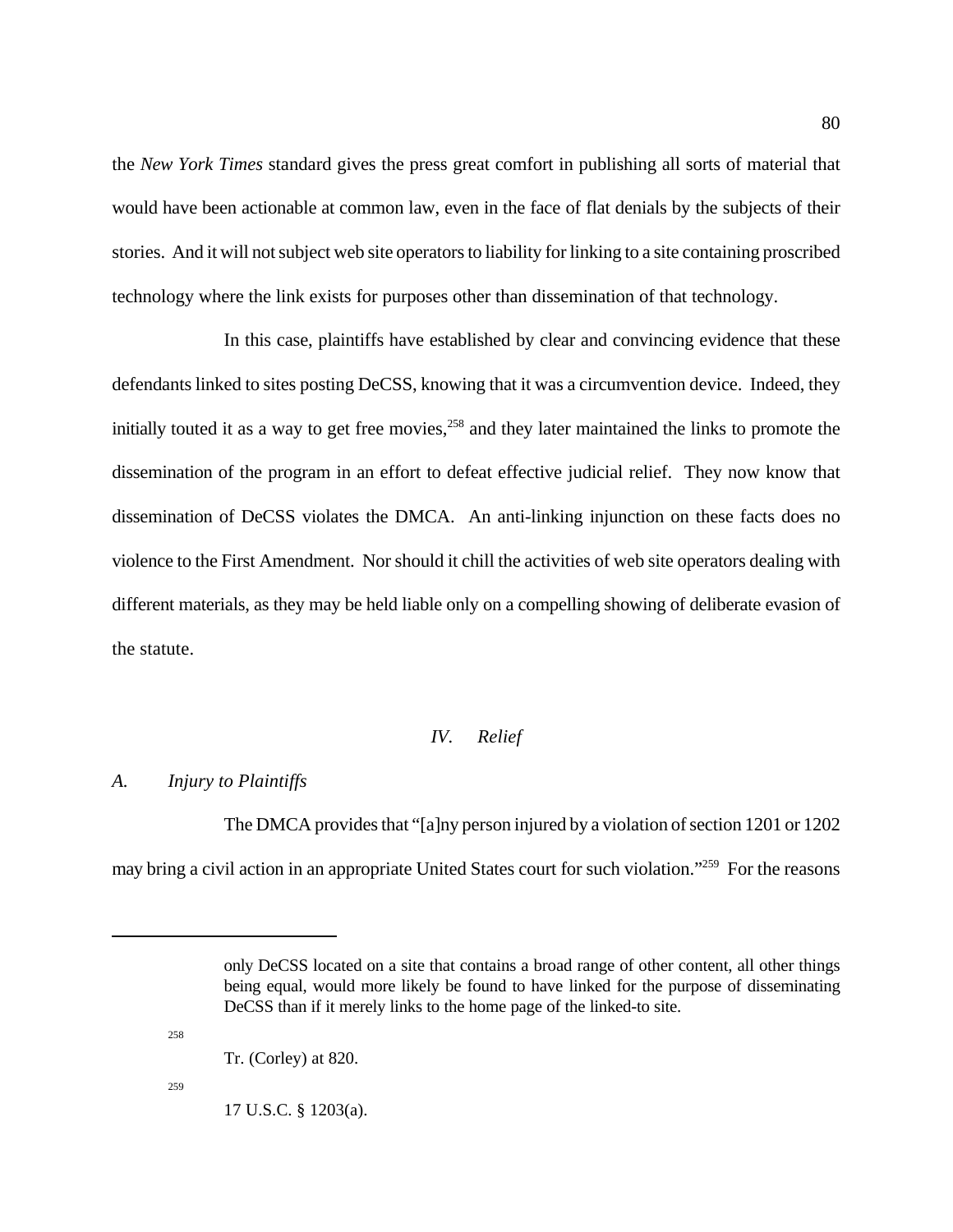set forth above, plaintiffs obviously have suffered and, absent effective relief, will continue to suffer injury by virtue of the ready availability of means of circumventing the CSS access control system on their DVDs. Defendants nevertheless argue that they have not met the injury requirement of the statute. Their contentions are a farrago of distortions.

They begin with the assertion that plaintiffs have failed to prove that decrypted motion pictures actually are available.<sup>260</sup> To be sure, plaintiffs might have done a better job of proving what appears to be reasonably obvious. They certainly could have followed up on more of the 650 movie titles listed on the web site described above to establish that the titles in fact were available. But the evidence they did adduce is not nearly as meager as defendants would have it. Dr. Shamos did pursue and obtain a pirated copy of a copyrighted, DivX'd motion picture from someone he met in an Internet chat room. An MPAA investigator downloaded between five and ten such copies. And the sudden appearance of listings of available motion pictures on the Internet promptly after DeCSS became available is far from lacking in evidentiary significance. In any case, in order to obtain the relief sought here, plaintiffs need show only a threat of injury by reason of a violation of the statute.<sup>261</sup> The Court finds that plaintiffs overwhelmingly have established a clear threat of injury by reason of defendants' violation of the statute.

Defendants next maintain that plaintiffs exaggerate the extent of the threatened injury. They claim that the studios in fact believe that DeCSS is not a threat.<sup>262</sup> But the only basis for that

260

261

262

Def. Post-Trial Mem. at 28.

Def. Post-Trial Mem. at 27-28.

The statute expressly authorizes injunctions to prevent or restrain violations, 17 U.S.C. § 1203(b)(1), thus demonstrating that the requisite injury need only be threatened.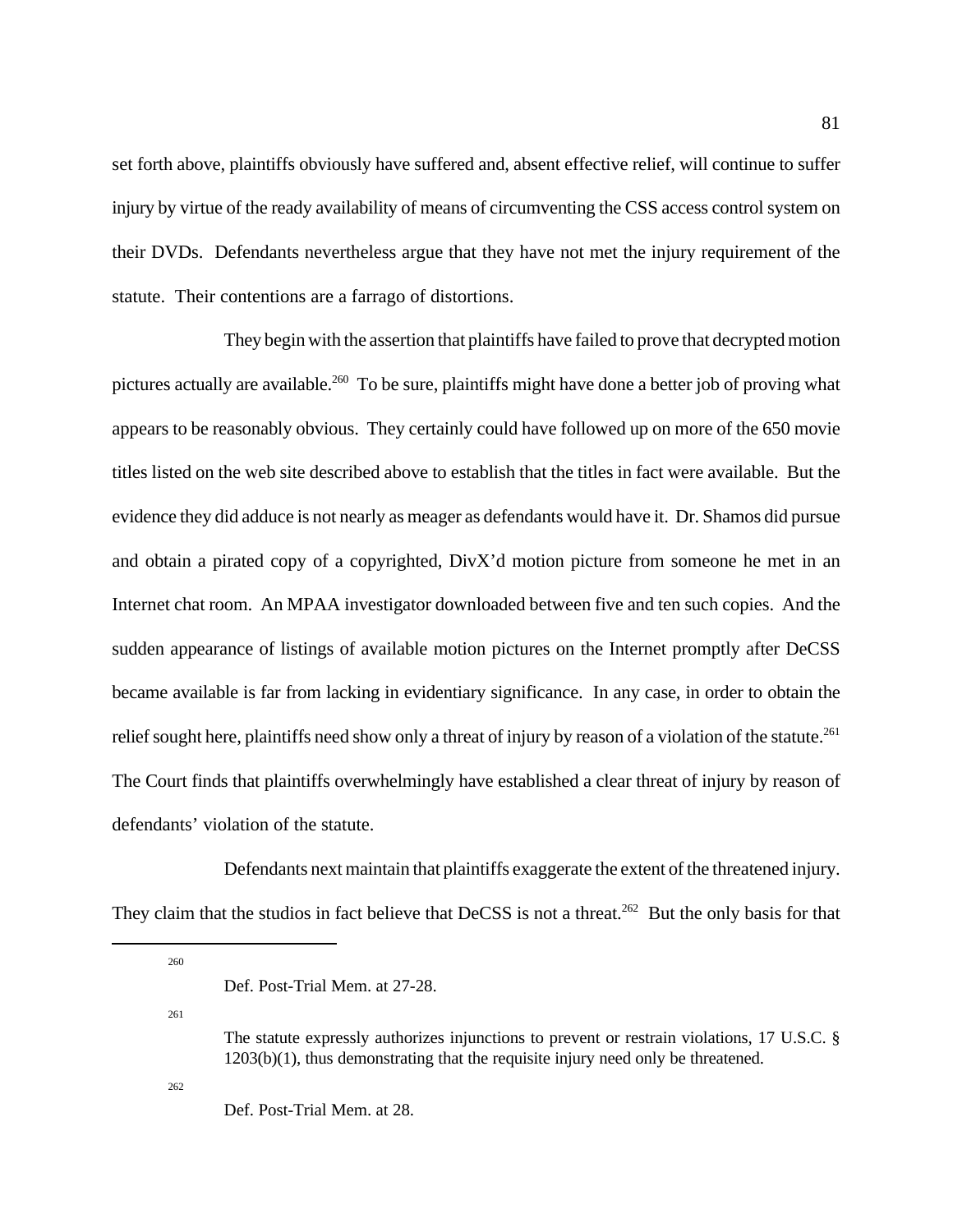contention is a couple of quotations from statements that the MPAA or one or another studio made (or considered making but did not in fact issue) to the effect that it was not concerned about DeCSS or that it was inconvenient to use.<sup>263</sup> These statements, however, were attempts to "spin" public opinion.<sup>264</sup> They do not now reflect the actual state of affairs or the studios' actual views, if they ever did.

Third, defendants contend that there is no evidence that any decrypted movies that may be available, if any there are, were decrypted with DeCSS. They maintain that "[m]any utilities and devices . . . can decrypt DVDs equally well and often faster and with greater ease than by using DeCSS."<sup>265</sup> This is a substantial exaggeration. There appear to be a few other so-called rippers, but the Court finds that DeCSS is usable on a broader range of DVDs than any of the others. Further, there is no credible evidence that any other utility is faster or easier to use than DeCSS. Indeed, the Court concludes that DeCSS is the superior product, as evidenced by the fact that the web site promoting DivX as a tool for obtaining usable copies of copyrighted movies recommends the use of DeCSS, rather than anything else, for the decryption step<sup>266</sup> and that the apparent availability of pirated motion pictures shot up so dramatically upon the introduction of DeCSS.<sup>267</sup>

| 263 |                                           |
|-----|-------------------------------------------|
|     | <i>Id.</i> at 28-29.                      |
| 264 |                                           |
|     | See, e.g., Ex. AYZ (Hunt Dep.) at 94-104. |
| 265 |                                           |
|     | <i>Id.</i> 30.                            |
| 266 |                                           |
|     | Ex. 113.                                  |

267

Defendants' argument would lack merit even if there were credible proof that other circumvention devices actually exist and produce results comparable to DeCSS. The available movies must have been decrypted with DeCSS or something else. As far as this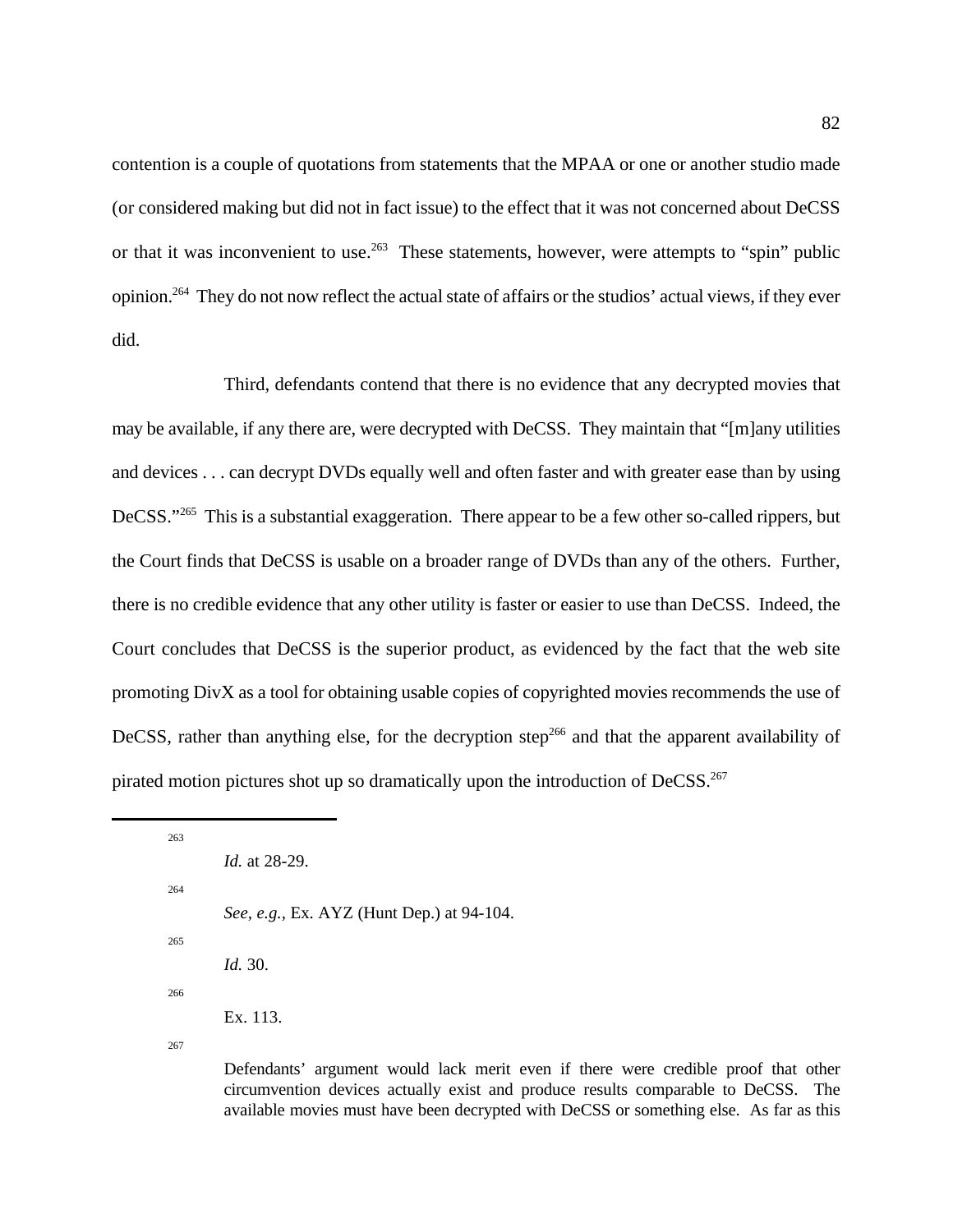# *B. Permanent Injunction and Declaratory Relief*

Plaintiffs seek a permanent injunction barring defendants from posting DeCSS on their

web site and from linking their site to others that make DeCSS available.

The starting point, as always, is the statute. The DMCA provides in relevant part that the court in an action brought pursuant to its terms "may grant temporary and permanent injunctions on such terms as it deems reasonable to prevent or restrain a violation . . . .<sup>"268</sup> Where statutes in substance so provide, injunctive relief is appropriate if there is a reasonable likelihood of future violations absent such relief<sup>269</sup> and, in cases brought by private plaintiffs, if the plaintiff lacks an

Defendants' efforts to avoid the consequences of this common sense principle are unpersuasive. They argue, for example, that plaintiffs may not invoke the theory unless they join as defendants everyone who may have contributed to the injury. Def. Post-Trial Mem. at 32 n.18 (citing Ex. UZ). It would be difficult to imagine a more nonsensical requirement in the context of this case. Where, as here, harm is done by dissemination of information over the Internet, probably by a substantial number of people all over the world, defendants' proposed rule would foreclose judicial relief anywhere because joinder of all plainly would be impossible in any one place, and technology does not permit identification of which wrongdoer's posting or product led to which pirated copy of a copyrighted work.

268

17 U.S.C. § 1203(b)(1).

269

*See, e.g., SEC v. Unique Financial Concepts, Inc.*, 196 F.3d 1195, 1199 n.2 (2d Cir. 1999) (injunction under Section 20(b) of the Securities Act of 1933, 15 U.S.C. § 77t(b), which permits an injunction "upon a proper showing," requires "a reasonable likelihood that the wrong will be repeated"); *CFTC v. Hunt*, 591 F.2d 1211, 1220 (7th Cir. 1979) (same under Commodity Exchange Act, 7 U.S.C. § 13a-1(b)); *SEC v. Bausch & Lomb Inc.,* 577 F.2d 8,

record discloses, any such device or technology would violate the DMCA for the same reasons as does DeCSS. In consequence, this case comes within the principle of *Summers v. Tice,* 33 Cal. 2d 80, 199 P.2d 1 (1948). Where, as here, two or more persons take substantially identical wrongful actions, one and only one of which had to be the source of the plaintiffs' injury, and it is equally likely that one inflicted the injury as the other, the burden of proof on causation shifts to the defendants, each of which is liable absent proof that its action did not cause the injury. *See* 4 Fowler V. Harper & Fleming James, Jr., THE LAW OF TORTS §§ 101- 04 (2d ed. 1996).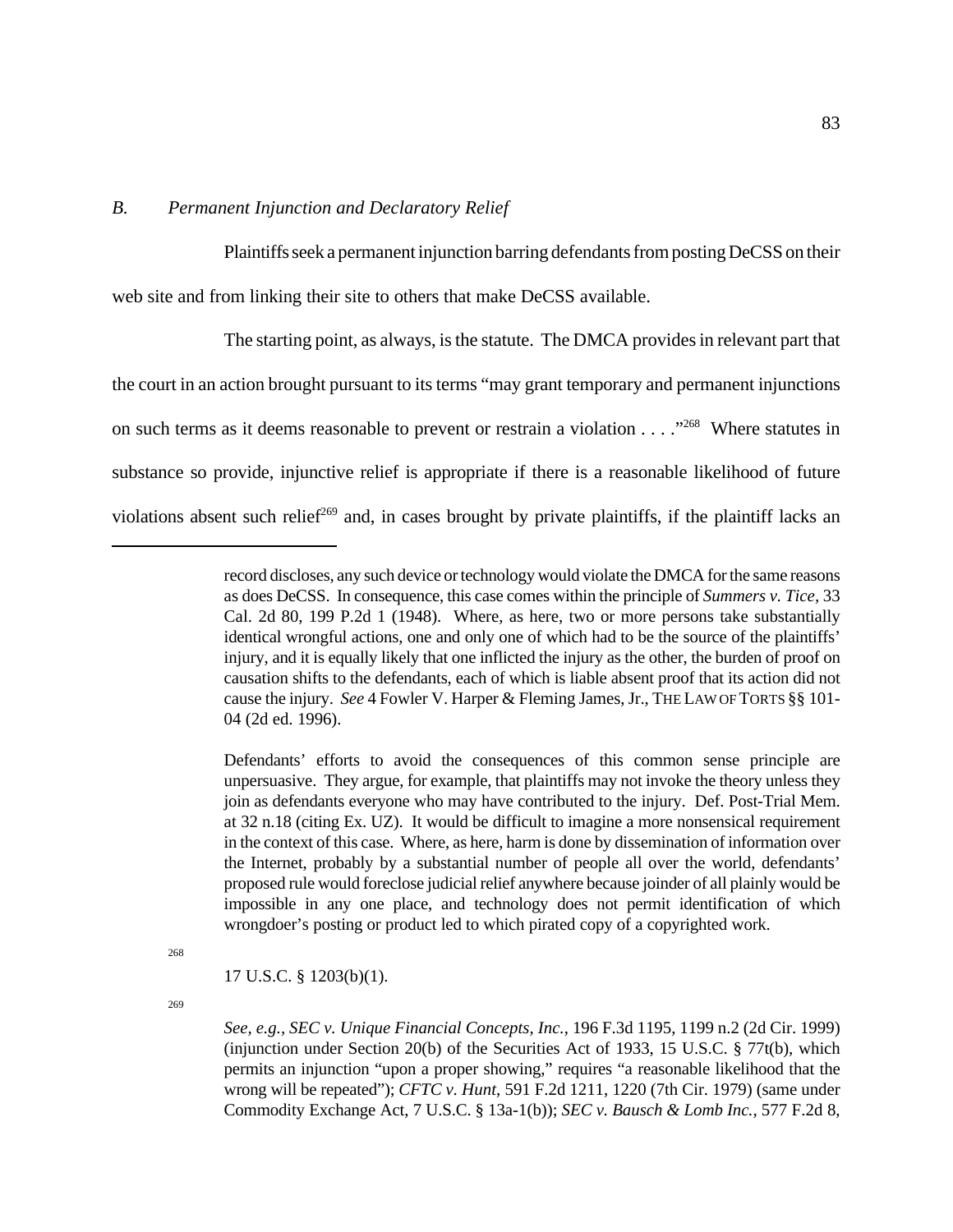adequate remedy at law.<sup>270</sup>

In this case, it is quite likely that defendants, unless enjoined, will continue to violate the Act. Defendants are in the business of disseminating information to assist hackers in "cracking" various types of technological security systems. And while defendants argue that they promptly stopped posting DeCSS when enjoined preliminarily from doing so, thus allegedly demonstrating their willingness to comply with the law, their reaction to the preliminary injunction in fact cuts the other way. Upon being enjoined from posting DeCSS themselves, defendants encouraged others to "mirror" the information—that is, to post DeCSS—and linked their own web site to mirror sites in order to assist users of defendants' web site in obtaining DeCSS despite the injunction barring defendants from providing it directly. While there is no claim that this activity violated the letter of the preliminary injunction, and it therefore presumably was not contumacious, and while its status under the DMCA was somewhat uncertain, it was a studied effort to defeat the purpose of the preliminary injunction. In consequence, the Court finds that there is a substantial likelihood of future violations absent injunctive relief.

There also is little doubt that plaintiffs have no adequate remedy at law. The only potential legal remedy would be an action for damages under Section 1203(c), which provides for recovery of actual damages or, upon the election of the plaintiff, statutory damages of up to \$2,500

<sup>18 (2</sup>d Cir. 1977) (reasonable likelihood of future violations required under § 21(d) of Securities Exchange Act of 1934, 15 U.S.C. § 78u(d), which permits an injunction "upon a proper showing" where person "engaged or . . . about to engage in" violation of statute).

*See, e.g., Rondeau v. Mosinee Paper Corp.*, 422 U.S. 49, 57 (1975) (injunctive relief in private action under § 13(d) of the Securities Exchange Act of 1934, 15 U.S.C. § 78m(d), as added by the Williams Act, requires a showing of irreparable harm and inadequacy of legal remedies).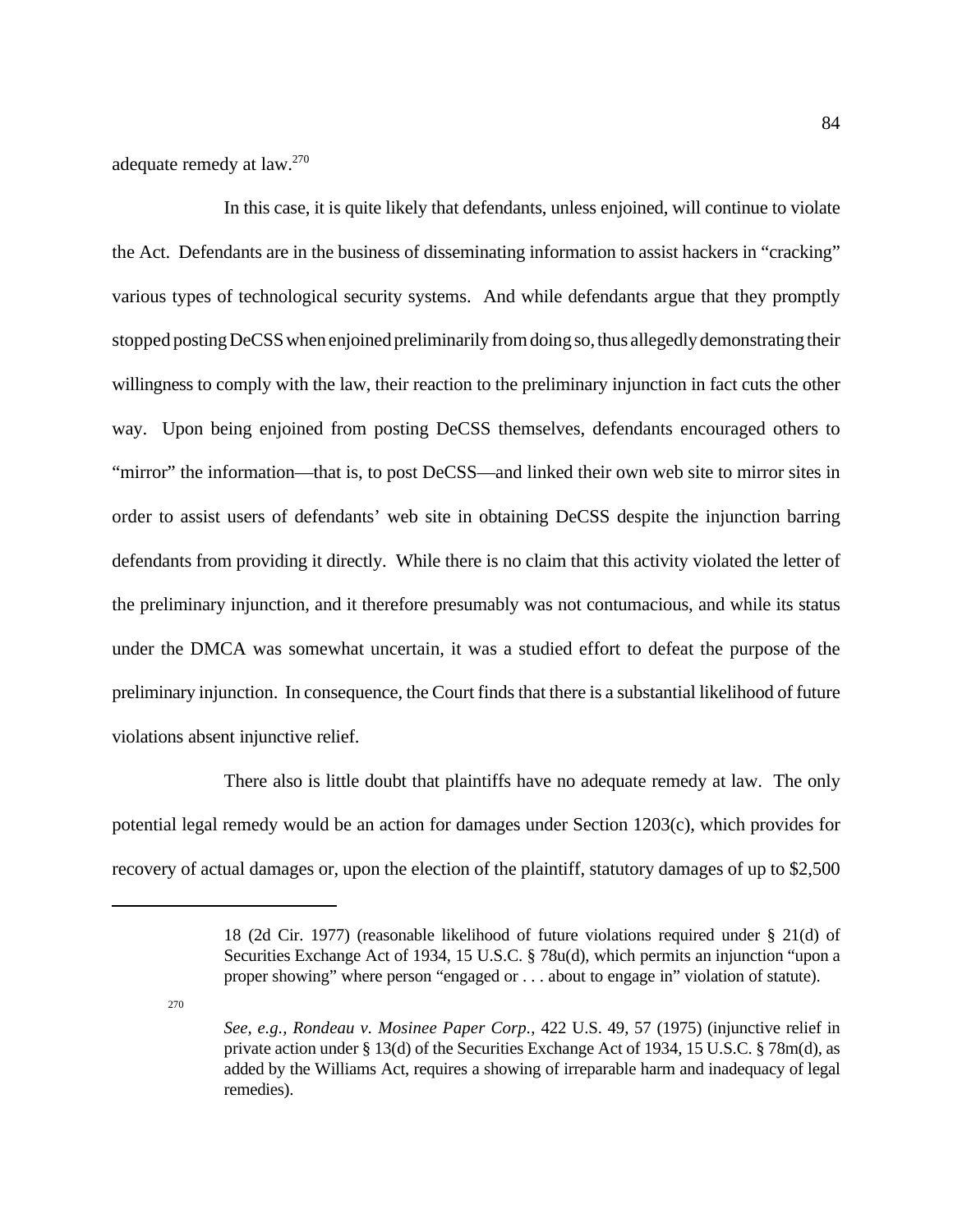per offer of DeCSS. Proof of actual damages in a case of this nature would be difficult if not virtually impossible, as it would involve proof of the extent to which motion picture attendance, sales of broadcast and other motion picture rights, and sales and rentals of DVDs and video tapes of movies were and will be impacted by the availability of DVD decryption technology. Difficulties in determining what constitutes an "offer" of DeCSS in a world in which the code is available to much of the world via Internet postings, among other problems, render statutory damages an inadequate means of redressing plaintiffs' claimed injuries. Indeed, difficulties such as this have led to the presumption that copyright and trademark infringement cause irreparable injury,  $271$  i.e., injury for which damages are not an adequate remedy.<sup>272</sup> The Court therefore holds that the traditional requirements for issuance of a permanent injunction have been satisfied. Yet there remains another point for consideration.

Defendants argue that an injunction in this case would be futile because DeCSS already is all over the Internet. They say an injunction would be comparable to locking the barn door after the horse is gone. And the Court has been troubled by that possibility. But the countervailing arguments overcome that concern.

To begin with, any such conclusion effectively would create all the wrong incentives

271

*Tough Traveler, Ltd. v. Outbound Prods.,* 60 F.3d 964, 967-68 (2d Cir. 1995) (trademark); *Fisher-Price, Inc. v. Well-Made Toy Mfg. Corp.,* 25 F.3d 119, 124 (2d Cir. 1994) (copyright).

*See, e.g., Northwestern Nat'l Ins. Co. v. Alberts*, 937 F.2d 77, 80 (2d Cir. 1991) ("The irreparable injury requisite . . . overlaps with the absent lack of adequate remedy at law necessary to establish the equitable rights."); *Buffalo Forge Co. v. Ampco-Pittsburgh Corp.,* 638 F.2d 568, 569 (2d Cir. 1981) ("There must also be a showing of irreparable harm, the absence of an adequate remedy at law, which is the *sine qua non* for the grant of such equitable relief.")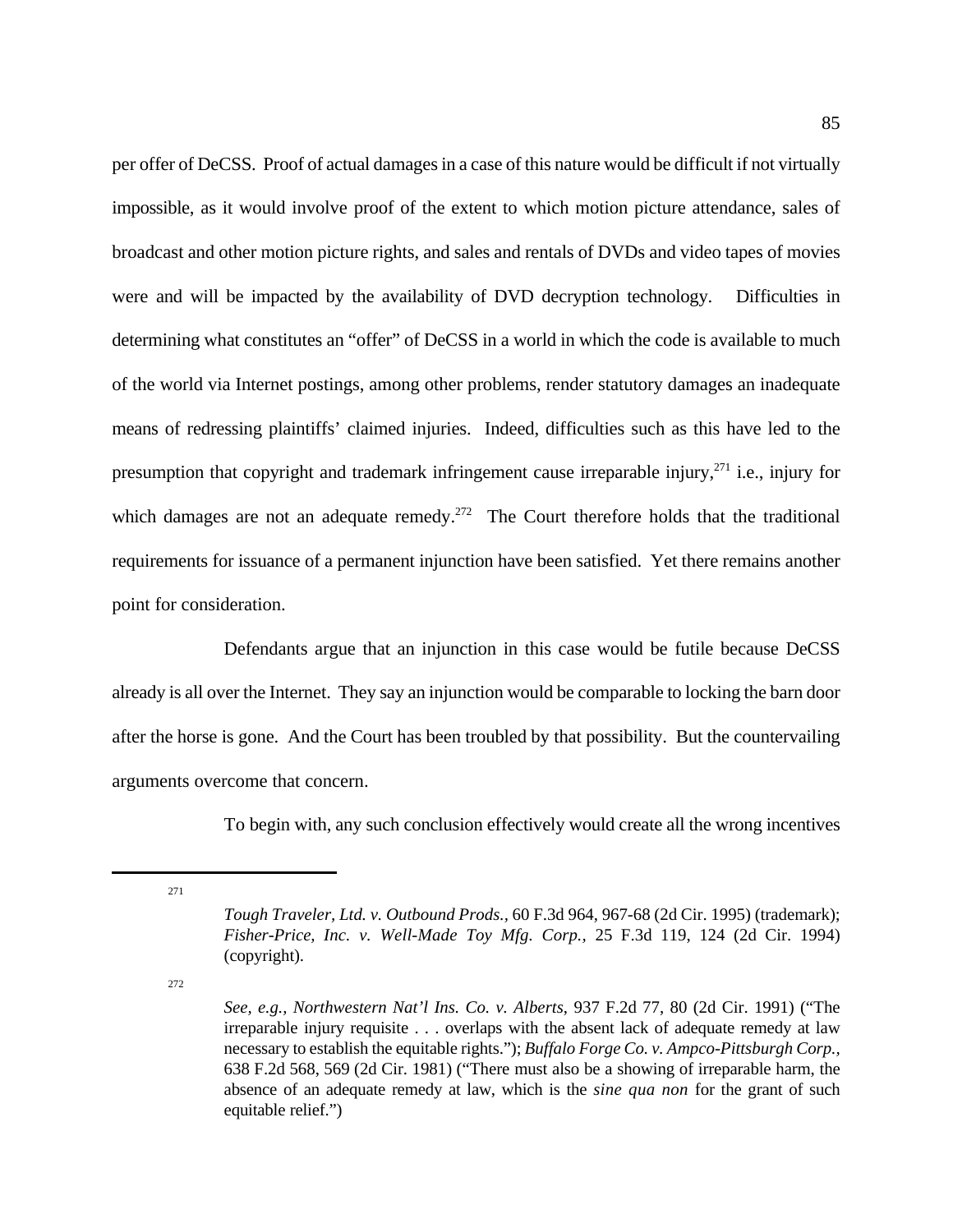by allowing defendants to continue violating the DMCA simply because others, many doubtless at defendants' urging, are doing so as well. Were that the law, defendants confronted with the possibility of injunctive relief would be well advised to ensure that others engage in the same unlawful conduct in order to set up the argument that an injunction against the defendants would be futile because everyone else is doing the same thing.

Second, and closely related, is the fact that this Court is sorely "troubled by the notion that any Internet user . . . can destroy valuable intellectual property rights by posting them over the Internet."<sup>273</sup> While equity surely should not act where the controversy has become moot, it ought to look very skeptically at claims that the defendant or others already have done all the harm that might be done before the injunction issues.

The key to reconciling these views is that the focus of injunctive relief is on the defendants before the Court. If a plaintiff seeks to enjoin a defendant from burning a pasture, it is no answer that there is a wild fire burning in its direction. If the defendant itself threatens the plaintiff with irreparable harm, then equity will enjoin the defendant from carrying out the threat even if other threats abound and even if part of the pasture already is burned.

These defendants would harm plaintiffs every day on which they post DeCSS on their heavily trafficked web site and link to other sites that post it because someone who does not have DeCSS thereby might obtain it. They thus threaten plaintiffs with immediate and irreparable injury. They will not be allowed to continue to do so simply because others may do so as well. In short, this Court, like others than have faced the issued, is "not persuaded that modern technology has withered

*Religious Tech. Ctr. v. Netcom On-Line Comm. Servs., Inc.,* 923 F. Supp. 1231, 1256 (N.D. Cal. 1995).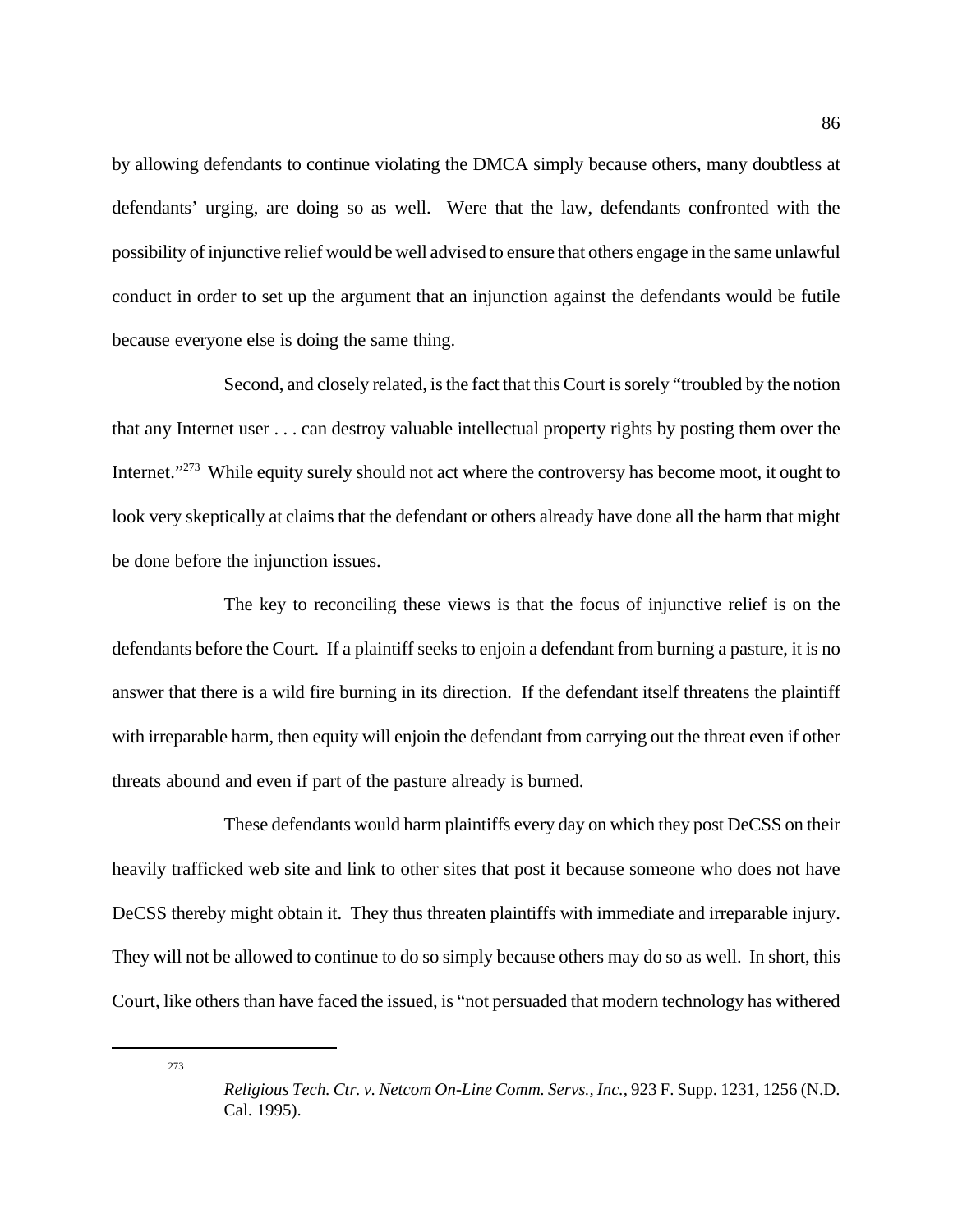the strong right arm of equity."<sup>274</sup> Indeed, the likelihood is that this decision will serve notice on others that "the strong right arm of equity" may be brought to bear against them absent a change in their conduct and thus contribute to a climate of appropriate respect for intellectual property rights in an age in which the excitement of ready access to untold quantities of information has blurred in some minds the fact that taking what is not yours and not freely offered to you is stealing. Appropriate injunctive<sup>275</sup> and declaratory relief will issue simultaneously with this opinion.

### *V. Miscellaneous Contentions*

There remain for consideration two other matters, plaintiffs' application for costs and

attorney's fees and defendants' pretrial complaints concerning discovery.

The DMCA permits awards of costs and attorney's fees to the prevailing party in the

discretion of the Court.<sup>276</sup> Insofar as attorney's fees are concerned, this is an exception to the so-

274

275

276

17 U.S.C. § 1203(b)(4)-(b)(5).

*Com-Share, Inc. v. Computer Complex, Inc.,* 338 F. Supp. 1229, 1239 (E.D. Mich. 1971).

During the trial, Professor Touretzky of Carnegie Mellon University, as noted above, convincingly demonstrated that computer source and object code convey the same ideas as various other modes of expression, including spoken language descriptions of the algorithm embodied in the code. Tr. (Touretzky) at 1068-69; Ex. BBE, CCO, CCP, CCQ. He drew from this the conclusion that the preliminary injunction irrationally distinguished between the code, which was enjoined, and other modes of expression that convey the same idea, which were not, *id.*, although of course he had no reason to be aware that the injunction drew that line only because that was the limit of the relief plaintiffs sought. With commendable candor, he readily admitted that the implication of his view that the spoken language and computer code versions were substantially similar was not necessarily that the preliminary injunction was too broad; rather, the logic of his position was that it was either too broad *or* too narrow. *Id.* at 1070-71. Once again, the question of a substantially broader injunction need not be addressed here, as plaintiffs have not sought broader relief.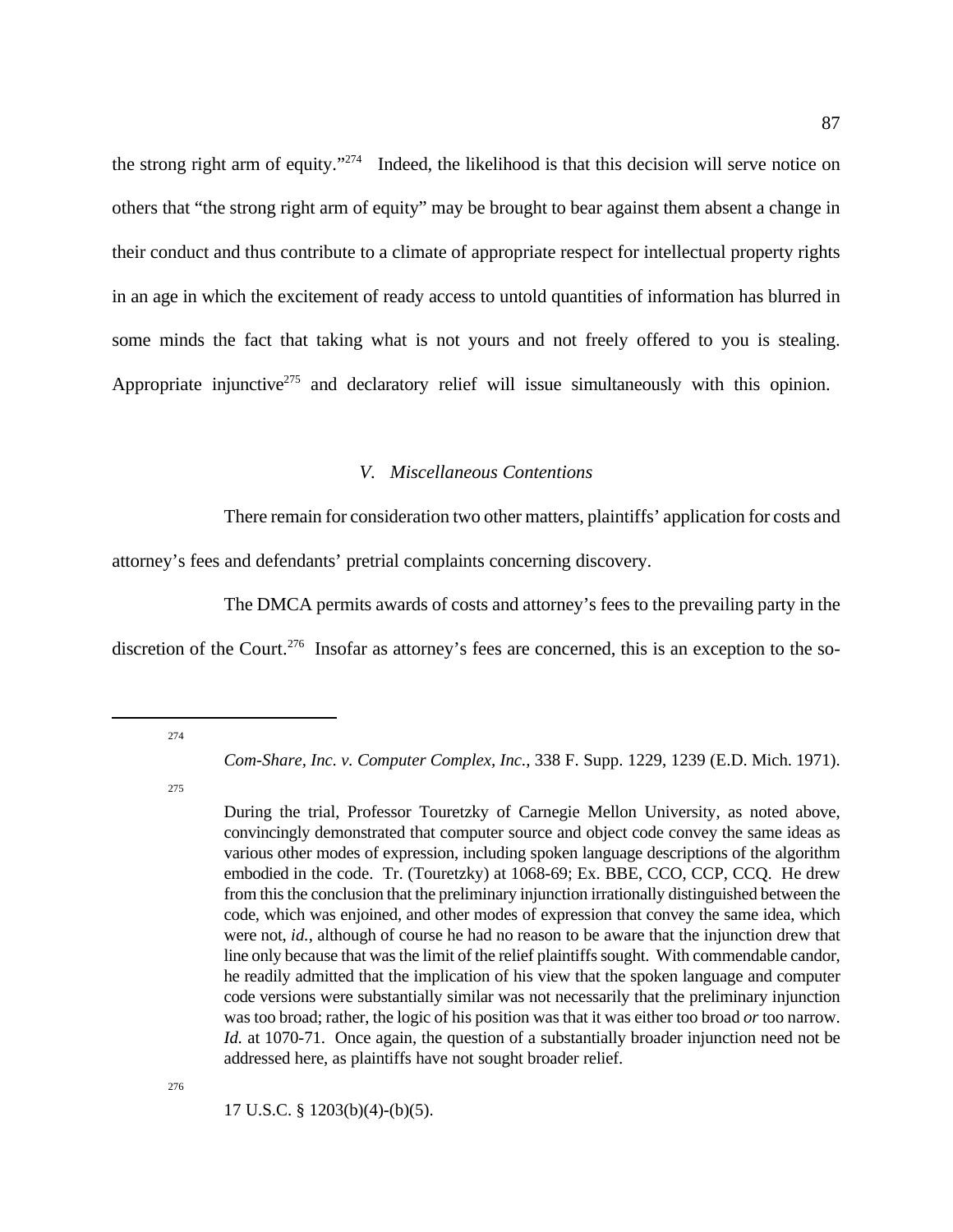called "American rule" pursuant to which each side in a litigation customarily bears its own attorney's fees. As this was a test case raising important issues, it would be inappropriate to award attorney's fees pursuant to the DMCA.<sup>277</sup> There is no comparable reason, however, for failing to award costs, particularly as taxable costs are related to the excessive discovery demands that the Court already has commented upon.<sup>278</sup>

A final word is in order in view of defendants' repeated pretrial claims that their discovery efforts were being thwarted. During the course of the trial, they applied for leave to take one deposition, which was granted. At no point did they make any showing that they were hampered in presenting their case or meeting the plaintiffs' case by virtue of any failure to obtain discovery. They applied for no continuance. They have not sought a new trial. And though they estimated that their case would take several weeks to present, the entire trial was completed in six days. Indeed, in the Court's view, the trial fully vindicated its pretrial assessment that there were, in actuality, very few genuinely disputed questions of material fact, and most of those involved expert testimony that was readily available to both sides.<sup>279</sup> Examination of the trial record will reveal that virtually the entire case could have been stipulated, although the legal conclusions to be drawn from the stipulated facts of course would have remained a matter of controversy.

277

*See Fogerty v. Fantasy, Inc.*, 510 U.S. 517, 534 (1994) (articulating factors relevant to fee awards under the Copyright Act).

*Universal City Studios, Inc. v. Reimerdes*, 00 Civ. 0277 (LAK), 2000 WL 987285 (S.D.N.Y. July 17, 2000).

The chief factual issue actually litigated at trial was the speed with which decrypted files could be transmitted over the Internet and other networks.